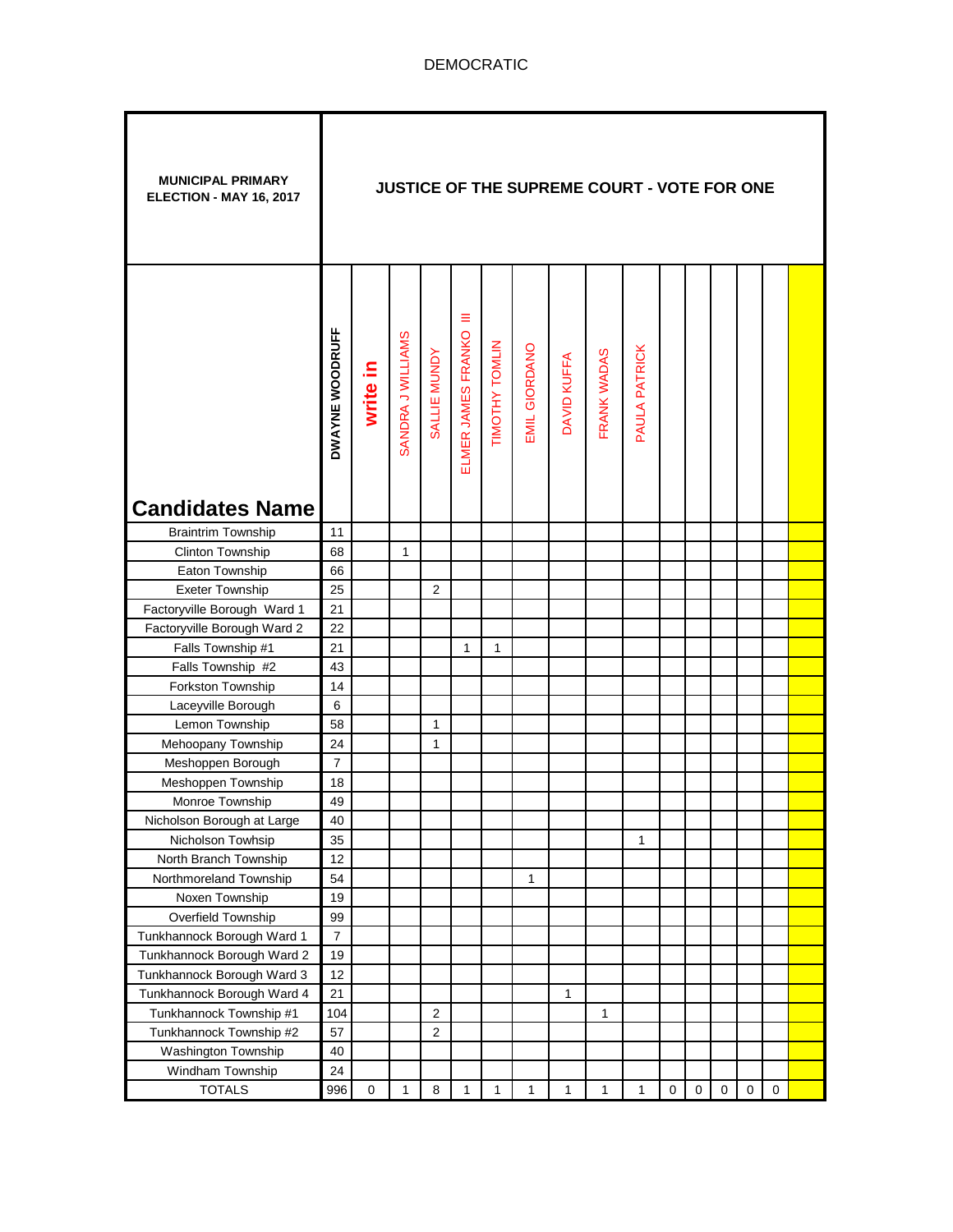| <b>MUNICIPAL PRIMARY</b><br>ELECTION - MAY 16, 2017 |              | JUSTICE OF THE SUPREME COURT - VOTE FOR ONE |            |       |                    |                |              |                         |         |                      |                  |   |             |           |   |  |
|-----------------------------------------------------|--------------|---------------------------------------------|------------|-------|--------------------|----------------|--------------|-------------------------|---------|----------------------|------------------|---|-------------|-----------|---|--|
| <b>Candidates Name</b>                              | SALLIE MUNDY | write in                                    | FRED SMITH | POPPY | <b>SUZY GILPIN</b> | LORI SINCAVAGE | ΜË           | DWAYNE WOODRUFF         | GRIMAUD | <b>JEFF MITCHELL</b> |                  |   |             |           |   |  |
| <b>Braintrim Township</b>                           | 29           |                                             |            |       |                    |                |              |                         |         |                      |                  |   |             |           |   |  |
| Clinton Township                                    | 113          |                                             |            |       |                    |                |              | $\mathbf{1}$            |         |                      |                  |   |             |           |   |  |
| Eaton Township                                      | 150          |                                             |            |       |                    |                |              |                         |         |                      |                  |   |             |           |   |  |
| <b>Exeter Township</b>                              | 55           |                                             |            |       |                    |                |              |                         |         |                      |                  |   |             |           |   |  |
| Factoryville Borough Ward 1                         | 30           |                                             | 1          | 1     |                    |                |              |                         |         |                      |                  |   |             |           |   |  |
| Factoryville Borough Ward 2                         | 37           |                                             |            |       |                    |                |              |                         |         |                      |                  |   |             |           |   |  |
| Falls Township #1                                   | 64           |                                             |            |       |                    |                |              |                         |         |                      |                  |   |             |           |   |  |
| Falls Township #2                                   | 89           |                                             |            |       | 1                  |                |              |                         |         |                      |                  |   |             |           |   |  |
| Forkston Township                                   | 27           |                                             |            |       |                    |                |              |                         |         |                      |                  |   |             |           |   |  |
| Laceyville Borough                                  | 28           |                                             |            |       |                    |                |              |                         |         |                      |                  |   |             |           |   |  |
| Lemon Township                                      | 138          |                                             |            |       |                    |                |              |                         |         |                      |                  |   |             |           |   |  |
| Mehoopany Township                                  | 76           |                                             |            |       |                    | 1              |              |                         |         |                      |                  |   |             |           |   |  |
| Meshoppen Borough                                   | 20           |                                             |            |       |                    |                |              |                         |         |                      |                  |   |             |           |   |  |
| Meshoppen Township                                  | 66           |                                             |            |       |                    |                |              |                         |         |                      |                  |   |             |           |   |  |
| Monroe Township                                     | 126          |                                             |            |       |                    |                |              |                         |         |                      |                  |   |             |           |   |  |
| Nicholson Borough at Large                          | 79           |                                             |            |       |                    |                |              |                         |         |                      |                  |   |             |           |   |  |
| Nicholson Towhsip                                   | 101          |                                             |            |       |                    |                |              |                         |         |                      |                  |   |             |           |   |  |
| North Branch Township                               | 17           |                                             |            |       |                    |                |              |                         |         |                      |                  |   |             |           |   |  |
| Northmoreland Township                              | 171          |                                             |            |       |                    |                | $\mathbf{1}$ |                         |         |                      |                  |   |             |           |   |  |
| Noxen Township                                      | 50           |                                             |            |       |                    |                |              |                         |         |                      |                  |   |             |           |   |  |
| Overfield Township                                  | 120          |                                             |            |       |                    |                |              |                         |         |                      |                  |   |             |           |   |  |
| Tunkhannock Borough Ward 1                          | 23           |                                             |            |       |                    |                |              |                         |         |                      |                  |   |             |           |   |  |
| Tunkhannock Borough Ward 2                          | 66           |                                             |            |       |                    |                |              |                         |         |                      |                  |   |             |           |   |  |
| Tunkhannock Borough Ward 3                          | 37           |                                             |            |       |                    |                |              |                         |         |                      |                  |   |             |           |   |  |
| Tunkhannock Borough Ward 4                          | 46           |                                             |            |       |                    |                |              |                         |         |                      |                  |   |             |           |   |  |
| Tunkhannock Township #1                             | 272          |                                             |            |       |                    |                |              | 1                       | 1       | 1                    |                  |   |             |           |   |  |
| Tunkhannock Township #2                             | 175          |                                             |            |       |                    |                |              |                         |         |                      |                  |   |             |           |   |  |
| Washington Township                                 | 155          |                                             |            |       |                    |                |              |                         |         |                      |                  |   |             |           |   |  |
| Windham Township                                    | 53           |                                             |            |       |                    |                |              |                         |         |                      |                  |   |             |           |   |  |
| <b>TOTALS</b>                                       | 2413         | $\pmb{0}$                                   | 1          | 1     | 1                  | 1              | 1            | $\overline{\mathbf{c}}$ | 1       | $\mathbf{1}$         | $\boldsymbol{0}$ | 0 | $\mathbf 0$ | $\pmb{0}$ | 0 |  |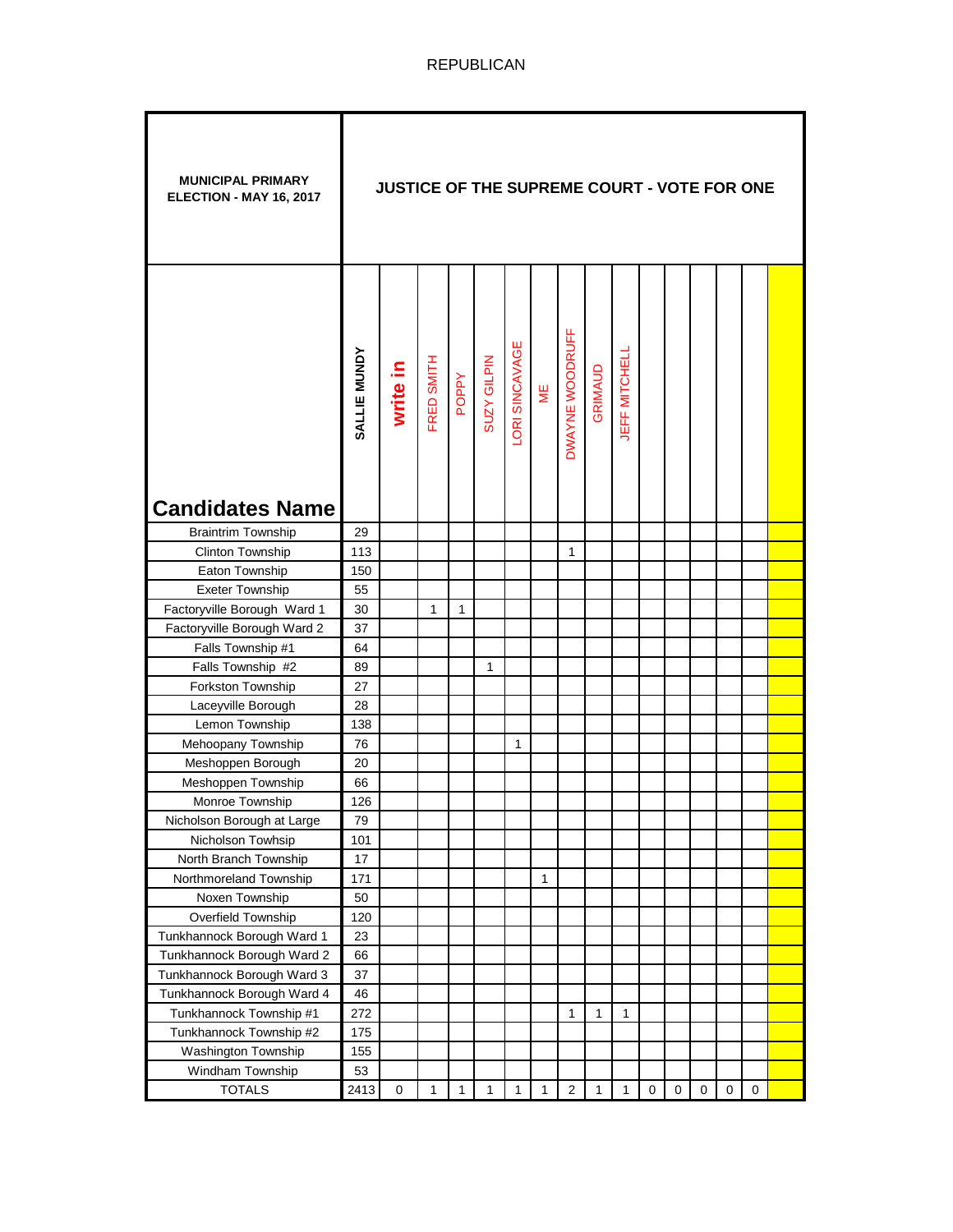| CHRISTINE FIZZANO CANNON<br><b>HELEN QUAGLIARIELLO</b><br>CAROLYN H. NICHOLS<br><b>JULES MERMELSTEIN</b><br>DEBBIE KUNSELMAN<br><b>MARIA MCLAUGHLIN</b><br>BARBARA GRIMAUD<br>GEOFF MOULTON<br><b>EMIL GIORDANO</b><br>STEVE FRANKO<br>MARY MURRAY<br>DAVID KUFFA<br>BILL CAYE<br>GIORDANO<br>STEDMAN<br><b>PATRICK</b><br><b>Candidates Name</b><br>5<br>4<br><b>Braintrim Township</b><br>8<br>5<br>8<br>55<br>54<br>45<br>32<br>31 | <b>MUNICIPAL PRIMARY</b><br>ELECTION - MAY 16, 2017 |
|---------------------------------------------------------------------------------------------------------------------------------------------------------------------------------------------------------------------------------------------------------------------------------------------------------------------------------------------------------------------------------------------------------------------------------------|-----------------------------------------------------|
|                                                                                                                                                                                                                                                                                                                                                                                                                                       |                                                     |
|                                                                                                                                                                                                                                                                                                                                                                                                                                       |                                                     |
|                                                                                                                                                                                                                                                                                                                                                                                                                                       | <b>Clinton Township</b>                             |
| Eaton Township<br>47<br>54<br>30<br>44<br>42                                                                                                                                                                                                                                                                                                                                                                                          |                                                     |
| <b>Exeter Township</b><br>23<br>18<br>20<br>19<br>16                                                                                                                                                                                                                                                                                                                                                                                  |                                                     |
| Factoryville Borough Ward 1<br>19<br>8<br>17<br>15<br>7                                                                                                                                                                                                                                                                                                                                                                               |                                                     |
| 13<br>$\boldsymbol{9}$<br>Factoryville Borough Ward 2<br>16<br>11<br>12                                                                                                                                                                                                                                                                                                                                                               |                                                     |
| Falls Township #1<br>13<br>18<br>20<br>10<br>20                                                                                                                                                                                                                                                                                                                                                                                       |                                                     |
| Falls Township #2<br>22<br>38<br>25<br>33<br>40                                                                                                                                                                                                                                                                                                                                                                                       |                                                     |
| Forkston Township<br>14<br>8<br>11<br>$\overline{7}$<br>8                                                                                                                                                                                                                                                                                                                                                                             |                                                     |
| 5<br>6<br>$\mathbf{1}$<br>Laceyville Borough<br>4<br>4                                                                                                                                                                                                                                                                                                                                                                                |                                                     |
| Lemon Township<br>41<br>33<br>37<br>46<br>23<br>1                                                                                                                                                                                                                                                                                                                                                                                     |                                                     |
| 14<br>19<br>12<br>Mehoopany Township<br>14<br>16                                                                                                                                                                                                                                                                                                                                                                                      |                                                     |
| $\overline{4}$<br>$\overline{2}$<br>Meshoppen Borough<br>8<br>$\overline{4}$<br>6                                                                                                                                                                                                                                                                                                                                                     |                                                     |
| 8<br>Meshoppen Township<br>15<br>18<br>10<br>14                                                                                                                                                                                                                                                                                                                                                                                       |                                                     |
| 19<br>Monroe Township<br>32<br>29<br>40<br>24                                                                                                                                                                                                                                                                                                                                                                                         |                                                     |
| 20<br>Nicholson Borough aat Large<br>30<br>28<br>23<br>13                                                                                                                                                                                                                                                                                                                                                                             |                                                     |
| 29<br>23<br>32<br>26<br>Nicholson Towhsip<br>18                                                                                                                                                                                                                                                                                                                                                                                       |                                                     |
| North Branch Township<br>13<br>10<br>8<br>11<br>6                                                                                                                                                                                                                                                                                                                                                                                     |                                                     |
| 37<br>32<br>1<br>Northmoreland Township<br>33<br>26<br>24                                                                                                                                                                                                                                                                                                                                                                             |                                                     |
| Noxen Township<br>15<br>6<br>16<br>11<br>8<br>1<br>1                                                                                                                                                                                                                                                                                                                                                                                  |                                                     |
| Overfield Township<br>38<br>50<br>73<br>66<br>72                                                                                                                                                                                                                                                                                                                                                                                      |                                                     |
| Tunkhannock Borough Ward 1<br>3<br>$\overline{2}$<br>$\overline{c}$<br>5<br>3                                                                                                                                                                                                                                                                                                                                                         |                                                     |
| 9<br>Tunkhannock Borough Ward 2<br>13<br>9<br>12<br>16<br>$\mathbf{1}$                                                                                                                                                                                                                                                                                                                                                                |                                                     |
| $\boldsymbol{7}$<br>Tunkhannock Borough Ward 3<br>10<br>6<br>10<br>11<br>1                                                                                                                                                                                                                                                                                                                                                            |                                                     |
| Tunkhannock Borough Ward 4<br>16<br>16<br>$\overline{7}$<br>11<br>19                                                                                                                                                                                                                                                                                                                                                                  |                                                     |
| 76<br>79<br>70<br>Tunkhannock Township #1<br>64<br>43                                                                                                                                                                                                                                                                                                                                                                                 |                                                     |
| 51<br>49<br>Tunkhannock Township #2<br>34<br>48<br>20<br>1<br>1<br>1<br>1                                                                                                                                                                                                                                                                                                                                                             |                                                     |
| 29<br>20<br>26<br>29<br>16<br>Washington Township<br>12<br>11<br>16<br>16<br>11                                                                                                                                                                                                                                                                                                                                                       |                                                     |
| Windham Township<br>1<br>1<br><b>TOTALS</b><br>734<br>447<br>$\overline{2}$<br>1<br>$\mathbf{1}$<br>$\overline{2}$<br>$\mathbf{1}$<br>$\mathbf{1}$<br>733<br>519<br>753<br>0<br>0<br>1<br>1<br>0                                                                                                                                                                                                                                      |                                                     |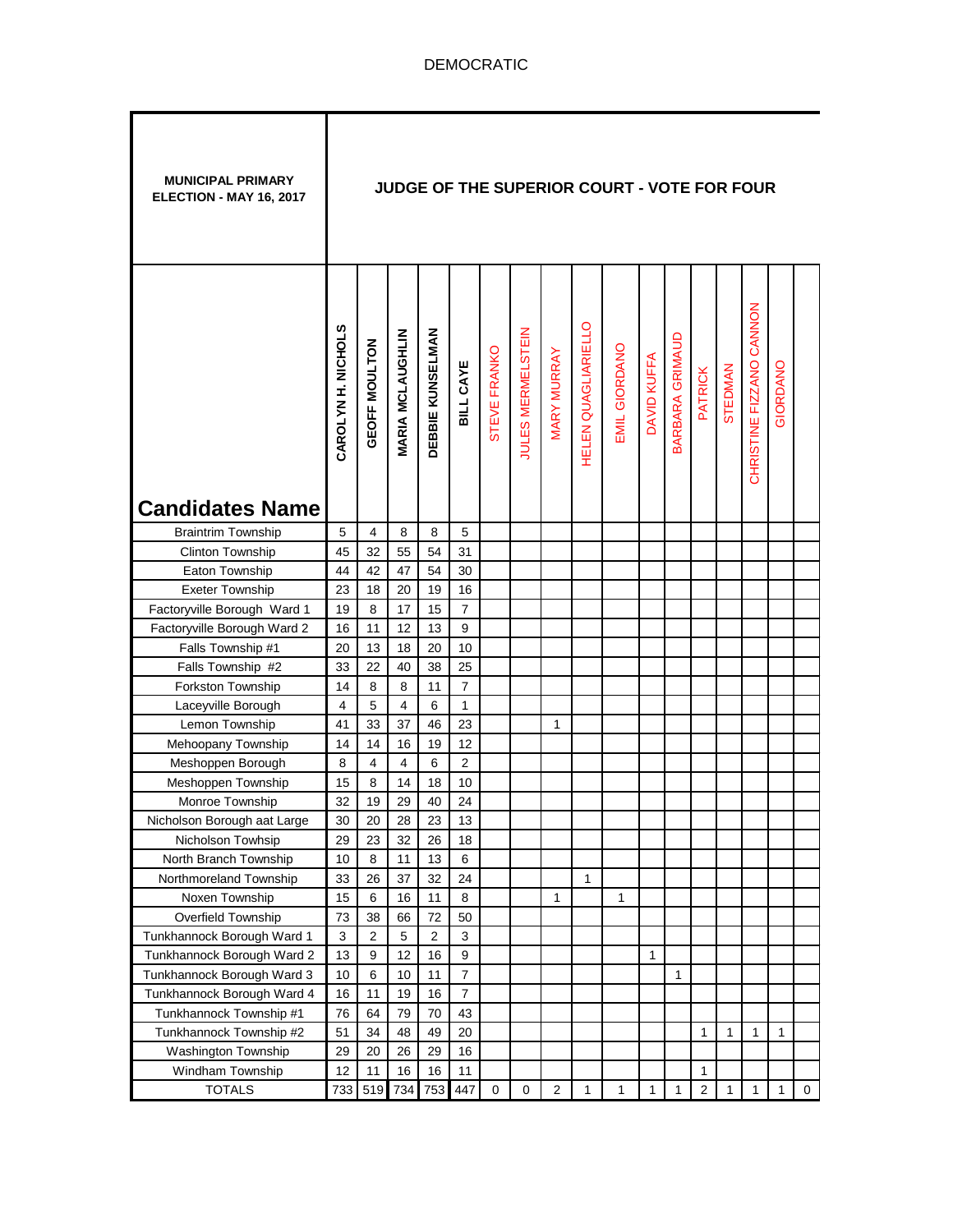| <b>MUNICIPAL PRIMARY</b><br>ELECTION - MAY 16, 2017 |               |               |                  | JUDGE OF THE SUPERIOR COURT - VOTE FOR ONE |                  |             |                |              |                        |                |                   |                         |              |               |                 |              |                         |  |
|-----------------------------------------------------|---------------|---------------|------------------|--------------------------------------------|------------------|-------------|----------------|--------------|------------------------|----------------|-------------------|-------------------------|--------------|---------------|-----------------|--------------|-------------------------|--|
|                                                     | EMIL GIORDANO | CRAIG STEDMAN | WADE A. KAGARISE | <b>MARY MURRAY</b>                         | PAULA A. PATRICK | WRITE IN    | JOE COSGROVE   | PLUMMER      | <b>BARBARA GRIMAUD</b> | ERICA MODLESKY | <b>JODIPATTON</b> | SWANSON<br><b>DAVID</b> | ME           | GOEFF MOULTON | CAROLYN NICHOLS | BEN LAWSON   | <b>MARIA MCLAUGHLIN</b> |  |
| <b>Candidates Name</b>                              |               |               |                  |                                            |                  |             |                |              |                        |                |                   |                         |              |               |                 |              |                         |  |
| <b>Braintrim Township</b>                           | 15            | 16            | 10               | 14                                         | 16               |             |                |              |                        |                |                   |                         |              |               |                 |              |                         |  |
| Clinton Township                                    | 77            | 91            | 65               | 75                                         | 57               |             |                |              |                        |                |                   |                         |              |               |                 |              | 1                       |  |
| Eaton Township                                      | 110           | 128           | 100              | 95                                         | 84               |             | 1              | $\mathbf{1}$ |                        |                |                   |                         |              |               |                 |              |                         |  |
| <b>Exeter Township</b>                              | 43            | 50            | 37               | 36                                         | 32               |             |                |              |                        |                |                   |                         |              |               |                 |              |                         |  |
| Factoryville Borough Ward 1                         | 18            | 26            | 16               | 22                                         | 16               |             |                |              |                        |                |                   |                         |              |               |                 |              |                         |  |
| Factoryville Borough Ward 2                         | 29            | 28            | 21               | 22                                         | 23               |             |                |              |                        |                |                   |                         |              |               |                 |              |                         |  |
| Falls Township #1                                   | 37            | 51            | 39               | 38                                         | 34               |             |                |              |                        |                |                   |                         |              |               |                 |              |                         |  |
| Falls Township #2                                   | 67            | 83            | 51               | 54                                         | 46               |             |                |              |                        |                |                   |                         |              |               |                 |              |                         |  |
| Forkston Township                                   | 16            | 21            | 13               | 15                                         | 11               |             |                |              |                        |                |                   |                         |              |               |                 |              |                         |  |
| Laceyville Borough                                  | 24            | 26            | 21               | 16                                         | 18               |             |                |              |                        |                |                   |                         |              |               |                 |              |                         |  |
| Lemon Township                                      | 91            | 100           | 86               | 75                                         | 66               |             | 1              |              |                        |                |                   |                         |              |               |                 |              |                         |  |
| Mehoopany Township                                  | 56            | 65            | 45               | 47                                         | 36               |             |                |              |                        |                |                   |                         |              |               |                 |              |                         |  |
| Meshoppen Borough                                   | 13            | 16            | 13               | 14                                         | 8                |             |                |              |                        |                |                   |                         |              |               |                 |              |                         |  |
| Meshoppen Township                                  | 41            | 56            | 36               | 35                                         | 32               |             |                |              |                        |                |                   |                         |              |               |                 |              |                         |  |
| Monroe Township                                     | 84            | 102           | 70               | 80                                         | 57               |             |                |              | 1                      | 1              | 1                 |                         |              |               |                 |              |                         |  |
| Nicholson Borough at Large                          | 47            | 60            | 39               | 39                                         | 31               |             |                |              |                        |                |                   |                         |              |               |                 |              |                         |  |
| Nicholson Township                                  | 66            | 87            | 55               | 62                                         | 58               |             |                |              |                        |                |                   |                         |              |               |                 |              |                         |  |
| North Branch Township                               | 16            | 14            | 10               | 13                                         | 12               |             |                |              |                        |                |                   |                         |              |               |                 |              |                         |  |
| Northmoreland Township                              | 111           | 131           | 98               | 84                                         | 87               |             |                |              |                        |                |                   | 1                       | 1            |               |                 |              |                         |  |
| Noxen Township                                      | 28            | 35            | 23               | 32                                         | 22               |             |                |              |                        |                |                   |                         |              |               |                 |              |                         |  |
| Overfield Township                                  | 73            | 88            | 61               | 84                                         | 62               |             |                |              |                        |                |                   |                         |              |               |                 |              |                         |  |
| Tunkhannock Borough Ward 1                          | 22            | 22            | 19               | 13                                         | 15               |             |                |              |                        |                |                   |                         |              |               |                 |              |                         |  |
| Tunkhannock Borough Ward 2                          | 48            | 45            | 44               | 38                                         | 29               |             |                |              |                        |                |                   |                         |              |               |                 |              |                         |  |
| Tunkhannock Borough Ward 3                          | 29            | 32            | 23               | 21                                         | 21               |             |                |              |                        |                |                   |                         |              |               |                 |              |                         |  |
| Tunkhannock Borough Ward 4                          | 32            | 36            | 32               | 28                                         | 22               |             |                |              |                        |                |                   |                         |              |               |                 |              |                         |  |
| Tunkhannock Township #1                             | 195           | 210           | 168              | 128                                        | 145              |             |                |              |                        |                |                   |                         |              | 1             | $\mathbf{1}$    |              |                         |  |
| Tunkhannock Township #2                             | 116           | 129           | 102              | 91                                         | 91               |             |                |              |                        |                |                   |                         |              |               |                 | $\mathbf{1}$ |                         |  |
| Washington Township                                 | 103           | 124           | 97               | 99                                         | 69               |             |                |              |                        |                |                   |                         |              |               |                 |              |                         |  |
| Windham Township                                    | 31            | 47            | 26               | 28                                         | 24               |             |                |              |                        |                |                   |                         |              |               |                 |              |                         |  |
| <b>TOTAL</b>                                        | 1638          | 1919          | 1420             | 1398                                       | 1224             | $\mathbf 0$ | $\overline{c}$ | $\mathbf{1}$ | $\mathbf{1}$           | $\mathbf{1}$   | $\mathbf{1}$      | 1                       | $\mathbf{1}$ | $\mathbf{1}$  | $\mathbf{1}$    | $\mathbf{1}$ | $\mathbf{1}$            |  |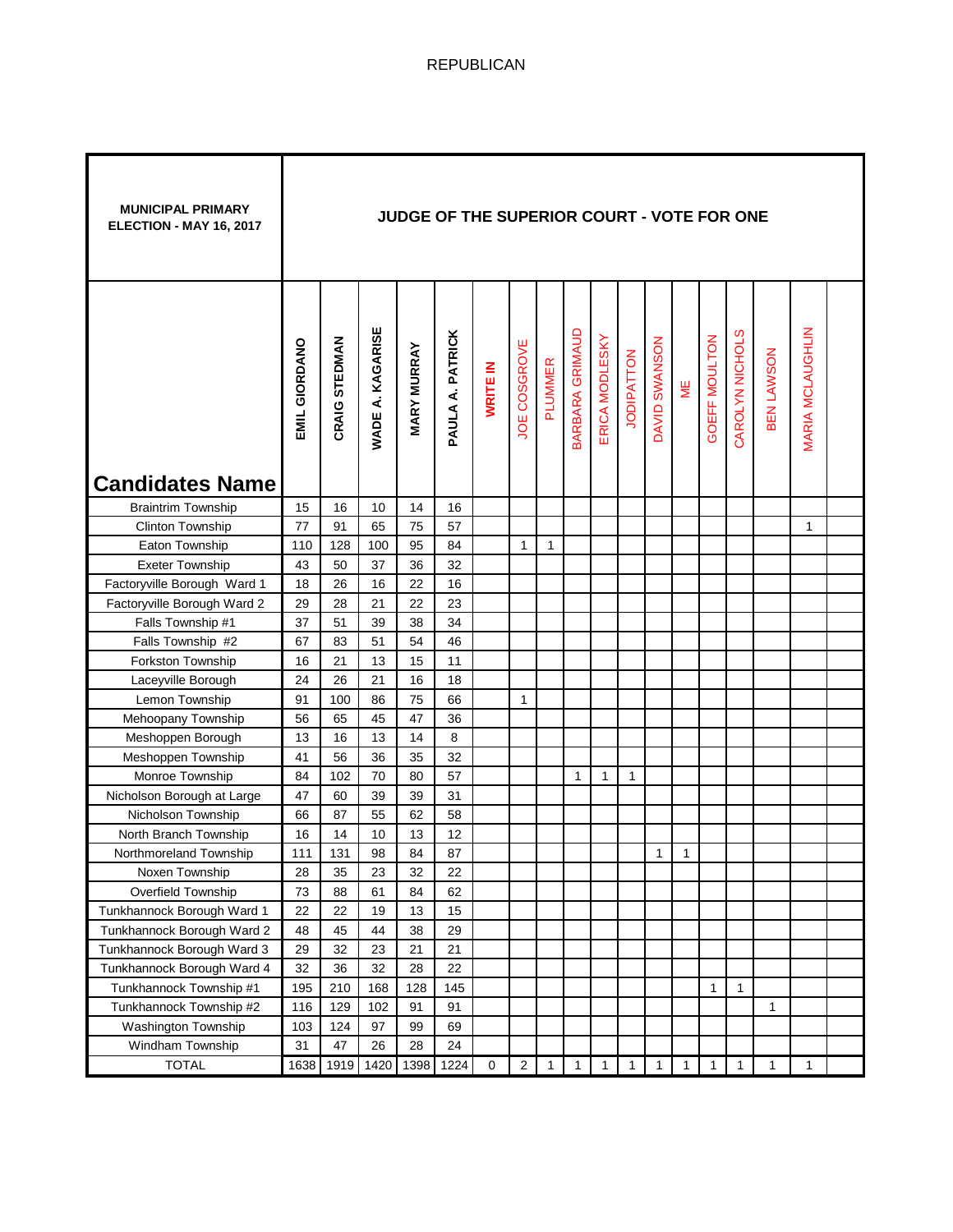| <b>MUNICIPAL PRIMARY</b><br>ELECTION - MAY 16, 2017 |                                  |                | JUDGE OF THE COMMONWEALTH COURT - VOTE FOR TWO |                   |                           |                                             |          |                 |           |                 |               |        |  |  |
|-----------------------------------------------------|----------------------------------|----------------|------------------------------------------------|-------------------|---------------------------|---------------------------------------------|----------|-----------------|-----------|-----------------|---------------|--------|--|--|
| <b>Candidates Name</b>                              | TIMOTHY BARRY                    | JOE COSGROVE   | ELLEN CEISLER                                  | <b>TODD EAGEN</b> | RENE M. CLARK             | BRYAN BARBIN                                | write in | <b>JOE SHMO</b> | EJ FRANKO | THOMAS KUKUCHKA | DAVID PLUMMER | CANNON |  |  |
| <b>Braintrim Township</b>                           | $\mathbf{1}$                     | 5              | 3                                              | 4                 | 3                         | $\overline{2}$                              |          |                 |           |                 |               |        |  |  |
| Clinton Township                                    | $\mathsf 3$                      | 45             | 20                                             | 59                | 17                        | $\overline{7}$                              |          |                 |           |                 |               |        |  |  |
| Eaton Township                                      | 6                                | 47             | 13                                             | 42                | 18                        | 6                                           |          |                 |           |                 |               |        |  |  |
| <b>Exeter Township</b>                              | $\mathbf{1}$                     | 26             | 4                                              | 20                | 6                         | $\overline{4}$                              |          |                 |           |                 |               |        |  |  |
| Factoryville Borough Ward 1                         | 3                                | 11             | 8                                              | 16                | 5                         | $\mathbf{1}$                                |          |                 |           |                 |               |        |  |  |
| Factoryville Borough Ward 2                         | $\mathbf{1}$                     | 15             | $\overline{7}$                                 | 18                | 3                         | 0                                           |          |                 |           |                 |               |        |  |  |
| Falls Township #1                                   | $\mathbf{1}$                     | 21             | 5                                              | 19                | 4                         | $\overline{4}$                              |          | $\mathbf{1}$    | 1         |                 |               |        |  |  |
| Falls Township #2                                   | $\overline{2}$                   | 28             | 11                                             | 43                | 13                        | 3                                           |          |                 |           |                 |               |        |  |  |
| Forkston Township                                   | 3                                | 8              | 5                                              | 9                 | 6                         | $\mathbf 0$                                 |          |                 |           |                 |               |        |  |  |
| Laceyville Borough                                  | $\mathbf{1}$                     | 6              | 0                                              | 3                 | $\mathbf{1}$              | $\mathsf 3$                                 |          |                 |           |                 |               |        |  |  |
| Lemon Township                                      | 3                                | 36             | 19                                             | 39                | 16                        | $\overline{\mathbf{4}}$                     |          |                 |           |                 |               |        |  |  |
| Mehoopany Township                                  | 3                                | 13             | 5                                              | 16                | $\overline{7}$            | $\mathsf 3$                                 |          |                 |           |                 |               |        |  |  |
| Meshoppen Borough                                   |                                  | 4              | 3                                              | 3                 | $\overline{4}$            | $\mathbf 0$                                 |          |                 |           |                 |               |        |  |  |
| Meshoppen Township                                  | $\overline{2}$                   | 15             | 5                                              | 14                | 9                         | $\overline{2}$                              |          |                 |           |                 |               |        |  |  |
| Monroe Township                                     | $\overline{4}$                   | 45             | 10                                             | 37                | 15                        | $\overline{2}$                              |          |                 |           |                 |               |        |  |  |
| Nicholson Borough aat Large                         | $\overline{4}$                   | 15             | 9                                              | 41                | 13                        | $\overline{\mathbf{c}}$                     |          |                 |           |                 |               |        |  |  |
| Nicholson Towhsip                                   | $\overline{\mathbf{4}}$          | 24             | 10                                             | 42                | 8                         | 1                                           |          |                 |           |                 |               |        |  |  |
| North Branch Township                               | $\overline{2}$                   | $\overline{7}$ | 6                                              | $\overline{7}$    | 4                         | $\boldsymbol{2}$                            |          |                 |           |                 |               |        |  |  |
| Northmoreland Township                              | 6                                | 51             | 8                                              | 41                | 4                         | $\overline{4}$                              |          |                 |           |                 |               |        |  |  |
| Noxen Township                                      | 0                                | 22             | 4                                              | $\overline{7}$    | $\overline{4}$            | 1                                           |          |                 |           |                 |               |        |  |  |
| Overfield Township                                  | $\overline{7}$                   | 68             | 26                                             | 84                | 28                        | $\overline{c}$                              |          |                 |           | $\overline{2}$  | 1             |        |  |  |
| Tunkhannock Borough Ward 1                          | $\mathbf{1}$                     | 4              | 1                                              | $\sqrt{3}$        | $\mathbf{3}$              | $\pmb{0}$                                   |          |                 |           |                 |               |        |  |  |
| Tunkhannock Borough Ward 2                          | $\boldsymbol{2}$                 | 16             | 3                                              | 20                | $\ensuremath{\mathsf{3}}$ | $\sqrt{2}$                                  |          |                 |           |                 |               |        |  |  |
| Tunkhannock Borough Ward 3                          | $\sqrt{3}$                       | 10             | 3                                              | 10                | $\overline{2}$            | $\mathsf 3$                                 |          |                 |           |                 |               |        |  |  |
| Tunkhannock Borough Ward 4                          | $\mathbf{3}$                     | 11             | 8                                              | 17                | 6                         | 0                                           |          |                 |           |                 |               |        |  |  |
| Tunkhannock Township #1                             |                                  |                | 26                                             | 89                | 23                        | 8                                           |          |                 |           |                 |               |        |  |  |
|                                                     | $\overline{7}$                   | 76             |                                                |                   |                           |                                             |          |                 |           |                 |               |        |  |  |
| Tunkhannock Township #2                             | 5                                | 49             | 14                                             | 46                | 13                        | 6                                           |          |                 |           |                 |               | 1      |  |  |
| Washington Township<br>Windham Township             | $\overline{4}$<br>$\overline{c}$ | 30<br>15       | 7<br>5                                         | 28<br>11          | 10<br>6                   | $\overline{4}$<br>$\ensuremath{\mathsf{3}}$ |          |                 |           |                 |               |        |  |  |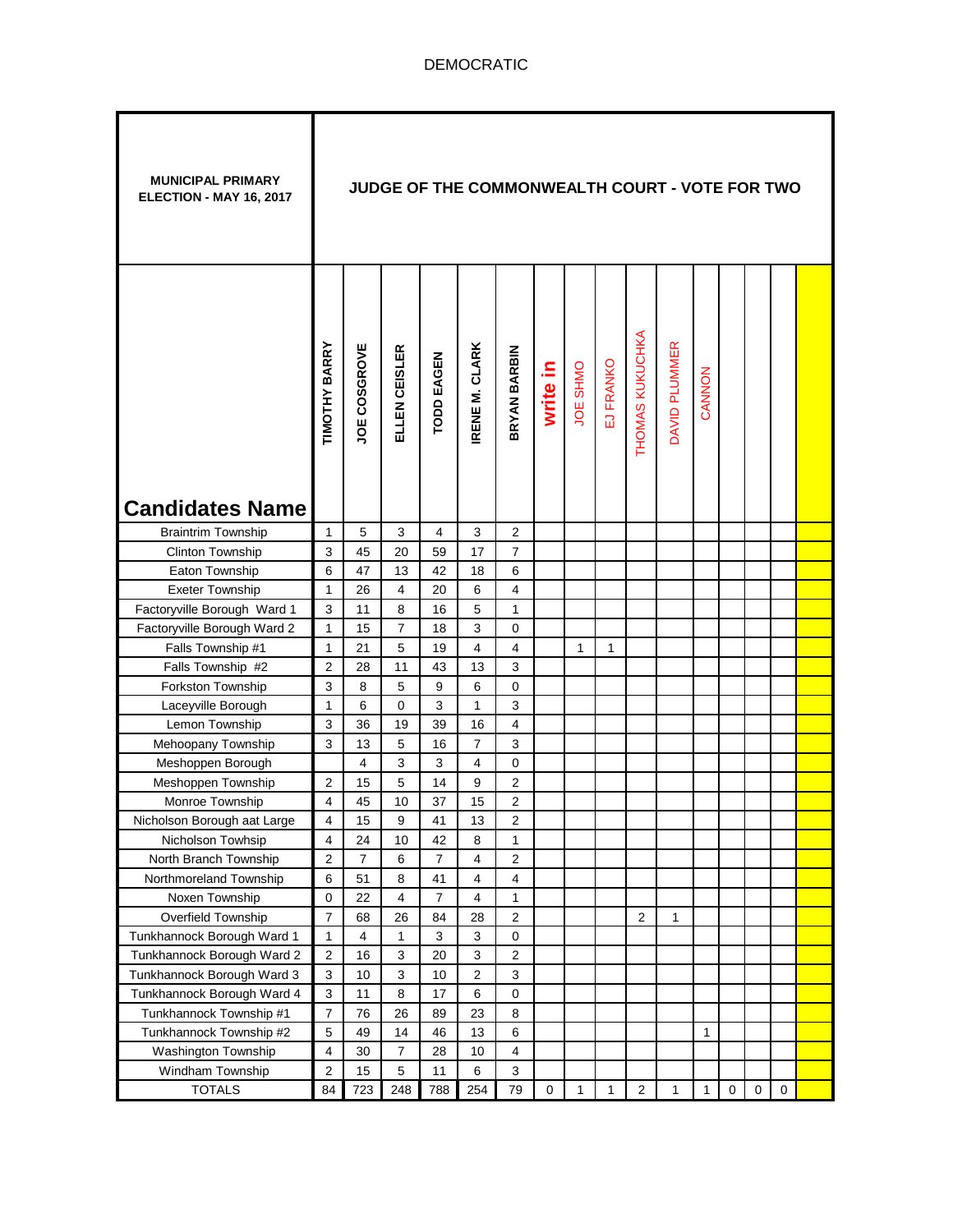| <b>MUNICIPAL PRIMARY</b><br>ELECTION - MAY 16, 2017 |             | JUDGE OF THE COMMONWEALTH COURT - VOTE FOR TWO |             |                  |                   |                |               |                 |                   |               |               |             |             |             |   |  |
|-----------------------------------------------------|-------------|------------------------------------------------|-------------|------------------|-------------------|----------------|---------------|-----------------|-------------------|---------------|---------------|-------------|-------------|-------------|---|--|
| <b>Candidates Name</b>                              | PAUL LALLEY | CHRISTINE FIZZANO CANNON                       | write in    | <b>TODD EGAN</b> | RUSSELL SHURTLEFF | JOE COSGROVE   | DANIEL AUSTIN | BARBARA GRIMAUD | <b>SEN LAWSON</b> | JEFF MITCHELL | ELLEN CEISLER |             |             |             |   |  |
| <b>Braintrim Township</b>                           | 21          | 17                                             |             |                  |                   |                |               |                 |                   |               |               |             |             |             |   |  |
| Clinton Township                                    | 83          | 89                                             |             | 1                |                   |                |               |                 |                   |               |               |             |             |             |   |  |
| Eaton Township                                      | 121         | 115                                            |             |                  | $\mathbf{1}$      |                |               |                 |                   |               |               |             |             |             |   |  |
| <b>Exeter Township</b>                              | 44          | 44                                             |             | $\overline{2}$   |                   |                |               |                 |                   |               |               |             |             |             |   |  |
| Factoryville Borough Ward 1                         | 28          | 25                                             |             |                  |                   |                |               |                 |                   |               |               |             |             |             |   |  |
| Factoryville Borough Ward 2                         | 28          | 29                                             |             |                  |                   |                |               |                 |                   |               |               |             |             |             |   |  |
| Falls Township #1                                   | 40          | 41                                             |             |                  |                   |                |               |                 |                   |               |               |             |             |             |   |  |
| Falls Township #2                                   | 66          | 70                                             |             |                  |                   |                |               |                 |                   |               |               |             |             |             |   |  |
| Forkston Township                                   | 19          | 19                                             |             |                  |                   |                |               |                 |                   |               |               |             |             |             |   |  |
| Laceyville Borough                                  | 19          | 21                                             |             |                  |                   |                |               |                 |                   |               |               |             |             |             |   |  |
| Lemon Township                                      | 92          | 105                                            |             |                  |                   | 1              |               |                 |                   |               |               |             |             |             |   |  |
| Mehoopany Township                                  | 58          | 56                                             |             | 1                |                   |                |               |                 |                   |               |               |             |             |             |   |  |
| Meshoppen Borough                                   | 18          | 15                                             |             |                  |                   |                |               |                 |                   |               |               |             |             |             |   |  |
| Meshoppen Township                                  | 51          | 49                                             |             |                  |                   |                |               |                 |                   |               |               |             |             |             |   |  |
| Monroe Township                                     | 93          | 94                                             |             |                  |                   |                |               |                 |                   |               |               |             |             |             |   |  |
| Nicholson Borough aat Large                         | 67          | 49                                             |             |                  |                   |                |               |                 |                   |               |               |             |             |             |   |  |
| Nicholson Towhsip                                   | 74          | 77                                             |             |                  |                   |                |               |                 |                   |               | 1             |             |             |             |   |  |
| North Branch Township                               | 15          | 16                                             |             |                  |                   |                |               |                 |                   |               |               |             |             |             |   |  |
| Northmoreland Township                              | 125         | 130                                            |             | 1                |                   |                | 1             |                 |                   |               |               |             |             |             |   |  |
| Noxen Township                                      | 34          | 28                                             |             |                  |                   |                |               |                 |                   |               |               |             |             |             |   |  |
| Overfield Township                                  | 90          | 80                                             |             |                  |                   |                |               |                 |                   |               |               |             |             |             |   |  |
| Tunkhannock Borough Ward 1                          | 19          | 23                                             |             |                  |                   |                |               |                 |                   |               |               |             |             |             |   |  |
| Tunkhannock Borough Ward 2                          | 55          | 48                                             |             |                  |                   |                |               | 1               |                   |               |               |             |             |             |   |  |
| Tunkhannock Borough Ward 3                          | 28          | 28                                             |             |                  |                   |                |               |                 |                   |               |               |             |             |             |   |  |
| Tunkhannock Borough Ward 4                          | 34          | 33                                             |             |                  |                   |                |               |                 |                   |               |               |             |             |             |   |  |
| Tunkhannock Township #1                             | 201         | 208                                            |             | 1                |                   | 1              |               |                 |                   |               |               |             |             |             |   |  |
| Tunkhannock Township #2                             | 126         | 117                                            |             |                  |                   |                |               | $\mathbf{1}$    | 1                 |               |               |             |             |             |   |  |
| Washington Township                                 | 115         | 107                                            |             |                  |                   |                |               |                 |                   |               |               |             |             |             |   |  |
| Windham Township                                    | 38          | 35                                             |             |                  |                   |                |               |                 |                   | $\mathbf 1$   |               |             |             |             |   |  |
| <b>TOTALS</b>                                       | 1802        | 1768                                           | $\mathbf 0$ | 6                | 1                 | $\overline{2}$ | 1             | 2               | 1                 | $\mathbf{1}$  | 1             | $\mathbf 0$ | $\mathbf 0$ | $\mathbf 0$ | 0 |  |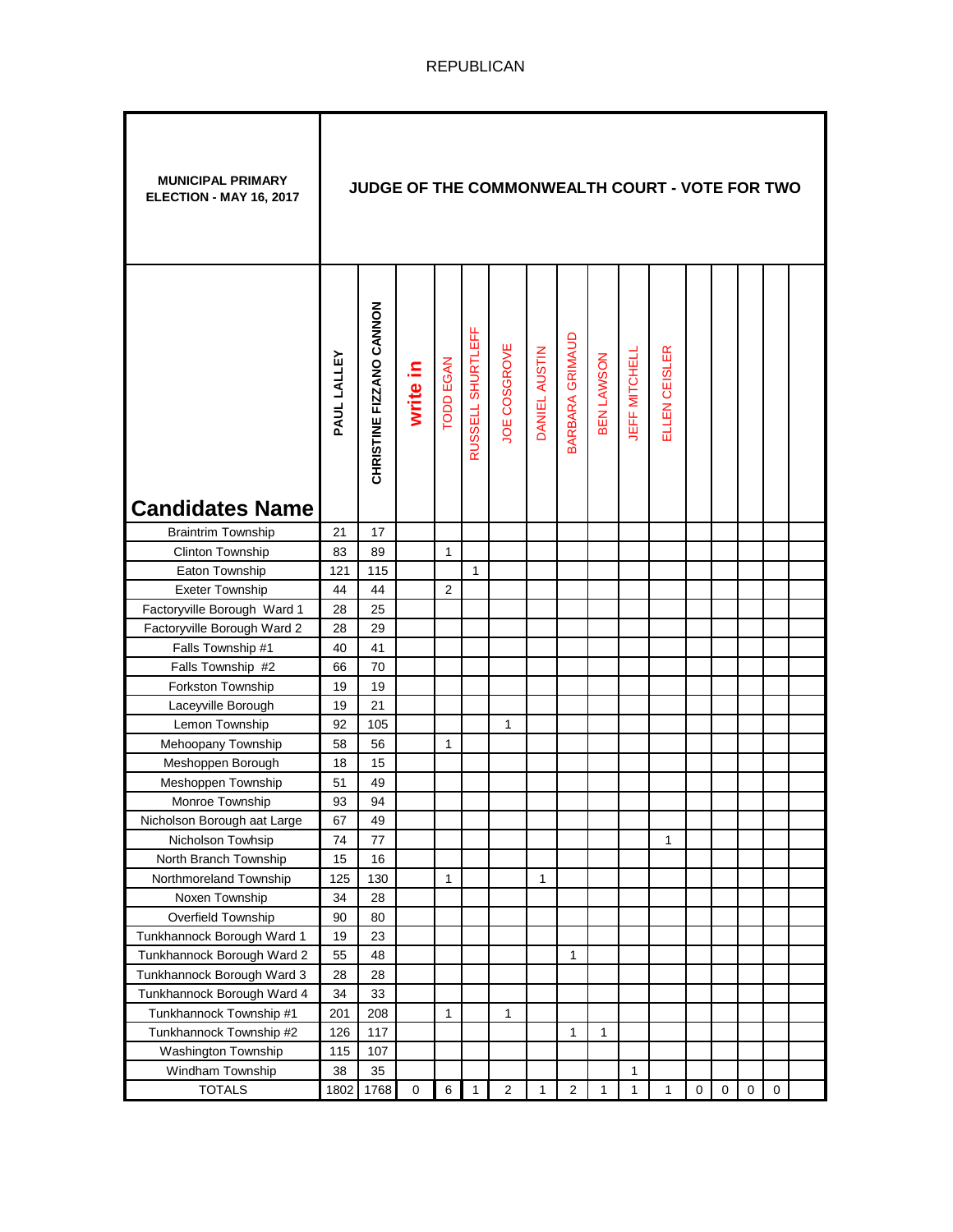| <b>Municipal Primary Election</b><br>May 16, 2017 | <b>MAGISTERIAL DISTRICT JUSTICE</b><br><b>6 YEAR TERM - VOTE FOR ONE</b> |                    | 44-3-01           |                |   |          |
|---------------------------------------------------|--------------------------------------------------------------------------|--------------------|-------------------|----------------|---|----------|
| <b>Candidates Name</b>                            | DAVID PLUMMER                                                            | BARBARA R. GRIMAUD | <b>OHN TIDBAL</b> | PHILIP SHEBBY  |   |          |
| <b>CLINTON TOWNSHIP</b>                           | 54                                                                       | 41                 |                   |                |   |          |
| <b>EXETER TOWNSHIP</b>                            | 11                                                                       | 27                 | $\overline{2}$    |                |   |          |
| <b>FACTORYVILLE BOROUGH WARD 1</b>                | 20                                                                       | 11                 |                   |                |   |          |
| FACTORYVILLE BOROUGH WARD 2                       | 22                                                                       | 12                 |                   |                |   |          |
| <b>FALLS TOWNSHIP #1</b>                          | 11                                                                       | 20                 |                   |                |   |          |
| <b>FALLS TOWNSHIP #2</b>                          | 25                                                                       | 41                 |                   |                |   |          |
| <b>LEMON TOWNSHIP</b>                             | 21                                                                       | 54                 | $\overline{2}$    |                |   |          |
| NICHOLSON BOROUGH at Large                        | 25                                                                       | 33                 |                   |                |   |          |
| NICHOLSON TOWNSHIP                                | 33                                                                       | 26                 |                   |                |   |          |
| <b>OVERFIELD TOWNSHIP</b>                         | 60                                                                       | 94                 | 1                 | $\overline{1}$ |   |          |
| TUNKHANNOCK TOWNSHIP #1                           | 55                                                                       | 111                | $\overline{2}$    |                |   |          |
| TUNKHANNOCK TOWNSHIP #2                           | 18                                                                       | 60                 | 1                 |                |   |          |
| <b>WASHINGTON TOWNSHIP</b>                        | 12                                                                       | 46                 | 1                 |                |   |          |
| <b>TOTALS</b>                                     | 367                                                                      | 576                | 9                 | 1              | 0 | $\Omega$ |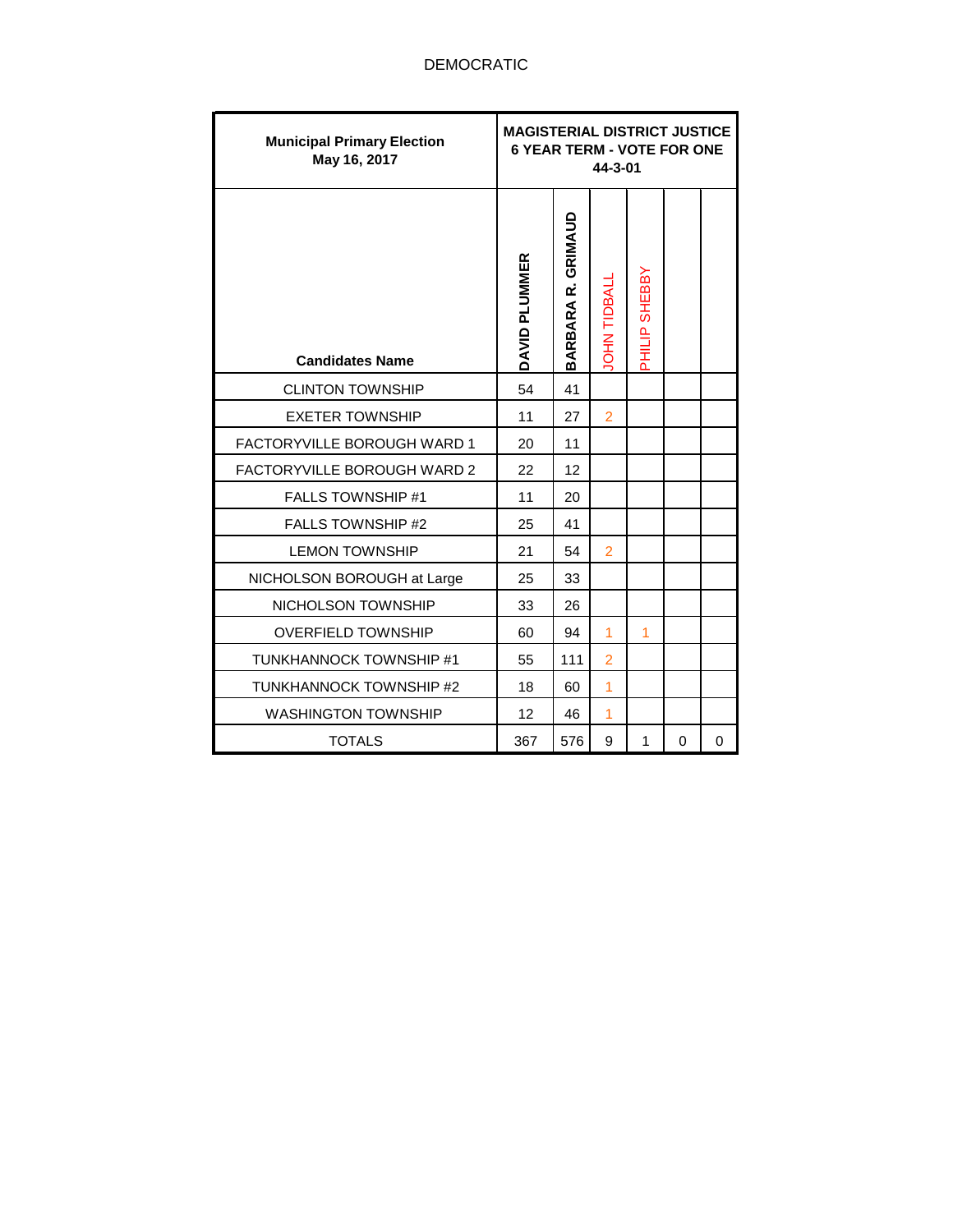| <b>Municipal Primary Election</b><br>May 16, 2017 | <b>MAGISTERIAL DISTRICT JUSTICE</b><br><b>6 YEAR TERM - VOTE FOR ONE</b> |                    | 44-3-01            |   |   |   |
|---------------------------------------------------|--------------------------------------------------------------------------|--------------------|--------------------|---|---|---|
| <b>Candidates Name</b>                            | DAVID K. PLUMMER                                                         | BARBARA R. GRIMAUD | <b>JOHN TIDBAL</b> |   |   |   |
| <b>CLINTON TOWNSHIP</b>                           | 114                                                                      | 32                 | 15                 |   |   |   |
| <b>EXETER TOWNSHIP</b>                            | 22                                                                       | 35                 | 12                 |   |   |   |
| <b>FACTORYVILLE BOROUGH WARD 1</b>                | 31                                                                       | 12                 | 4                  |   |   |   |
| <b>FACTORYVILLE BOROUGH WARD 2</b>                | 32                                                                       | 11                 | 8                  |   |   |   |
| <b>FALLS TOWNSHIP #1</b>                          | 34                                                                       | 41                 | 8                  |   |   |   |
| <b>FALLS TOWNSHIP #2</b>                          | 74                                                                       | 33                 | 22                 |   |   |   |
| <b>LEMON TOWNSHIP</b>                             | 72                                                                       | 60                 | 56                 |   |   |   |
| NICHOLSON BOROUGH at Large                        | 68                                                                       | 24                 | 12                 |   |   |   |
| NICHOLSON TOWNSHIP                                | 121                                                                      | 20                 | 14                 |   |   |   |
| <b>OVERFIELD TOWNSHIP</b>                         | 101                                                                      | 53                 | 22                 |   |   |   |
| TUNKHANNOCK TOWNSHIP #1                           | 130                                                                      | 163                | 54                 |   |   |   |
| TUNKHANNOCK TOWNSHIP #2                           | 85                                                                       | 106                | 48                 |   |   |   |
| <b>WASHINGTON TOWNSHIP</b>                        | 67                                                                       | 97                 | 34                 |   |   |   |
| <b>TOTALS</b>                                     | 951                                                                      | 687                | 309                | 0 | 0 | 0 |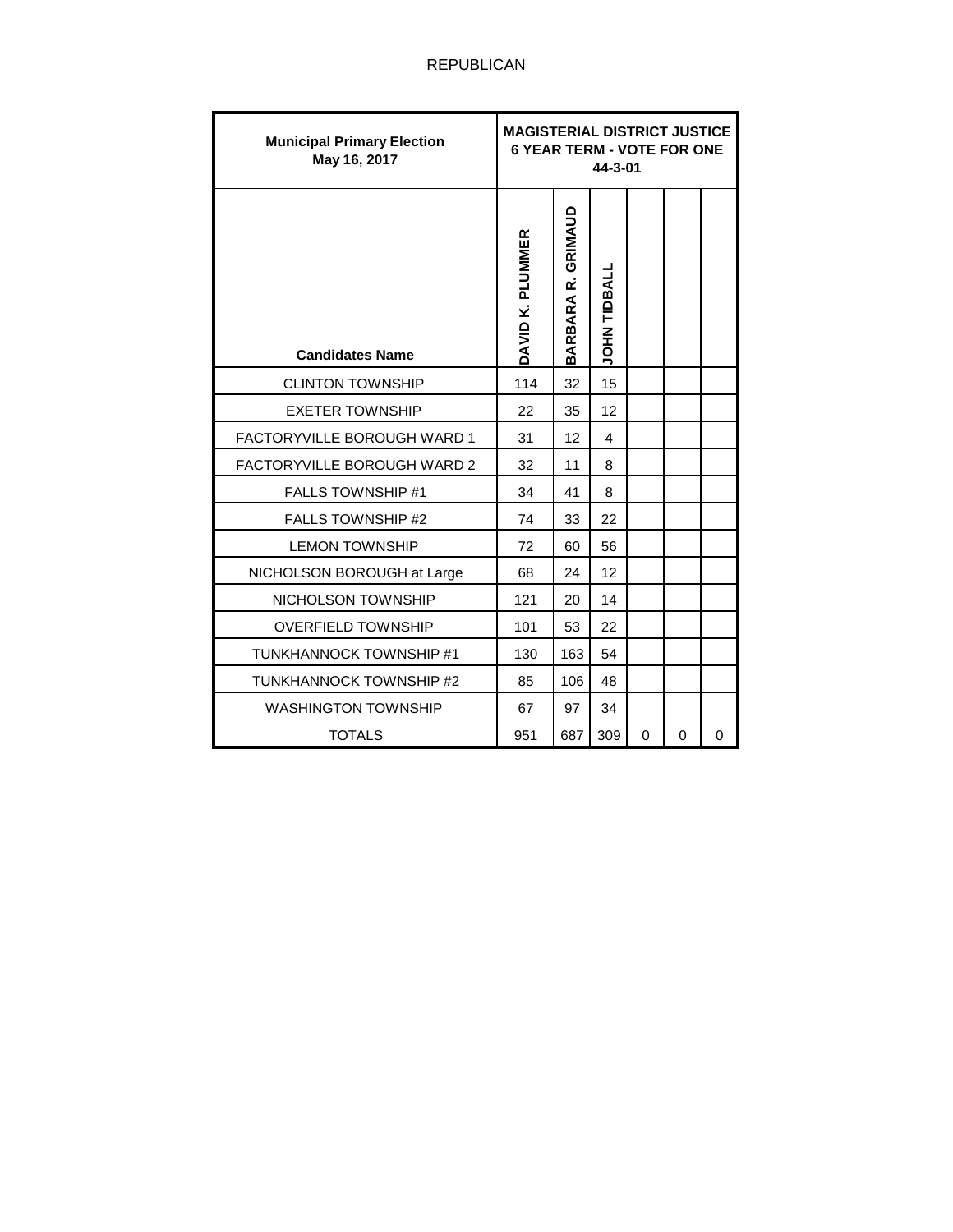# DEMOCRATIC

| <b>Municipal Primary Election</b><br>May 16, 2017 | <b>ELK LAKE SCHOOL</b><br><b>DISTRICT - REGION</b><br><b>5 - 4 YEAR TERM -</b><br><b>VOTE FOR ONE</b> |
|---------------------------------------------------|-------------------------------------------------------------------------------------------------------|
| <b>Candidates Name</b>                            | <b>TEWKSBURY</b><br><b>ARDEN</b>                                                                      |
| Meshoppen Township                                | 23                                                                                                    |
| <b>Totals</b>                                     | 23                                                                                                    |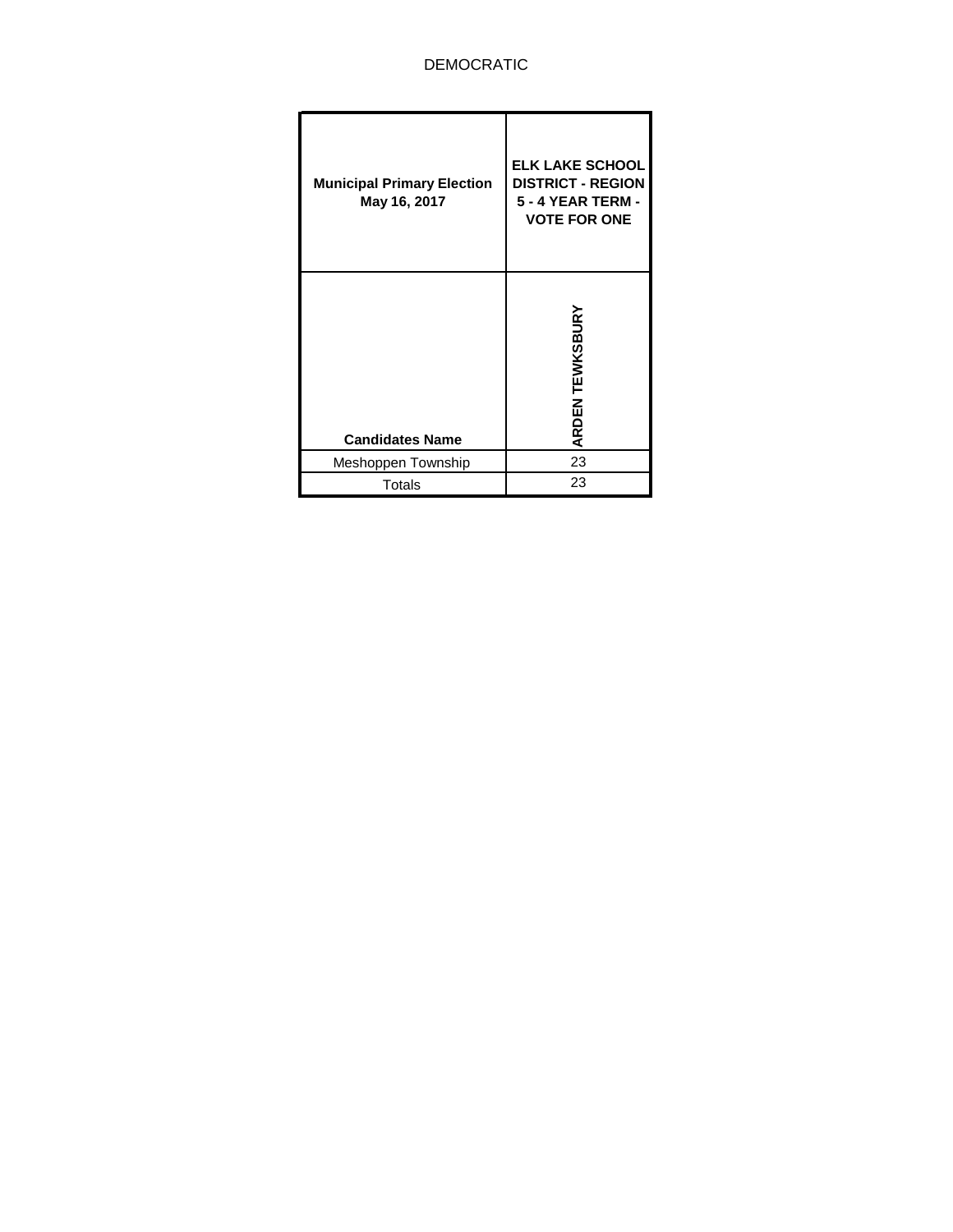### REPUBLICAN

| <b>Municipal Primary Election</b><br>May 16, 2017 | <b>ELK LAKE SCHOOL</b><br><b>DISTRICT - REGION 5 -</b><br><b>4 YEAR TERM - VOTE</b> | <b>FOR ONE</b> |   |   |
|---------------------------------------------------|-------------------------------------------------------------------------------------|----------------|---|---|
| <b>Candidates Name</b>                            | <b>ARDEN TEWKSBURY</b>                                                              | ROGER SHERWOOD |   |   |
| Meshoppen Township                                | 66                                                                                  |                |   |   |
| Totals                                            | 66                                                                                  | 1              | 0 | 0 |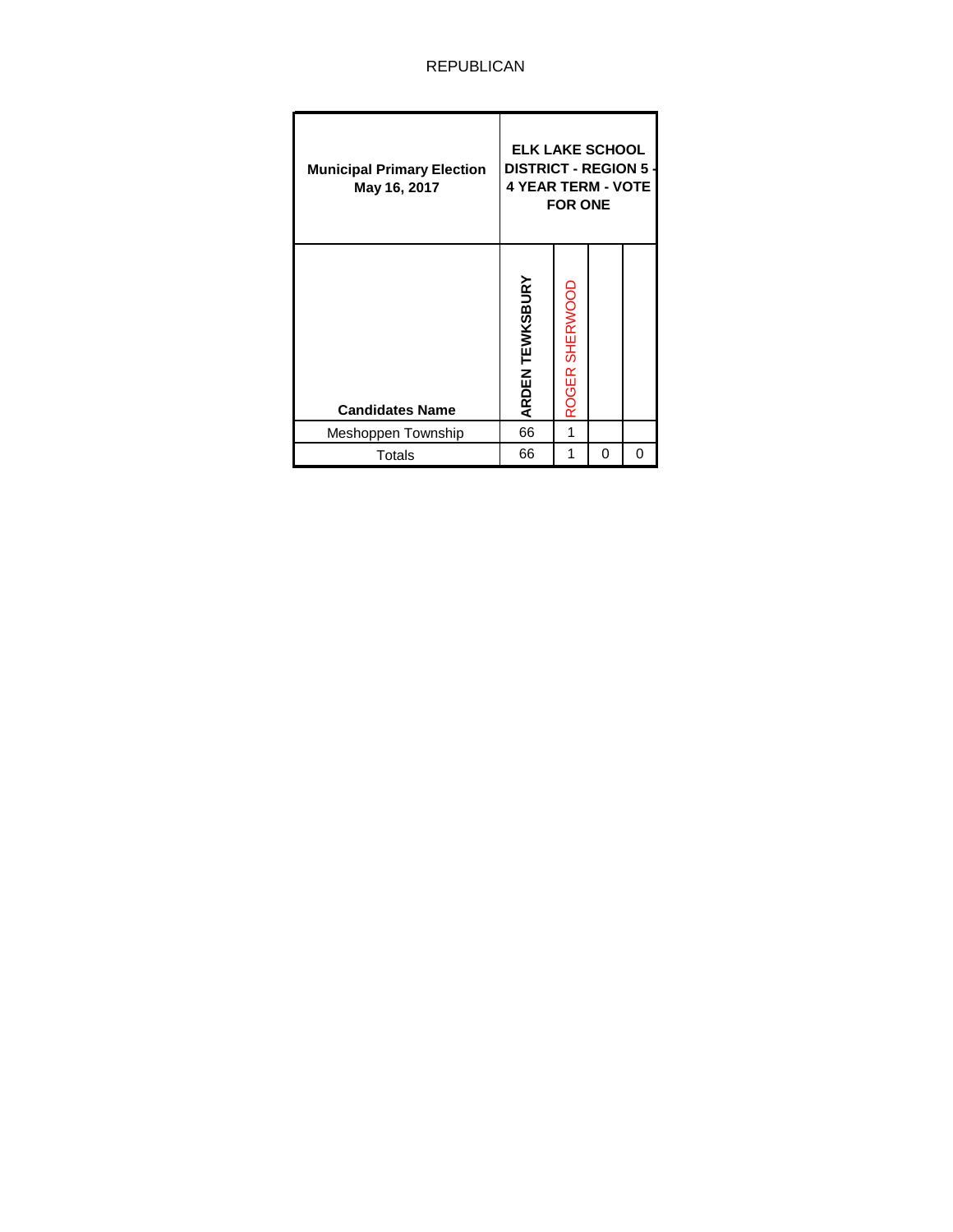# DEMOCRATIC

| <b>Municipal Primary Election</b><br>May 16, 2017 |                                                     | <b>LACKAWANNA TRAIL SCHOOL DISTRICT - REGION 1</b> |                         |                              |                      | <b>4 YEAR TERM - VOTE FOR ONE</b> |   |   |   |   |   |   |
|---------------------------------------------------|-----------------------------------------------------|----------------------------------------------------|-------------------------|------------------------------|----------------------|-----------------------------------|---|---|---|---|---|---|
| <b>Candidates Name</b>                            | <b>MULHERN</b><br>$\overline{\phantom{a}}$<br>KEVIN | GRIMES<br><b>ARL</b>                               | $\leq$<br>ಕ್ಷ<br>STEVEN | ш<br>SWING<br><b>BARBARA</b> | <b>JACLYN LITWIN</b> | <b>MOUSE</b><br><b>MICKEY</b>     |   |   |   |   |   |   |
| <b>Clinton Township</b>                           | 71                                                  | 1                                                  |                         |                              |                      |                                   |   |   |   |   |   |   |
| Nicholson Borough at Large                        | 45                                                  |                                                    |                         |                              |                      |                                   |   |   |   |   |   |   |
| Nicholson Towhsip                                 | 45                                                  |                                                    |                         |                              |                      | 4                                 |   |   |   |   |   |   |
|                                                   |                                                     |                                                    |                         |                              |                      |                                   |   |   |   |   |   |   |
| Totals                                            | 161                                                 |                                                    |                         |                              |                      |                                   | 0 | 0 | 0 | 0 | O | 0 |

| <b>Municipal Primary Election</b><br>May 16, 2017 | <b>LACKAWANNA TRAIL SCHOOL</b><br><b>4 YEAR TERM - VOTE FOR ONE</b> | <b>DISTRICT - REGION 2</b>       |                             |  |  |  |  |  |  |
|---------------------------------------------------|---------------------------------------------------------------------|----------------------------------|-----------------------------|--|--|--|--|--|--|
| <b>Candidates Name</b>                            | ADRIAN BIANCH                                                       | <b>OCONNOR</b><br><b>MICHAEL</b> | <b>BOWER</b><br><b>DANE</b> |  |  |  |  |  |  |
| Factoryville Borough Ward 1                       | 21                                                                  |                                  |                             |  |  |  |  |  |  |
| Factoryville Borough Ward 2                       | 22                                                                  | 1                                | 1                           |  |  |  |  |  |  |
| <b>TOTAL</b>                                      | 43                                                                  | 1                                |                             |  |  |  |  |  |  |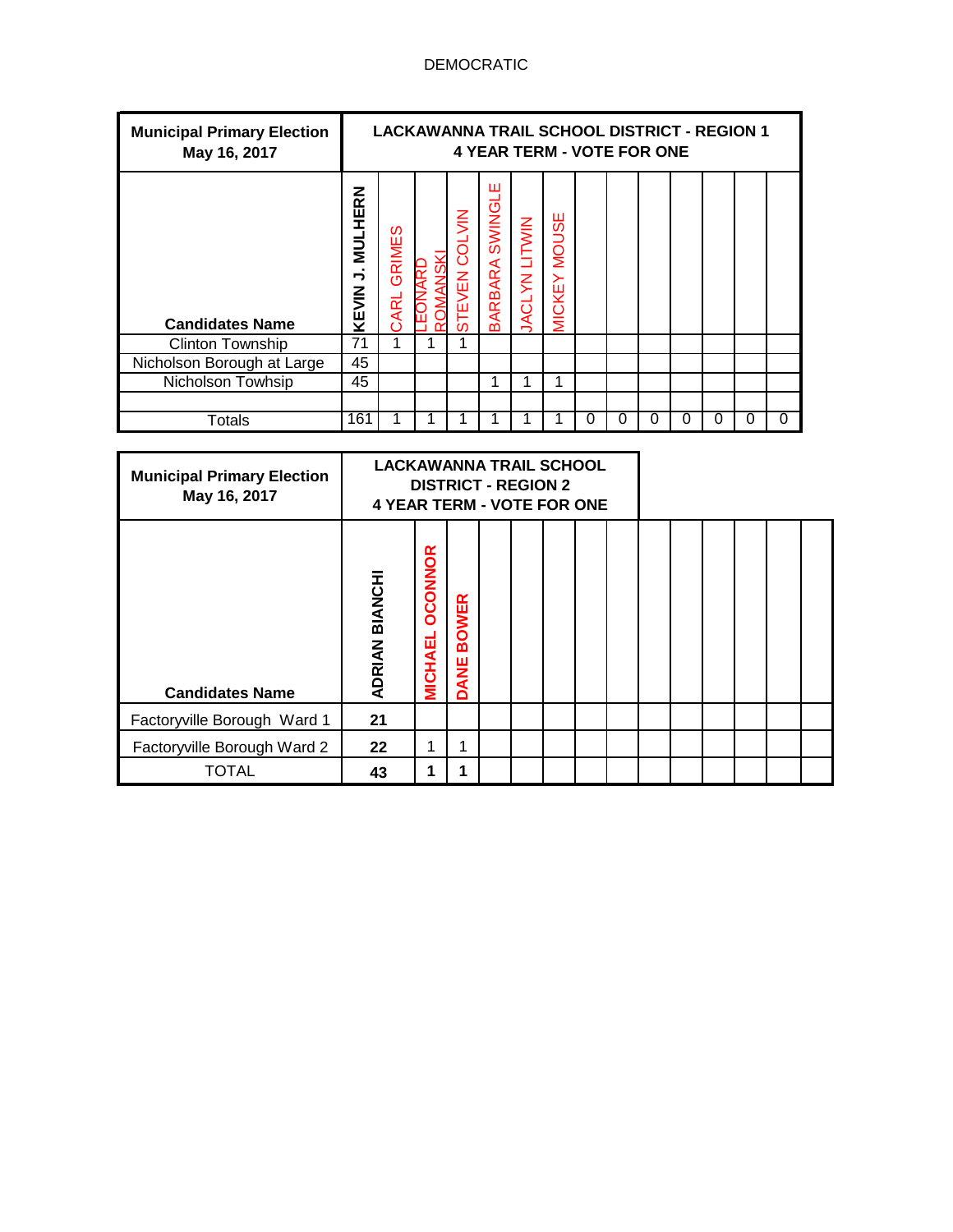## REPUBLICAN

| <b>Municipal Primary Election</b><br>May 16, 2017 |                                      |                        |                |                                | LACKAWANNA TRAIL SCHOOL DISTRICT - REGION 1<br><b>4 YEAR TERM - VOTE FOR ONE</b> |                                 |                |                          |                          |   |                                  |                             |                |                      |                          |   |   |
|---------------------------------------------------|--------------------------------------|------------------------|----------------|--------------------------------|----------------------------------------------------------------------------------|---------------------------------|----------------|--------------------------|--------------------------|---|----------------------------------|-----------------------------|----------------|----------------------|--------------------------|---|---|
| <b>Candidates Name</b>                            | z<br>ᄒ<br><b>NULHE</b><br>っ<br>KEVIN | SEAMANS<br><b>ANDY</b> | ELSE<br>ANYONE | <b>STRAUCH</b><br><b>CATHY</b> | GILROY<br><b>UOSEPH</b>                                                          | <b>CARPENTER</b><br><b>MARK</b> | STEPHEN COLVIN | CROASDALE<br><b>NOO2</b> | WHITNEY<br><b>HANNAH</b> |   | ₩<br><b>NOU:</b><br><b>VICKE</b> | <b>SNC</b><br>$\frac{1}{2}$ | RICH CROASDALE | SR.<br>VANKO<br>TONY | BIANCHI<br><b>ADRIAN</b> |   |   |
| <b>Clinton Township</b>                           | 119                                  | $\mathbf{1}$           | 1              |                                | 4                                                                                | $\overline{2}$                  | $\overline{2}$ |                          |                          |   |                                  |                             |                |                      |                          |   |   |
| Nicholson Borough at Large                        | 88                                   |                        |                |                                |                                                                                  |                                 |                |                          |                          |   |                                  |                             |                |                      |                          |   |   |
| Nicholson Towhsip                                 | 112                                  |                        |                |                                |                                                                                  |                                 |                | 1                        | 1                        | 3 | 1                                |                             | 1              |                      | 1                        |   |   |
|                                                   |                                      |                        |                |                                |                                                                                  |                                 |                |                          |                          |   |                                  |                             |                |                      |                          |   |   |
| <b>Totals</b>                                     | 319                                  |                        | 4              |                                |                                                                                  | 2                               | $\overline{2}$ |                          |                          | 3 |                                  |                             | 4              |                      |                          | 0 | O |

| <b>Municipal Primary Election</b><br>May 16, 2017 |                | <b>LACKAWANNA TRAIL</b><br><b>SCHOOL DISTRICT -</b><br><b>REGION 2 - 4 YEAR TERM -</b> |  | <b>VOTE FOR ONE</b> |  |
|---------------------------------------------------|----------------|----------------------------------------------------------------------------------------|--|---------------------|--|
| <b>Candidates Name</b>                            | ADRIAN BIANCHI |                                                                                        |  |                     |  |
| Factoryville Borough Ward 1                       | 37             |                                                                                        |  |                     |  |
| Factoryville Borough Ward 2                       | 37             |                                                                                        |  |                     |  |
| TOTAL                                             | 74             |                                                                                        |  |                     |  |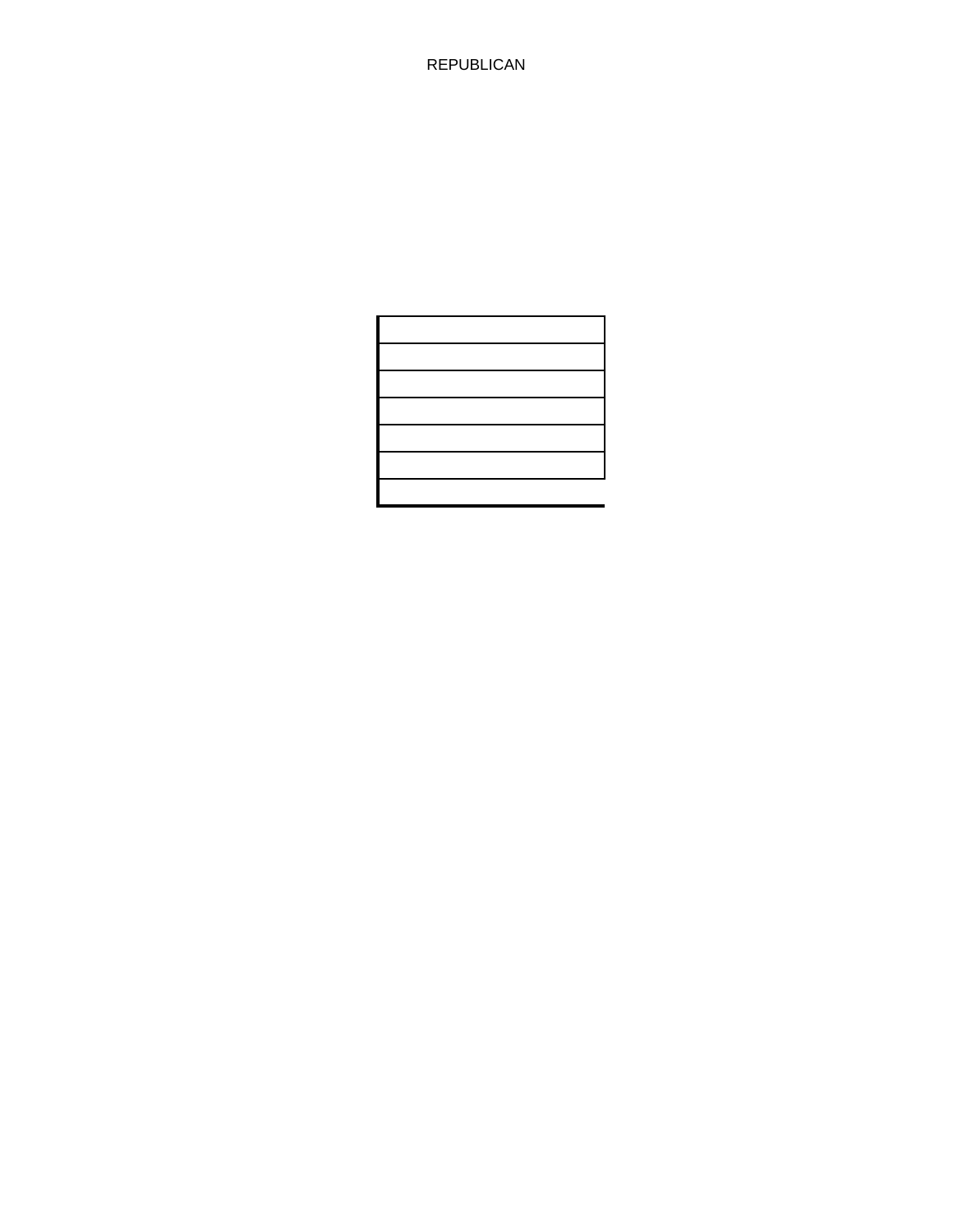### DEMOCRATIC

| <b>Municipal Primary Election</b><br>May 16, 2017 | TERM           | <b>LAKE LEHMAN</b><br><b>SCHOOL DISTRICT -</b><br><b>REGION 1 - 4 YEAR</b><br><b>VOTE</b><br><b>FOR ONE</b> |
|---------------------------------------------------|----------------|-------------------------------------------------------------------------------------------------------------|
| <b>Candidates Name</b>                            | KEVIN J. CAREY |                                                                                                             |
| Noxen Township                                    | 28             |                                                                                                             |
| <b>Totals</b>                                     | 28             | ი                                                                                                           |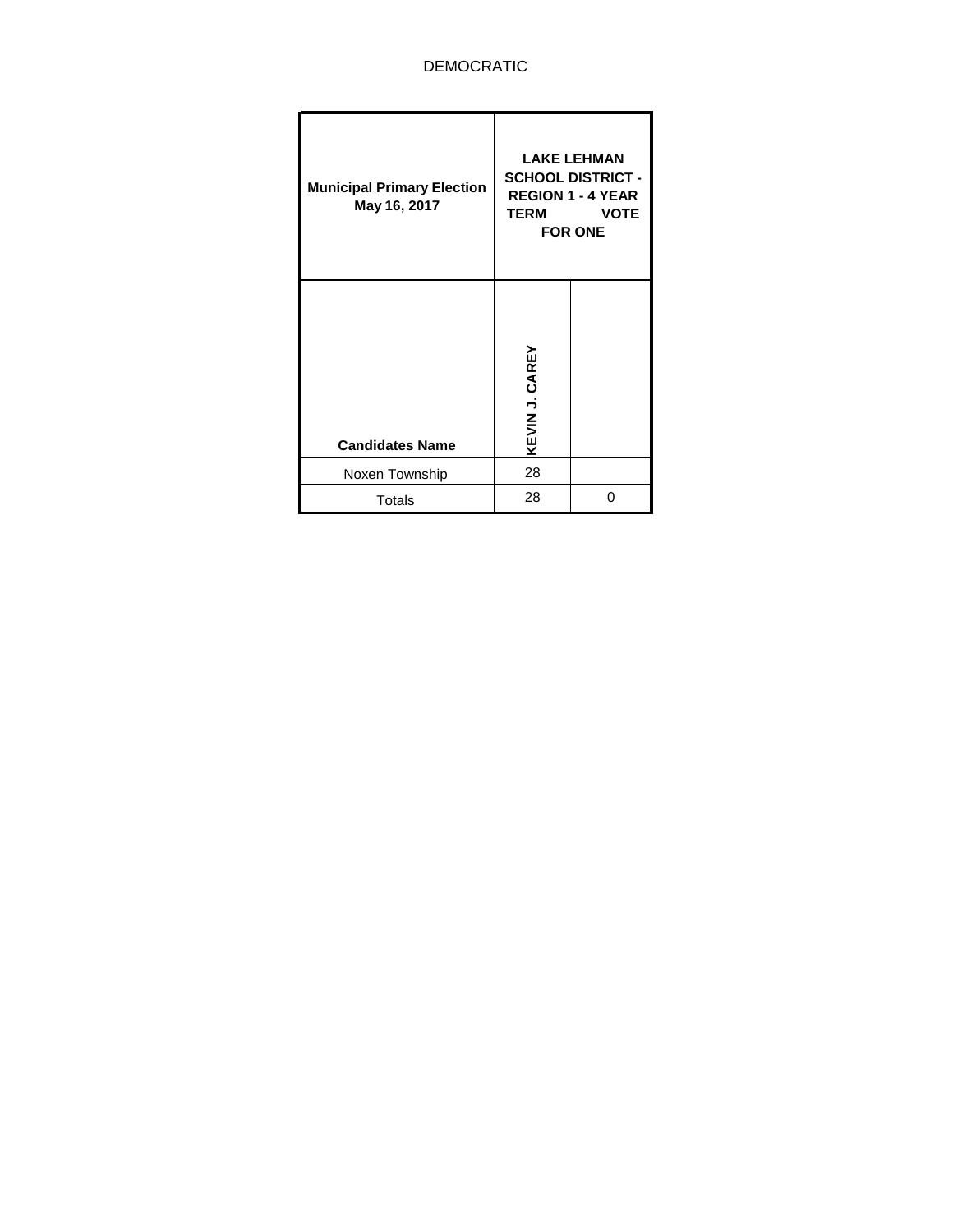# REPUBLICAN

| <b>Municipal Primary Election</b><br>May 16, 2017 |                | <b>LAKE LEHMAN</b><br><b>SCHOOL DISTRICT -</b><br><b>REGION 1 - 4 YEAR</b><br><b>TERM - VOTE FOR</b><br><b>ONE</b> |
|---------------------------------------------------|----------------|--------------------------------------------------------------------------------------------------------------------|
| <b>Candidates Name</b>                            | KEVIN J. CAREY | EVIN PARTASH                                                                                                       |
| Noxen Township                                    | 60             |                                                                                                                    |
| Totals                                            | 59             |                                                                                                                    |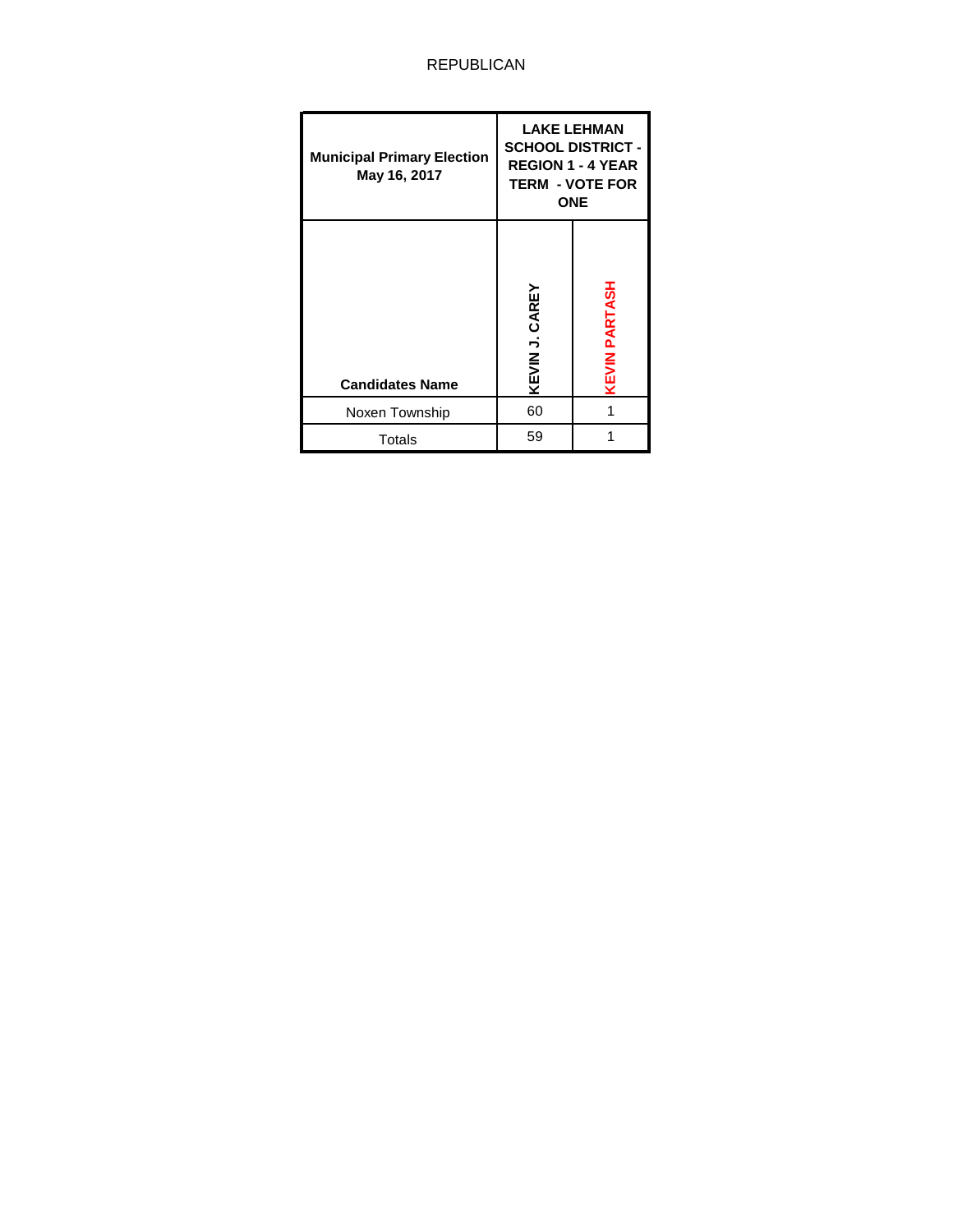| <b>Municipal Primary Election</b><br>May 16, 2017 | TUNKHANNOCK AREA SCHOOL DISTRICT<br>1 |                     |            |           |                        | <b>TERM - VOTE FOR TWO</b> |                  |             |               |                |               |                  |                | <b>REGION</b><br>4 YEAR |             |
|---------------------------------------------------|---------------------------------------|---------------------|------------|-----------|------------------------|----------------------------|------------------|-------------|---------------|----------------|---------------|------------------|----------------|-------------------------|-------------|
| <b>Candidates Name</b>                            | FARR<br>ö<br>PHILIP                   | <b>HOLLY ARNOLD</b> | ORI BENNET | RYAN ROWE | <b>WILLIAM SWILLEY</b> | <b>MICHAEL SIMMONS</b>     | REBECCA PETERSON | RYAN KILKER | ANNIE SHAFFER | THOMAS MYERS   | BRUCE STANKUS | REBECCA PETERSON | DAVE HOLDREDGE | JOSEPH PUCHALSKI        |             |
| Eaton Township                                    | 71                                    | 1                   | 1          | 1         | 1                      |                            |                  |             |               |                |               |                  |                |                         |             |
| Forkston Township                                 | 23                                    |                     |            |           | 1                      |                            |                  |             |               |                |               |                  |                |                         |             |
| Lemon Township                                    | 62                                    |                     |            |           |                        | 1                          |                  |             |               |                |               |                  |                |                         |             |
| Mehoopany Township                                | 18                                    |                     |            |           | 2                      |                            | 1                | 1           |               |                |               |                  |                |                         |             |
| North Branch Township                             | 9                                     |                     |            |           | 1                      |                            |                  |             | 1             | $\overline{2}$ | 1             | 1                |                |                         |             |
| <b>Washington Township</b>                        | 47                                    |                     |            |           |                        |                            |                  |             |               |                |               |                  | 1              | 1                       |             |
| Windham Township                                  | 12                                    |                     |            |           |                        |                            |                  |             |               |                |               |                  |                |                         |             |
| <b>Totals</b>                                     | 242                                   | 1                   |            |           | 5                      |                            | 1                | 1           | 1             | $\overline{2}$ | 1             | 1                | 1              | 1                       | $\mathbf 0$ |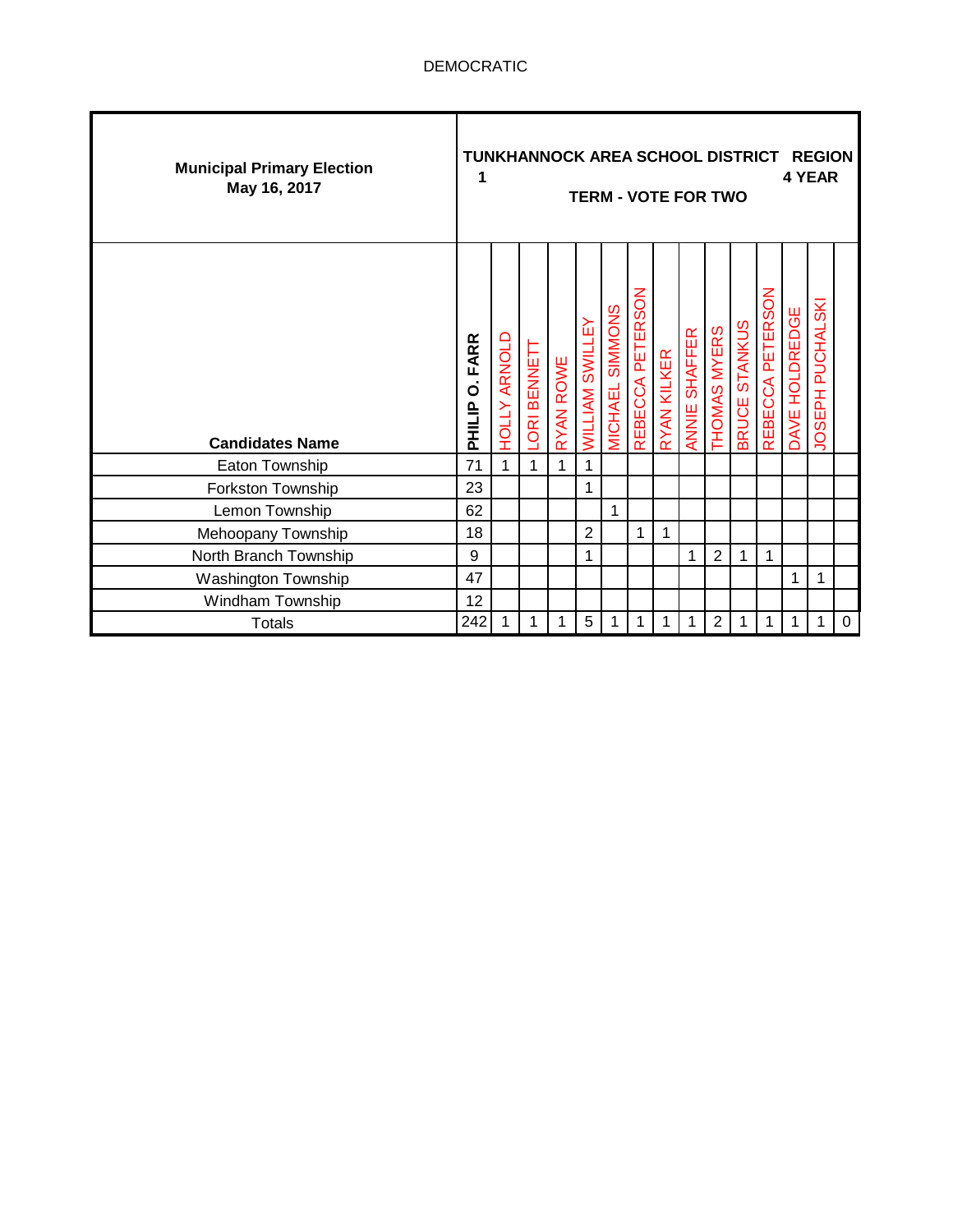| <b>Municipal Primary Election</b><br>May 16, 2017 |                                             |                        | <b>TUNKHANNOCK AREA SCHOOL DISTRICT - REGION 1</b> |             |                |                   | <b>4 YEAR TERM - VOTE FOR TWO</b> |              |                  |                        |   |                  |             |             |             |             |           |                  |             |             |
|---------------------------------------------------|---------------------------------------------|------------------------|----------------------------------------------------|-------------|----------------|-------------------|-----------------------------------|--------------|------------------|------------------------|---|------------------|-------------|-------------|-------------|-------------|-----------|------------------|-------------|-------------|
|                                                   | <b>FARR</b><br>$\dot{\mathbf{o}}$<br>PHILIP | SWILLEY<br><b>BILL</b> | EIGH SICKLER                                       | RYAN KILKER | BECKA PETERSON | CHRISTOPHER HOWEL | CLARENCE HENNING                  | EUGENE ADAMS | GEORGE W HENNING | <b>GROW</b><br>STEPHEN |   |                  |             |             |             |             |           |                  |             |             |
| Eaton Township                                    | 152                                         | 121                    |                                                    |             |                |                   |                                   |              |                  |                        |   |                  |             |             |             |             |           |                  |             |             |
| Forkston Township                                 | 25                                          | 24                     |                                                    |             |                |                   |                                   |              |                  |                        |   |                  |             |             |             |             |           |                  |             |             |
| Lemon Township                                    | 140                                         | 100                    | 1                                                  |             |                |                   |                                   |              |                  |                        |   |                  |             |             |             |             |           |                  |             |             |
| Mehoopany Township                                | 73                                          | 76                     |                                                    | 1           | 1              | 1                 | 1                                 | 1            | 1                |                        |   |                  |             |             |             |             |           |                  |             |             |
| North Branch Township                             | 20                                          | 16                     |                                                    |             |                |                   |                                   |              |                  |                        |   |                  |             |             |             |             |           |                  |             |             |
| Washington Township                               | 165                                         | 98                     |                                                    |             |                |                   |                                   |              |                  |                        |   |                  |             |             |             |             |           |                  |             |             |
| Windham Township                                  | 24                                          | 19                     |                                                    |             |                |                   |                                   |              |                  | 1                      |   |                  |             |             |             |             |           |                  |             |             |
| <b>Totals</b>                                     | 599                                         | 454                    | 1                                                  | 1           | 1              | 1                 | 1                                 | 1            | 1                | 1                      | 0 | $\boldsymbol{0}$ | $\mathbf 0$ | $\mathbf 0$ | $\mathbf 0$ | $\mathbf 0$ | $\pmb{0}$ | $\boldsymbol{0}$ | $\mathbf 0$ | $\mathbf 0$ |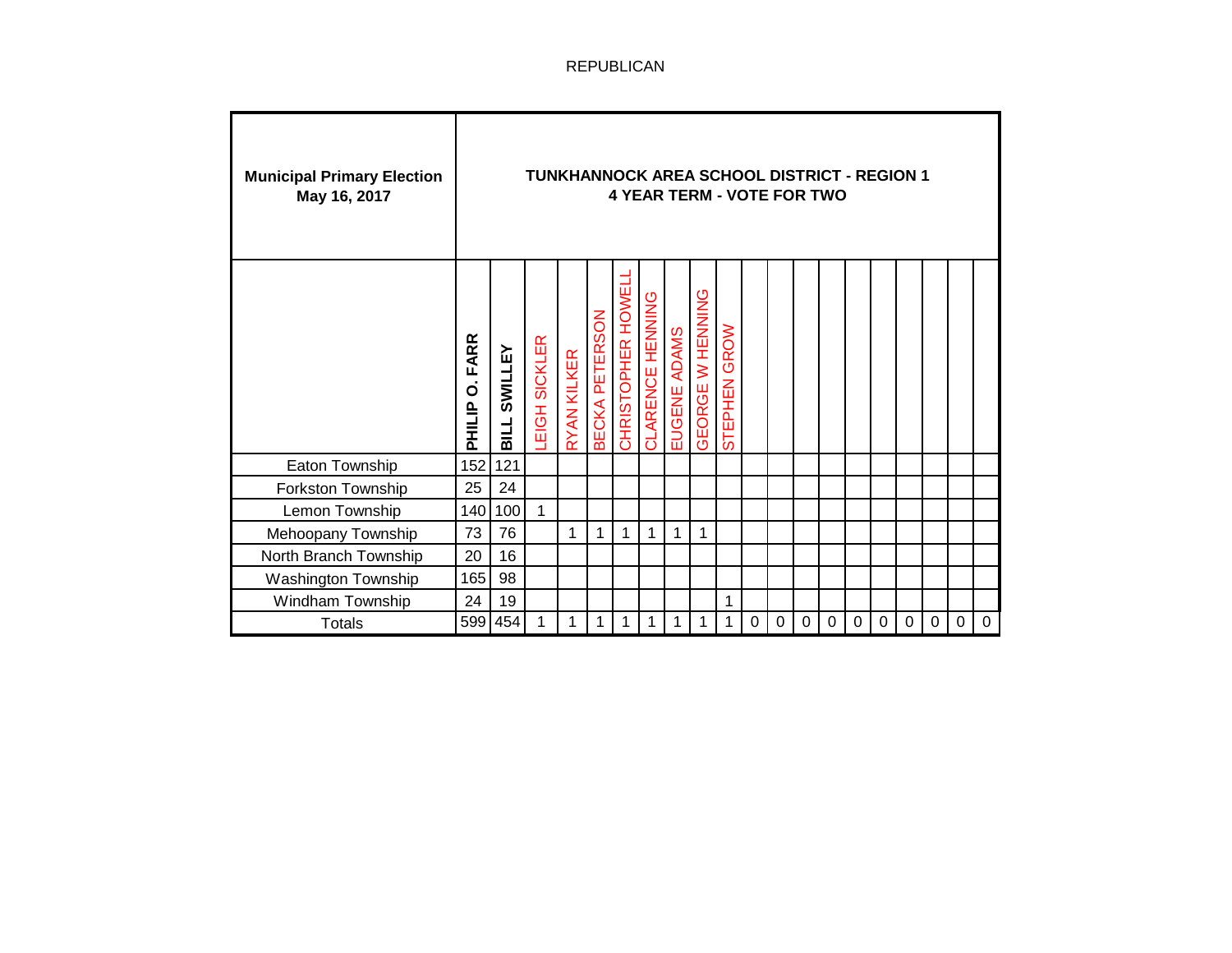| <b>Municipal Primary Election</b><br>May 16, 2017 |                       |                      |                    |              |                             | <b>TUNKHANNOCK AREA SCHOOL DISTRICT - REGION 2</b><br><b>4 YEAR TERM - VOTE FOR ONE</b> |                       |   |          |   |   |   |          |   |          |   |   |          |
|---------------------------------------------------|-----------------------|----------------------|--------------------|--------------|-----------------------------|-----------------------------------------------------------------------------------------|-----------------------|---|----------|---|---|---|----------|---|----------|---|---|----------|
| <b>Candidates Name</b>                            | g<br>GREENIP<br>RANDY | <b>SHANA GREGORY</b> | J FRANKO<br>ELMER. | ABE KUKUCHKA | <b>ARIELI</b><br>1373F<br>ಸ | <b>FLEMING</b><br>出<br>粵                                                                | VOTE<br>$\frac{1}{2}$ |   |          |   |   |   |          |   |          |   |   |          |
| Falls Township #1                                 | 13                    | 15                   | 1                  |              |                             |                                                                                         |                       |   |          |   |   |   |          |   |          |   |   |          |
| Falls Township #2                                 | 12                    | 49                   |                    | 1            |                             |                                                                                         |                       |   |          |   |   |   |          |   |          |   |   |          |
| Monroe Township                                   | 18                    | 41                   |                    |              |                             |                                                                                         |                       |   |          |   |   |   |          |   |          |   |   |          |
| Northmoreland Township                            | 18                    | 46                   |                    |              |                             |                                                                                         |                       |   |          |   |   |   |          |   |          |   |   |          |
| <b>Overfield Township</b>                         | 42                    | 95                   |                    |              |                             |                                                                                         | 1                     |   |          |   |   |   |          |   |          |   |   |          |
| <b>Totals</b>                                     | 103                   | 246                  | 1                  | 1            |                             |                                                                                         |                       | 0 | $\Omega$ | 0 | 0 | 0 | $\Omega$ | 0 | $\Omega$ | 0 | 0 | $\Omega$ |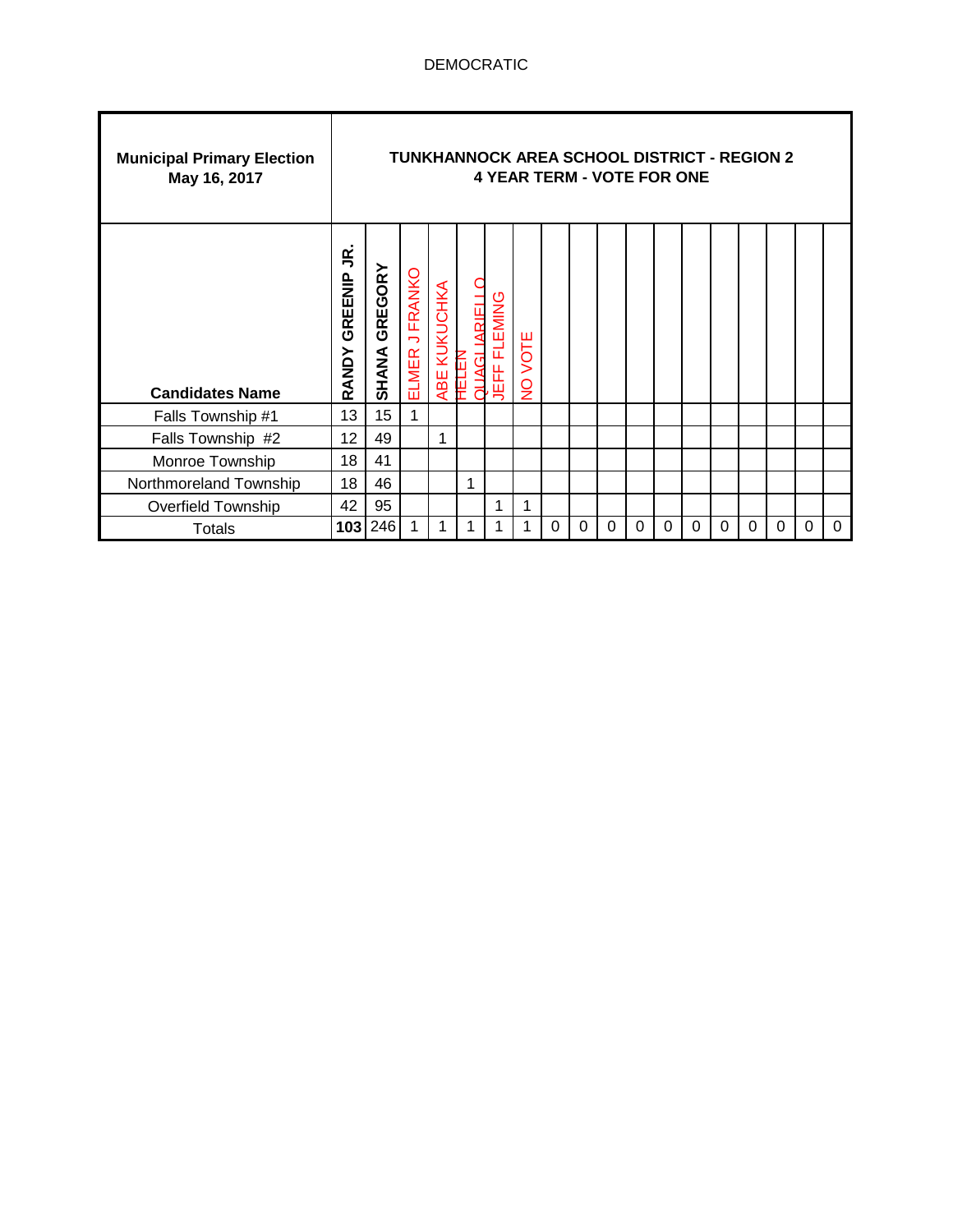| <b>Municipal Primary</b><br><b>Election</b><br>May 16, 2017 |                         |                       |                      |                      |                                |                      |   |   |   |   |   | TUNKHANNOCK AREA SCHOOL DISTRICT - REGION 2<br><b>4 YEAR TERM - VOTE FOR ONE</b> |          |   |   |   |   |   |
|-------------------------------------------------------------|-------------------------|-----------------------|----------------------|----------------------|--------------------------------|----------------------|---|---|---|---|---|----------------------------------------------------------------------------------|----------|---|---|---|---|---|
| <b>Candidates Name</b>                                      | GREGORY<br><b>SHANA</b> | g<br>GREENIP<br>RANDY | JPHEK<br>アエル<br>AVID | CROOP<br><b>FRED</b> | <b>LUPINSKI</b><br><b>PAUL</b> | PHENSON<br>STEI<br>Й |   |   |   |   |   |                                                                                  |          |   |   |   |   |   |
| Falls Township #1                                           | 42                      | 35                    |                      |                      |                                |                      |   |   |   |   |   |                                                                                  |          |   |   |   |   |   |
| Falls Township #2                                           | 73                      | 47                    |                      |                      |                                |                      |   |   |   |   |   |                                                                                  |          |   |   |   |   |   |
| Monroe Township                                             | 87                      | 52                    | 1                    |                      |                                |                      |   |   |   |   |   |                                                                                  |          |   |   |   |   |   |
| Northmoreland Township                                      | 151                     | 60                    |                      | 1                    |                                | 1                    |   |   |   |   |   |                                                                                  |          |   |   |   |   |   |
| <b>Overfield Township</b>                                   | 108                     | 56                    |                      |                      |                                |                      |   |   |   |   |   |                                                                                  |          |   |   |   |   |   |
| <b>Totals</b>                                               | 461                     | 250                   | 1                    | 1                    |                                | 1                    | 0 | 0 | 0 | 0 | 0 | 0                                                                                | $\bf{0}$ | 0 | 0 | 0 | 0 | 0 |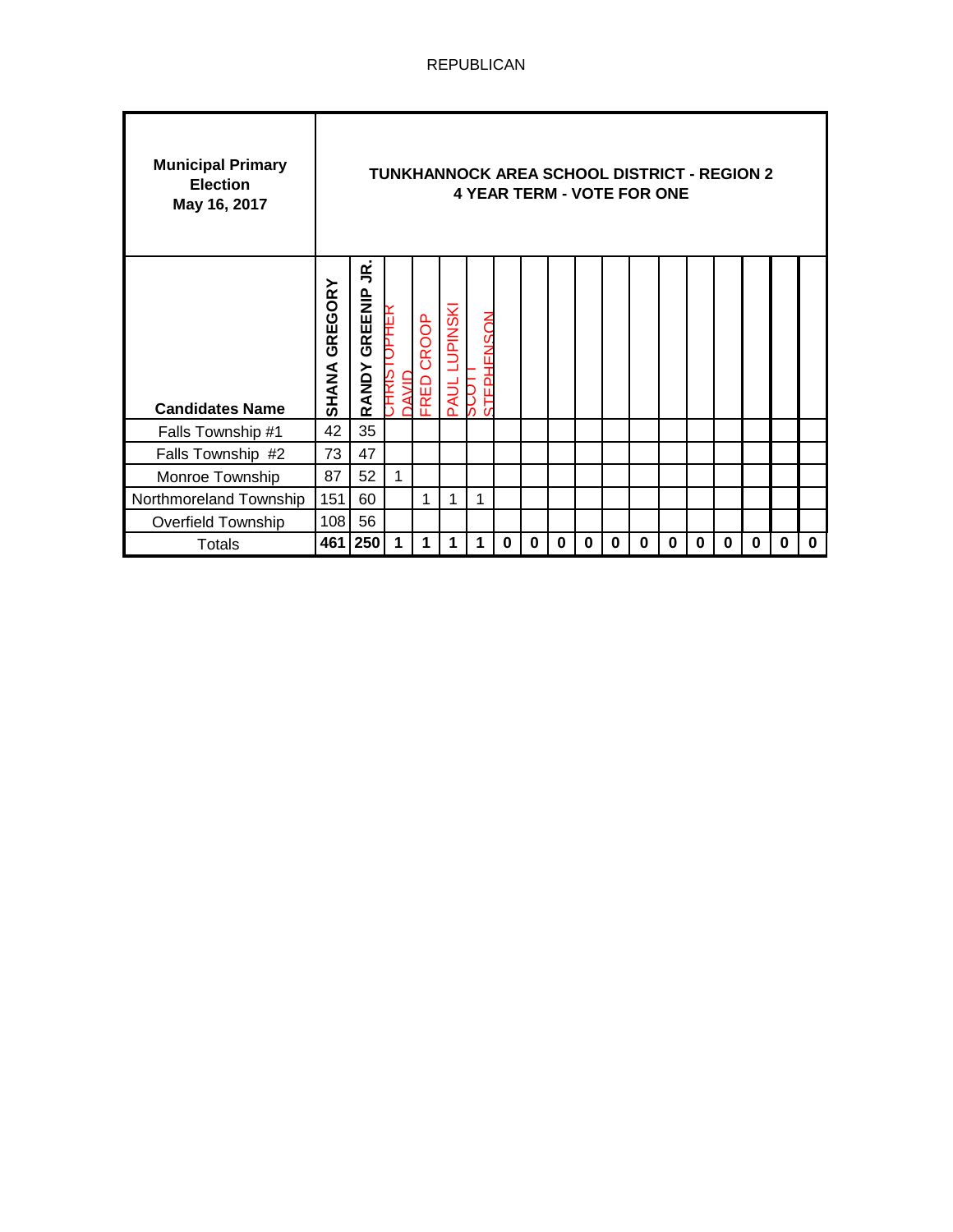| <b>Municipal Primary Election</b><br>May 16, 2017 |              | <b>TUNKHANNOCK AREA SCHOOL DISTRICT - REGION 3</b> |                |                     |                     |              |                   |                       |                |                  | <b>4 YEAR TERM - VOTE FOR TWO</b> |              |                          |                |   |
|---------------------------------------------------|--------------|----------------------------------------------------|----------------|---------------------|---------------------|--------------|-------------------|-----------------------|----------------|------------------|-----------------------------------|--------------|--------------------------|----------------|---|
| <b>Candidates Name</b>                            | NO CANDIDATE | <b>JOHN BURKE</b>                                  | SHANA GREGORY  | <b>BARBARA ZECK</b> | <b>HOLLY ARNOLD</b> | ROBERT PARRY | EILEEN BARZILOSKI | 鸟<br>CARLTON WILLIAMS | ESTHER HARMATZ | GREENIP<br>RANDY | NO IDEA                           | ABE KUKUCHKA | GRIMAUD<br><b>GERALD</b> | TOM HULSLANDER |   |
| Tunkhannock Borough Ward 1                        |              |                                                    |                |                     |                     |              |                   |                       |                |                  |                                   |              |                          |                |   |
| Tunkhannock Borough Ward 2                        |              | 1                                                  |                |                     |                     |              |                   |                       |                |                  |                                   |              |                          |                |   |
| Tunkhannock Borough Ward 3                        |              |                                                    |                | 1                   | 1                   |              |                   |                       |                |                  |                                   |              |                          |                |   |
| Tunkhannock Borough Ward 4                        |              |                                                    |                |                     | 1                   |              | 1                 | 1                     | 1              | 3                |                                   |              |                          |                |   |
| Tunkhannock Township #1                           |              | 1                                                  | $\overline{2}$ |                     | 6                   | 2            |                   |                       |                |                  | 2                                 | 1            |                          | 1              |   |
| Tunkhannock Township #2                           |              |                                                    |                |                     | 3                   | 1            |                   |                       |                |                  |                                   |              |                          |                |   |
| Totals                                            | 0            | 2                                                  | 3              |                     | 11                  | 4            |                   |                       |                | 3                | 2                                 | 1            |                          |                | 0 |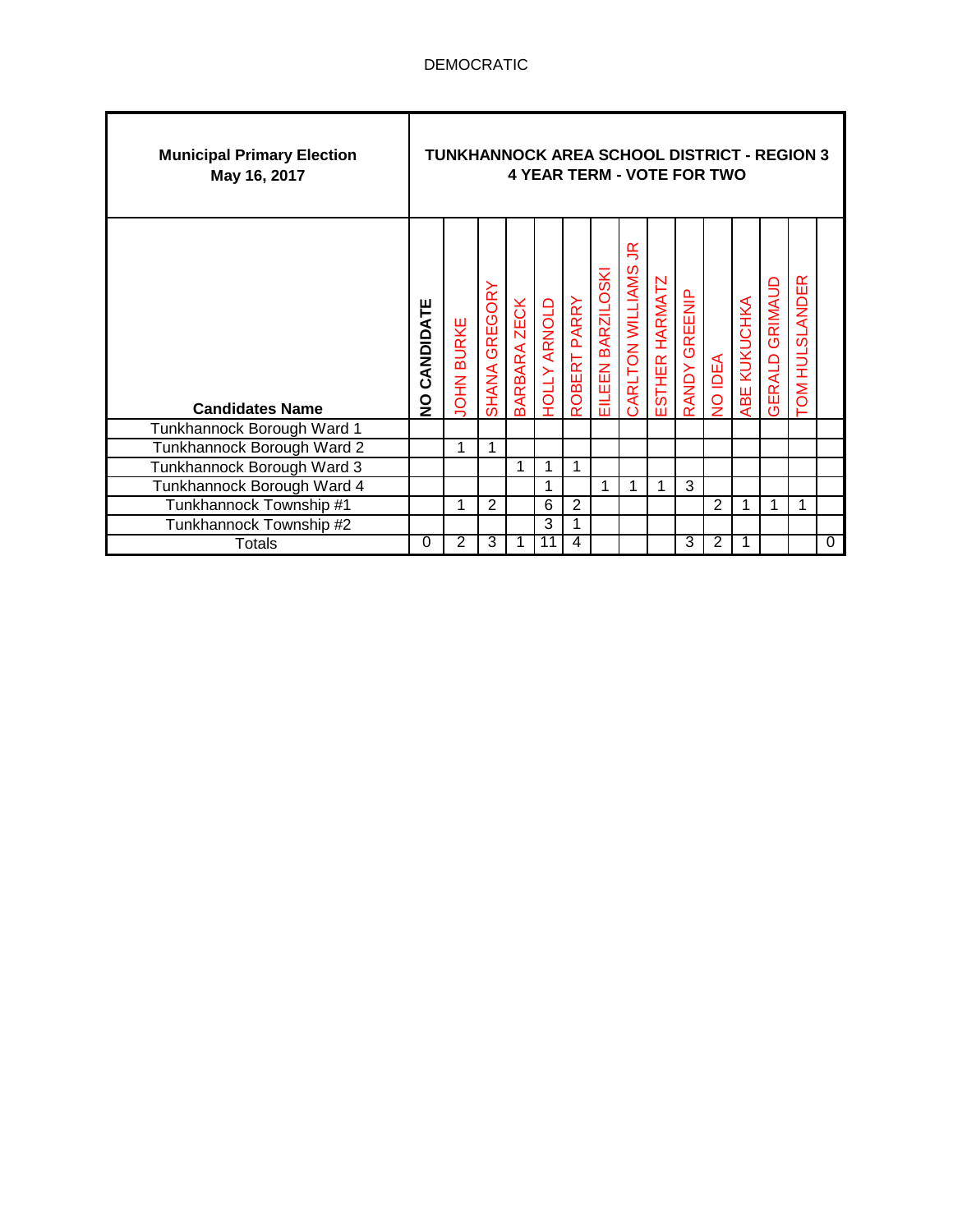| <b>Municipal Primary Election</b><br>May<br>16, 2017 |                     | <b>TUNKHANNOCK AREA SCHOOL DISTRICT - REGION 3</b> |                   |              |                            |                     |                                   |             |                       | <b>VOTE FOR TWO</b>             |                 |                     |                            |                               |                         |                              |             |                         | 4 YEAR TERM - |          |                |
|------------------------------------------------------|---------------------|----------------------------------------------------|-------------------|--------------|----------------------------|---------------------|-----------------------------------|-------------|-----------------------|---------------------------------|-----------------|---------------------|----------------------------|-------------------------------|-------------------------|------------------------------|-------------|-------------------------|---------------|----------|----------------|
| <b>Candidates Name</b>                               | PARRY<br><b>ROB</b> | ≏<br>ARNOL<br><b>HOLLY</b>                         | <b>DANIEL GAY</b> | 쁮            | ⋖<br><b>VILLIAM PREBOL</b> | SAM<br><b>UNCLE</b> | <b>BARZILOSKI</b><br><b>VIIKE</b> | RICH CORDES | <b>BILL COLBENSON</b> | <b>WILLIAMS</b><br><b>BILLH</b> | JOSEPH MITCHELI | <b>AICKEY MOUSE</b> | <b>BACH</b><br><b>IIKE</b> | <b>ERKHEISER</b><br><b>KK</b> | BALEWSKI<br><b>AMMY</b> | <b><i>IEVIN ROBINSON</i></b> | OB MCCAULEY | GIBBONS<br><b>SUSAN</b> |               |          |                |
| Tunkhannock Borough Ward 1                           | 22                  | 20                                                 |                   |              |                            |                     |                                   |             |                       |                                 |                 |                     |                            |                               |                         |                              |             |                         |               |          |                |
| Tunkhannock Borough Ward 2                           | 49                  | 54                                                 |                   |              |                            |                     |                                   |             |                       |                                 |                 |                     |                            |                               |                         |                              |             |                         |               |          |                |
| Tunkhannock Borough Ward 3                           | 33                  | 42                                                 |                   |              |                            |                     |                                   |             |                       |                                 |                 |                     |                            |                               |                         |                              |             |                         |               |          |                |
| Tunkhannock Borough Ward 4                           | 36                  | 43                                                 |                   |              |                            |                     |                                   |             |                       |                                 |                 |                     |                            |                               |                         |                              |             |                         |               |          |                |
| Tunkhannock Township #1                              | 230                 | 224                                                |                   |              |                            |                     |                                   |             | 4                     |                                 | $\overline{2}$  |                     |                            | $\overline{2}$                | $\overline{2}$          |                              |             |                         |               |          |                |
| Tunkhannock Township #2                              | 150                 | 155                                                |                   |              |                            |                     |                                   |             |                       |                                 |                 |                     |                            |                               |                         |                              |             |                         |               |          |                |
| Totals                                               | 520                 | 538                                                | 2                 | $\mathbf{1}$ | $\overline{\mathbf{1}}$    |                     |                                   |             |                       |                                 |                 |                     |                            | 2                             | $\overline{2}$          |                              |             |                         | $\Omega$      | $\Omega$ | $\overline{0}$ |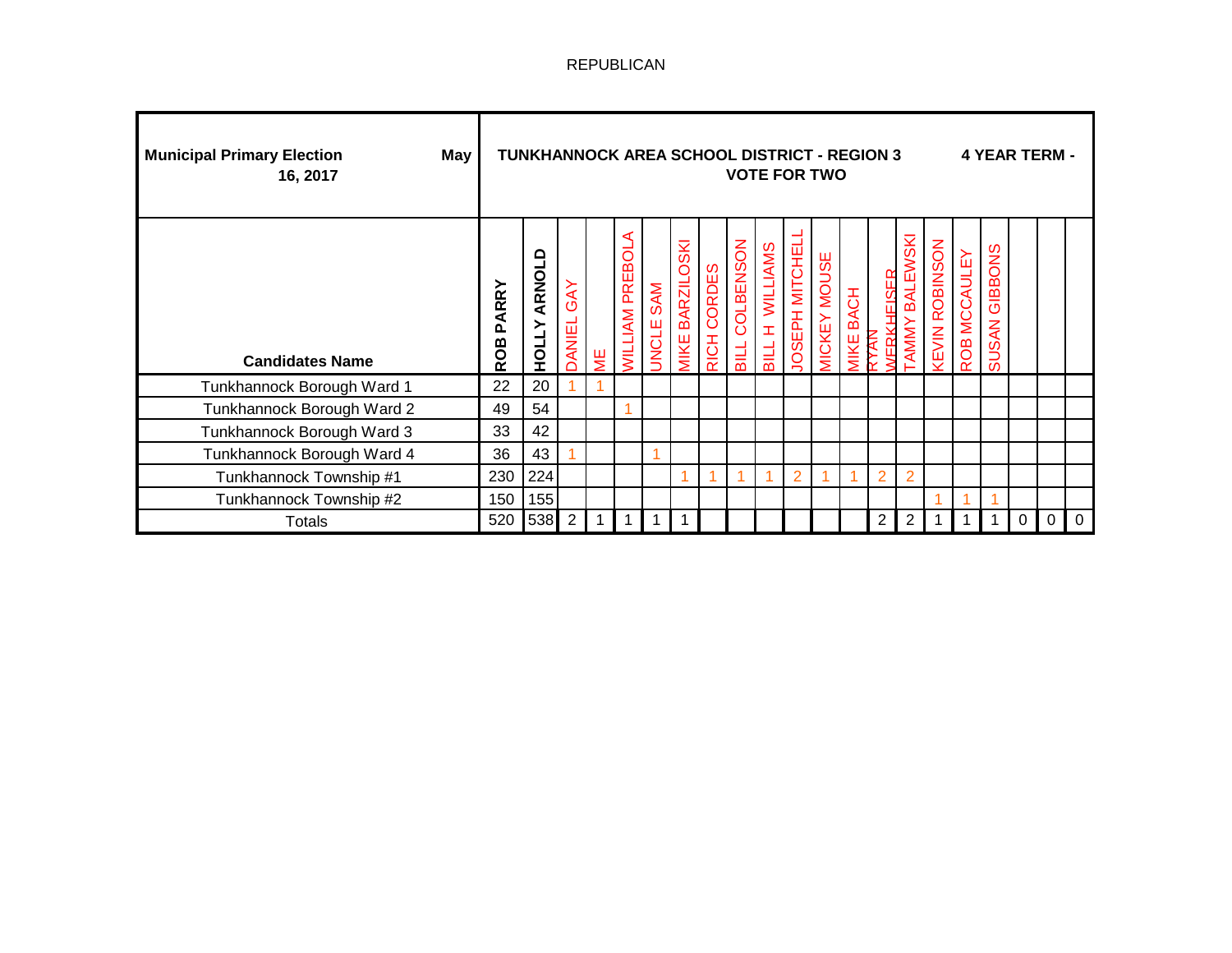| <b>Municipal Primary Election</b><br>May 16, 2017 |              | <b>WYALUSING AREA SCHOOL</b><br><b>4 YEAR TERM - VOTE FOR ONE</b> |   | <b>DISTRICT - REGION 3</b> |  |          |
|---------------------------------------------------|--------------|-------------------------------------------------------------------|---|----------------------------|--|----------|
| <b>Candidates Name</b>                            | NO CANDIDATE |                                                                   |   |                            |  |          |
| <b>Braintrim Township</b>                         |              | 1                                                                 |   |                            |  |          |
| Laceyville Borough                                |              |                                                                   |   |                            |  |          |
| Windham Township                                  |              | 1                                                                 |   |                            |  |          |
| TOTAL                                             | 0            | $\overline{2}$                                                    | 0 |                            |  | $\Omega$ |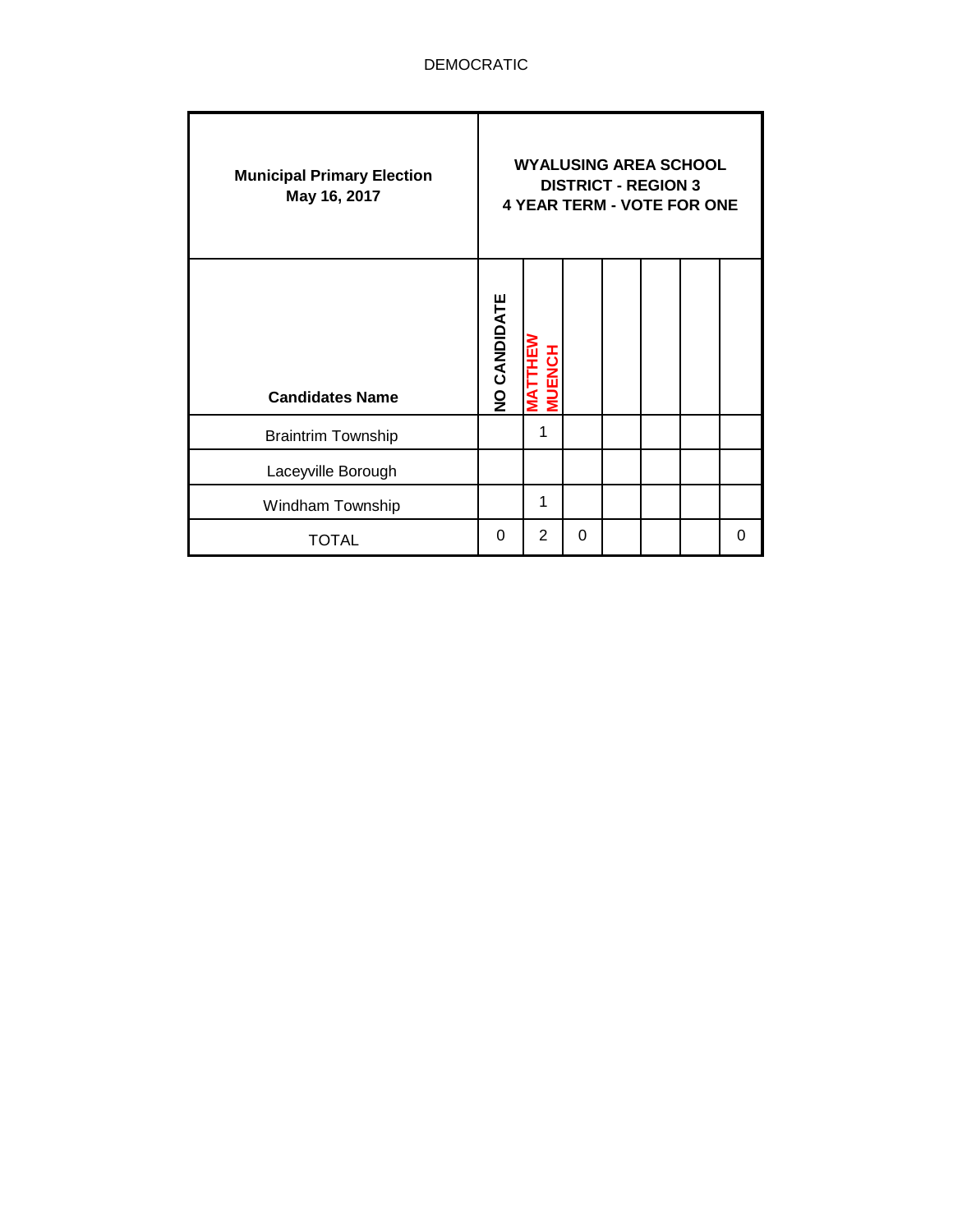| <b>Municipal Primary Election</b><br>May 16, 2017 |                       |                  | <b>WYALUSING AREA SCHOOL</b><br><b>DISTRICT- REGION 3</b> | <b>4 YEAR TERM - VOTE FOR ONE</b> |
|---------------------------------------------------|-----------------------|------------------|-----------------------------------------------------------|-----------------------------------|
| <b>Candidates Name</b>                            | <b>MATTHEW MUENCH</b> | STEPHEN REINHART |                                                           |                                   |
| <b>Braintrim Township</b>                         | 31                    | 1                |                                                           |                                   |
| Laceyville Borough                                | 29                    |                  |                                                           |                                   |
| Windham Township                                  | 34                    |                  |                                                           |                                   |
| <b>TOTAL</b>                                      | 94                    |                  |                                                           |                                   |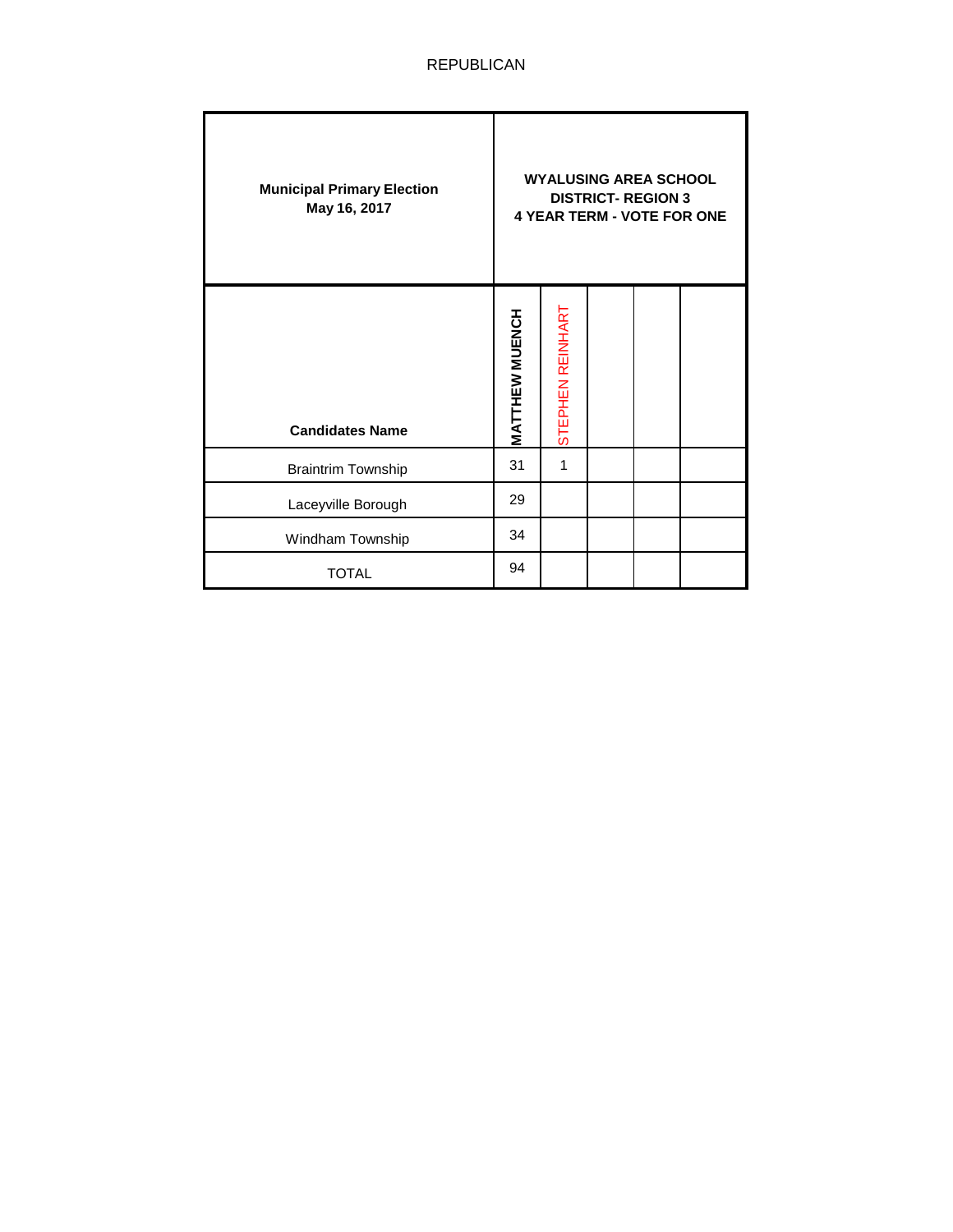| <b>Municipal PRIMARY ELECTION</b><br>MAY 16, 2017 |                               |             |                   |                        |                    |                               |                   |           | WYOMING AREA SCHOOL DISTRICT AT LARGE<br><b>4 YEAR TERM - VOTE FOR NOT MORE THAN FOUR</b> |   |          |   |
|---------------------------------------------------|-------------------------------|-------------|-------------------|------------------------|--------------------|-------------------------------|-------------------|-----------|-------------------------------------------------------------------------------------------|---|----------|---|
| <b>Candidates Name</b>                            | YOCHEM<br>PREBOLA<br>KIMBERLY | NINOSI NHOL | CARMEN JOHN BOLIN | <b>JOHN MARIANACCI</b> | DEANGELO<br>NICK I | <b>STOFKO</b><br><b>JERRY</b> | <b>JUDY AIETA</b> | RAY JUDGE | ELLEN QUINN                                                                               |   |          |   |
| <b>Exeter Township</b>                            | 21                            | 13          | 17                | 18                     | 25                 | 19                            | $\overline{2}$    | 2         | 2                                                                                         |   |          |   |
| <b>TOTAL</b>                                      | 21                            | 13          | 17                | 18                     | 25                 | 19                            | $\overline{2}$    | 2         | 2                                                                                         | 0 | $\Omega$ | 0 |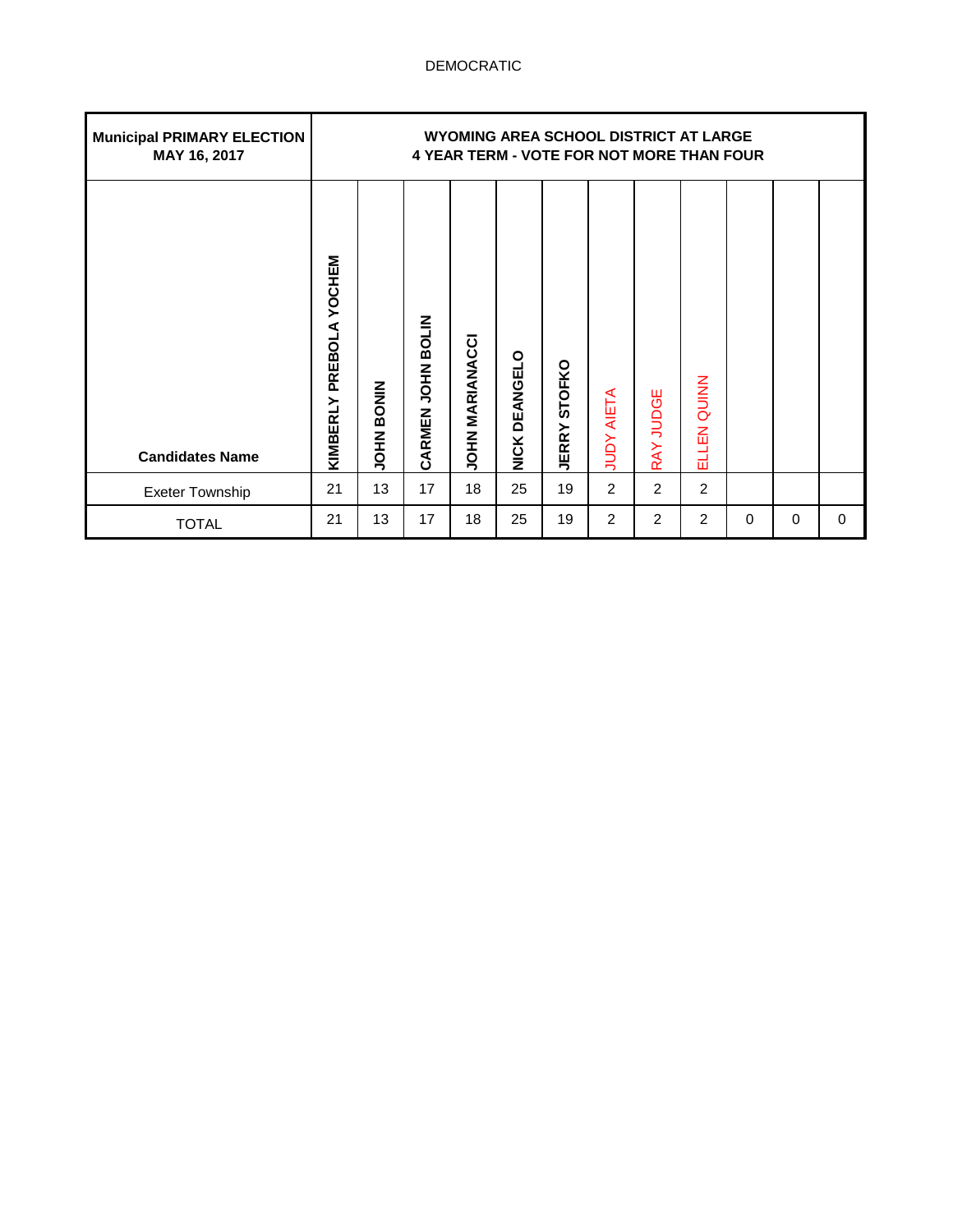| <b>Municipal PRIMARY ELECTION</b><br>MAY 16, 2017 |                             |                        |                         |                               | WYOMING AREA SCHOOL DISTRICT AT LARGE<br><b>4 YEAR TERM - VOTE FOR NOT MORE THAN FOUR</b> |                             |                                 |                                  |   |          |
|---------------------------------------------------|-----------------------------|------------------------|-------------------------|-------------------------------|-------------------------------------------------------------------------------------------|-----------------------------|---------------------------------|----------------------------------|---|----------|
| <b>Candidates Name</b>                            | <b>BONIN</b><br><b>NHOL</b> | <b>JOHN MARIANACCI</b> | DEANGELO<br><b>NICK</b> | <b>STOFKO</b><br><b>JERRY</b> | PREBOLA<br>YOCHEM<br>KIMBERI                                                              | <b>BOLIN</b><br>CARMEN JOHN | <b>MINNICK</b><br><b>DONNIE</b> | <b>MIKULKA</b><br><b>MELISSA</b> |   |          |
| <b>Exeter Township</b>                            | 31                          | 35                     | 37                      | 30                            | 35                                                                                        | 25                          |                                 | 1                                |   |          |
| TOTAL                                             | 31                          | 35                     | 37                      | 30                            | 35                                                                                        | 25                          | 1                               |                                  | 0 | $\Omega$ |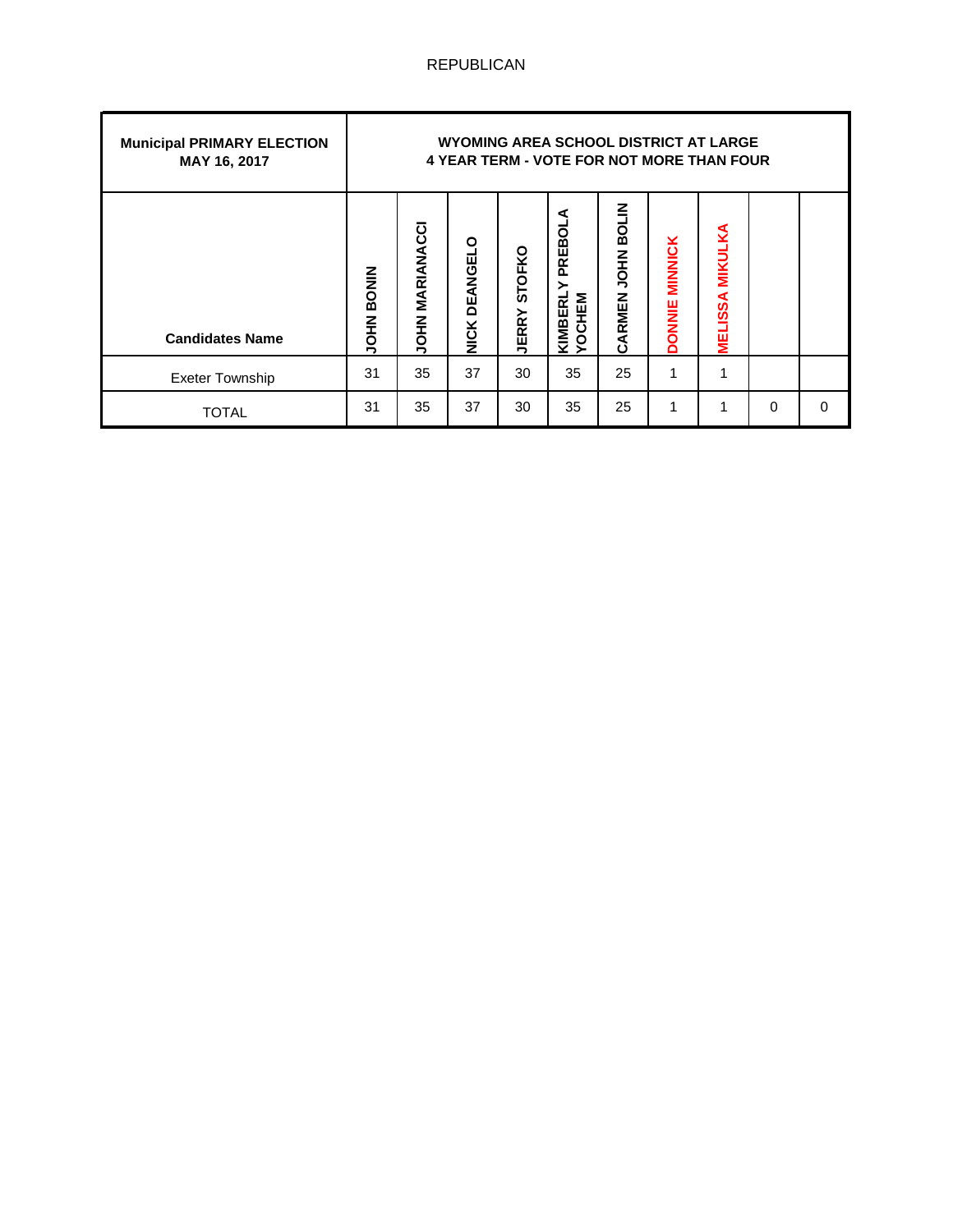| <b>MUNICIPAL PRIMARY</b><br>ELECTION - MAY 16, 2017 |                      |                        |             |              |         |                    |       |                        | <b>DEMOCRATIC COUNTY WIDE DISTRICT ATTORNEY</b> |               |          |          |          |          |          |          |  |
|-----------------------------------------------------|----------------------|------------------------|-------------|--------------|---------|--------------------|-------|------------------------|-------------------------------------------------|---------------|----------|----------|----------|----------|----------|----------|--|
| <b>CANDIDATES</b><br><b>NAME</b>                    | <b>JEFF MITCHELL</b> | <b>BARBARA GRIMAUD</b> | ERK GREENIP | STEVE FRANKO | PLUMMER | <b>IAMES DAVIS</b> | COLIN | <b><i>KUKUCHKA</i></b> | <b>GEORGE SKUMANICK</b>                         | CATHY GRIMAUD |          |          |          |          |          |          |  |
| <b>Braintrim Township</b>                           | 14                   |                        |             |              |         |                    |       |                        |                                                 |               |          |          |          |          |          |          |  |
| Clinton Township                                    | 79                   |                        |             |              |         |                    |       |                        |                                                 |               |          |          |          |          |          |          |  |
| Eaton Township                                      | 75                   | $\mathbf{1}$           |             |              |         |                    |       |                        |                                                 |               |          |          |          |          |          |          |  |
| <b>Exeter Township</b>                              | 35                   |                        |             |              |         |                    |       |                        |                                                 |               |          |          |          |          |          |          |  |
| Factoryville Borough Ward 1                         | 20                   |                        |             |              |         |                    |       |                        |                                                 |               |          |          |          |          |          |          |  |
| Factoryville Borough Ward 2                         | 26                   |                        |             |              |         |                    |       |                        |                                                 |               |          |          |          |          |          |          |  |
| Falls Township #1                                   | 23                   |                        | 1           | 1            |         |                    |       |                        |                                                 |               |          |          |          |          |          |          |  |
| Falls Township #2                                   | 56                   |                        |             |              | 1       |                    |       |                        |                                                 |               |          |          |          |          |          |          |  |
| Forkston Township                                   | 24                   |                        |             |              |         |                    |       |                        |                                                 |               |          |          |          |          |          |          |  |
| Laceyville Borough                                  | 6                    |                        |             |              |         |                    |       |                        |                                                 |               |          |          |          |          |          |          |  |
| Lemon Township                                      | 64                   |                        |             | 1            |         |                    |       |                        |                                                 |               |          |          |          |          |          |          |  |
| Mehoopany Township                                  | 27                   |                        |             |              |         |                    |       |                        |                                                 |               |          |          |          |          |          |          |  |
| Meshoppen Borough                                   | 8                    |                        |             |              |         |                    |       |                        |                                                 |               |          |          |          |          |          |          |  |
| Meshoppen Township                                  | 26                   |                        |             |              |         |                    |       |                        |                                                 |               |          |          |          |          |          |          |  |
| Monroe Township                                     | 61                   |                        |             |              |         |                    |       |                        |                                                 |               |          |          |          |          |          |          |  |
| Nicholson Borough at Large                          | 44                   | $\overline{2}$         |             |              |         |                    |       |                        |                                                 |               |          |          |          |          |          |          |  |
| Nicholson Towhsip                                   | 45                   |                        |             |              |         | $\mathbf{1}$       |       |                        |                                                 |               |          |          |          |          |          |          |  |
| North Branch Township                               | 13                   |                        |             |              |         |                    |       |                        |                                                 |               |          |          |          |          |          |          |  |
| Northmoreland Township                              | 64                   |                        |             |              |         |                    |       |                        |                                                 |               |          |          |          |          |          |          |  |
| Noxen Township                                      | 25                   |                        |             |              |         |                    |       |                        |                                                 |               |          |          |          |          |          |          |  |
| <b>Overfield Township</b>                           | 131                  | $\mathbf{1}$           |             |              |         |                    | 1     | 1                      |                                                 |               |          |          |          |          |          |          |  |
| Tunkhannock Borough Ward 1                          | 8                    |                        |             |              |         |                    |       |                        | 1                                               |               |          |          |          |          |          |          |  |
| Tunkhannock Borough Ward 2                          | 32                   |                        |             |              |         |                    |       |                        |                                                 |               |          |          |          |          |          |          |  |
| Tunkhannock Borough Ward 3                          | 15                   |                        |             |              |         |                    |       |                        | 1                                               | 1             |          |          |          |          |          |          |  |
| Tunkhannock Borough Ward 4                          | 24                   |                        |             |              |         |                    |       |                        |                                                 |               |          |          |          |          |          |          |  |
| Tunkhannock Township #1                             | 135                  | $\overline{2}$         |             |              |         |                    |       |                        |                                                 |               |          |          |          |          |          |          |  |
| Tunkhannock Township #2                             | 66                   |                        |             |              |         |                    |       |                        |                                                 |               |          |          |          |          |          |          |  |
| Washington Township                                 | 47                   |                        |             |              |         |                    |       |                        |                                                 |               |          |          |          |          |          |          |  |
| Windham Township                                    | 22                   |                        |             |              |         |                    |       |                        |                                                 |               |          |          |          |          |          |          |  |
| <b>TOTALS</b>                                       | 1215                 | 6                      | 1           | 2            | 1       | 1                  | 1     | 1                      | 2                                               | 1             | $\Omega$ | $\Omega$ | $\Omega$ | $\Omega$ | $\Omega$ | $\Omega$ |  |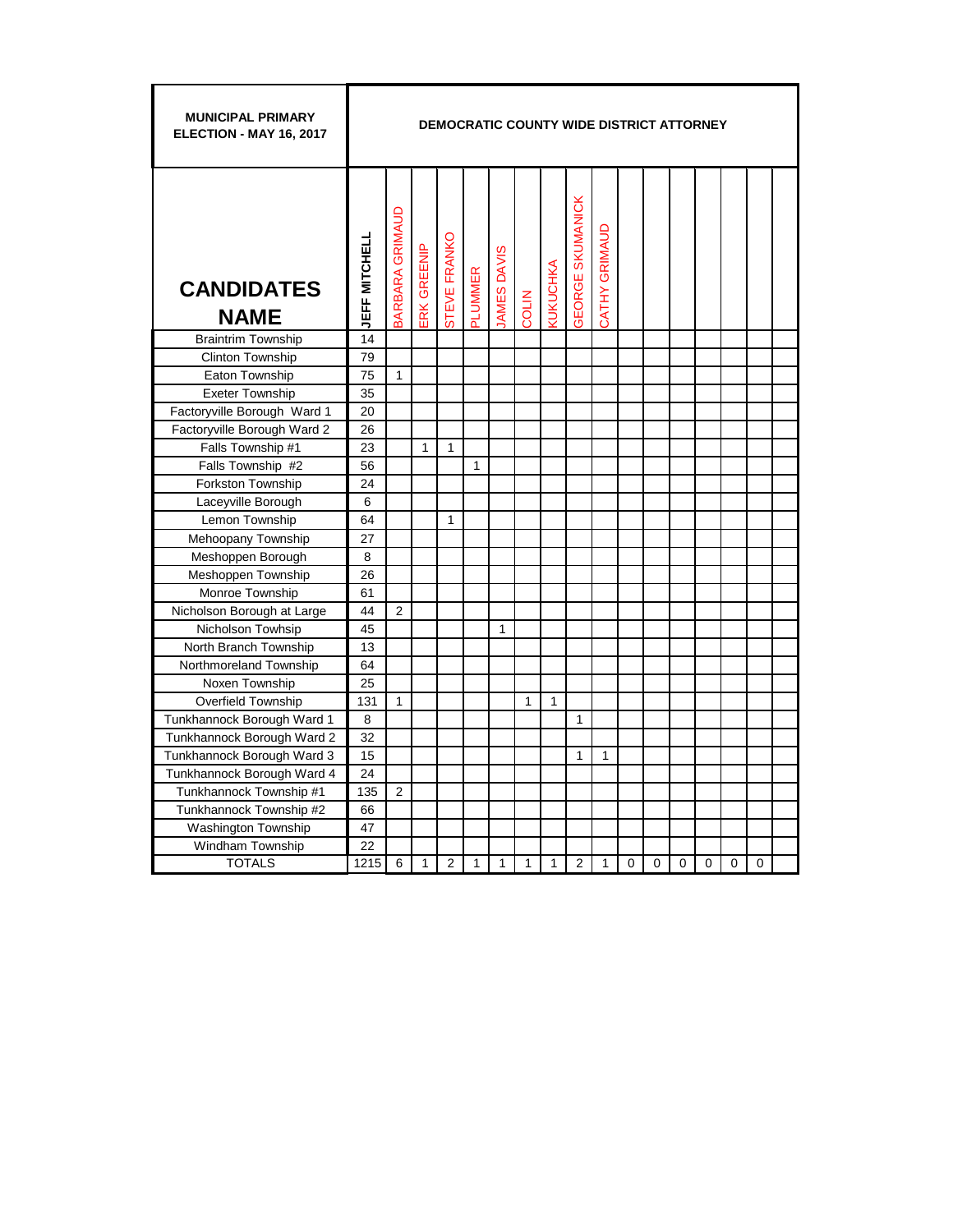| <b>MUNICIPAL PRIMARY</b><br><b>ELECTION - MAY 16, 2017</b> |                     | <b>DEMOCRATIC COUNTY CORONER - 4 YEAR TERM - VOTE FOR ONE</b> |                 |              |                       |             |                     |                      |                                |                  |                |                     |                |                |              |               |              |
|------------------------------------------------------------|---------------------|---------------------------------------------------------------|-----------------|--------------|-----------------------|-------------|---------------------|----------------------|--------------------------------|------------------|----------------|---------------------|----------------|----------------|--------------|---------------|--------------|
| <b>CANDIDATES</b><br><b>NAME</b>                           | <b>NO CANDIDATE</b> | Colin Lunger                                                  | Thomas Kukuchka | PAUL LITWIN  | <b>VALTER WARRING</b> | BE KUKUCHKA | <b>RIC KUKUCHKA</b> | <b>GENE DELICATI</b> | GARRISON<br><b>MARGARET C.</b> | <b>DONLUNGER</b> | <b>IDBALL</b>  | <b>ANIS WOLANIN</b> | RON KUKUCHKA   | RTHUR SHERWOOD | CARL LUNDEN  | CHARLES SLODY | PUTIN        |
| <b>Braintrim Township</b>                                  |                     | $\overline{2}$                                                | 3               |              |                       |             |                     |                      |                                |                  |                |                     |                |                |              |               |              |
| <b>Clinton Township</b>                                    |                     | 13                                                            | 5               | $\mathbf{1}$ | 1                     |             |                     |                      |                                |                  |                |                     |                |                |              |               |              |
| Eaton Township                                             |                     | 19                                                            | 40              |              |                       | 3           | $\mathbf{1}$        |                      |                                |                  |                |                     |                |                |              |               |              |
| <b>Exeter Township</b>                                     |                     | $\overline{c}$                                                | 4               |              |                       |             |                     |                      |                                |                  |                |                     |                |                |              |               |              |
| Factoryville Borough Ward 1                                |                     | $\overline{2}$                                                | $\mathbf{1}$    |              |                       |             |                     |                      |                                |                  |                |                     |                |                |              |               |              |
| Factoryville Borough Ward 2                                |                     | 6                                                             |                 |              |                       |             |                     |                      |                                |                  |                |                     |                |                |              |               |              |
| Falls Township #1                                          |                     | 1                                                             | 3               |              |                       |             |                     |                      |                                |                  |                |                     |                |                |              |               |              |
| Falls Township #2                                          |                     | 4                                                             | 11              |              |                       |             |                     | 1                    | $\overline{2}$                 |                  |                |                     |                |                |              |               |              |
| Forkston Township                                          |                     | $\overline{2}$                                                | $\overline{7}$  |              |                       |             |                     |                      |                                | 1                |                |                     |                |                |              |               |              |
| Laceyville Borough                                         |                     | $\overline{2}$                                                |                 |              |                       |             |                     |                      |                                |                  |                |                     |                |                |              |               |              |
| Lemon Township                                             |                     | 14                                                            | 14              |              |                       |             |                     |                      |                                |                  | $\overline{2}$ |                     |                |                |              |               |              |
| Mehoopany Township                                         |                     | 1                                                             | 6               |              |                       |             |                     |                      |                                |                  |                |                     |                |                |              |               |              |
| Meshoppen Borough                                          |                     | 1                                                             | 3               |              |                       |             |                     |                      |                                |                  |                |                     |                |                |              |               |              |
| Meshoppen Township                                         |                     | 13                                                            | 5               |              |                       |             |                     |                      |                                |                  |                |                     |                |                |              |               |              |
| Monroe Township                                            |                     | 9                                                             | 4               |              |                       |             |                     |                      |                                |                  |                |                     |                |                |              |               |              |
| Nicholson Borough at Large                                 |                     | 4                                                             | 4               |              |                       |             |                     |                      |                                |                  |                |                     |                |                |              |               |              |
| Nicholson Towhsip                                          |                     |                                                               | 4               |              |                       |             |                     |                      |                                |                  |                |                     |                |                |              |               |              |
| North Branch Township                                      |                     | 2                                                             | 4               |              |                       |             |                     |                      |                                |                  |                |                     |                |                |              |               |              |
| Northmoreland Township                                     |                     | $\overline{7}$                                                | 13              |              |                       |             |                     |                      |                                |                  |                | 1                   |                |                |              |               |              |
| Noxen Township                                             |                     | 1                                                             | 5               |              |                       |             |                     |                      |                                |                  |                |                     |                |                |              |               |              |
| <b>Overfield Township</b>                                  |                     | 19                                                            | 31              |              |                       |             |                     |                      |                                |                  |                |                     |                |                |              |               |              |
| Tunkhannock Borough Ward 1                                 |                     | 0                                                             | 4               |              |                       |             |                     |                      |                                |                  |                |                     | 1              |                |              |               |              |
| Tunkhannock Borough Ward 2                                 |                     | 3                                                             | 18              |              |                       |             |                     |                      |                                |                  |                |                     |                |                |              |               |              |
| Tunkhannock Borough Ward 3                                 |                     | $\overline{2}$                                                | 10              |              |                       |             |                     |                      |                                |                  |                |                     |                |                |              |               |              |
| Tunkhannock Borough Ward 4                                 |                     | 5                                                             | 11              |              |                       |             |                     |                      |                                |                  |                |                     |                | $\mathbf{1}$   |              |               |              |
| Tunkhannock Township #1                                    |                     | 28                                                            | 48              |              |                       |             |                     |                      |                                |                  |                |                     | 1              |                | $\mathbf{1}$ | 1             |              |
| Tunkhannock Township #2                                    |                     | 20                                                            | 20              |              |                       |             |                     |                      |                                |                  |                |                     |                |                |              |               | 1            |
| <b>Washington Township</b>                                 |                     | 13                                                            | 8               |              |                       |             |                     |                      |                                |                  |                |                     |                |                |              |               |              |
| Windham Township                                           |                     | 3                                                             | 4               |              |                       |             |                     |                      |                                |                  |                |                     |                |                |              |               |              |
| <b>TOTALS</b>                                              | $\mathbf 0$         | 198                                                           | 290             | $\mathbf{1}$ | 1                     | 3           | $\mathbf{1}$        | $\mathbf{1}$         | $\overline{2}$                 | 1                | $\overline{2}$ | 1                   | $\overline{2}$ | $\mathbf{1}$   | $\mathbf{1}$ | 1             | $\mathbf{1}$ |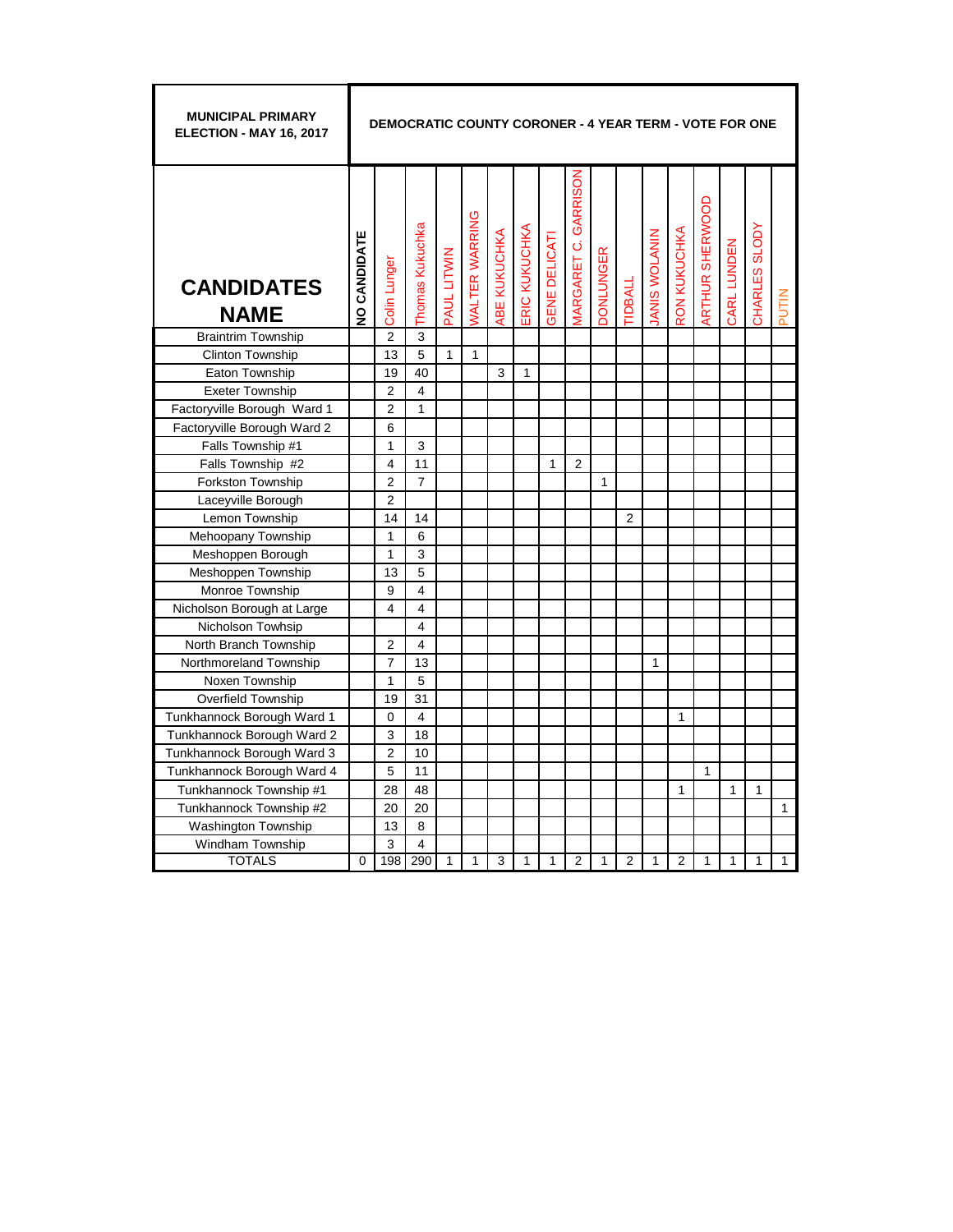| <b>MUNICIPAL PRIMARY</b><br>ELECTION - MAY 17, 2017 |                     |                    |              |                              |                         |                |                      |                |                   |                   |                    |               |                           |              | <b>DEMOCRATIC COUNTY TREASURER - 4 YEAR TERM - VOTE FOR ONE</b> |          |  |
|-----------------------------------------------------|---------------------|--------------------|--------------|------------------------------|-------------------------|----------------|----------------------|----------------|-------------------|-------------------|--------------------|---------------|---------------------------|--------------|-----------------------------------------------------------------|----------|--|
| <b>CANDIDATES</b><br><b>NAME</b>                    | <b>JO CANDIDATE</b> | <b>OAN BORKAMP</b> | AMES DAVIS   | <b><i>MELLISA FOWLER</i></b> | PATRICIA MEAD           | BECKY WATKINS  | <b>KRISTINE ROWE</b> | ANN LONGSTREET | <b>ODI PATTON</b> | <b>AREN BROWN</b> | ELEM QUAGLIARIELLO | PHILIP SHEBBY | PARRY<br>ROB <sub>I</sub> | <b>NO</b>    | <b>ATELYNN CHAMBERS</b>                                         |          |  |
| <b>Braintrim Township</b>                           |                     |                    |              |                              |                         |                |                      |                |                   |                   |                    |               |                           |              |                                                                 |          |  |
| Clinton Township                                    |                     | $\mathbf{1}$       | $\mathbf{1}$ | $\mathbf{1}$                 | 1                       |                |                      |                |                   |                   |                    |               |                           |              |                                                                 |          |  |
| Eaton Township                                      |                     |                    |              |                              | 3                       | $\overline{2}$ | 1                    |                |                   |                   |                    |               |                           |              |                                                                 |          |  |
| <b>Exeter Township</b>                              |                     |                    |              |                              | 1                       |                |                      |                |                   |                   |                    |               |                           |              |                                                                 |          |  |
| Factoryville Borough Ward 1                         |                     |                    |              |                              |                         |                |                      |                |                   |                   |                    |               |                           |              |                                                                 |          |  |
| Factoryville Borough Ward 2                         |                     |                    |              |                              |                         |                |                      |                |                   |                   |                    |               |                           |              |                                                                 |          |  |
| Falls Township #1                                   |                     |                    |              |                              |                         |                |                      | 1              |                   |                   |                    |               |                           |              |                                                                 |          |  |
| Falls Township #2                                   |                     |                    |              |                              | $\overline{2}$          |                |                      |                |                   |                   |                    |               |                           |              |                                                                 |          |  |
| Forkston Township                                   |                     |                    |              |                              | 1                       |                |                      |                |                   |                   |                    |               |                           |              |                                                                 |          |  |
| Laceyville Borough                                  |                     |                    |              |                              |                         |                |                      |                |                   |                   |                    |               |                           |              |                                                                 |          |  |
| Lemon Township                                      |                     |                    |              |                              | $\mathbf{1}$            |                |                      |                |                   |                   |                    |               |                           |              |                                                                 |          |  |
| Mehoopany Township                                  |                     |                    |              |                              | 3                       |                |                      |                |                   |                   |                    |               |                           |              |                                                                 |          |  |
| Meshoppen Borough                                   |                     |                    |              |                              | 1                       |                |                      |                |                   |                   |                    |               |                           |              |                                                                 |          |  |
| Meshoppen Township                                  |                     |                    |              |                              |                         |                |                      |                |                   |                   |                    |               |                           |              |                                                                 |          |  |
| Monroe Township                                     |                     |                    |              |                              |                         |                |                      |                | $\overline{2}$    |                   |                    |               |                           |              |                                                                 |          |  |
| Nicholson Borough at Large                          |                     |                    |              |                              | 1                       |                |                      |                |                   | $\mathbf{1}$      |                    |               |                           |              |                                                                 |          |  |
| Nicholson Towhsip                                   |                     |                    |              |                              | 1                       |                |                      |                |                   |                   |                    |               |                           |              |                                                                 |          |  |
| North Branch Township                               |                     |                    |              |                              | $\overline{\mathbf{4}}$ |                |                      |                |                   |                   |                    |               |                           |              |                                                                 |          |  |
| Northmoreland Township                              |                     |                    |              |                              | 1                       |                |                      |                |                   |                   | 1                  |               |                           |              |                                                                 |          |  |
| Noxen Township                                      |                     |                    |              |                              | 1                       |                |                      |                |                   |                   |                    |               |                           |              |                                                                 |          |  |
| Overfield Township                                  |                     |                    |              |                              |                         |                |                      |                |                   |                   |                    | 1             |                           |              |                                                                 |          |  |
| Tunkhannock Borough Ward 1                          |                     |                    |              |                              |                         |                |                      |                |                   |                   |                    |               |                           |              |                                                                 |          |  |
| Tunkhannock Borough Ward 2                          |                     |                    |              |                              | 1                       |                |                      |                |                   |                   |                    |               |                           |              |                                                                 |          |  |
| Tunkhannock Borough Ward 3                          |                     |                    |              |                              |                         |                |                      |                |                   |                   |                    |               |                           |              |                                                                 |          |  |
| Tunkhannock Borough Ward 4                          |                     |                    |              |                              | 1                       |                |                      |                |                   |                   |                    |               |                           |              |                                                                 |          |  |
| Tunkhannock Township #1                             |                     |                    |              |                              | $\overline{\mathbf{4}}$ |                |                      |                |                   |                   |                    |               | 1                         | 1            |                                                                 |          |  |
| Tunkhannock Township #2                             |                     |                    |              |                              | $\overline{2}$          |                |                      |                |                   |                   |                    |               |                           |              |                                                                 |          |  |
| <b>Washington Township</b>                          |                     |                    |              |                              |                         |                |                      |                |                   |                   |                    |               |                           |              | 1                                                               |          |  |
| Windham Township                                    |                     |                    |              |                              |                         |                |                      |                |                   |                   |                    |               |                           |              |                                                                 |          |  |
| <b>TOTALS</b>                                       | $\Omega$            | 1                  | 1            | 1                            | 29                      | $\overline{2}$ | 1                    | 1              | $\overline{2}$    | 1                 | 1                  | 1             | 1                         | $\mathbf{1}$ | $\mathbf{1}$                                                    | $\Omega$ |  |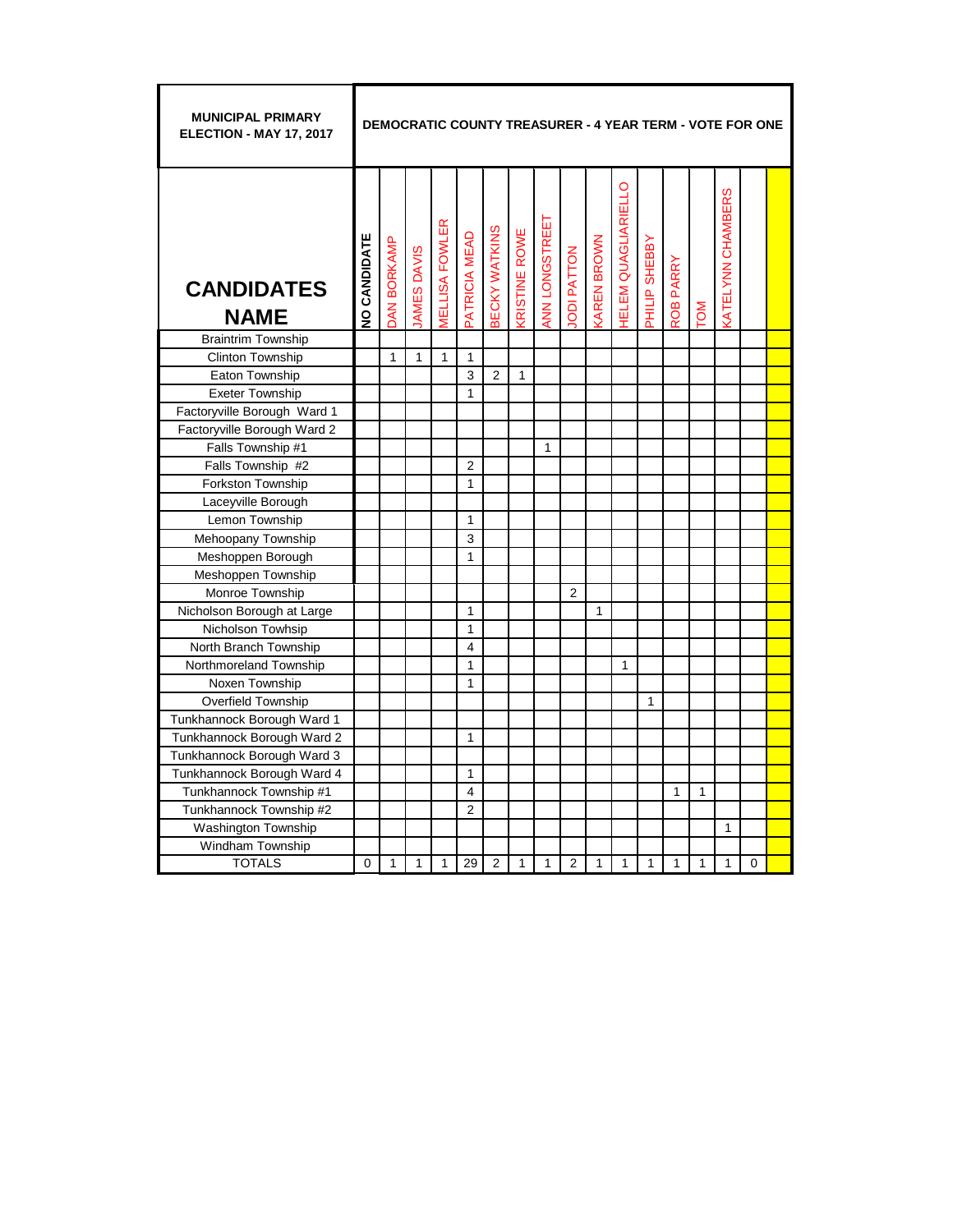| <b>MUNICIPAL PRIMARY</b><br><b>ELECTION - MAY 16, 2017</b> |               | <b>REPUBLICAN COUNTY CORONER - 4 YEAR TERM - VOTE FOR ONE</b> |                |               |              |   |          |          |          |   |          |   |   |  |
|------------------------------------------------------------|---------------|---------------------------------------------------------------|----------------|---------------|--------------|---|----------|----------|----------|---|----------|---|---|--|
| <b>CANDIDATES</b><br><b>NAME</b>                           | COLLIN LUNGER | THOMAS G. KUKUCHKA                                            | SHANNON FORRER | ERIC KUKUCHKA | EFF MITCHELI |   |          |          |          |   |          |   |   |  |
| <b>Braintrim Township</b>                                  | 14            | 21                                                            |                |               |              |   |          |          |          |   |          |   |   |  |
| Clinton Township                                           | 79            | 74                                                            | $\mathbf{1}$   |               |              |   |          |          |          |   |          |   |   |  |
| Eaton Township                                             | 71            | 141                                                           |                | 1             |              |   |          |          |          |   |          |   |   |  |
| <b>Exeter Township</b>                                     | 17            | 49                                                            |                |               |              |   |          |          |          |   |          |   |   |  |
| Factoryville Borough Ward 1                                | 15            | 30                                                            |                |               |              |   |          |          |          |   |          |   |   |  |
| Factoryville Borough Ward 2                                | 31            | 16                                                            |                |               |              |   |          |          |          |   |          |   |   |  |
| Falls Township #1                                          | 27            | 53                                                            |                |               |              |   |          |          |          |   |          |   |   |  |
| Falls Township #2                                          | 35            | 92                                                            |                |               |              |   |          |          |          |   |          |   |   |  |
| Forkston Township                                          | 10            | 23                                                            |                |               |              |   |          |          |          |   |          |   |   |  |
| Laceyville Borough                                         | 4             | 30                                                            |                |               |              |   |          |          |          |   |          |   |   |  |
| Lemon Township                                             | 54            | 130                                                           |                |               |              |   |          |          |          |   |          |   |   |  |
| Mehoopany Township                                         | 26            | 79                                                            |                |               |              |   |          |          |          |   |          |   |   |  |
| Meshoppen Borough                                          | 13            | 19                                                            |                |               |              |   |          |          |          |   |          |   |   |  |
| Meshoppen Township                                         | 35            | 47                                                            |                |               |              |   |          |          |          |   |          |   |   |  |
| Monroe Township                                            | 43            | 121                                                           |                |               |              |   |          |          |          |   |          |   |   |  |
| Nicholson Borough at Large                                 | 36            | 64                                                            |                |               |              |   |          |          |          |   |          |   |   |  |
| Nicholson Towhsip                                          | 58            | 85                                                            |                |               |              |   |          |          |          |   |          |   |   |  |
| North Branch Township                                      | 10            | 21                                                            |                |               |              |   |          |          |          |   |          |   |   |  |
| Northmoreland Township                                     | 45            | 185                                                           |                |               |              |   |          |          |          |   |          |   |   |  |
| Noxen Township                                             | 13            | 51                                                            |                |               |              |   |          |          |          |   |          |   |   |  |
| <b>Overfield Township</b>                                  | 59            | 112                                                           |                |               |              |   |          |          |          |   |          |   |   |  |
| Tunkhannock Borough Ward 1                                 | 18            | 23                                                            |                |               |              |   |          |          |          |   |          |   |   |  |
| Tunkhannock Borough Ward 2                                 | 31            | 59                                                            |                |               |              |   |          |          |          |   |          |   |   |  |
| Tunkhannock Borough Ward 3                                 | 19            | 39                                                            |                |               |              |   |          |          |          |   |          |   |   |  |
| Tunkhannock Borough Ward 4                                 | 23            | 40                                                            |                |               |              |   |          |          |          |   |          |   |   |  |
| Tunkhannock Township #1                                    | 118           | 226                                                           |                |               | 1            |   |          |          |          |   |          |   |   |  |
| Tunkhannock Township #2                                    | 82            | 153                                                           |                |               |              |   |          |          |          |   |          |   |   |  |
| <b>Washington Township</b>                                 | 50            | 148                                                           |                |               |              |   |          |          |          |   |          |   |   |  |
| Windham Township                                           | 13            | 51                                                            |                |               |              |   |          |          |          |   |          |   |   |  |
| <b>TOTAL</b>                                               | 1049          | 2182                                                          | 1              | 1             | 1            | 0 | $\Omega$ | $\Omega$ | $\Omega$ | 0 | $\Omega$ | 0 | 0 |  |

F

т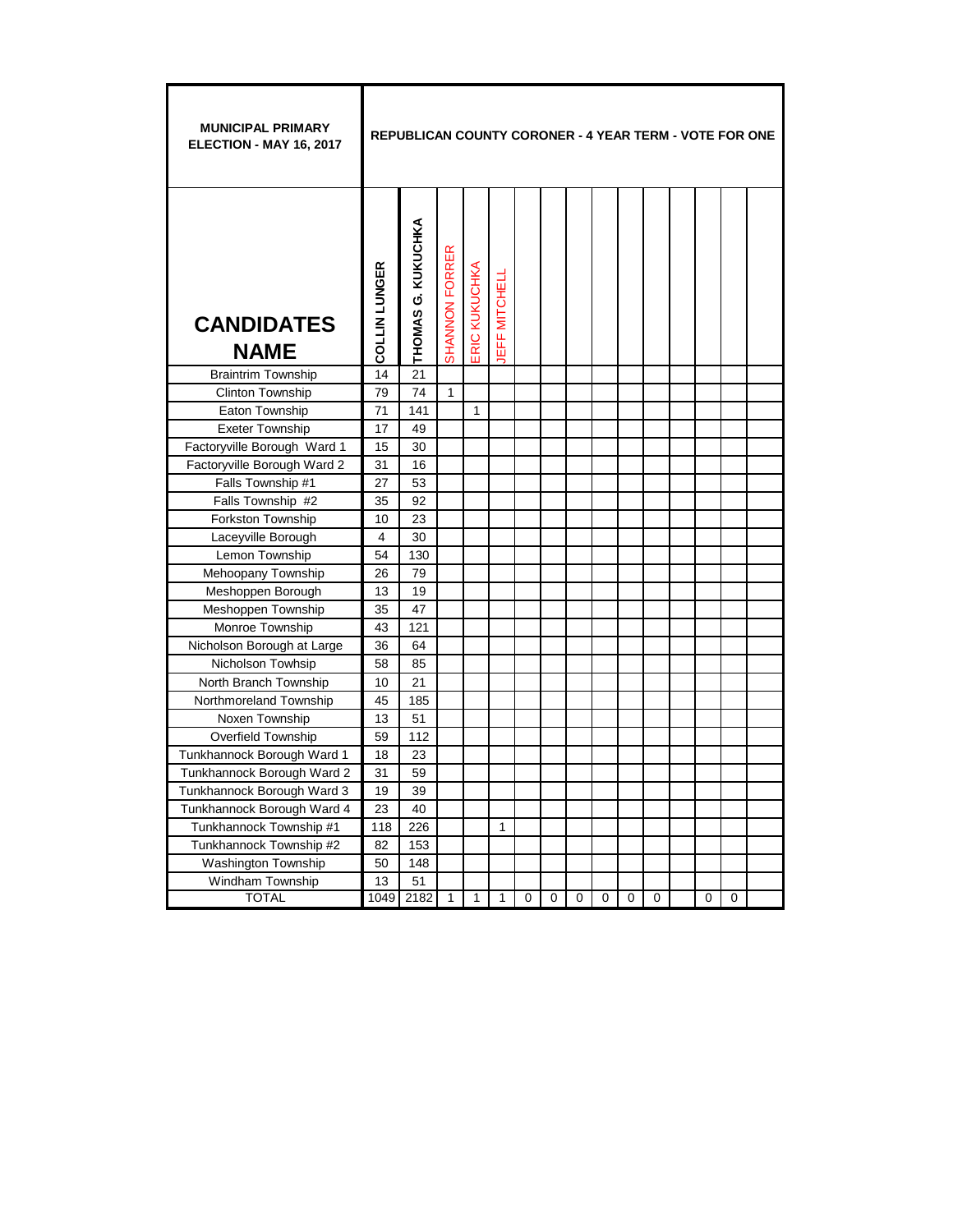| <b>MUNICIPAL PRIMARY</b><br>ELECTION - MAY 16, 2017 |             |                 |                |                                   |                 |                   |              |      |              |                                          |          |                |                |                    |                |                   |                   |                                   |               |                |                |                     |                                |                            |                     | REPUBLICAN COUNTY DISTRICT ATTORNEY - 4 YEAR TERM - VOTE FOR ONE |                              |                |                             |              |               |                                        |                           |                  |           |                |                            |                    |              |                |         |                                        |              |                |                                    |                           |                  |                             |                |
|-----------------------------------------------------|-------------|-----------------|----------------|-----------------------------------|-----------------|-------------------|--------------|------|--------------|------------------------------------------|----------|----------------|----------------|--------------------|----------------|-------------------|-------------------|-----------------------------------|---------------|----------------|----------------|---------------------|--------------------------------|----------------------------|---------------------|------------------------------------------------------------------|------------------------------|----------------|-----------------------------|--------------|---------------|----------------------------------------|---------------------------|------------------|-----------|----------------|----------------------------|--------------------|--------------|----------------|---------|----------------------------------------|--------------|----------------|------------------------------------|---------------------------|------------------|-----------------------------|----------------|
| <b>CANDIDATES</b><br><b>NAME</b>                    | HICHOK<br>달 | EFF MITCHELL    | IADELINE FORE  | ER MATTE<br><b>MITCHEL</b><br>ЯUL | <b>MY UNGER</b> | <b>BE KUKUCHK</b> | RON HOVAN    | AMES | GREENLE<br>⋝ | <b>OHN BUNNELL</b><br><b>RIAN PETULA</b> | LIBB     | <b>LUMMER</b>  | RNEST BURLESO  | <b>TEVE FRANKO</b> | <b>AIKE</b>    | <b>JOAM HODGE</b> | <b>NYONE ELSE</b> | <b>DAVIS</b><br><b>HRISTOPHER</b> | RICA MODLESKY | AMIE HEARN     |                | <b>IICKEY MOUSE</b> | IMOTHY MICHAELS<br>AUL ACKOURE | <b>STOR</b><br><b>HOCK</b> | STEDMA<br>RAIG      | ERALD IDEC                                                       | <b>FLACK</b><br><b>ILARY</b> | ¥              | <b>MONICK</b><br><b>ACK</b> | OMMY SCOUTEN | ANIEL ROWLAND | <b>TIVBOLI NHO</b><br><b>DHN HOVAN</b> | <b>IMAUD</b><br>ARBARA GR | ICHARD HUFFSMITH | EN SHEBBY | B              | <b>SMITH</b><br><b>ARL</b> | <b>TEVE BONZEK</b> | AVID MITCHEI |                | CORMICI | <b>ATRICIA GRIMAU</b><br>ICHAEL MITCHE |              |                | <b>ARK BERNOSK</b><br>RAIG STEDMAN | KINTNEI<br>$\overline{4}$ | ICHARD HUFFSMITH | <b>THOMAS</b><br><b>AUL</b> | pood           |
| <b>Braintrim Township</b>                           |             |                 |                |                                   |                 |                   |              |      |              |                                          |          |                |                |                    |                |                   |                   |                                   |               |                |                |                     |                                |                            |                     |                                                                  |                              |                |                             |              |               |                                        |                           |                  |           |                |                            |                    |              |                |         |                                        |              |                |                                    |                           |                  |                             |                |
| <b>Clinton Township</b>                             |             | $1 \quad 8$     | $\overline{1}$ | 2<br>$\overline{1}$               | $\overline{1}$  |                   |              |      |              |                                          |          |                |                |                    |                |                   |                   |                                   |               |                |                |                     |                                |                            |                     |                                                                  |                              |                |                             |              |               |                                        |                           |                  |           |                |                            |                    |              |                |         |                                        |              |                |                                    |                           |                  |                             |                |
| Eaton Township                                      |             | 42              |                |                                   |                 |                   |              |      |              | $\blacktriangleleft$                     |          |                |                |                    |                |                   |                   |                                   |               |                |                |                     |                                |                            |                     |                                                                  |                              |                |                             |              |               |                                        |                           |                  |           |                |                            |                    |              |                |         |                                        |              |                |                                    |                           |                  |                             |                |
| <b>Exeter Township</b>                              |             | 5               |                |                                   |                 |                   |              |      |              |                                          |          |                |                |                    |                |                   |                   |                                   |               |                |                |                     |                                |                            |                     |                                                                  |                              |                |                             |              |               |                                        |                           |                  |           |                |                            |                    |              |                |         |                                        |              |                |                                    |                           |                  |                             |                |
| Factoryville Borough_Ward 1                         |             | $\overline{2}$  |                |                                   |                 |                   |              |      |              |                                          |          |                |                |                    |                |                   |                   |                                   |               |                |                |                     |                                |                            |                     |                                                                  |                              |                |                             |              |               |                                        |                           |                  |           |                |                            |                    |              |                |         |                                        |              |                |                                    |                           |                  |                             |                |
| Factoryville Borough Ward 2                         |             | $\overline{4}$  |                |                                   |                 |                   |              |      |              | $\overline{1}$                           |          |                |                |                    |                |                   |                   |                                   |               |                |                |                     |                                |                            |                     |                                                                  |                              |                |                             |              |               |                                        |                           |                  |           |                |                            |                    |              |                |         |                                        |              |                |                                    |                           |                  |                             |                |
| Falls Township #1                                   |             | 5               |                |                                   |                 |                   |              |      |              |                                          |          |                |                |                    |                |                   |                   |                                   |               |                |                |                     |                                |                            |                     |                                                                  |                              |                |                             |              |               |                                        |                           |                  |           |                |                            |                    |              |                |         |                                        |              |                |                                    |                           |                  |                             |                |
| Falls Township #2                                   |             | 17              |                |                                   |                 |                   |              |      |              |                                          |          |                |                |                    |                |                   |                   |                                   |               |                |                |                     |                                |                            |                     |                                                                  |                              |                |                             |              |               |                                        |                           |                  |           |                |                            |                    |              |                |         |                                        |              |                |                                    |                           |                  |                             |                |
| Forkston Township                                   |             | $\mathbf{3}$    |                |                                   |                 |                   |              |      |              |                                          |          | $\mathbf{1}$   |                |                    |                |                   |                   |                                   |               |                |                |                     |                                |                            |                     |                                                                  |                              |                |                             |              |               |                                        |                           |                  |           |                |                            |                    |              |                |         |                                        |              |                |                                    |                           |                  |                             |                |
| Laceyville Borough                                  |             | 12              |                |                                   |                 |                   |              |      |              |                                          |          |                |                |                    |                |                   |                   |                                   |               |                |                |                     |                                |                            |                     |                                                                  |                              |                |                             |              |               |                                        |                           |                  |           |                |                            |                    |              |                |         |                                        |              |                |                                    |                           |                  |                             |                |
| Lemon Township                                      |             | 25              |                |                                   |                 |                   |              |      |              |                                          |          |                | $\overline{1}$ | $\overline{1}$     |                |                   |                   |                                   |               |                |                |                     |                                |                            |                     |                                                                  |                              |                |                             |              |               |                                        |                           |                  |           |                |                            |                    |              |                |         |                                        |              |                |                                    |                           |                  |                             |                |
| Mehoopany Township                                  |             | 22              |                |                                   |                 |                   |              |      |              |                                          |          |                |                |                    |                |                   |                   |                                   |               |                |                |                     |                                |                            |                     |                                                                  |                              |                |                             |              |               |                                        |                           |                  |           |                |                            |                    |              |                |         |                                        |              |                |                                    |                           |                  |                             |                |
| Meshoppen Borough                                   |             | $6\phantom{.0}$ |                |                                   |                 |                   |              |      |              |                                          |          |                |                |                    |                |                   |                   |                                   |               |                |                |                     |                                |                            |                     |                                                                  |                              |                |                             |              |               |                                        |                           |                  |           |                |                            |                    |              |                |         |                                        |              |                |                                    |                           |                  |                             |                |
| Meshoppen Township                                  |             | $12$            |                |                                   |                 |                   |              |      |              |                                          |          |                |                |                    |                |                   |                   |                                   |               |                |                |                     |                                |                            |                     |                                                                  |                              |                |                             |              |               |                                        |                           |                  |           |                |                            |                    |              |                |         |                                        |              |                |                                    |                           |                  |                             |                |
| Monroe Township                                     |             | 13              |                |                                   |                 |                   |              |      |              |                                          |          |                |                |                    | $\overline{1}$ | $\overline{1}$    | $\mathbf{1}$      | $\overline{1}$                    | $\mathbf{1}$  | $\overline{1}$ | $\overline{1}$ | $\overline{1}$      |                                |                            |                     |                                                                  |                              |                |                             |              |               |                                        |                           |                  |           |                |                            |                    |              |                |         |                                        |              |                |                                    |                           |                  |                             |                |
| Nicholson Borough at Large                          |             | 6               |                |                                   |                 |                   |              |      |              |                                          |          |                |                |                    |                |                   |                   |                                   |               |                |                |                     |                                |                            |                     |                                                                  |                              |                |                             |              |               |                                        |                           |                  |           |                |                            |                    |              |                |         |                                        |              |                |                                    |                           |                  |                             |                |
| Nicholson Towhsip                                   |             | 8               |                |                                   |                 |                   |              |      |              |                                          |          |                |                |                    |                |                   |                   |                                   |               |                |                |                     |                                | $5\overline{)}$            |                     |                                                                  |                              |                |                             |              |               |                                        |                           |                  |           |                |                            |                    |              |                |         |                                        |              |                |                                    |                           |                  |                             |                |
| North Branch Township                               |             | $\overline{2}$  |                |                                   |                 |                   |              |      |              |                                          |          |                |                |                    |                |                   |                   |                                   |               |                |                |                     |                                |                            |                     |                                                                  |                              |                |                             |              |               |                                        |                           |                  |           |                |                            |                    |              |                |         |                                        |              |                |                                    |                           |                  |                             |                |
| Northmoreland Township                              |             | 11              |                |                                   |                 |                   |              |      |              |                                          |          |                |                | $\overline{1}$     |                |                   |                   |                                   |               |                |                |                     |                                |                            | 1<br>$\overline{1}$ | 2                                                                | $\overline{1}$               | 1 <sup>1</sup> | $\overline{1}$              |              |               |                                        |                           |                  |           |                |                            |                    |              | $\overline{1}$ |         |                                        |              |                |                                    |                           |                  |                             |                |
| Noxen Township                                      |             | $\overline{2}$  |                |                                   |                 |                   |              |      |              |                                          |          |                |                |                    |                |                   |                   |                                   |               |                |                |                     |                                |                            |                     |                                                                  |                              |                |                             | $\mathbf{1}$ |               |                                        |                           |                  |           |                |                            |                    |              |                |         |                                        |              |                |                                    |                           |                  |                             |                |
| Overfield Township                                  |             | 20              |                |                                   |                 |                   |              |      |              |                                          |          |                |                |                    |                |                   |                   |                                   |               |                |                |                     |                                |                            |                     |                                                                  |                              |                |                             |              |               |                                        |                           |                  |           |                |                            |                    |              |                |         |                                        |              |                |                                    |                           |                  |                             |                |
| Tunkhannock Borough Ward 1                          |             | $\overline{7}$  |                |                                   |                 |                   |              |      |              |                                          |          |                |                |                    |                |                   |                   |                                   |               |                |                |                     |                                |                            |                     |                                                                  |                              |                |                             |              |               | $\overline{1}$                         |                           |                  |           |                |                            |                    |              |                |         |                                        |              |                |                                    |                           |                  |                             |                |
| Tunkhannock Borough Ward 2                          |             | 18              |                |                                   |                 |                   |              |      |              |                                          |          |                |                |                    |                |                   |                   |                                   |               |                |                |                     |                                |                            |                     |                                                                  |                              |                |                             |              |               |                                        |                           |                  |           |                |                            |                    |              |                |         |                                        |              |                |                                    |                           |                  |                             |                |
| Tunkhannock Borough Ward 3                          |             | 11              |                |                                   |                 |                   |              |      |              |                                          |          |                |                |                    |                |                   |                   |                                   |               |                |                |                     |                                |                            |                     |                                                                  |                              |                |                             |              |               |                                        | 1<br>$\overline{1}$       | $\mathbf{1}$     |           |                |                            |                    |              |                |         |                                        |              |                |                                    |                           |                  |                             |                |
| Tunkhannock Borough Ward 4                          |             | 9               |                |                                   |                 |                   |              |      |              |                                          |          |                |                |                    |                |                   |                   |                                   |               |                |                |                     |                                |                            |                     |                                                                  |                              |                |                             |              |               |                                        |                           |                  |           | $\overline{1}$ |                            | $\mathbf{1}$       |              |                |         |                                        |              |                |                                    |                           |                  |                             |                |
| Tunkhannock Township #1                             |             | 68              |                |                                   |                 |                   |              |      |              |                                          |          |                |                | $\mathbf{3}$       |                |                   |                   |                                   |               |                |                |                     |                                |                            |                     |                                                                  |                              |                |                             |              |               |                                        | $\mathbf{3}$              |                  |           |                |                            |                    |              |                |         |                                        |              |                |                                    |                           |                  |                             |                |
| Tunkhannock Township #2                             |             | 34              |                |                                   |                 |                   |              |      |              |                                          |          |                |                |                    |                |                   |                   |                                   |               |                |                |                     |                                |                            |                     |                                                                  |                              |                |                             |              |               |                                        | $\overline{1}$            |                  |           |                |                            |                    |              |                |         |                                        |              | $\overline{1}$ |                                    |                           | $\overline{1}$   |                             |                |
| Washington Township                                 |             | 31              |                |                                   |                 |                   |              |      |              |                                          |          |                |                |                    |                |                   |                   |                                   |               |                |                |                     |                                |                            |                     |                                                                  |                              |                |                             |              |               |                                        | $\mathbf{1}$              |                  |           |                |                            |                    |              |                |         |                                        |              |                |                                    |                           |                  |                             |                |
| Windham Township                                    |             | $5\phantom{.0}$ |                |                                   |                 |                   |              |      |              |                                          |          |                |                |                    |                |                   |                   |                                   |               |                |                |                     |                                |                            |                     |                                                                  |                              |                |                             |              |               |                                        |                           |                  |           |                |                            |                    |              |                |         |                                        |              |                |                                    |                           |                  |                             | $\mathbf{1}$   |
| <b>TOTAL</b>                                        |             | 1 408           |                | $\overline{2}$                    |                 |                   | $\mathbf{1}$ |      |              | 1                                        | $1 \mid$ | $\overline{1}$ |                | 6                  | $\overline{1}$ | $\overline{1}$    | $\mathbf{1}$      | $\mathbf 1$                       | $\mathbf{1}$  |                |                |                     |                                | 5 <sup>5</sup>             |                     | $\overline{2}$                                                   |                              | $\mathbf{1}$   |                             | $\mathbf{1}$ |               | 1                                      | $\overline{2}$<br>5       |                  |           | $\overline{1}$ |                            | $\mathbf{1}$       |              |                |         |                                        | $\mathbf{1}$ |                |                                    |                           |                  |                             | $\overline{1}$ |
|                                                     |             |                 |                |                                   |                 |                   |              |      |              |                                          |          |                |                |                    |                |                   |                   |                                   |               |                |                |                     |                                |                            |                     |                                                                  |                              |                |                             |              |               |                                        |                           |                  |           |                |                            |                    |              |                |         |                                        |              |                |                                    |                           |                  |                             |                |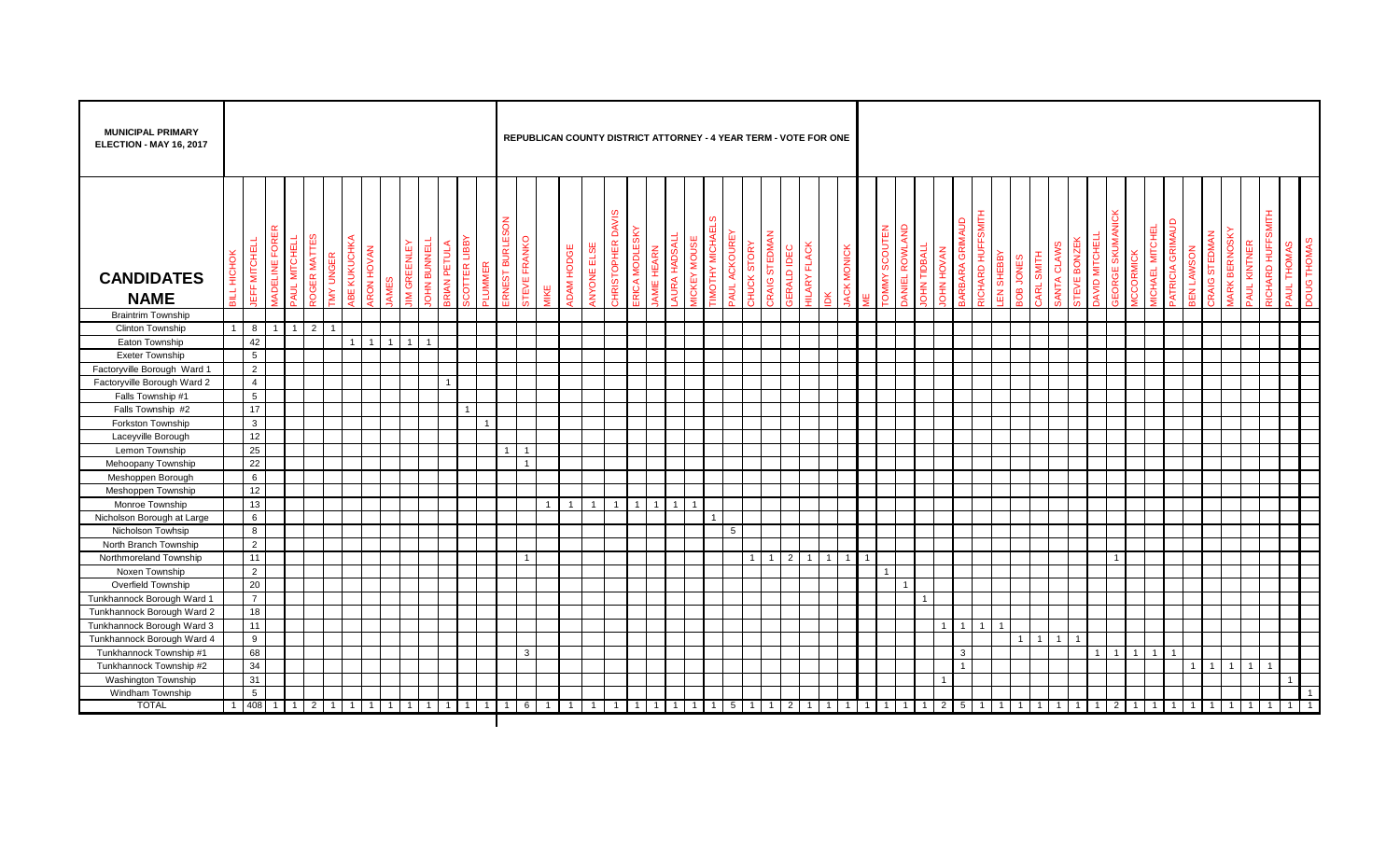$\overline{\phantom{0}}$ 

| <b>MUNICIPAL PRIMARY</b><br>ELECTION - MAY 16, 2017      |                               |                    |              |                        |              |               |              |          |              |                     |   | <b>COUNTY TREASURER - 4 YEAR TERM - VOTE FOR ONE</b> |   |  |
|----------------------------------------------------------|-------------------------------|--------------------|--------------|------------------------|--------------|---------------|--------------|----------|--------------|---------------------|---|------------------------------------------------------|---|--|
| <b>CANDIDATES</b><br><b>NAME</b>                         | <b>PATRICIA CRANDALL MEAD</b> | ORRAINE VANDERBURG | ELMER FUDD   | ERICA MICKEY MOUSE MOD | ERE WOODS    | CAROL BARDZEI | DANIEL GAY   | NCLE SAM | EFF MITCHELL | <b>MARGE KRAUSE</b> |   |                                                      |   |  |
| <b>Braintrim Township</b>                                | 34                            |                    |              |                        |              |               |              |          |              |                     |   |                                                      |   |  |
| Clinton Township                                         | 131                           |                    |              |                        |              |               |              |          |              |                     |   |                                                      |   |  |
| Eaton Township                                           | 184                           |                    |              |                        |              |               |              |          |              |                     |   |                                                      |   |  |
| <b>Exeter Township</b>                                   | 57                            |                    |              |                        |              |               |              |          |              |                     |   |                                                      |   |  |
| Factoryville Borough Ward 1                              | 38                            | $\mathbf{1}$       |              |                        |              |               |              |          |              |                     |   |                                                      |   |  |
| Factoryville Borough Ward 2                              | 40                            |                    |              |                        |              |               |              |          |              |                     |   |                                                      |   |  |
| Falls Township #1                                        | 72                            |                    |              |                        |              |               |              |          |              |                     |   |                                                      |   |  |
| Falls Township #2                                        | 100                           |                    | 1            |                        |              |               |              |          |              |                     |   |                                                      |   |  |
| Forkston Township                                        | 31                            |                    |              |                        |              |               |              |          |              |                     |   |                                                      |   |  |
| Laceyville Borough                                       | 30                            |                    |              |                        |              |               |              |          |              |                     |   |                                                      |   |  |
| Lemon Township                                           | 168                           |                    |              |                        |              |               |              |          |              |                     |   |                                                      |   |  |
| Mehoopany Township                                       | 92                            |                    |              |                        |              |               |              |          |              |                     |   |                                                      |   |  |
| Meshoppen Borough                                        | 24                            |                    |              |                        |              |               |              |          |              |                     |   |                                                      |   |  |
| Meshoppen Township                                       | 76                            |                    |              |                        |              |               |              |          |              |                     |   |                                                      |   |  |
| Monroe Township                                          | 140                           |                    |              | 1                      | $\mathbf{1}$ |               |              |          |              |                     |   |                                                      |   |  |
| Nicholson Borough at Large                               | 81                            |                    |              |                        |              |               |              |          |              |                     |   |                                                      |   |  |
| Nicholson Towhsip                                        | 123                           |                    |              |                        |              |               |              |          |              |                     |   |                                                      |   |  |
| North Branch Township                                    | 28                            |                    |              |                        |              |               |              |          |              |                     |   |                                                      |   |  |
| Northmoreland Township                                   | 187                           |                    |              |                        |              |               |              |          |              |                     |   |                                                      |   |  |
| Noxen Township                                           | 54<br>142                     |                    |              |                        |              | 1             |              |          |              |                     |   |                                                      |   |  |
| Overfield Township                                       | 34                            |                    |              |                        |              |               |              |          |              |                     |   |                                                      |   |  |
| Tunkhannock Borough Ward 1                               | 75                            |                    |              |                        |              |               | 1            |          |              |                     |   |                                                      |   |  |
| Tunkhannock Borough Ward 2<br>Tunkhannock Borough Ward 3 | 57                            |                    |              |                        |              |               |              |          |              |                     |   |                                                      |   |  |
| Tunkhannock Borough Ward 4                               | 55                            |                    |              |                        |              |               |              | 1        |              |                     |   |                                                      |   |  |
| Tunkhannock Township #1                                  | 304                           |                    |              |                        |              |               |              |          |              |                     |   |                                                      |   |  |
| Tunkhannock Township #2                                  |                               |                    |              |                        |              |               |              |          | 1            | $\mathbf{1}$        |   |                                                      |   |  |
| Washington Township                                      | 207                           |                    |              |                        |              |               |              |          |              |                     |   |                                                      |   |  |
| Windham Township                                         | 178<br>63                     |                    |              |                        |              |               |              |          |              |                     |   |                                                      |   |  |
| <b>TOTAL</b>                                             | 2805                          | $\mathbf{1}$       | $\mathbf{1}$ | 1                      | $\mathbf{1}$ | 1             | $\mathbf{1}$ | 1        | $\mathbf{1}$ | $\mathbf{1}$        | 0 | 0                                                    | 0 |  |

ī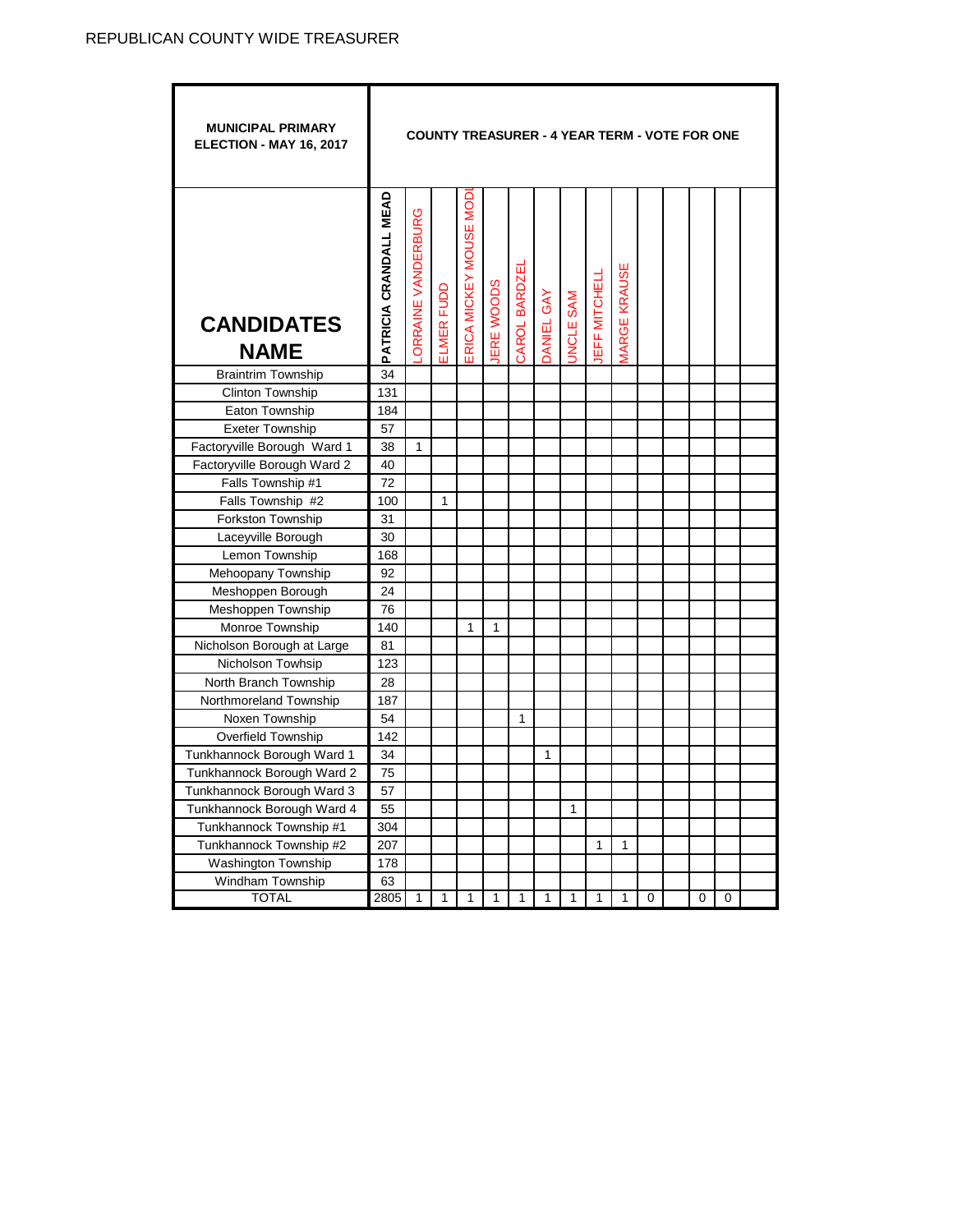| <b>BRAINTRIM TOWNSHIP</b><br><b>MUNICIPAL PRIMARY ELECTION</b><br>MAY 16, 2017 | Votes Cast | Write ins |
|--------------------------------------------------------------------------------|------------|-----------|
| <b>AUDITOR 6 YEARS -- VOTE ONE</b>                                             |            |           |
|                                                                                |            |           |
|                                                                                |            |           |
|                                                                                |            |           |
|                                                                                |            |           |
| SUPERVISOR 6 YEARS -- VOTE ONE                                                 |            |           |
| <b>FRANK HOLDREN</b>                                                           | 4          |           |
|                                                                                |            |           |
|                                                                                |            |           |
|                                                                                |            |           |
|                                                                                |            |           |
| TAX COLLECTOR 4 YEARS -- VOTE ONE                                              |            |           |
| <b>IVA FASSETT</b>                                                             | 3          |           |
| <b>TOM KUKUCHKA</b>                                                            | 1          |           |
|                                                                                |            |           |
|                                                                                |            |           |
| JUDGE OF ELECTIONS 4 YEARS -- VOTE ONE                                         |            |           |
| ANN MARIE RUANE                                                                | 16         |           |
|                                                                                |            |           |
|                                                                                |            |           |
|                                                                                |            |           |
|                                                                                |            |           |
| <b>INSPECTOR OF ELECTIONS 4 YEARS -- VOTE ONE</b>                              |            |           |
| SHERRE BOYANOWSKI                                                              | 16         |           |
|                                                                                |            |           |
|                                                                                |            |           |
|                                                                                |            |           |
| <b>SCHOOL DIRECTOR WYALUSING AREA REGION 3</b>                                 |            |           |
| <b>4 YEARS -- VOTE ONE</b>                                                     |            |           |
|                                                                                |            |           |
|                                                                                |            |           |
|                                                                                |            |           |
|                                                                                |            |           |
|                                                                                |            |           |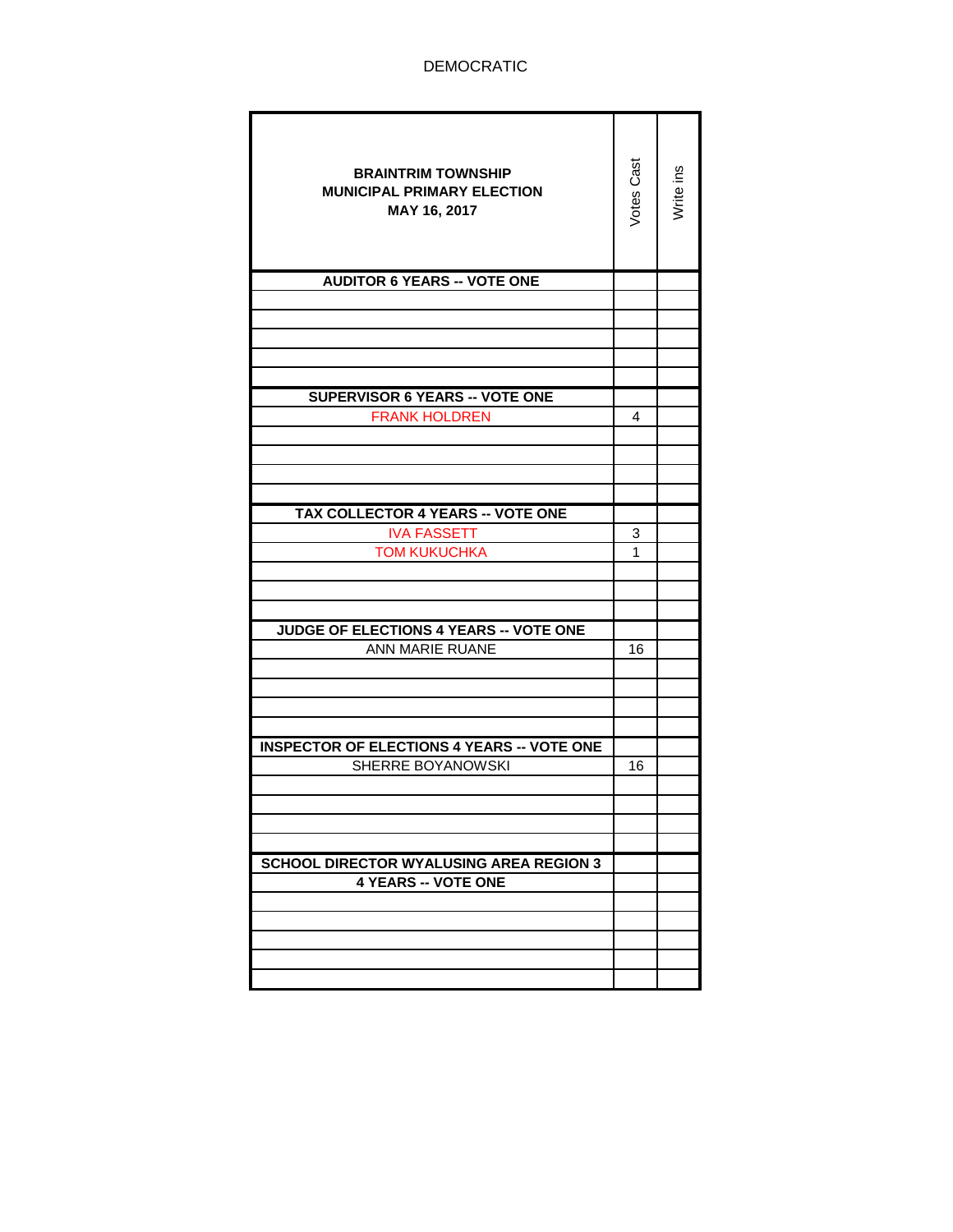| <b>BRAINTRIM TOWNSHIP</b><br><b>MUNICIPAL PRIMARY ELECTION</b><br>MAY 16, 2017 | Votes Cast | Write ins |
|--------------------------------------------------------------------------------|------------|-----------|
| <b>AUDITOR 6 YEARS -- VOTE ONE</b>                                             |            |           |
|                                                                                |            |           |
|                                                                                |            |           |
|                                                                                |            |           |
|                                                                                |            |           |
| <b>SUPERVISOR 6 YEARS -- VOTE ONE</b>                                          |            |           |
| <b>FRANK HOLDREN</b>                                                           | 33         |           |
|                                                                                |            |           |
|                                                                                |            |           |
|                                                                                |            |           |
|                                                                                |            |           |
| TAX COLLECTOR 4 YEARS -- VOTE ONE                                              |            |           |
| <b>IVA FASSETT</b>                                                             | 14         |           |
|                                                                                |            |           |
|                                                                                |            |           |
|                                                                                |            |           |
| <b>JUDGE OF ELECTIONS 4 YEARS -- VOTE ONE</b>                                  |            |           |
| <b>ANN MARIE RUANE</b>                                                         | 6          |           |
| <b>IVA FASSETT</b>                                                             | 2          |           |
|                                                                                |            |           |
|                                                                                |            |           |
|                                                                                |            |           |
| <b>INSPECTOR OF ELECTIONS 4 YEARS -- VOTE ONE</b><br>JOANNE R. SANDS           |            |           |
|                                                                                | 33         |           |
|                                                                                |            |           |
|                                                                                |            |           |
|                                                                                |            |           |
| <b>SCHOOL DIRECTOR WYALUSING AREA REGION 3</b>                                 |            |           |
| <b>4 YEARS -- VOTE ONE</b>                                                     |            |           |
| MATTHEW MUENCH                                                                 | 31         |           |
| <b>STEPHEN REINHART</b>                                                        | 1          |           |
|                                                                                |            |           |
|                                                                                |            |           |
|                                                                                |            |           |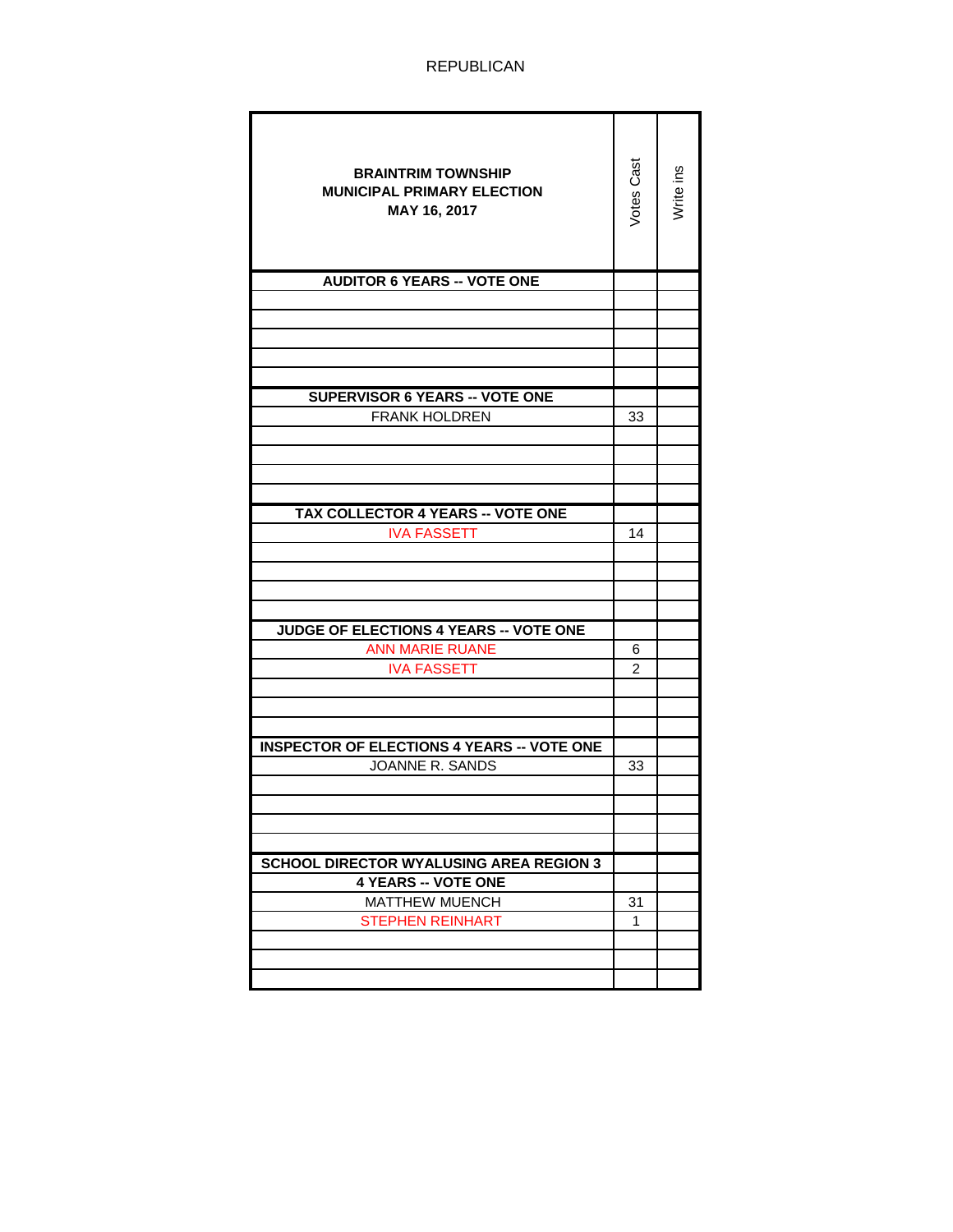| <b>CLINTON TOWNSHIP</b><br><b>MUNICIPAL PRIMARY ELECTION</b><br>MAY 16, 2017 | Votes Cast   | Write In |
|------------------------------------------------------------------------------|--------------|----------|
| <b>AUDITOR 6 YEARS -- VOTE ONE</b>                                           |              |          |
| <b>BILL NYE</b>                                                              | 1            |          |
| <b>CHERYL WARRING</b>                                                        | 1            |          |
| <b>JAMES DAVIS</b>                                                           | 1            |          |
|                                                                              |              |          |
|                                                                              |              |          |
|                                                                              |              |          |
| <b>SUPERVISOR 6 YEARS -- VOTE ONE</b>                                        |              |          |
| <b>BOB SHUPP</b>                                                             | 9            |          |
| <b>JAMES B DAVIS</b>                                                         | 34           |          |
|                                                                              |              |          |
|                                                                              |              |          |
| <b>TAX COLLECTOR 4 YEARS -- VOTE ONE</b>                                     |              |          |
| <b>CHELSEY GUMBLE</b>                                                        | 19           |          |
| <b>WALTER WARRING</b>                                                        | 16           |          |
| <b>JAMES DAVIS</b>                                                           | 1            |          |
|                                                                              |              |          |
|                                                                              |              |          |
| <b>JUDGE OF ELECTION 4 YEAR -- VOTE ONE</b>                                  |              |          |
| <b>MISTY MECCA</b>                                                           | 70           |          |
|                                                                              |              |          |
|                                                                              |              |          |
|                                                                              |              |          |
|                                                                              |              |          |
| <b>INSPECTOR OF ELECTIONS 4 YEAR -- VOTE ONE</b>                             |              |          |
| <b>VINCENT BEVILACWUA</b>                                                    | 3            |          |
| <b>CHRISTIE CLARK</b>                                                        | 1            |          |
| <b>RICK GRIMES</b>                                                           | $\mathbf{1}$ |          |
| <b>RICK VALLENT</b>                                                          | 1            |          |
|                                                                              |              |          |
| <b>SCHOOL DIRECTOR LACKAWANNA TRAIL REGION 1</b>                             |              |          |
| <b>4 YEAR VOTE ONE</b>                                                       |              |          |
| KEVIN J. MULHERN                                                             | 71           |          |
| <b>CARL GRIMES</b>                                                           | 1            |          |
| <b>LEONARD ROMANSKI</b>                                                      | 1<br>1       |          |
| <b>STEVEN COLVIN</b>                                                         |              |          |
|                                                                              |              |          |
|                                                                              |              |          |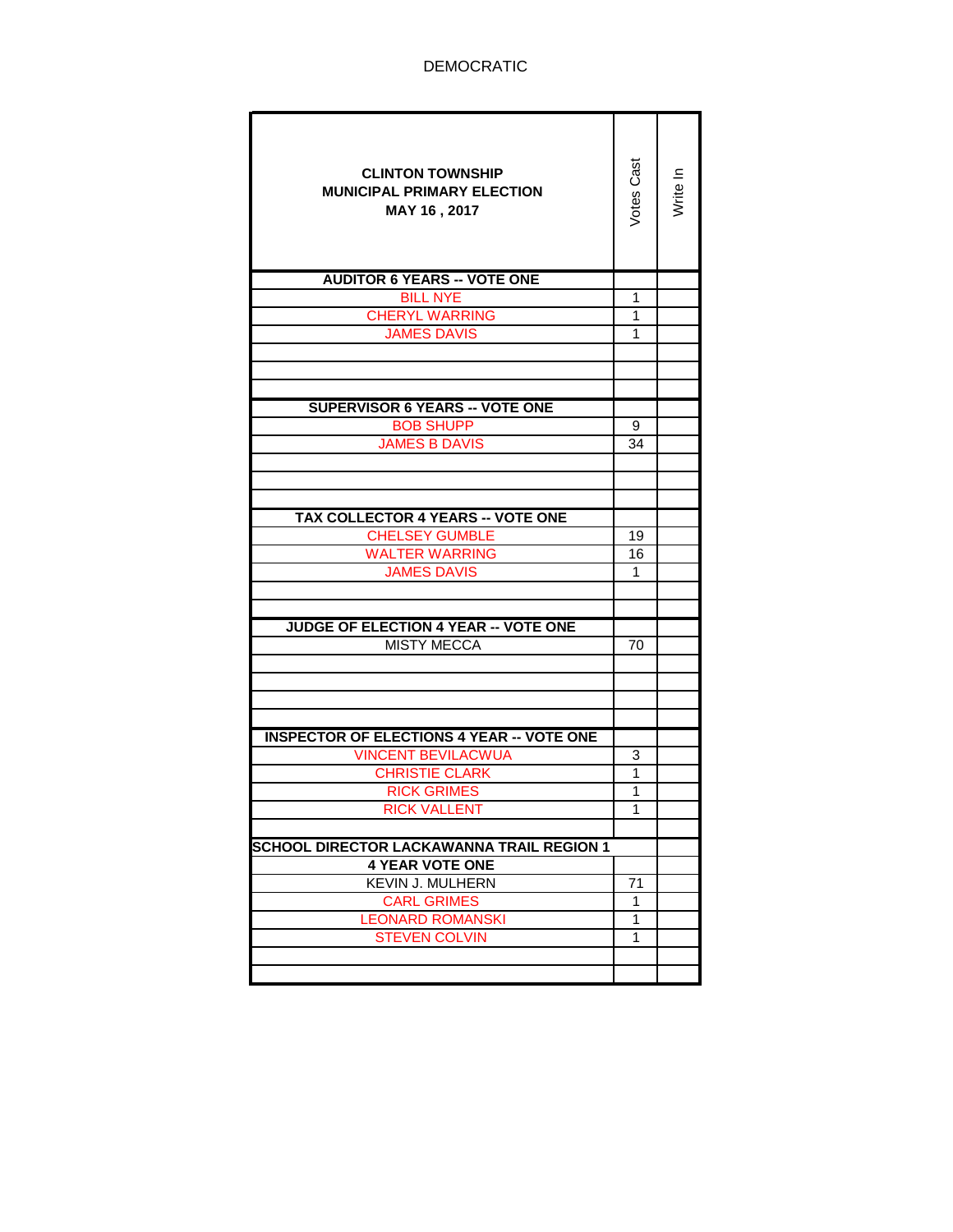| <b>CLINTON TOWNSHIP</b><br><b>MUNICIPAL PRIMARY ELECTION</b><br>MAY 16, 2017 | Votes Cas    | Write In |
|------------------------------------------------------------------------------|--------------|----------|
| <b>AUDITOR 6 YEARS -- VOTE ONE</b>                                           |              |          |
| <b>CATHY STRAUCH</b>                                                         | 1            |          |
| <b>CRISSY CLARK</b>                                                          | 3            |          |
|                                                                              |              |          |
|                                                                              |              |          |
|                                                                              |              |          |
|                                                                              |              |          |
| <b>SUPERVISOR 6 YEARS -- VOTE ONE</b>                                        |              |          |
| JAMES B. DAVIS                                                               | 107          |          |
| ROBERT R. SHUPP SR.                                                          | 50           |          |
|                                                                              |              |          |
|                                                                              |              |          |
|                                                                              |              |          |
| TAX COLLECTOR 4 YEARS -- VOTE ONE                                            |              |          |
| <b>WALTER WARRING</b>                                                        | 111          |          |
| <b>CHELSEY A. GUMBLE</b>                                                     | 48           |          |
|                                                                              |              |          |
|                                                                              |              |          |
|                                                                              |              |          |
| JUDGE OF ELECTION 4 YEAR -- VOTE ONE                                         |              |          |
| <b>CATHY STRAUCH</b>                                                         | 1            |          |
| <b>CHAMBERLIN</b>                                                            | 1            |          |
| <b>DOUGLAS FORRER</b>                                                        | 1            |          |
| <b>MISTY MECCA</b>                                                           | 3            |          |
| <b>VINCE BEVILACQUA</b>                                                      | 1            |          |
|                                                                              |              |          |
| <b>INSPECTOR OF ELECTIONS 4 YEAR -- VOTE ONE</b>                             |              |          |
| <b>CATHY STRAUCH</b>                                                         | 1            |          |
| <b>CHRISTY CLARK</b>                                                         | 1            |          |
| <b>VINCE BEVILACQUA</b>                                                      | 4            |          |
|                                                                              |              |          |
|                                                                              |              |          |
| <b>SCHOOL DIRECTOR LACKAWANNA TRAIL REGION 1</b>                             |              |          |
| <b>4 YEAR VOTE ONE</b>                                                       |              |          |
| KEVIN J. MULHERN                                                             | 119          |          |
| <b>ANDY SEAMANS</b>                                                          | 1            |          |
| <b>ANYONE ELSE</b>                                                           | 1            |          |
| <b>CATHY STRAUCH</b>                                                         | 1            |          |
| <b>JOSEPH S GILROY</b>                                                       | $\mathbf{1}$ |          |
| <b>MARK A CARPENTER</b>                                                      | 2            |          |
| <b>STEPHEN COLVIN</b>                                                        | 2            |          |
|                                                                              |              |          |
|                                                                              |              |          |
|                                                                              |              |          |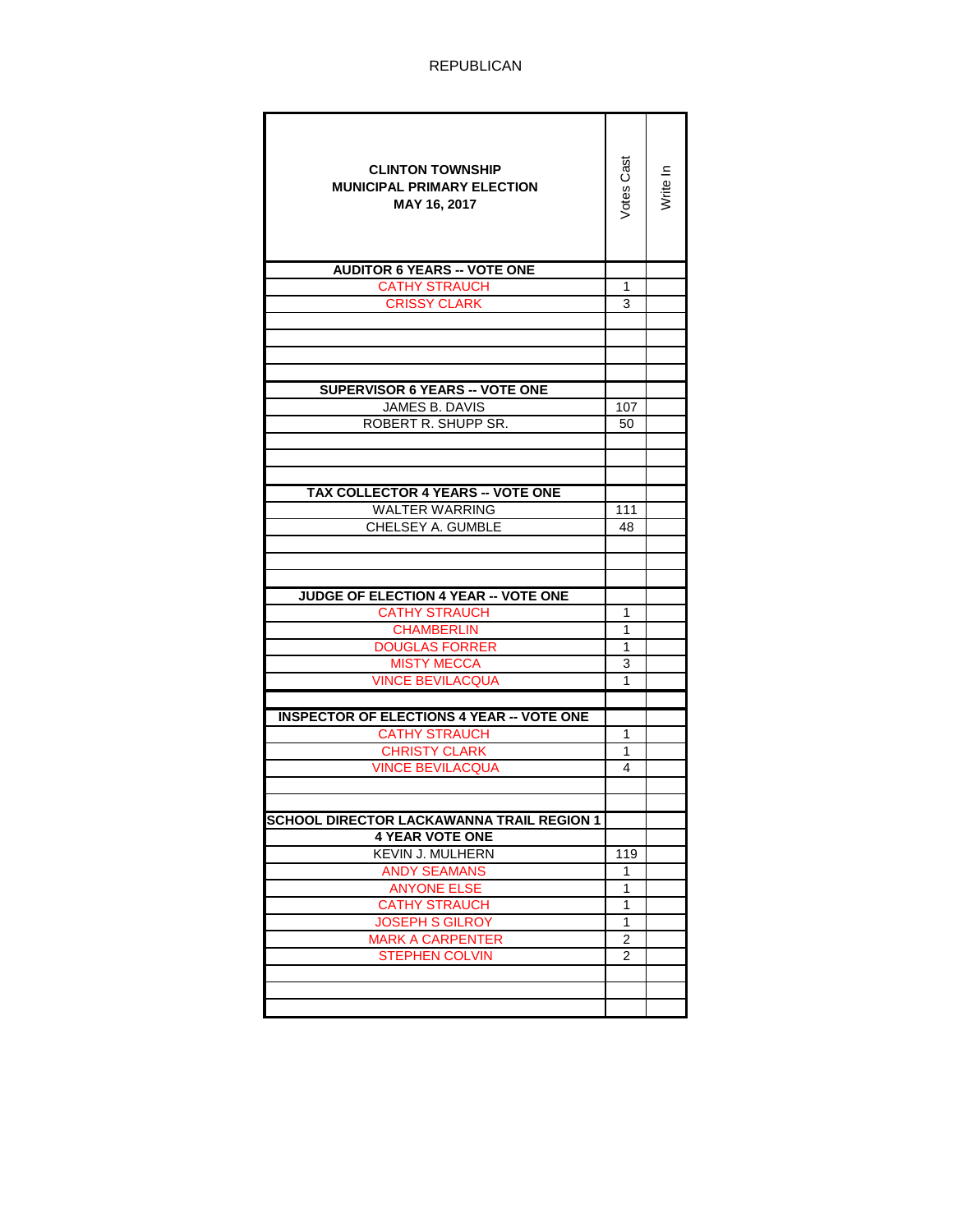| <b>EATON TOWNSHIP</b><br><b>MUNICIPAL PRIMARY ELECTION</b><br>MAY 16, 2017  | <b>Votes Cast</b> | Write In |
|-----------------------------------------------------------------------------|-------------------|----------|
| <b>BECKY WATKINS</b>                                                        | 1                 |          |
| <b>RYAN ROWE</b>                                                            | 2                 |          |
|                                                                             |                   |          |
|                                                                             |                   |          |
|                                                                             |                   |          |
| <b>SUPERVISOR 6 YEARS -- VOTE ONE</b>                                       |                   |          |
| <b>ABE KUKUCHKA</b>                                                         | 50                |          |
| <b>DICK KENDING</b>                                                         | 1                 |          |
| <b>JERAMY WATKINS</b>                                                       | 10                |          |
|                                                                             |                   |          |
| <b>TAX COLLECTOR 4 YEARS -- VOTE ONE</b>                                    |                   |          |
| <b>BECKY WATKIN S</b>                                                       | 28                |          |
|                                                                             |                   |          |
|                                                                             |                   |          |
|                                                                             |                   |          |
|                                                                             |                   |          |
| <b>JUDGE OF ELECTION 4 YEAR -- VOTE ONE</b>                                 |                   |          |
| <b>ELMO</b>                                                                 | 1                 |          |
| <b>PT ROWE</b>                                                              | 1                 |          |
|                                                                             |                   |          |
|                                                                             |                   |          |
| <b>INSPECTOR OF ELECTIONS 4 YEARS -- VOTE ONE</b>                           |                   |          |
| <b>ELMO</b>                                                                 | 1                 |          |
| <b>KRISTIN ROWE</b>                                                         | 1                 |          |
|                                                                             |                   |          |
|                                                                             |                   |          |
|                                                                             |                   |          |
| SCHOOL DIRECTOR TUNKHANNOCK AREA REGION 1<br><b>FOUR YEARS VOTE FOR TWO</b> |                   |          |
| PHILIP O. FARR                                                              | 71                |          |
| <b>HOLLY ARNOLD</b>                                                         | 1                 |          |
| <b>LORI BENNETT</b>                                                         | 1                 |          |
| <b>RYAB ROWE</b>                                                            | 1                 |          |
| <b>WILLIAM SWILLEY</b>                                                      | 1                 |          |
|                                                                             |                   |          |
|                                                                             |                   |          |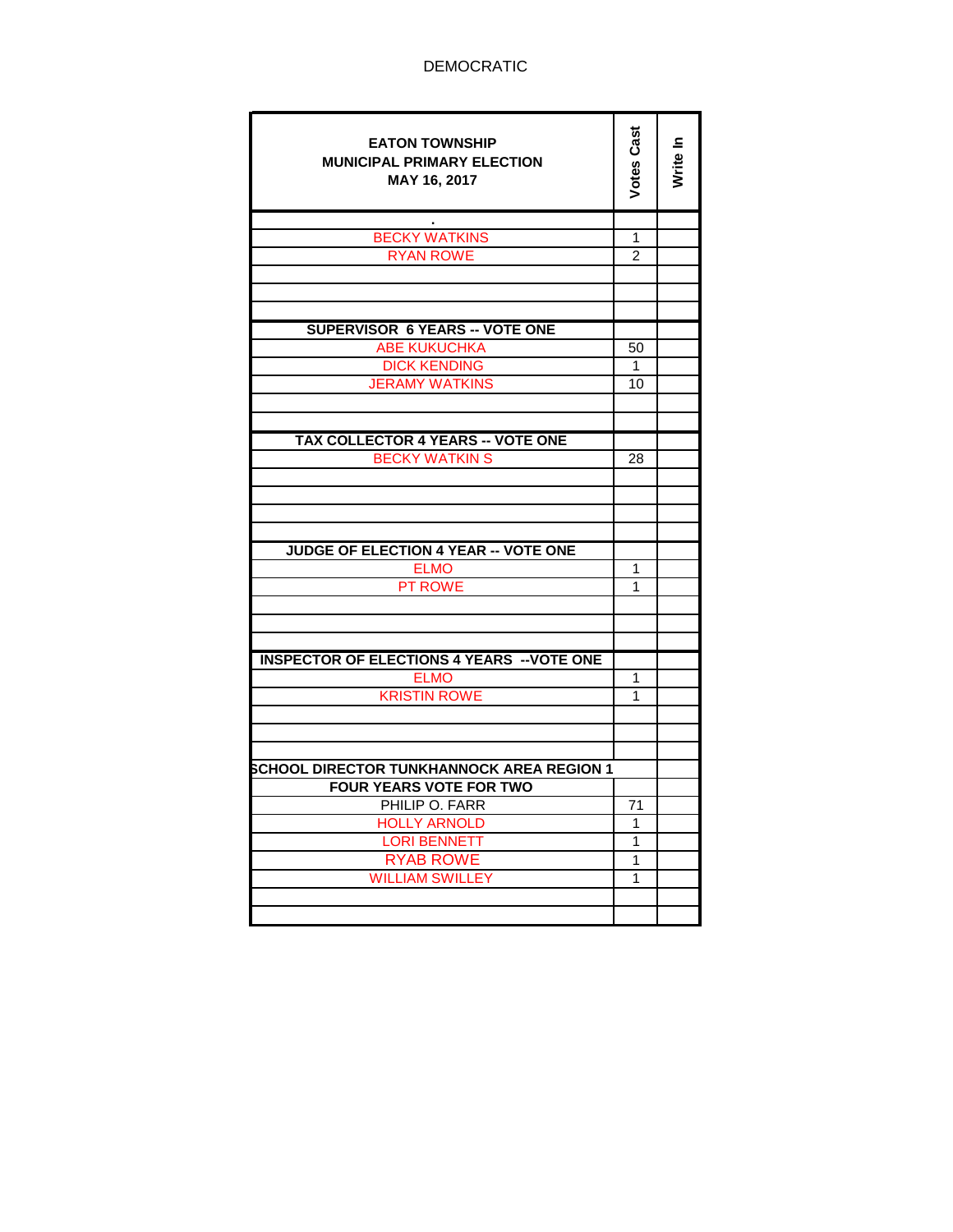| <b>EATON TOWNSHIP</b><br><b>MUNICIPAL PRIMARY ELECTION</b><br>MAY 16, 2017 | Votes Cast              | Write In |
|----------------------------------------------------------------------------|-------------------------|----------|
| <b>AUDITOR 6 YEARS -- VOTE ONE</b>                                         |                         |          |
|                                                                            |                         |          |
|                                                                            |                         |          |
|                                                                            |                         |          |
|                                                                            |                         |          |
| <b>SUPERVISOR 6 YEARS -- VOTE ONE</b>                                      |                         |          |
| <b>JERAMY WATKINS</b>                                                      | 90                      |          |
| <b>ABE KUKUCHKA</b>                                                        | 105                     |          |
| <b>PAUL MUSSER</b>                                                         | 1                       |          |
|                                                                            |                         |          |
|                                                                            |                         |          |
| <b>TAX COLLECTOR 4 YEARS -- VOTE ONE</b>                                   |                         |          |
| <b>BECKY WATKINS</b>                                                       | 188                     |          |
| <b>ABE KUKUCHKA</b>                                                        | 1                       |          |
| <b>DIANA PATTON</b>                                                        | 1                       |          |
| <b>JIM GREENLEY</b>                                                        | 1                       |          |
| <b>PAULA PUZA</b>                                                          | 1                       |          |
| <b>RYAN ROWE</b>                                                           | 1                       |          |
|                                                                            |                         |          |
|                                                                            |                         |          |
| <b>JUDGE OF ELECTION 4 YEAR -- VOTE ONE</b>                                | 3                       |          |
| <b>ABE KUKUCHKA</b><br><b>JOHN GREENLEY</b>                                | 1                       |          |
| <b>NANCY ROWKER</b>                                                        | 2                       |          |
| <b>PAUL SPANGENBURG</b>                                                    | 1                       |          |
| <b>ROB MCCAULLY</b>                                                        | 1                       |          |
|                                                                            |                         |          |
| <b>INSPECTOR OF ELECTIONS 4 YEARS -- VOTE ONE</b>                          |                         |          |
| <b>ABE KUKUCHKA</b>                                                        | 1                       |          |
| <b>DAVID IDE</b>                                                           | 1                       |          |
| <b>JACK WHITE</b>                                                          | 1                       |          |
| <b>SANDY FAUX</b>                                                          | 1                       |          |
| <b>SUSAN BARZILOSKI</b>                                                    | 1                       |          |
|                                                                            |                         |          |
| <b>SCHOOL DIRECTOR TUNKHANNOCK AREA REGION 1</b>                           |                         |          |
| <b>FOUR YEARS VOTE FOR TWO</b><br>PHILIP O. FARR                           |                         |          |
| <b>BILL SWILLEY</b>                                                        | 152<br>$\overline{121}$ |          |
|                                                                            |                         |          |
|                                                                            |                         |          |
|                                                                            |                         |          |
|                                                                            |                         |          |
|                                                                            |                         |          |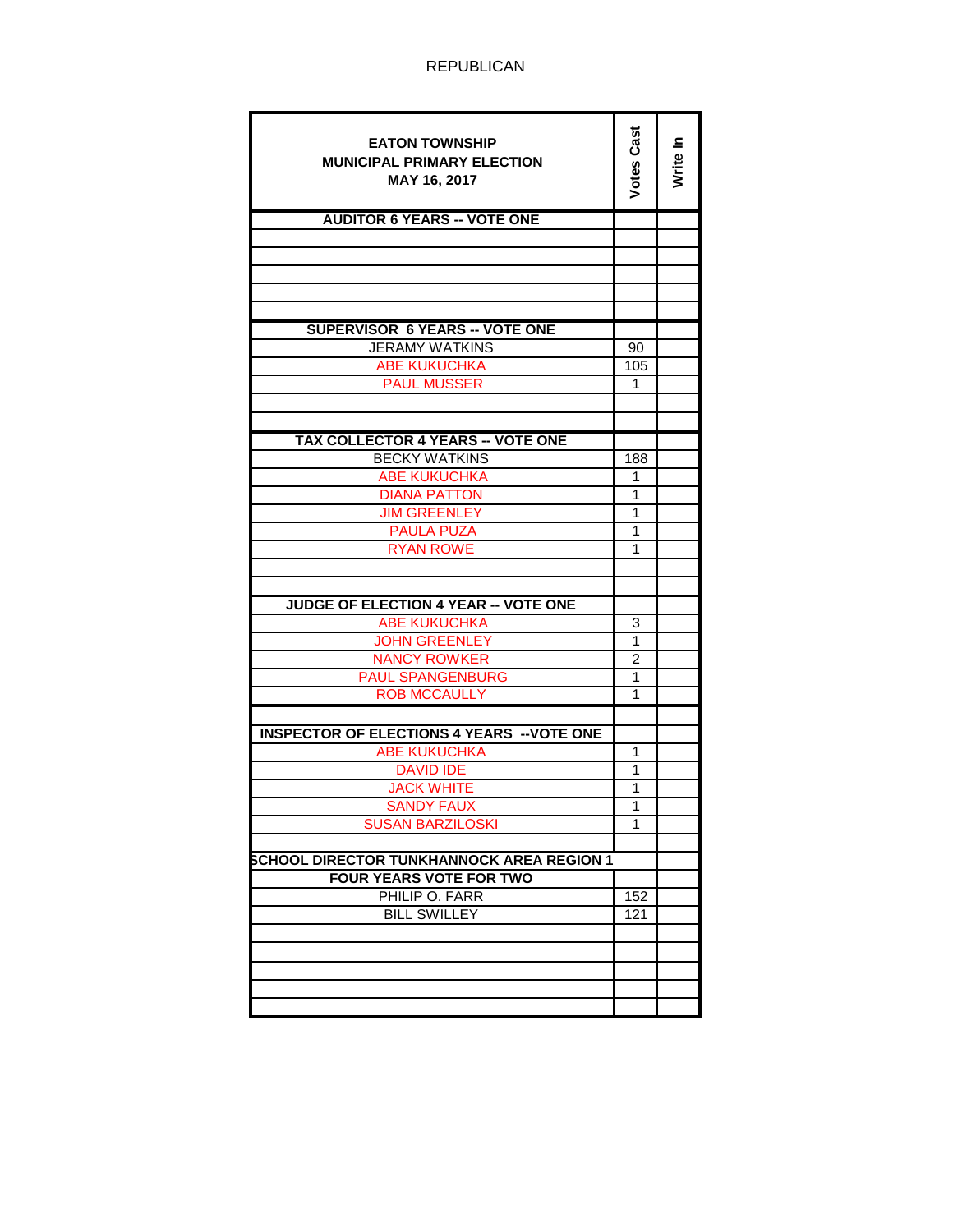| <b>EXETER TOWNSHIP</b><br><b>MUNICIPAL PRIMARY ELECTION</b><br>MAY 16, 2017 | Votes Cas      | Write In |
|-----------------------------------------------------------------------------|----------------|----------|
| <b>AUDITOR 6 YEARS -- VOTE ONE</b>                                          |                |          |
|                                                                             |                |          |
|                                                                             |                |          |
|                                                                             |                |          |
|                                                                             |                |          |
| <b>AUDITOR 4 YEARS -- VOTE ONE</b><br><b>MARK REESE</b>                     | 2              |          |
|                                                                             |                |          |
|                                                                             |                |          |
|                                                                             |                |          |
| <b>AUDITOR 2 YEARS -- VOTE ONE</b>                                          |                |          |
|                                                                             |                |          |
|                                                                             |                |          |
|                                                                             |                |          |
|                                                                             |                |          |
| <b>SUPERVISOR 6 YEARS -- VOTE ONE</b>                                       |                |          |
| <b>ANN MARIE WILLIS</b>                                                     | 1              |          |
| <b>FRANK LEMBO</b>                                                          | 1              |          |
|                                                                             |                |          |
|                                                                             |                |          |
| <b>TAX COLLECTOR 4 YEARS -- VOTE ONE</b>                                    |                |          |
| ANN MARIE FARLEY<br><b>FRANK GROGMA</b>                                     | 31<br>1        |          |
| <b>GORDON BARDZEL</b>                                                       | 3              |          |
|                                                                             |                |          |
|                                                                             |                |          |
| JUDGE OF ELECTIONS 4 YEARS -- VOTE ONE<br><b>GAIL BODIN</b>                 | 4              |          |
|                                                                             |                |          |
|                                                                             |                |          |
|                                                                             |                |          |
| ∙ VOTE ON<br><b>INSPECTOR OF ELECTIONS 4 YEARS -</b>                        |                |          |
|                                                                             |                |          |
|                                                                             |                |          |
|                                                                             |                |          |
|                                                                             |                |          |
| <b>SCHOOL DIRECTOR WYOMING AREA AT LARGE</b>                                |                |          |
| <b>FOUR YEARS -- VOTE FOUR</b>                                              |                |          |
| KIMBERLY PREBOLA YOCHEM<br>JOHN BONIN                                       | 21<br>13       |          |
| <b>CARMEN JOHN BOLIN</b>                                                    | 17             |          |
| <b>JOHM MARIANACCI</b>                                                      | 18             |          |
| <b>NICK DEANGELO</b><br><b>JERRY STOFKO</b>                                 | 25<br>19       |          |
| <b>JUDY AIETA</b>                                                           | $\overline{2}$ |          |
| <b>RAY JUDGE</b>                                                            | $\overline{2}$ |          |
| <b>ELLEN QUINN</b>                                                          | 2              |          |
|                                                                             |                |          |
|                                                                             |                |          |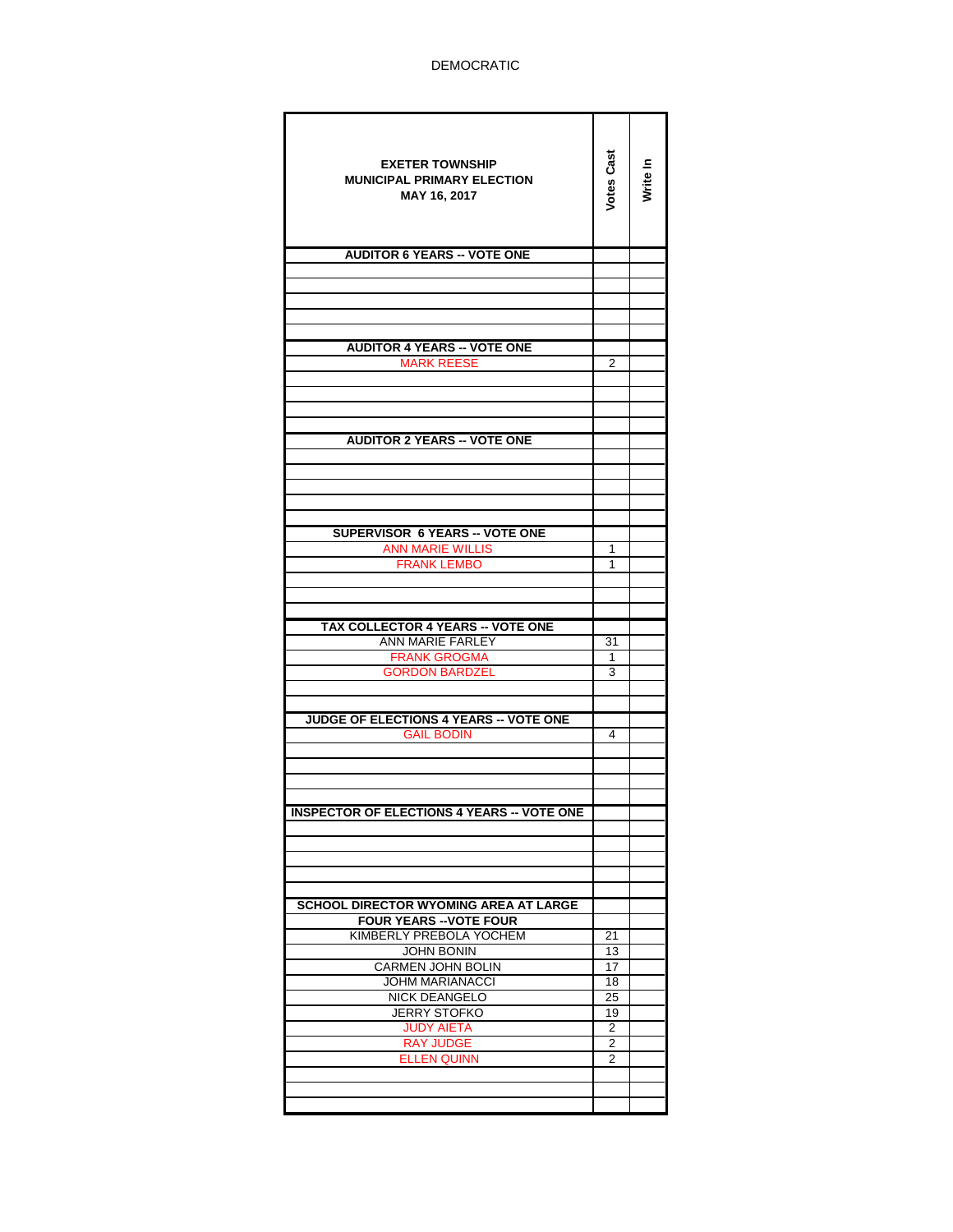| <b>EXETER TOWNSHIP</b>                                   | Votes Cast |          |
|----------------------------------------------------------|------------|----------|
| <b>MUNICIPAL PRIMARY ELECTION</b>                        |            | Write In |
| MAY 16, 2017                                             |            |          |
|                                                          |            |          |
|                                                          |            |          |
| <b>AUDITOR 6 YEARS -- VOTE ONE</b>                       |            |          |
| <b>MARK REESE</b>                                        | 5          |          |
|                                                          |            |          |
|                                                          |            |          |
|                                                          |            |          |
| <b>AUDITOR 4 YEARS -- VOTE ONE</b>                       |            |          |
|                                                          |            |          |
|                                                          |            |          |
|                                                          |            |          |
|                                                          |            |          |
|                                                          |            |          |
| <b>AUDITOR 2 YEARS -- VOTE ONE</b><br><b>GAYLE BODIN</b> | 2          |          |
| <b>MARK REESE</b>                                        | 1          |          |
| <b>REBECCA PIERCE</b>                                    | 1          |          |
|                                                          |            |          |
|                                                          |            |          |
| <b>SUPERVISOR 6 YEARS -- VOTE ONE</b>                    |            |          |
| ANN MARIE WILLIS                                         | 56         |          |
| <b>ALLAN SZEZWCZYK</b>                                   | 1          |          |
| DAN KETTEL                                               | 1          |          |
|                                                          |            |          |
| TAX COLLECTOR 4 YEARS -- VOTE ONE                        |            |          |
| <b>GORDON BARDZEL</b>                                    | 50         |          |
| ANN MARIE FARLEY                                         | 12         |          |
|                                                          |            |          |
|                                                          |            |          |
| <b>JUDGE OF ELECTIONS 4 YEARS -- VOTE ONE</b>            |            |          |
| <b>GAIL BODIN</b>                                        | 6          |          |
|                                                          |            |          |
|                                                          |            |          |
|                                                          |            |          |
|                                                          |            |          |
| <b>INSPECTOR OF ELECTIONS 4 YEARS -- VOTE ONE</b>        |            |          |
| <b>DANIEL KETTEL</b><br><b>JEANETTE LINE</b>             | 1<br>1     |          |
| <b>STEVEN M CASEY</b>                                    | 3          |          |
|                                                          |            |          |
|                                                          |            |          |
| SCHOOL DIRECTOR WYOMING AREA AT LARGE                    |            |          |
| <b>FOUR YEARS -- VOTE FOUR</b>                           |            |          |
| <b>JOHN BONIN</b>                                        | 31         |          |
| <b>JOHN MARIANACCI</b>                                   | 35         |          |
| NICK DEANGELO<br><b>JERRY STOFKO</b>                     | 37<br>30   |          |
| KIMBERLY PREBOLA YOCHEM                                  | 35         |          |
| CARMEN JOHN BOLIN                                        | 25         |          |
| <b>DONNIE MINNICK</b>                                    | 1          |          |
| <b>MELISSA MIKULKA</b>                                   | 1          |          |
|                                                          |            |          |
|                                                          |            |          |
|                                                          |            |          |
|                                                          |            |          |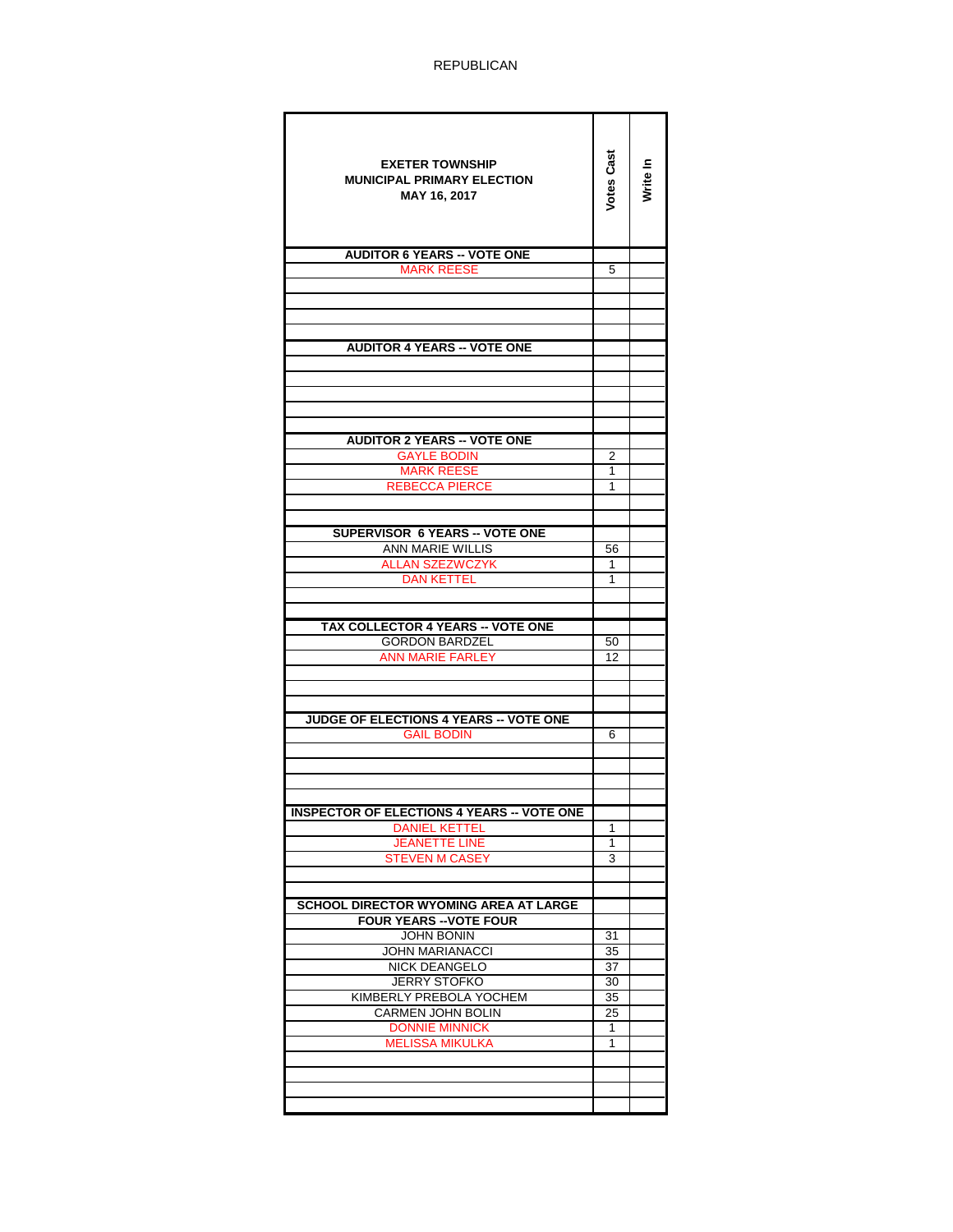| <b>FACTORYVILLE BOROUGH WARD 1</b><br><b>MUNICIPAL PRIMARY ELECTION</b><br>MAY 16, 2017 | <b>Votes Cast</b> | Write In |
|-----------------------------------------------------------------------------------------|-------------------|----------|
| <b>BOROUGH COUNCIL VOTE 1 2 YEARS</b>                                                   |                   |          |
| <b>GEF YANKO</b><br><b>GREG YANKO</b>                                                   | 1<br>1            |          |
| <b>Joan Peterson</b>                                                                    | 1                 |          |
|                                                                                         |                   |          |
|                                                                                         |                   |          |
|                                                                                         |                   |          |
| <b>MAYOR 4 YEARS -- VOTE ONE</b>                                                        |                   |          |
|                                                                                         |                   |          |
|                                                                                         |                   |          |
|                                                                                         |                   |          |
|                                                                                         |                   |          |
|                                                                                         |                   |          |
| <b>TAX COLLECTOR 4 YEARS -- VOTE ONE</b>                                                |                   |          |
|                                                                                         |                   |          |
|                                                                                         |                   |          |
|                                                                                         |                   |          |
|                                                                                         |                   |          |
|                                                                                         |                   |          |
|                                                                                         |                   |          |
| JUDGE OF ELECTIONS 4 YEARS -- VOTE ONE                                                  |                   |          |
|                                                                                         |                   |          |
|                                                                                         |                   |          |
|                                                                                         |                   |          |
|                                                                                         |                   |          |
|                                                                                         |                   |          |
|                                                                                         |                   |          |
|                                                                                         |                   |          |
| <b>INSPECTOR OF ELECTIONS 4 YEARS -- VOTE ONE</b>                                       |                   |          |
|                                                                                         |                   |          |
|                                                                                         |                   |          |
|                                                                                         |                   |          |
|                                                                                         |                   |          |
|                                                                                         |                   |          |
|                                                                                         |                   |          |
| SCHOOL DIRECTOR LACKAWANNA TRAIL REGION 2                                               |                   |          |
| <b>FOUR YEAR -- VOTE ONE</b><br><b>ADRIAN BIANCHI</b>                                   | 21                |          |
| <b>DANE BOWER</b>                                                                       | 1                 |          |
|                                                                                         |                   |          |
|                                                                                         |                   |          |
|                                                                                         |                   |          |
|                                                                                         |                   |          |
|                                                                                         |                   |          |
|                                                                                         |                   |          |
|                                                                                         |                   |          |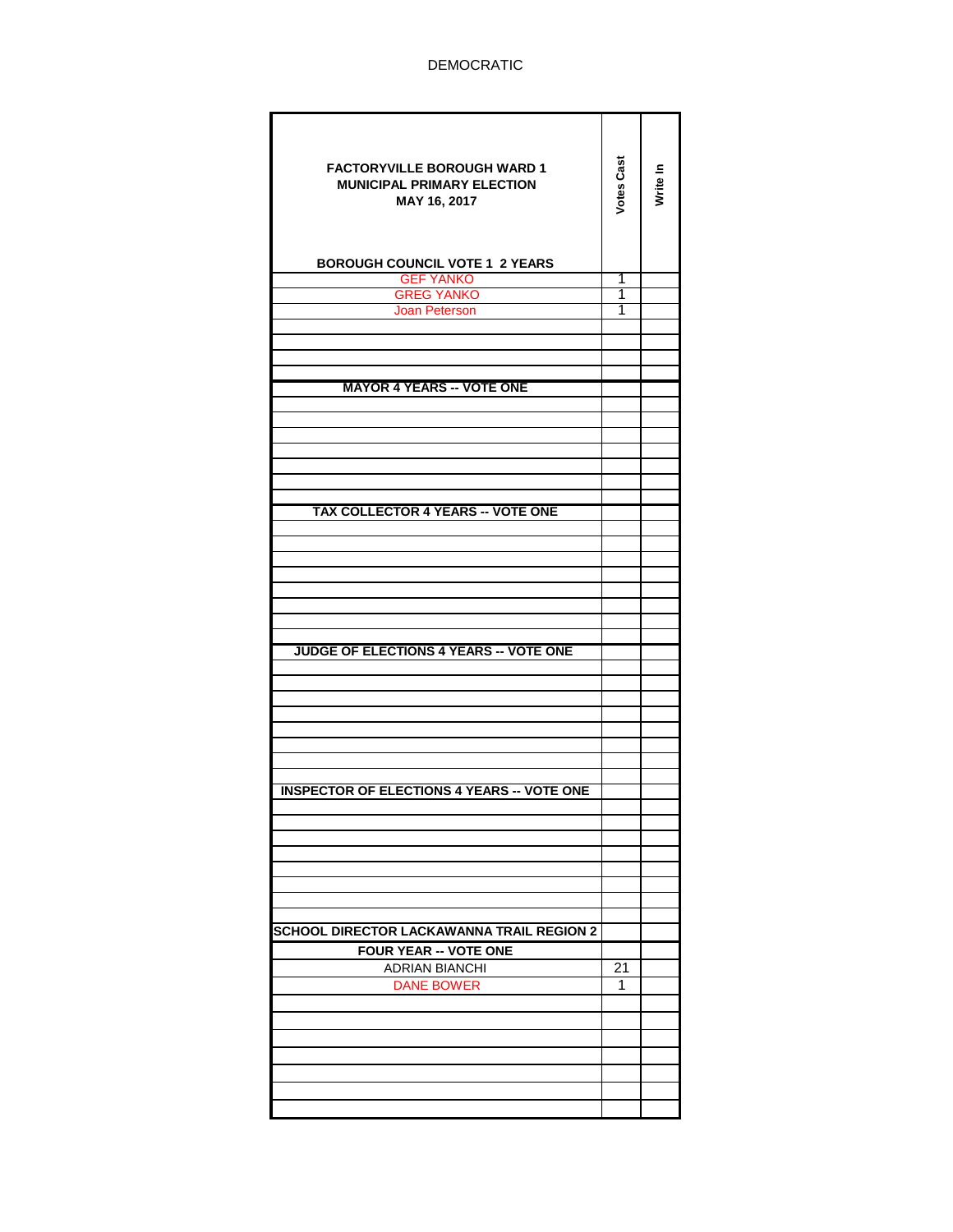| <b>FACTORYVILLE BOROUGH WARD 1</b><br><b>MUNICIPAL PRIMARY ELECTION</b><br>MAY 16, 2017<br><b>BOROUGH COUNCIL VOTE 1 2 YEARS</b> | <b>Votes Cast</b> | Write In |
|----------------------------------------------------------------------------------------------------------------------------------|-------------------|----------|
| <b>GREGG YUNKO</b>                                                                                                               | 38                |          |
| <b>KENNETH VANDERBURG</b>                                                                                                        | 2                 |          |
| <b>LOU JASIKOFF</b>                                                                                                              | 1                 |          |
|                                                                                                                                  |                   |          |
|                                                                                                                                  |                   |          |
|                                                                                                                                  |                   |          |
| <b>MAYOR 4 YEARS -- VOTE ONE</b>                                                                                                 |                   |          |
| D. GARY EVANS                                                                                                                    | 37                |          |
| <b>BILL EDWARDS</b>                                                                                                              | $\overline{2}$    |          |
| <b>LUCAS TAYLOR</b>                                                                                                              | 2                 |          |
|                                                                                                                                  |                   |          |
|                                                                                                                                  |                   |          |
|                                                                                                                                  |                   |          |
| <b>TAX COLLECTOR 4 YEARS -- VOTE ONE</b>                                                                                         |                   |          |
| <b>SUZANNE SWIFT</b>                                                                                                             | 45                |          |
|                                                                                                                                  |                   |          |
|                                                                                                                                  |                   |          |
|                                                                                                                                  |                   |          |
|                                                                                                                                  |                   |          |
|                                                                                                                                  |                   |          |
|                                                                                                                                  |                   |          |
| <b>JUDGE OF ELECTIONS 4 YEARS -- VOTE ONE</b>                                                                                    |                   |          |
| <b>MARY L TRUITT</b>                                                                                                             | 42                |          |
|                                                                                                                                  |                   |          |
|                                                                                                                                  |                   |          |
|                                                                                                                                  |                   |          |
|                                                                                                                                  |                   |          |
|                                                                                                                                  |                   |          |
|                                                                                                                                  |                   |          |
| <b>INSPECTOR OF ELECTIONS 4 YEARS -- VOTE ONE</b>                                                                                |                   |          |
| <b>D. CHARLES TRUITT</b>                                                                                                         | 41                |          |
|                                                                                                                                  |                   |          |
|                                                                                                                                  |                   |          |
|                                                                                                                                  |                   |          |
|                                                                                                                                  |                   |          |
|                                                                                                                                  |                   |          |
|                                                                                                                                  |                   |          |
| SCHOOL DIRECTOR LACKAWANNA TRAIL REGION 2                                                                                        |                   |          |
| <b>FOUR YEAR -- VOTE ONE</b>                                                                                                     |                   |          |
| <b>ADRIAN BIANCHI</b>                                                                                                            | 37                |          |
|                                                                                                                                  |                   |          |
|                                                                                                                                  |                   |          |
|                                                                                                                                  |                   |          |
|                                                                                                                                  |                   |          |
|                                                                                                                                  |                   |          |
|                                                                                                                                  |                   |          |
|                                                                                                                                  |                   |          |
|                                                                                                                                  |                   |          |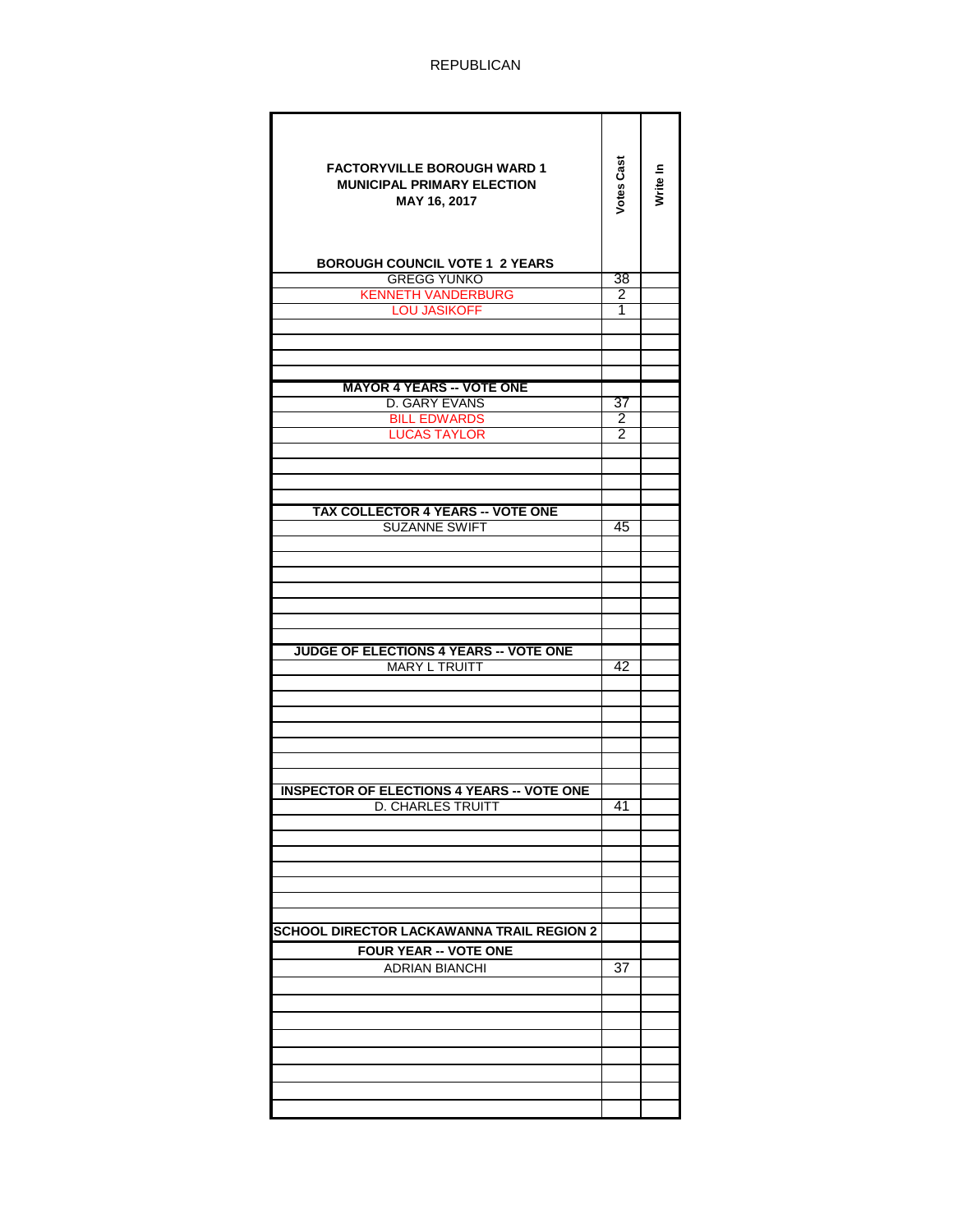| <b>FACTORYVILLE BOROUGH WARD 2</b><br><b>MUNICIPAL PRIMARY ELECTION</b><br>MAY 16, 2017 | Votes Cast | Write In |
|-----------------------------------------------------------------------------------------|------------|----------|
| <b>COUNCILMAN 4 YEARS - VOTE THREE</b>                                                  |            |          |
| <b>GREGORY YUNKO</b>                                                                    | 1          |          |
| <b>JAMES DAVIS</b>                                                                      | 1          |          |
| <b>RICH RONCHI</b>                                                                      | 1          |          |
| <b>VINCENT CASTELLANO</b>                                                               | 1          |          |
| <b>WILLIAM EDWARDS</b>                                                                  | 1          |          |
|                                                                                         |            |          |
| <b>MAYOR 4 YEARS-- VOTE ONE</b>                                                         |            |          |
| <b>ED NOWAKOWSKI</b>                                                                    | 1          |          |
| <b>GARY EVANS</b>                                                                       | 3          |          |
| <b>GARY SHAW</b>                                                                        | 1          |          |
|                                                                                         |            |          |
|                                                                                         |            |          |
| <b>CONSTABLE 6 YEAR -- VOTE ONE</b>                                                     |            |          |
| <b>DAN NOWAKOWSKI</b>                                                                   | 1          |          |
|                                                                                         |            |          |
|                                                                                         |            |          |
|                                                                                         |            |          |
| <b>TAX COLLECTOR 4 YEARS -- VOTE ONE</b>                                                |            |          |
| <b>CHELSEA GUMBLE</b>                                                                   | 1          |          |
| <b>MICHAEL OCONNOR</b>                                                                  | 1          |          |
| <b>SUZANNE SWIFT</b>                                                                    | 1          |          |
|                                                                                         |            |          |
|                                                                                         |            |          |
| <b>JUDGE OF ELECTIONS 4 YEARS -- VOTE ONE</b>                                           |            |          |
|                                                                                         |            |          |
|                                                                                         |            |          |
|                                                                                         |            |          |
|                                                                                         |            |          |
|                                                                                         |            |          |
| <b>INSPECTOR OF ELECTIONS 4 YEARS -- VOTE ONE</b>                                       |            |          |
| <b>ED NOWAKOWSKI</b>                                                                    | 1          |          |
|                                                                                         |            |          |
|                                                                                         |            |          |
|                                                                                         |            |          |
|                                                                                         |            |          |
| <b>SCHOOL DIRECTOR LACKAWANNA TRAIL REGION 2</b>                                        |            |          |
| <b>FOUR YEAR -- VOTE ONE</b>                                                            |            |          |
| <b>ADRIAN BIANCHI</b>                                                                   | 22         |          |
| <b>MICHAEL OCONNER</b>                                                                  | 1          |          |
|                                                                                         |            |          |
|                                                                                         |            |          |
|                                                                                         |            |          |
|                                                                                         |            |          |
|                                                                                         |            |          |
|                                                                                         |            |          |
|                                                                                         |            |          |
|                                                                                         |            |          |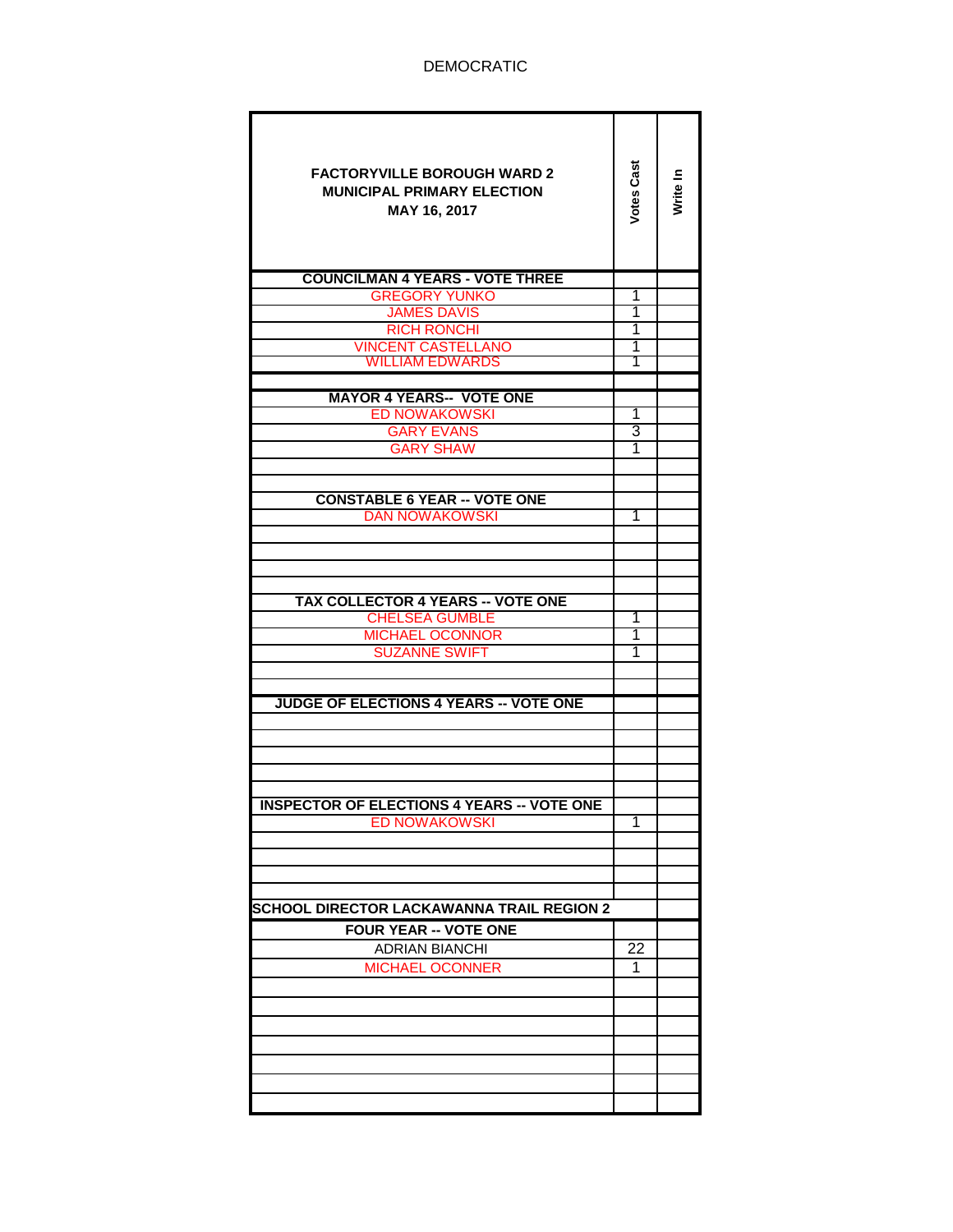| <b>FACTORYVILLE BOROUGH WARD 2</b><br><b>MUNICIPAL PRIMARY ELECTION</b><br>MAY 16, 2017 | <b>Votes Cast</b> | Write In |                       |
|-----------------------------------------------------------------------------------------|-------------------|----------|-----------------------|
| <b>COUNCILMAN 4 YEARS - VOTE THREE</b>                                                  |                   |          |                       |
| <b>CHARLES WROBELL</b>                                                                  | 35                |          |                       |
| WILLIAM H. EDWARDS IV                                                                   | 42                |          |                       |
| <b>CHRISTOPHER S. BERGEY</b>                                                            | 39                |          | moved out of district |
| <b>PAULA LEWIS</b><br><b>PAULL FIELD</b>                                                | 1<br>Τ            |          |                       |
| <b>MAYOR 4 YEARS-- VOTE ONE</b>                                                         |                   |          |                       |
| D. GARY EVANS                                                                           | 47                |          |                       |
|                                                                                         |                   |          |                       |
|                                                                                         |                   |          |                       |
|                                                                                         |                   |          |                       |
|                                                                                         |                   |          |                       |
| <b>CONSTABLE 6 YEAR -- VOTE ONE</b>                                                     |                   |          |                       |
|                                                                                         |                   |          |                       |
|                                                                                         |                   |          |                       |
|                                                                                         |                   |          |                       |
|                                                                                         |                   |          |                       |
| <b>TAX COLLECTOR 4 YEARS -- VOTE ONE</b>                                                |                   |          |                       |
| <b>SUZANNE SWIFT</b>                                                                    | 47                |          |                       |
| <b>PAUL FIELD</b>                                                                       | 1                 |          |                       |
|                                                                                         |                   |          |                       |
|                                                                                         |                   |          |                       |
|                                                                                         |                   |          |                       |
| <b>JUDGE OF ELECTIONS 4 YEARS -- VOTE ONE</b>                                           |                   |          |                       |
| <b>PAUL FIELD</b>                                                                       | 1                 |          |                       |
|                                                                                         |                   |          |                       |
|                                                                                         |                   |          |                       |
|                                                                                         |                   |          |                       |
| <b>INSPECTOR OF ELECTIONS 4 YEARS -- VOTE ONE</b>                                       |                   |          |                       |
| <b>ERIC PETERSEN</b>                                                                    | 1                 |          |                       |
|                                                                                         |                   |          |                       |
|                                                                                         |                   |          |                       |
|                                                                                         |                   |          |                       |
|                                                                                         |                   |          |                       |
| <b>SCHOOL DIRECTOR LACKAWANNA TRAIL REGION 2</b>                                        |                   |          |                       |
| <b>FOUR YEAR -- VOTE ONE</b>                                                            |                   |          |                       |
| <b>ADRIAN BIANCHI</b>                                                                   | 37                |          |                       |
|                                                                                         |                   |          |                       |
|                                                                                         |                   |          |                       |
|                                                                                         |                   |          |                       |
|                                                                                         |                   |          |                       |
|                                                                                         |                   |          |                       |
|                                                                                         |                   |          |                       |
|                                                                                         |                   |          |                       |
|                                                                                         |                   |          |                       |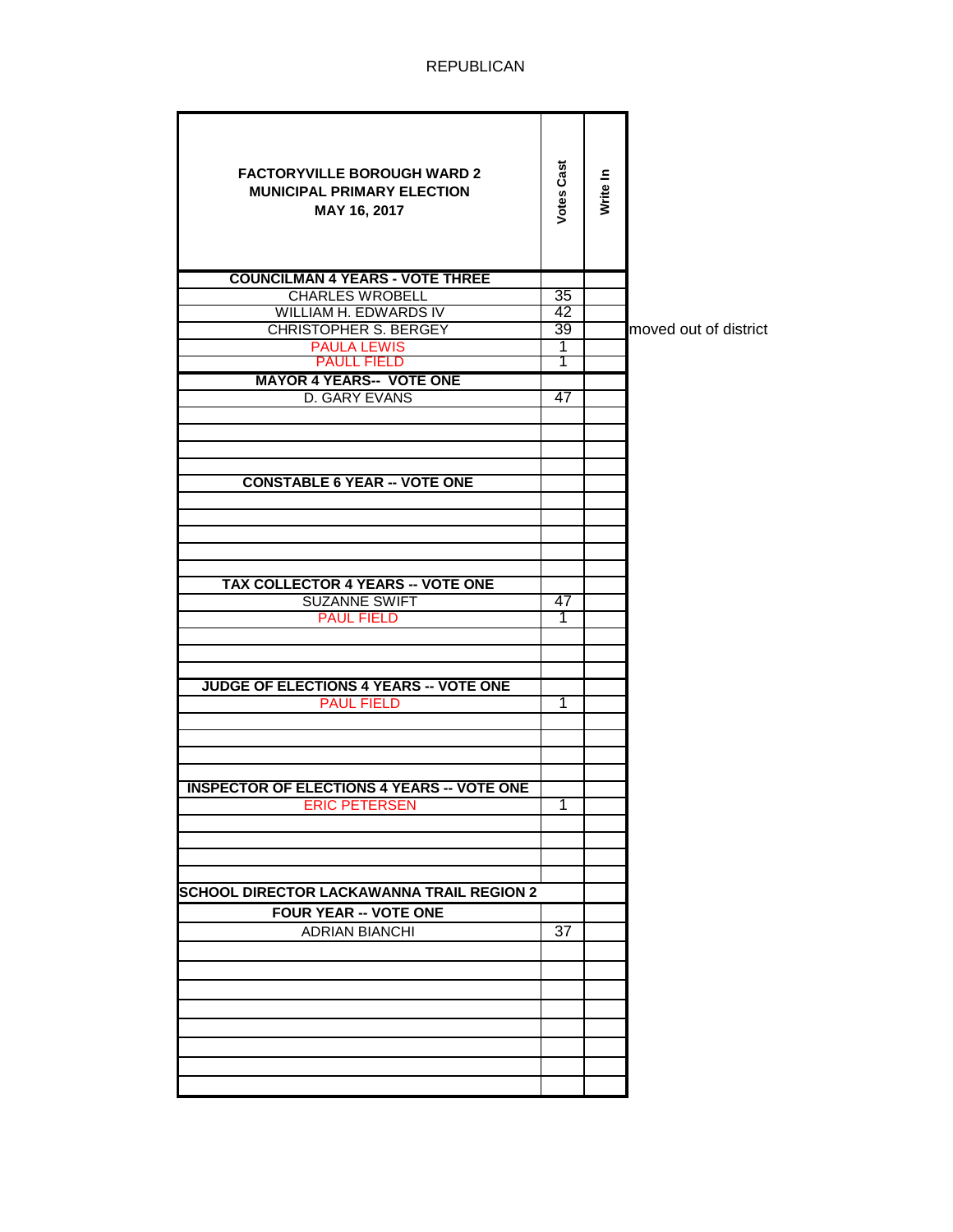| <b>FALLS TOWNSHIP #1 MUNICIPAL PRIMARY</b><br>ELECTION MAY 16, 2017 | Cast<br>Votes | Write |
|---------------------------------------------------------------------|---------------|-------|
| <b>JUDGE OF ELECTIONS 4 YEARS -- VOTE ONE</b>                       |               |       |
|                                                                     |               |       |
|                                                                     |               |       |
| <b>INSPECTOR OF ELECTIONS 4 YEARS -- VOTE ONE</b>                   |               |       |
|                                                                     |               |       |
|                                                                     |               |       |
|                                                                     |               |       |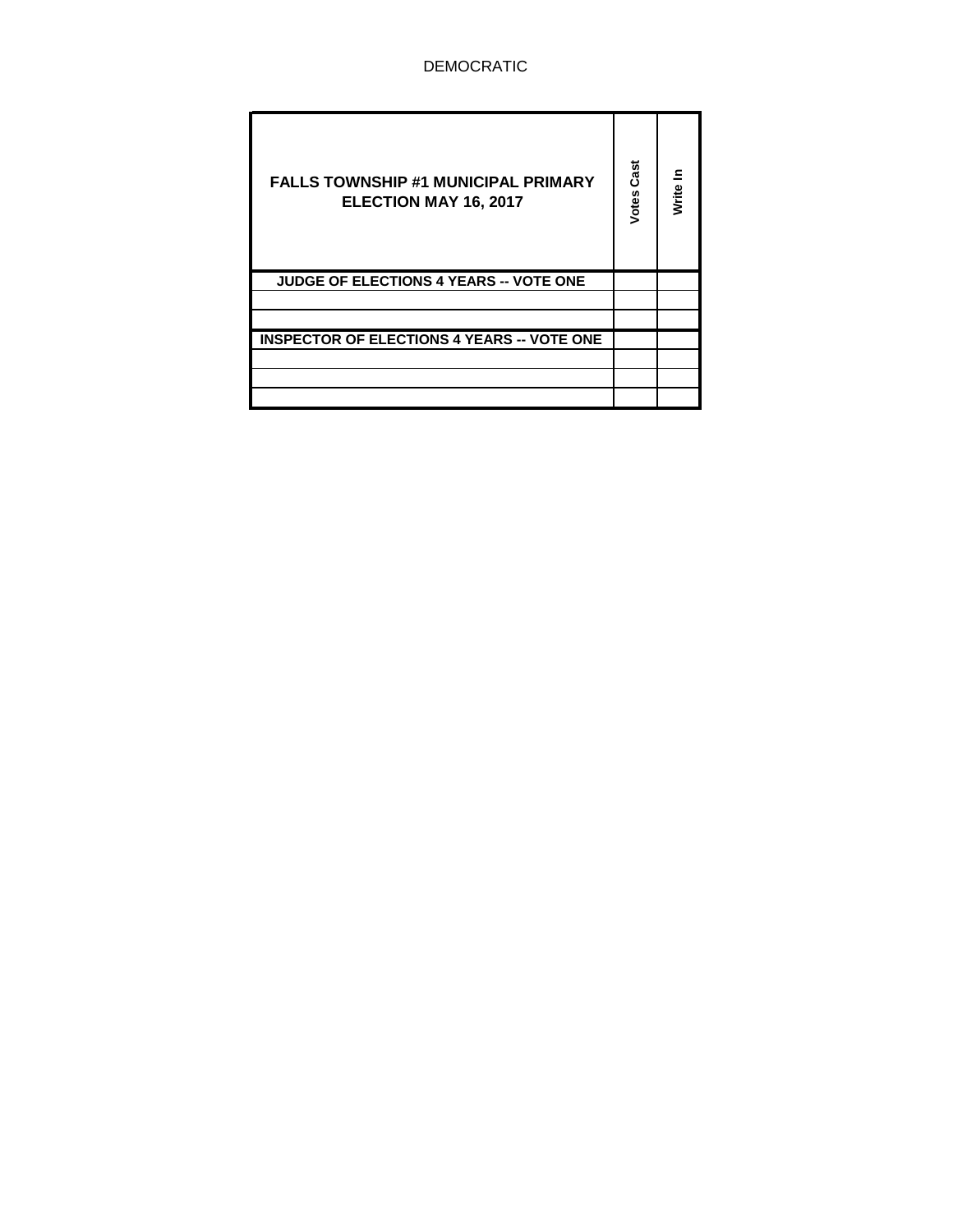| <b>FALLS TOWNSHIP #1 - MUNICIPAL PRIMARY</b><br>ELECTION - MAY 16, 2017 | Cast<br>Votes | Write In |
|-------------------------------------------------------------------------|---------------|----------|
| <b>JUDGE OF ELECTIONS 4 YEARS -- VOTE ONE</b>                           |               |          |
| <b>VICKI BROWN</b>                                                      | 71            |          |
|                                                                         |               |          |
|                                                                         |               |          |
|                                                                         |               |          |
| <b>INSPECTOR OF ELECTIONS 4 YEARS -- VOTE ONE</b>                       |               |          |
| <b>NANCY FITCH</b>                                                      | 1             |          |
|                                                                         |               |          |
|                                                                         |               |          |
|                                                                         |               |          |
|                                                                         |               |          |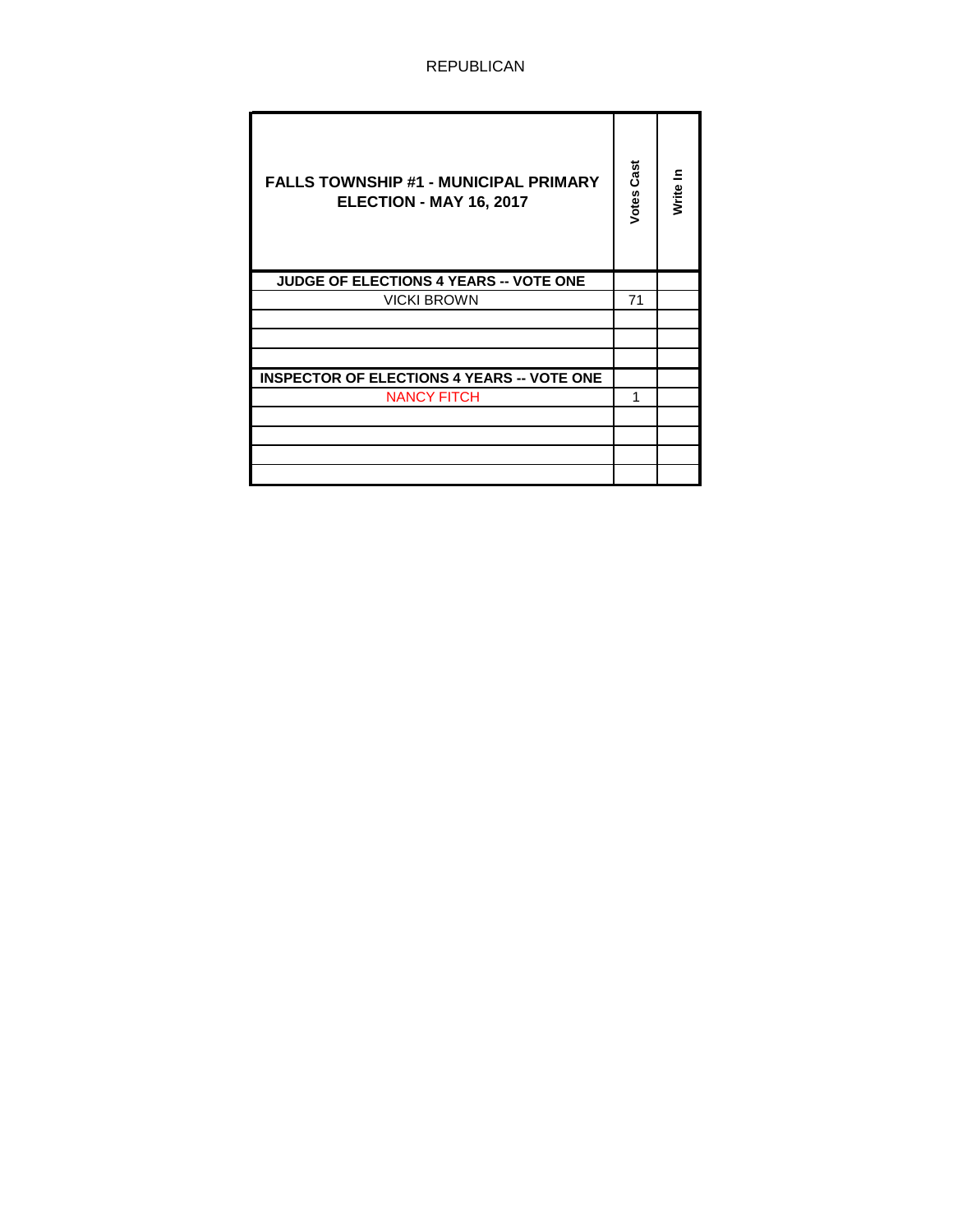| <b>FALLS TOWNSHIP #2 - MUNICIPAL PRIMARY</b><br>ELECTION - MAY 16, 2017 | Cast<br>Votes | Write In |
|-------------------------------------------------------------------------|---------------|----------|
| <b>JUDGE OF ELECTIONS 4 YEARS -- VOTE ONE</b>                           |               |          |
|                                                                         |               |          |
|                                                                         |               |          |
|                                                                         |               |          |
| <b>INSPECTOR OF ELECTIONS 4 YEARS -- VOTE ONE</b>                       |               |          |
|                                                                         |               |          |
|                                                                         |               |          |
|                                                                         |               |          |
|                                                                         |               |          |
|                                                                         |               |          |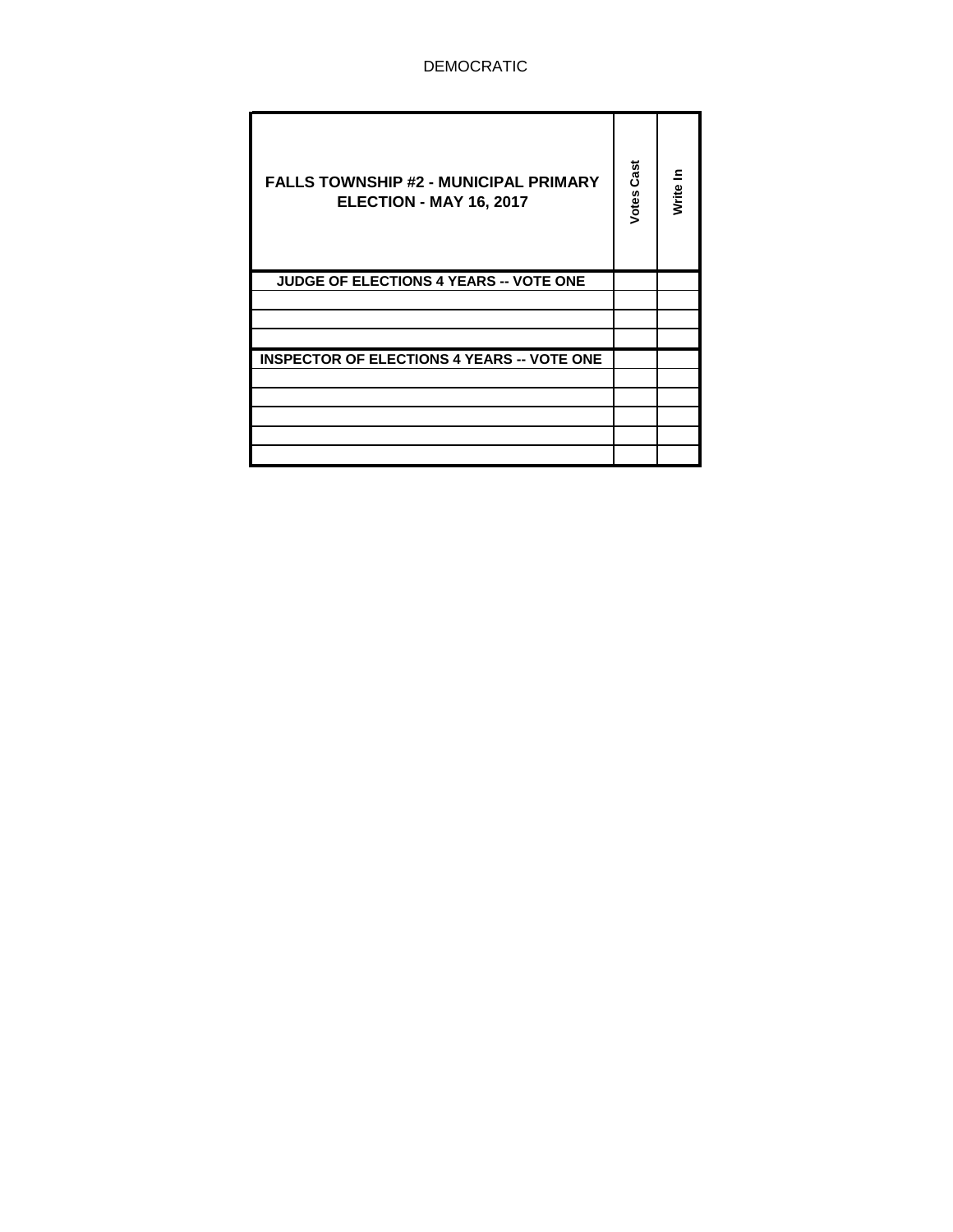| <b>FALLS TOWNSHIP #2 - MUNICIPAL PRIMARY</b><br>ELECTION - MAY 16, 2017 | Cast<br>Votes | Write In |
|-------------------------------------------------------------------------|---------------|----------|
| <b>JUDGE OF ELECTIONS 4 YEARS -- VOTE ONE</b>                           |               |          |
| <b>MELODIE MADUS</b>                                                    | 103           |          |
|                                                                         |               |          |
|                                                                         |               |          |
|                                                                         |               |          |
|                                                                         |               |          |
|                                                                         |               |          |
| <b>INSPECTOR OF ELECTIONS 4 YEARS -- VOTE ONE</b>                       |               |          |
| <b>BOB</b>                                                              |               |          |
| <b>ROSE SMITH</b>                                                       |               |          |
| SUZY GILPIN                                                             |               |          |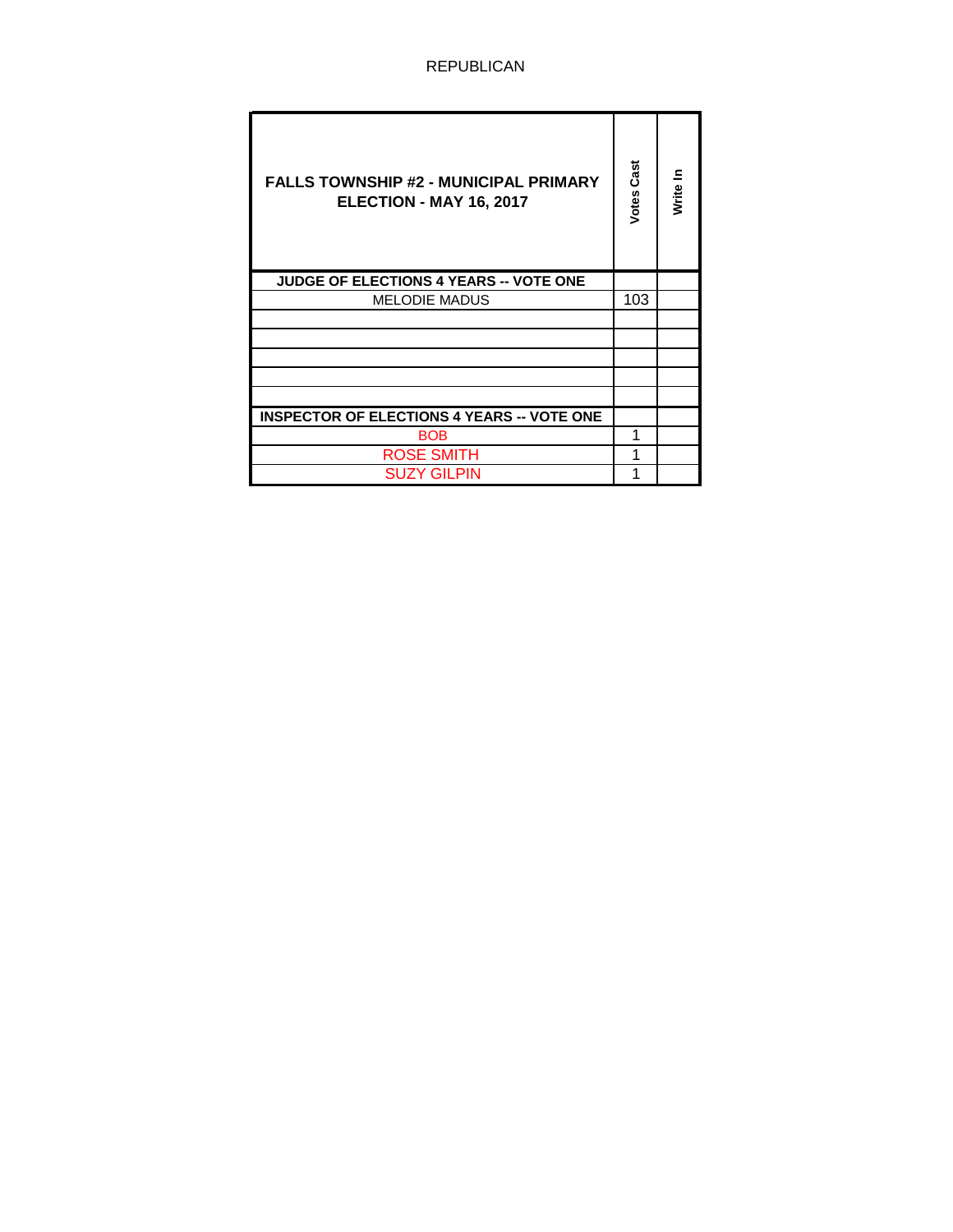| <b>FALLS TOWNSHIP #1 &amp; 2</b><br><b>MUNICIPAL PRIMARY ELECTION</b><br>MAY 16, 2017 | <b>Votes Cast</b> | FALLS TWP 1             | $\mathbf{\Omega}$<br>FALLS TWP | FALLS #1 Write In | FALLS #2 Write In | <b>TOTAL</b> |
|---------------------------------------------------------------------------------------|-------------------|-------------------------|--------------------------------|-------------------|-------------------|--------------|
| <b>AUDITOR 6 YEARS -- VOTE ONE</b>                                                    |                   |                         |                                |                   |                   |              |
|                                                                                       |                   |                         |                                |                   |                   |              |
|                                                                                       |                   |                         |                                |                   |                   |              |
|                                                                                       |                   |                         |                                |                   |                   |              |
|                                                                                       |                   |                         |                                |                   |                   |              |
|                                                                                       |                   |                         |                                |                   |                   |              |
|                                                                                       |                   |                         |                                |                   |                   |              |
| SUPERVISOR 6 YEARS -- VOTE ONE                                                        |                   |                         |                                |                   |                   |              |
| <b>BEN ZDANIEWICZ</b>                                                                 |                   | $\mathbf{1}$            |                                |                   |                   |              |
| <b>TIMOTHY TOMLIN</b>                                                                 |                   | $\mathbf{1}$            |                                |                   |                   |              |
| <b>VICKI BROWN</b>                                                                    |                   | $\mathbf{1}$            |                                |                   |                   |              |
| <b>DZIAK</b>                                                                          |                   |                         | 1                              |                   |                   |              |
|                                                                                       |                   |                         |                                |                   |                   |              |
|                                                                                       |                   |                         |                                |                   |                   |              |
| TAX COLLECTOR 4 YEARS -- VOTE ONE                                                     |                   |                         |                                |                   |                   |              |
| <b>CAROLE GREENIP</b>                                                                 |                   | $\overline{\mathbf{c}}$ |                                |                   |                   |              |
| <b>RON MOSS</b>                                                                       |                   | 1                       |                                |                   |                   |              |
|                                                                                       |                   |                         |                                |                   |                   |              |
|                                                                                       |                   |                         |                                |                   |                   |              |
|                                                                                       |                   |                         |                                |                   |                   |              |
|                                                                                       |                   |                         |                                |                   |                   |              |
| <b>SCHOOL DIRECTOR TUNKHANNOCK AREA REGION 2</b>                                      |                   |                         |                                |                   |                   |              |
| <b>4 YEAR VOTE ONE</b>                                                                |                   |                         |                                |                   |                   |              |
| RANDY GREENIP JR.                                                                     |                   | 13                      | $\mathbf{1}$                   |                   |                   |              |
| SHANA GREGORY                                                                         |                   | 12                      | 49                             |                   |                   |              |
| <b>ELMER J FRANKO</b>                                                                 |                   |                         |                                | 1                 |                   |              |
| <b>ABE KUKUCHKA</b>                                                                   |                   |                         |                                |                   | $\mathbf{1}$      |              |
|                                                                                       |                   |                         |                                |                   |                   |              |
|                                                                                       |                   |                         |                                |                   |                   |              |
|                                                                                       |                   |                         |                                |                   |                   |              |
|                                                                                       |                   |                         |                                |                   |                   |              |
|                                                                                       |                   |                         |                                |                   |                   |              |
|                                                                                       |                   |                         |                                |                   |                   |              |
|                                                                                       |                   |                         |                                |                   |                   |              |
|                                                                                       |                   |                         |                                |                   |                   |              |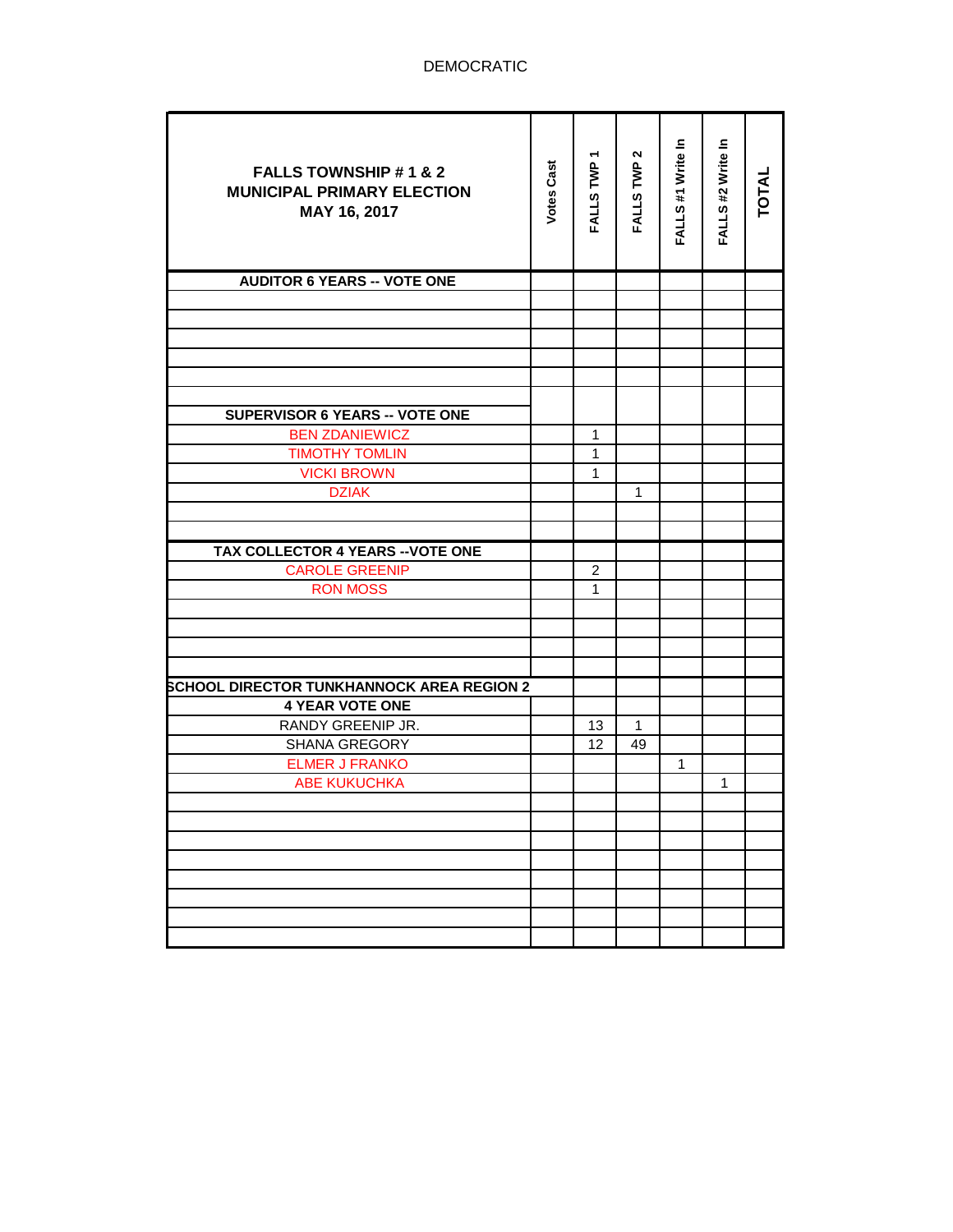| <b>FALLS TOWNSHIP #1 &amp; 2</b><br><b>MUNICIPAL PRIMARY ELECTION</b><br>MAY 16, 2017 | <b>Votes Cast</b> | FALLS TWP 1 | N<br>FALLS TWP | FALLS #1 Write In | FALLS #2 Write In | <b>TOTAL</b> |
|---------------------------------------------------------------------------------------|-------------------|-------------|----------------|-------------------|-------------------|--------------|
| <b>AUDITOR 6 YEARS -- VOTE ONE</b>                                                    |                   |             |                |                   |                   |              |
| <b>ASHLEY DICKINSON</b>                                                               |                   |             | $\overline{2}$ |                   |                   |              |
|                                                                                       |                   |             |                |                   |                   |              |
|                                                                                       |                   |             |                |                   |                   |              |
|                                                                                       |                   |             |                |                   |                   |              |
|                                                                                       |                   |             |                |                   |                   |              |
|                                                                                       |                   |             |                |                   |                   |              |
| SUPERVISOR 6 YEARS -- VOTE ONE                                                        |                   |             |                |                   |                   |              |
| LEVI A. BONNICE                                                                       |                   | 65          | 105            |                   |                   |              |
| <b>ADAM BARZILOSKI</b>                                                                |                   |             | $\mathbf{1}$   |                   |                   |              |
| <b>COUNTY</b>                                                                         |                   |             | $\mathbf{1}$   |                   |                   |              |
| <b>YO SAMMITY SAM</b>                                                                 |                   |             | $\mathbf{1}$   |                   |                   |              |
|                                                                                       |                   |             |                |                   |                   |              |
|                                                                                       |                   |             |                |                   |                   |              |
| <b>TAX COLLECTOR 4 YEARS -- VOTE ONE</b>                                              |                   |             |                |                   |                   |              |
| <b>MELISSA BONNICE</b>                                                                |                   | 68          | 110            |                   |                   |              |
| <b>AMANDA HEDGES</b>                                                                  |                   |             | 1              |                   |                   |              |
| <b>CAROLINE KEELER</b>                                                                |                   |             | $\mathbf{1}$   |                   |                   |              |
| <b>LISA M LANDSIEDEL</b>                                                              |                   |             | $\mathbf{1}$   |                   |                   |              |
| <b>RUSTY JONES</b>                                                                    |                   |             | $\mathbf{1}$   |                   |                   |              |
|                                                                                       |                   |             |                |                   |                   |              |
| <b>SCHOOL DIRECTOR TUNKHANNOCK AREA REGION 2</b>                                      |                   |             |                |                   |                   |              |
| <b>4 YEAR VOTE ONE</b>                                                                |                   |             |                |                   |                   |              |
| SHANA GREGORY                                                                         |                   | 42          | 73             |                   |                   |              |
| RANDY GREENIP JR.                                                                     |                   | 35          | 47             |                   |                   |              |
|                                                                                       |                   |             |                |                   |                   |              |
|                                                                                       |                   |             |                |                   |                   |              |
|                                                                                       |                   |             |                |                   |                   |              |
|                                                                                       |                   |             |                |                   |                   |              |
|                                                                                       |                   |             |                |                   |                   |              |
|                                                                                       |                   |             |                |                   |                   |              |
|                                                                                       |                   |             |                |                   |                   |              |
|                                                                                       |                   |             |                |                   |                   |              |
|                                                                                       |                   |             |                |                   |                   |              |
|                                                                                       |                   |             |                |                   |                   |              |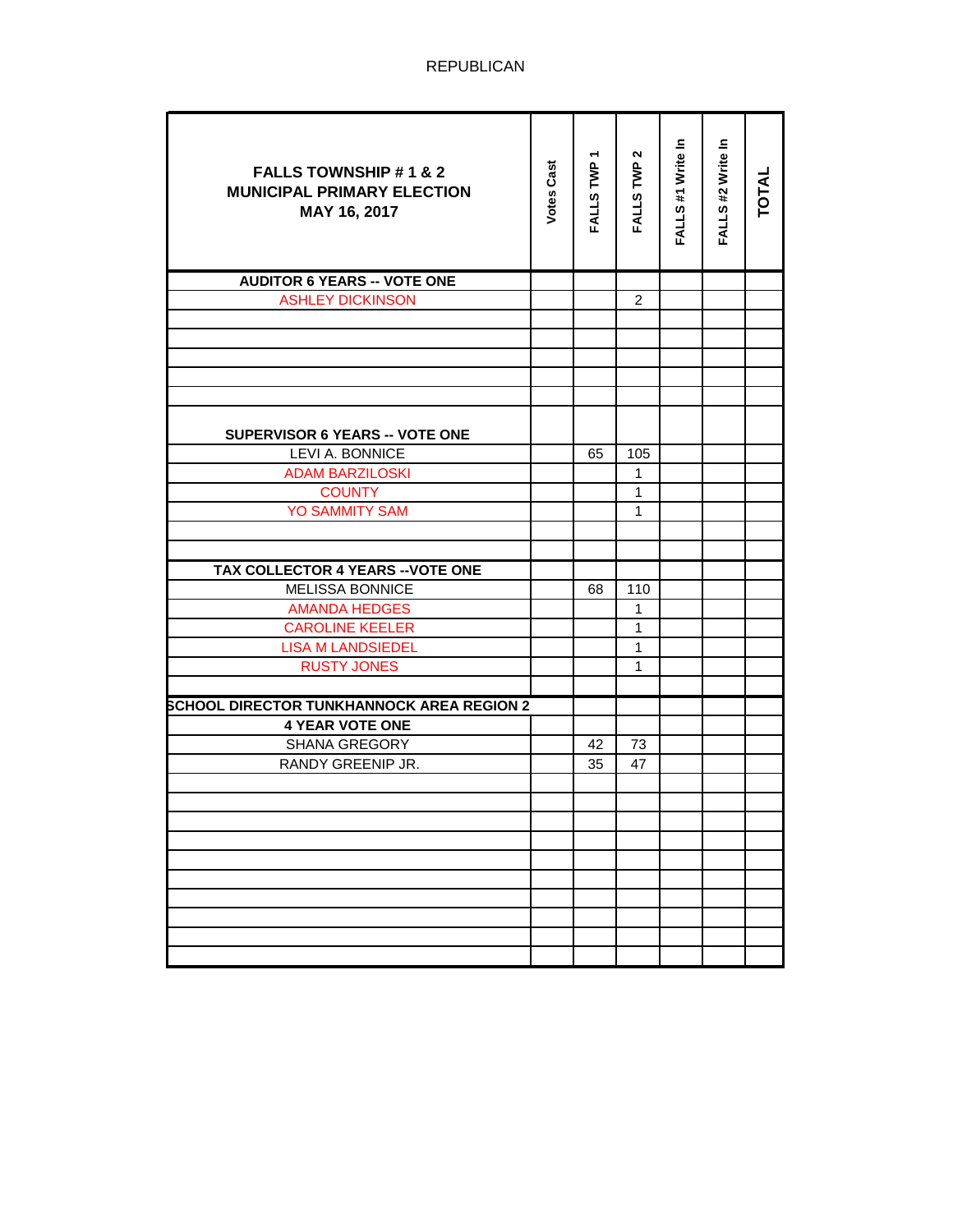| <b>FORKSTON TOWNSHIP</b><br><b>MUNICIPAL PRIMARY ELECTION</b><br>MAY 16, 2017 | Votes Cast | Write In |
|-------------------------------------------------------------------------------|------------|----------|
| <b>AUDITOR 6 YEARS -- VOTE ONE</b>                                            |            |          |
|                                                                               |            |          |
|                                                                               |            |          |
|                                                                               |            |          |
|                                                                               |            |          |
|                                                                               |            |          |
| <b>SUPERVISOR 6 YEARS -- VOTE ONE</b>                                         |            |          |
| RANDALL KEVIN RAY                                                             | 5          |          |
| <b>MARGE PARTUSCH</b>                                                         | 22         |          |
| <b>LEWIS DENISON</b>                                                          | 1          |          |
|                                                                               |            |          |
|                                                                               |            |          |
| TAX COLLECTOR 4 YEARS -- VOTE ONE                                             |            |          |
| <b>MARY VALENTINE</b>                                                         | 8          |          |
|                                                                               |            |          |
|                                                                               |            |          |
|                                                                               |            |          |
|                                                                               |            |          |
| <b>JUDGE OF ELECTIONS 4 YEARS -- VOTE ONE</b>                                 |            |          |
| <b>ELLEN OTTEN</b>                                                            | 27         |          |
|                                                                               |            |          |
|                                                                               |            |          |
|                                                                               |            |          |
| <b>INSPECTOR OF ELECTIONS 4 YEARS -- VOTE ONE</b>                             |            |          |
| <b>LEANORA DENISON</b>                                                        | 28         |          |
|                                                                               |            |          |
|                                                                               |            |          |
|                                                                               |            |          |
|                                                                               |            |          |
| CHOOL DIRECTOR TUNKHANNOCK AREA REGION 1                                      |            |          |
| <b>4 YEARS- VOTE TWO</b>                                                      |            |          |
| PHILIP O. FARR                                                                | 23         |          |
| <b>BILL SWILLEY</b>                                                           | 1          |          |
|                                                                               |            |          |
|                                                                               |            |          |
|                                                                               |            |          |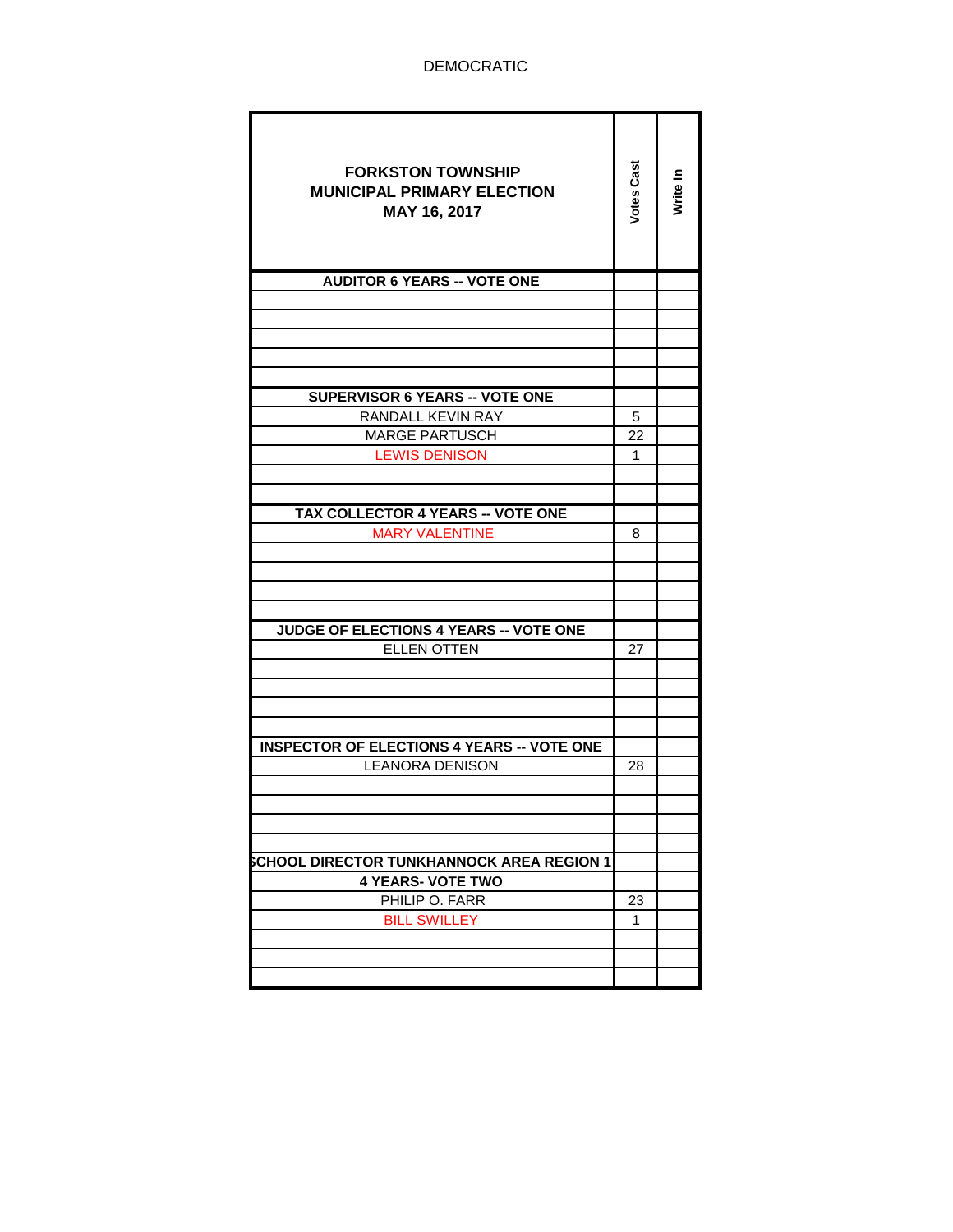| <b>FORKSTON TOWNSHIP</b><br><b>MUNICIPAL PRIMARY ELECTION</b><br>MAY 16, 2017 | <b>Votes Cast</b> | Write In |
|-------------------------------------------------------------------------------|-------------------|----------|
| <b>AUDITOR 6 YEARS -- VOTE ONE</b>                                            |                   |          |
|                                                                               |                   |          |
|                                                                               |                   |          |
|                                                                               |                   |          |
|                                                                               |                   |          |
|                                                                               |                   |          |
| <b>SUPERVISOR 6 YEARS -- VOTE ONE</b>                                         |                   |          |
| LEWIS DENISON                                                                 | 26                |          |
| KEVIN RAY                                                                     | 1                 |          |
| <b>MARGE PARTUSCH</b>                                                         | 4                 |          |
|                                                                               |                   |          |
|                                                                               |                   |          |
| <b>TAX COLLECTOR 4 YEARS -- VOTE ONE</b>                                      |                   |          |
| MARY E. VALENTINE                                                             | 31                |          |
|                                                                               |                   |          |
|                                                                               |                   |          |
|                                                                               |                   |          |
| JUDGE OF ELECTIONS 4 YEARS -- VOTE ONE                                        |                   |          |
|                                                                               |                   |          |
|                                                                               |                   |          |
|                                                                               |                   |          |
|                                                                               |                   |          |
|                                                                               |                   |          |
| <b>INSPECTOR OF ELECTIONS 4 YEARS -- VOTE ONE</b>                             |                   |          |
| <b>DAWN OTTEN</b>                                                             | 33                |          |
|                                                                               |                   |          |
|                                                                               |                   |          |
|                                                                               |                   |          |
|                                                                               |                   |          |
| CHOOL DIRECTOR TUNKHANNOCK AREA REGION 1                                      |                   |          |
| <b>4 YEARS- VOTE TWO</b>                                                      |                   |          |
| PHILIP O. FARR                                                                | 25                |          |
| <b>BILL SWILLEY</b>                                                           | 24                |          |
|                                                                               |                   |          |
|                                                                               |                   |          |
|                                                                               |                   |          |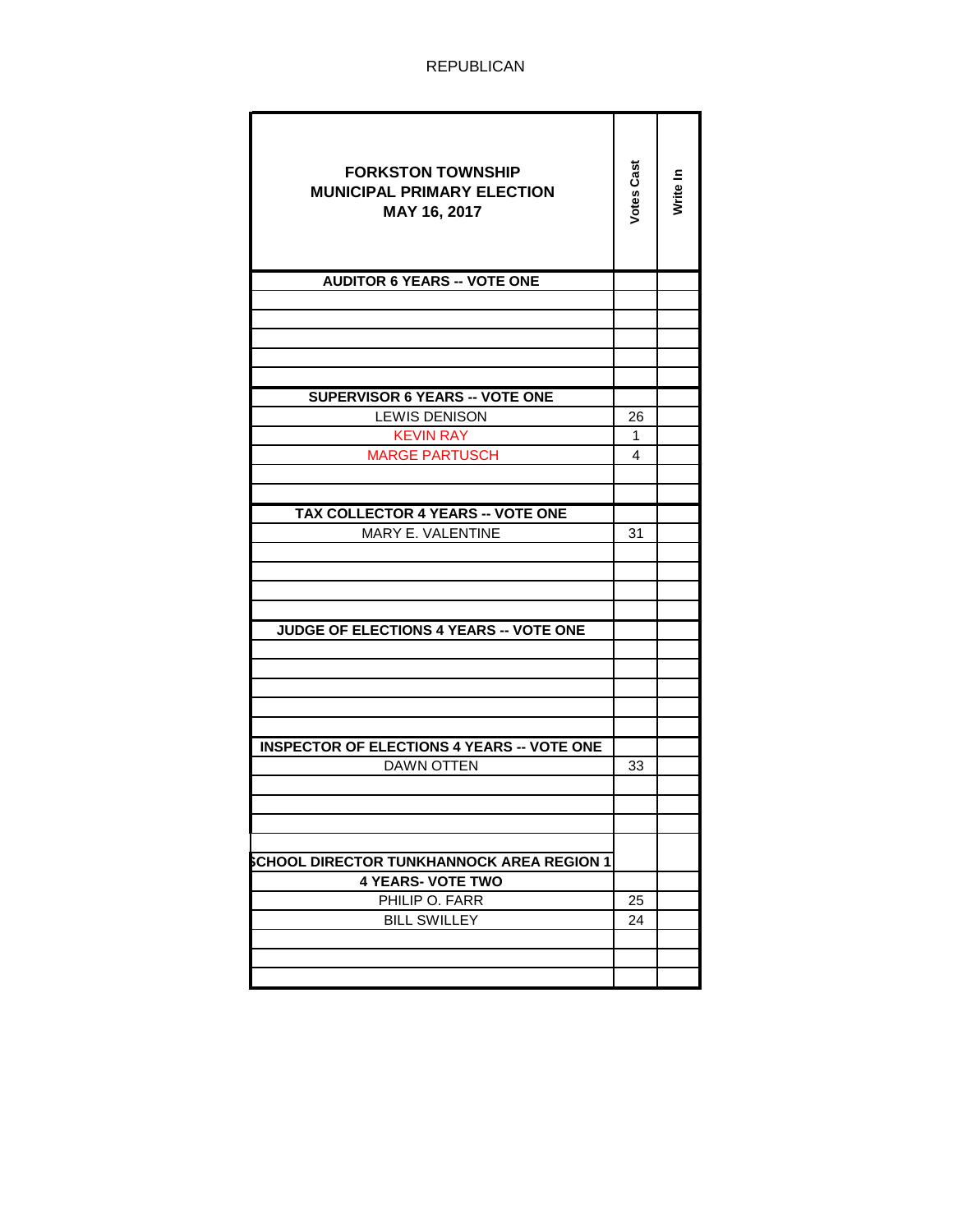| <b>LACEYVILLE BOROUGH</b><br><b>MUNICIPAL PRIMARY ELECTION</b><br>MAY 16, 2017 | <b>Votes Cast</b> | Write In |
|--------------------------------------------------------------------------------|-------------------|----------|
| <b>AUDITOR 6 YEARS -- VOTE FOR ONE</b>                                         |                   |          |
|                                                                                |                   |          |
|                                                                                |                   |          |
|                                                                                |                   |          |
|                                                                                |                   |          |
| <b>COUNCILMEN 4 YEARS -- VOTE TWO</b>                                          |                   |          |
| <b>HENRY LABORANTI</b>                                                         | $\overline{2}$    |          |
|                                                                                |                   |          |
|                                                                                |                   |          |
|                                                                                |                   |          |
| <b>COUNCILMEN 2 YEARS -- VOTE ONE</b>                                          |                   |          |
|                                                                                |                   |          |
|                                                                                |                   |          |
|                                                                                |                   |          |
|                                                                                |                   |          |
| <b>MAYOR 4 YEAR VOTE ONE</b>                                                   |                   |          |
|                                                                                |                   |          |
|                                                                                |                   |          |
|                                                                                |                   |          |
|                                                                                |                   |          |
| TAX COLLECTOR 4 YEARS -- VOTE ONE                                              |                   |          |
|                                                                                |                   |          |
|                                                                                |                   |          |
|                                                                                |                   |          |
|                                                                                |                   |          |
| JUDGE OF ELECTIONS 4 YEARS -- VOTE ONE                                         |                   |          |
| <b>THERESA BREWER</b>                                                          | 1                 |          |
|                                                                                |                   |          |
|                                                                                |                   |          |
|                                                                                |                   |          |
| <b>INSPECTOR OF ELECTIONS 4 YEARS -- VOTE ONE</b>                              |                   |          |
| <b>RUTH HEFT</b>                                                               | 1                 |          |
|                                                                                |                   |          |
|                                                                                |                   |          |
|                                                                                |                   |          |
| <b>SCHOOL DIRECTOR WYALUSING AREA REGION 3</b>                                 |                   |          |
| <b>4 YEARS -- VOTE ONE</b>                                                     |                   |          |
|                                                                                |                   |          |
|                                                                                |                   |          |
|                                                                                |                   |          |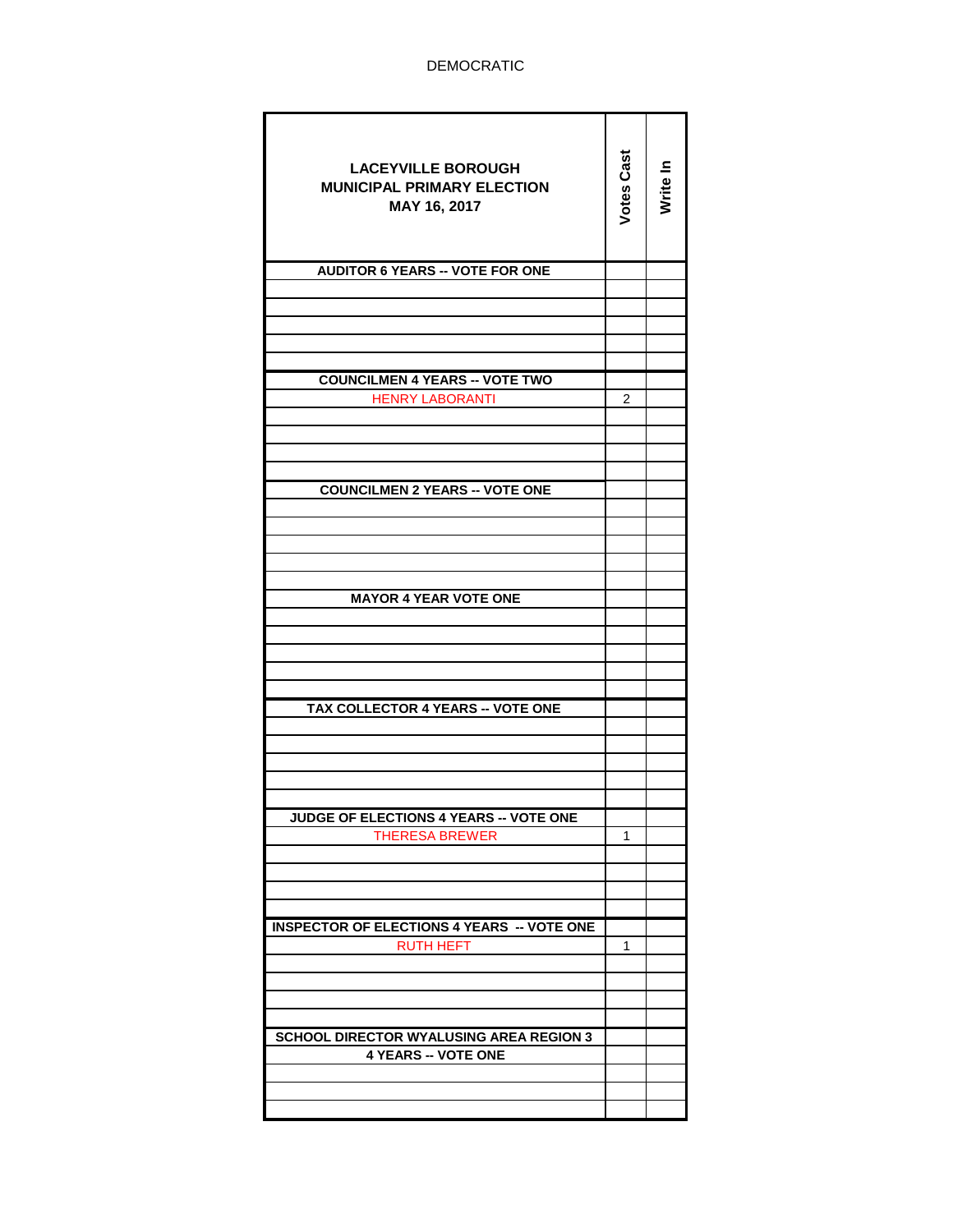| <b>LACEYVILLE BOROUGH</b><br><b>MUNICIPAL PRIMARY ELECTION</b><br>MAY 16, 2017 | Votes Cast | Nrite In |
|--------------------------------------------------------------------------------|------------|----------|
| <b>AUDITOR 6 YEARS -- VOTE FOR ONE</b>                                         |            |          |
| <b>ANDREA ROBINSON</b>                                                         | 2          |          |
| <b>HENRY LABORANTI</b>                                                         | 1          |          |
|                                                                                |            |          |
|                                                                                |            |          |
| <b>COUNCILMEN 4 YEARS -- VOTE TWO</b>                                          |            |          |
| <b>HENRY LABORANTI</b>                                                         | 8          |          |
|                                                                                |            |          |
|                                                                                |            |          |
|                                                                                |            |          |
|                                                                                |            |          |
| <b>COUNCILMEN 2 YEARS -- VOTE ONE</b>                                          |            |          |
| <b>HENRY LABORANTI</b>                                                         | 1          |          |
|                                                                                |            |          |
|                                                                                |            |          |
|                                                                                |            |          |
| <b>MAYOR 4 YEAR VOTE ONE</b>                                                   |            |          |
| PHILLIP BREWER                                                                 | 30         |          |
|                                                                                |            |          |
|                                                                                |            |          |
|                                                                                |            |          |
|                                                                                |            |          |
| TAX COLLECTOR 4 YEARS -- VOTE ONE                                              | 12         |          |
| <b>LESA HUFFMAN</b>                                                            |            |          |
|                                                                                |            |          |
|                                                                                |            |          |
|                                                                                |            |          |
| <b>JUDGE OF ELECTIONS 4 YEARS -- VOTE ONE</b>                                  |            |          |
| <b>TERESA BREWER</b>                                                           | 12         |          |
|                                                                                |            |          |
|                                                                                |            |          |
|                                                                                |            |          |
| <b>INSPECTOR OF ELECTIONS 4 YEARS -- VOTE ONE</b>                              |            |          |
| <b>RUTH HEFT</b>                                                               | 11         |          |
|                                                                                |            |          |
|                                                                                |            |          |
|                                                                                |            |          |
|                                                                                |            |          |
| <b>SCHOOL DIRECTOR WYALUSING AREA REGION 3</b>                                 |            |          |
| <b>4 YEARS -- VOTE ONE</b>                                                     |            |          |
| MATTHEW MUENCH                                                                 | 29         |          |
|                                                                                |            |          |
|                                                                                |            |          |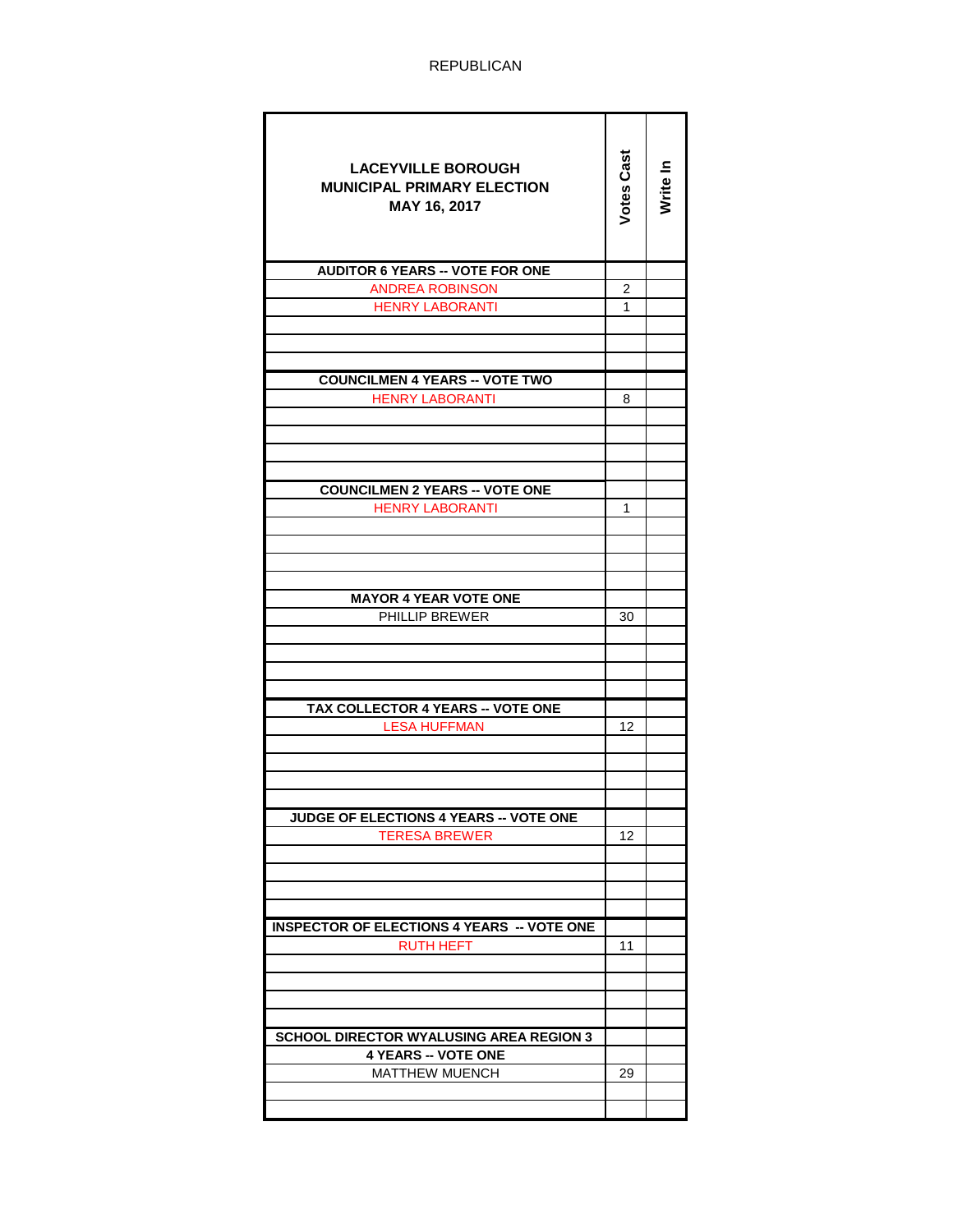| <b>LEMON TOWNSHIP</b><br><b>MUNICIPAL PRIMARY ELECTION</b><br>MAY 16, 2017 | <b>Votes Cast</b> | Write In |
|----------------------------------------------------------------------------|-------------------|----------|
| <b>AUDITOR 6 YEARS-- VOTE ONE</b>                                          |                   |          |
| <b>JOHN KEEFE</b>                                                          | 1                 |          |
| <b>RICHARD KEEFE</b>                                                       | 3                 |          |
|                                                                            |                   |          |
|                                                                            |                   |          |
| <b>CONSTABLE 6 YEARS -- VOTE ONE</b>                                       |                   |          |
|                                                                            |                   |          |
|                                                                            |                   |          |
|                                                                            |                   |          |
|                                                                            |                   |          |
|                                                                            |                   |          |
| <b>SUPERVISOR 6 YEARS -- VOTE ONE</b>                                      |                   |          |
| <b>HOYT KEISER</b>                                                         | 1                 |          |
| <b>JOHN C KEEFE</b>                                                        | 1                 |          |
| <b>MICHAEL SIMMONS</b>                                                     | 2                 |          |
| <b>TAMMY BALEWSKI</b>                                                      | 1                 |          |
|                                                                            |                   |          |
| TAX COLLECTOR 4 YEARS -- VOTE ONE                                          |                   |          |
| <b>CONNIE LAWRENCE</b>                                                     | 3<br>1            |          |
| <b>SCOTT PARKISON</b>                                                      |                   |          |
|                                                                            |                   |          |
|                                                                            |                   |          |
| JUDGE OF ELECTIONS 4 YEARS -- VOTE ONE                                     |                   |          |
| <b>LINDA TWORDUSKY</b>                                                     | 1                 |          |
|                                                                            |                   |          |
|                                                                            |                   |          |
|                                                                            |                   |          |
|                                                                            |                   |          |
| <b>INSPECTOR OF ELECTIONS 4 YEARS -- VOTE ONE</b>                          |                   |          |
| LINDA J. TWORDUSKY                                                         | 62                |          |
|                                                                            |                   |          |
|                                                                            |                   |          |
|                                                                            |                   |          |
| SCHOOL DIRECTOR TUNKHANNOCK AREA REGION 1                                  |                   |          |
| <b>4 YEARS VOTE TWO</b>                                                    |                   |          |
| PHILIP O. FARR                                                             | 62                |          |
| <b>MICHAEL SIMMONS</b>                                                     | 1                 |          |
|                                                                            |                   |          |
|                                                                            |                   |          |
|                                                                            |                   |          |
|                                                                            |                   |          |
|                                                                            |                   |          |
|                                                                            |                   |          |
|                                                                            |                   |          |
|                                                                            |                   |          |
|                                                                            |                   |          |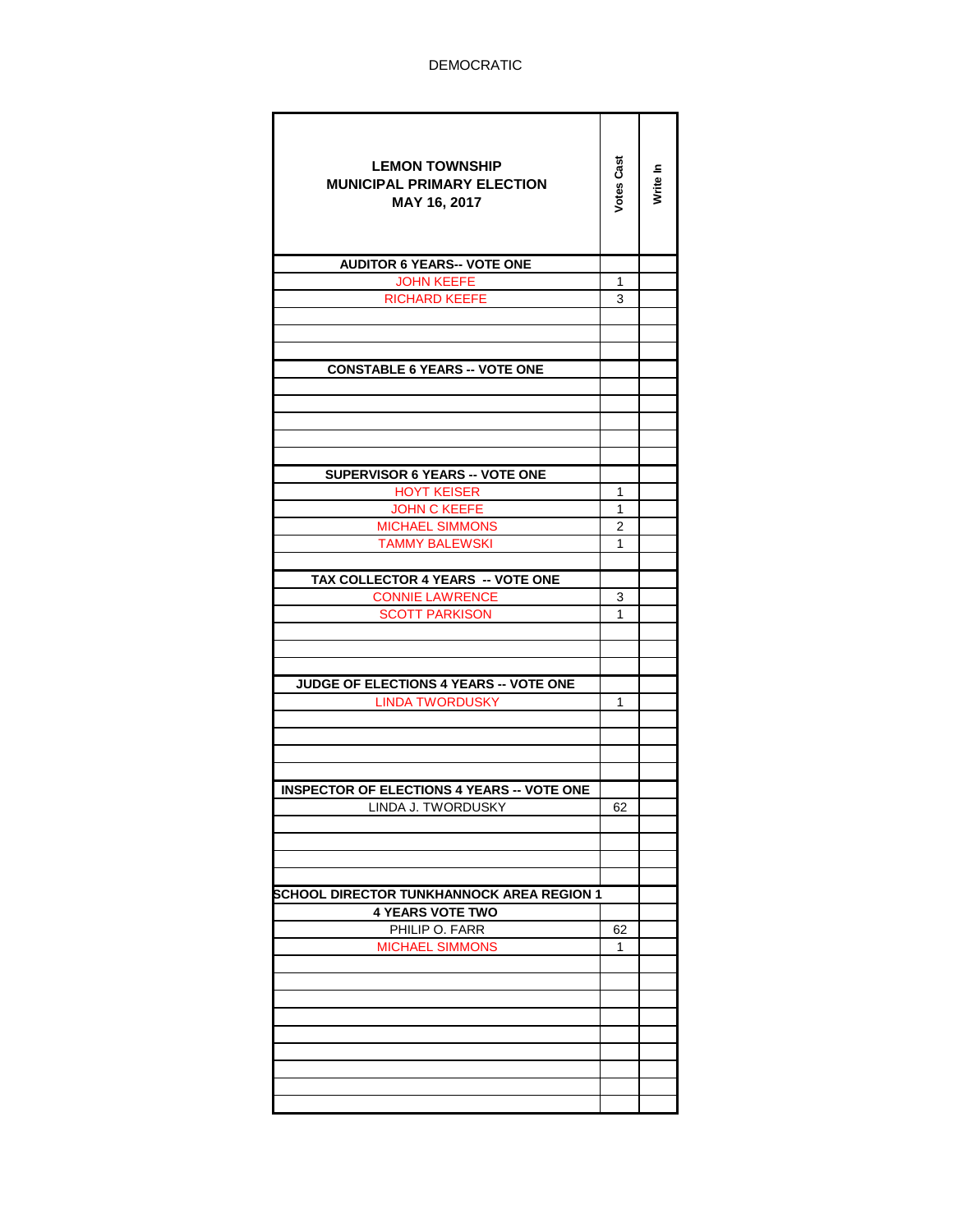| <b>LEMON TOWNSHIP</b><br><b>MUNICIPAL PRIMARY ELECTION</b><br>MAY 16, 2017 | <b>Votes Cast</b> | Write In |
|----------------------------------------------------------------------------|-------------------|----------|
| <b>AUDITOR 6 YEARS-- VOTE ONE</b>                                          |                   |          |
| <b>CATHY BARBER</b>                                                        | 2                 |          |
| <b>DICK KEEFE</b>                                                          | 2                 |          |
| <b>LEIGH SICKLER</b>                                                       | 1<br>1            |          |
| <b>RAY ZACK</b>                                                            |                   |          |
| <b>CONSTABLE 6 YEARS -- VOTE ONE</b>                                       |                   |          |
| <b>ERNEST BURLESON</b>                                                     | 1                 |          |
| <b>JUSTIN SICKLER</b>                                                      | 2                 |          |
| <b>MATTHEW MILLER</b>                                                      | 1                 |          |
|                                                                            |                   |          |
|                                                                            |                   |          |
| SUPERVISOR 6 YEARS -- VOTE ONE                                             |                   |          |
| JOHN C. KEEFE                                                              | 159               |          |
|                                                                            |                   |          |
|                                                                            |                   |          |
|                                                                            |                   |          |
| TAX COLLECTOR 4 YEARS -- VOTE ONE                                          |                   |          |
| <b>CONNIE LAWRENCE</b>                                                     | 173               |          |
|                                                                            |                   |          |
|                                                                            |                   |          |
|                                                                            |                   |          |
| JUDGE OF ELECTIONS 4 YEARS -- VOTE ONE                                     |                   |          |
| PHYLLIS LESLIE                                                             | 160               |          |
|                                                                            |                   |          |
|                                                                            |                   |          |
|                                                                            |                   |          |
|                                                                            |                   |          |
| <b>INSPECTOR OF ELECTIONS 4 YEARS -- VOTE ONE</b>                          |                   |          |
| <b>ELAINE DECKER</b>                                                       | 160               |          |
|                                                                            |                   |          |
|                                                                            |                   |          |
|                                                                            |                   |          |
| SCHOOL DIRECTOR TUNKHANNOCK AREA REGION 1                                  |                   |          |
| <b>4 YEARS VOTE TWO</b>                                                    |                   |          |
| PHILIP O. FARR                                                             | 140               |          |
| <b>BILL SWILLEY</b>                                                        | 100               |          |
| LEIGH SICKLER                                                              | 1                 |          |
|                                                                            |                   |          |
|                                                                            |                   |          |
|                                                                            |                   |          |
|                                                                            |                   |          |
|                                                                            |                   |          |
|                                                                            |                   |          |
|                                                                            |                   |          |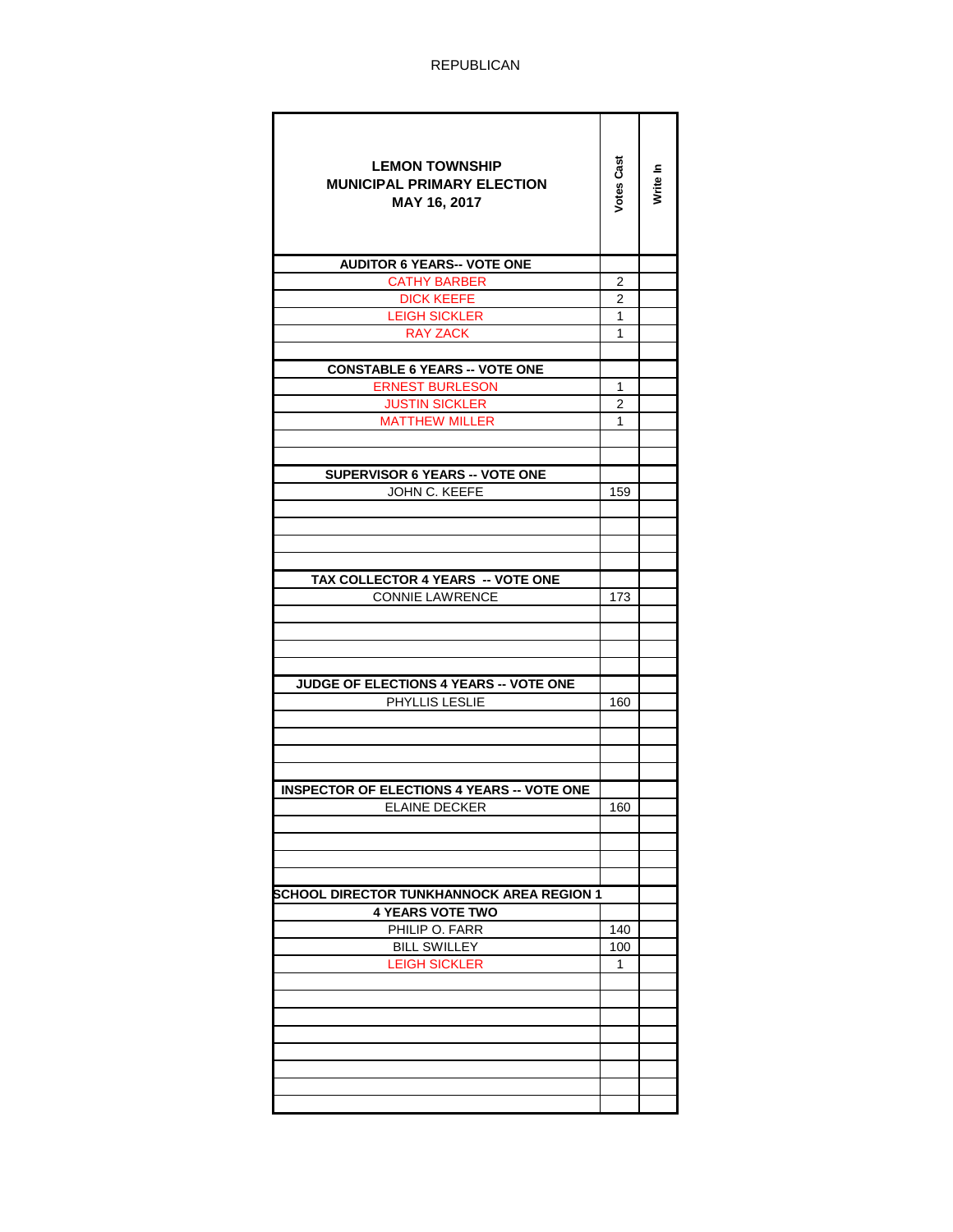| <b>MEHOOPANY TOWNSHIP</b><br><b>MUNICIPAL PRIMARY ELECTION</b><br>MAY 16, 2017 | <b>Votes Cast</b>   | Write In |
|--------------------------------------------------------------------------------|---------------------|----------|
| <b>AUDITOR 6 YEARS -- VOTE ONE</b>                                             |                     |          |
|                                                                                |                     |          |
|                                                                                |                     |          |
|                                                                                |                     |          |
|                                                                                |                     |          |
|                                                                                |                     |          |
| <b>SUPERVISOR 6 YEARS -- VOTE ONE</b>                                          |                     |          |
| <b>ROY DARLING</b>                                                             | 7                   |          |
|                                                                                |                     |          |
|                                                                                |                     |          |
|                                                                                |                     |          |
| TAX COLLECTOR 4 YEARS -- VOTE ONE                                              |                     |          |
| <b>MARY LEE GOODWIN</b>                                                        | 4                   |          |
|                                                                                |                     |          |
|                                                                                |                     |          |
|                                                                                |                     |          |
|                                                                                |                     |          |
| <b>JUDGE OF ELECTIONS 4 YEARS -- VOTE ONE</b>                                  |                     |          |
| <b>ORADELL BANKER</b>                                                          | 2                   |          |
|                                                                                |                     |          |
|                                                                                |                     |          |
|                                                                                |                     |          |
|                                                                                |                     |          |
| <b>INSPECTOR OF ELECTIONS 4 YEARS -- VOTE ONE</b>                              |                     |          |
| <b>CRYSTAL U TESLUK</b><br><b>LINDA DECKER</b>                                 | 1<br>$\overline{c}$ |          |
|                                                                                |                     |          |
|                                                                                |                     |          |
|                                                                                |                     |          |
| <b>SCHOOL DIRECTOR TUNKHANNOCK AREA REGION 1</b>                               |                     |          |
| <b>4 YEARS- VOTE TWO</b>                                                       |                     |          |
| PHILIP O. FARR                                                                 | 18                  |          |
| <b>BILL SWILLEY</b>                                                            | 2                   |          |
| <b>REBECCA PETERSON</b>                                                        | $\mathbf{1}$        |          |
| <b>RYAN KILKER</b>                                                             | $\mathbf{1}$        |          |
|                                                                                |                     |          |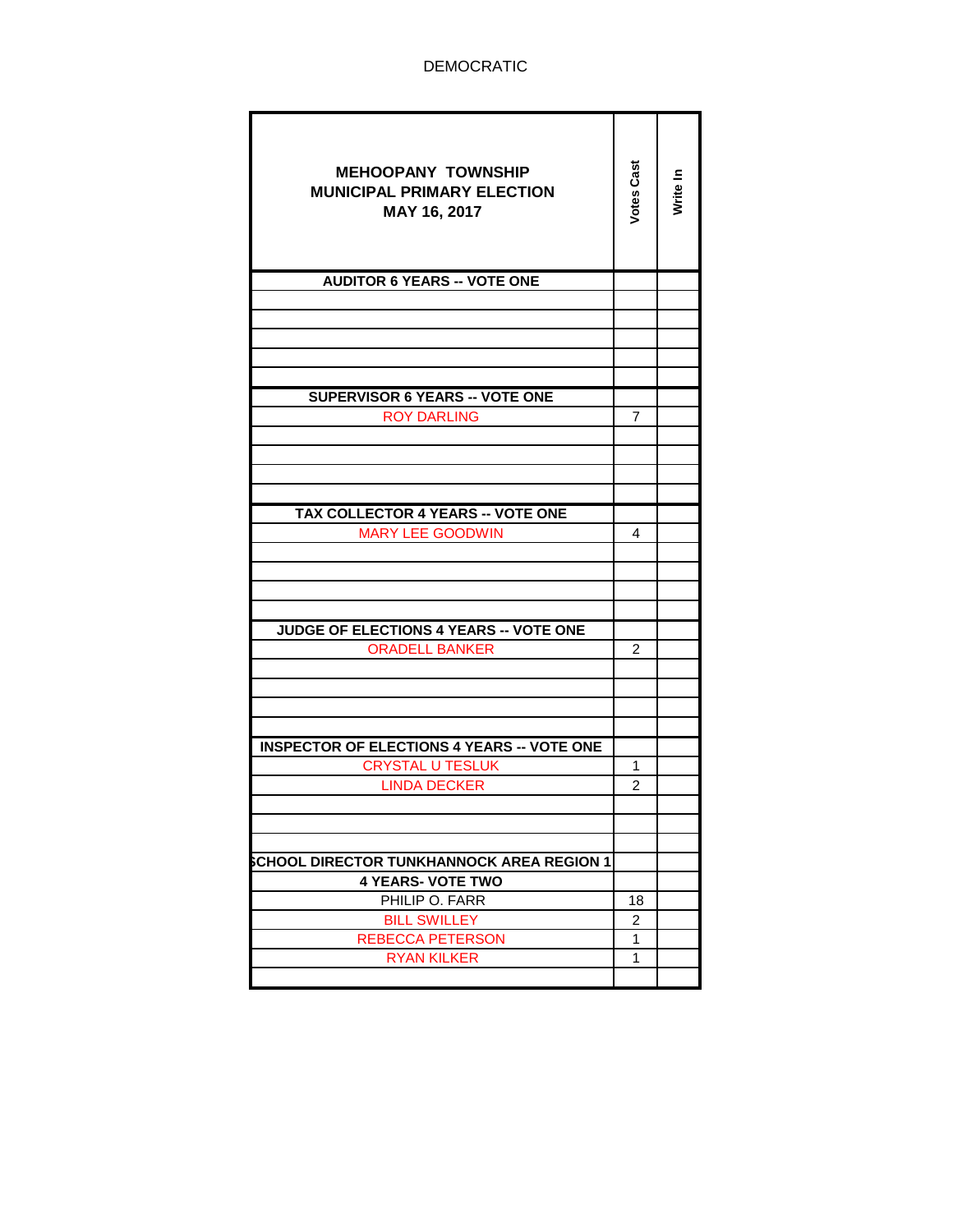| <b>MEHOOPANY TOWNSHIP</b><br><b>MUNICIPAL PRIMARY ELECTION</b><br>MAY 16, 2017 | Votes Cast   | Write In |
|--------------------------------------------------------------------------------|--------------|----------|
| <b>AUDITOR 6 YEARS -- VOTE ONE</b>                                             |              |          |
| <b>EUGENE ADAMS</b>                                                            | 1            |          |
| <b>GIDGET LAWSON</b>                                                           | 1            |          |
| <b>PHYLLIS ADAMS</b>                                                           | 1            |          |
| <b>RYAN DECKER</b>                                                             | 1            |          |
| <b>TAMMY CECCARELLI</b>                                                        | 1            |          |
| <b>SUPERVISOR 6 YEARS -- VOTE ONE</b>                                          |              |          |
| <b>ROY DARLING</b>                                                             | 100          |          |
| <b>NORTHERNER</b>                                                              | 1            |          |
|                                                                                |              |          |
|                                                                                |              |          |
|                                                                                |              |          |
| <b>TAX COLLECTOR 4 YEARS -- VOTE ONE</b>                                       |              |          |
| <b>MARY LEE GOODWIN</b>                                                        | 12           |          |
|                                                                                |              |          |
|                                                                                |              |          |
|                                                                                |              |          |
|                                                                                |              |          |
| <b>JUDGE OF ELECTIONS 4 YEARS -- VOTE ONE</b>                                  |              |          |
| ORADELL M. BANKER                                                              | 93           |          |
|                                                                                |              |          |
|                                                                                |              |          |
|                                                                                |              |          |
|                                                                                |              |          |
| <b>INSPECTOR OF ELECTIONS 4 YEARS -- VOTE ONE</b>                              |              |          |
| LINDA L. DECKER                                                                | 94           |          |
|                                                                                |              |          |
|                                                                                |              |          |
|                                                                                |              |          |
|                                                                                |              |          |
| SCHOOL DIRECTOR TUNKHANNOCK AREA REGION 1                                      |              |          |
| <b>4 YEARS- VOTE TWO</b>                                                       |              |          |
| PHILIP O. FARR                                                                 | 73           |          |
| <b>BILL SWILLEY</b>                                                            | 76           |          |
| <b>RYAN KILKER</b>                                                             | 1            |          |
| <b>BECKA PETERSON</b>                                                          | $\mathbf{1}$ |          |
| <b>CHRISTOPHER HOWELL</b>                                                      | 1            |          |
| <b>CLARENCE HENNING</b>                                                        | 1            |          |
| <b>EUGENE ADAMS</b>                                                            | 1            |          |
| <b>GEORGE HENNING</b>                                                          | 1            |          |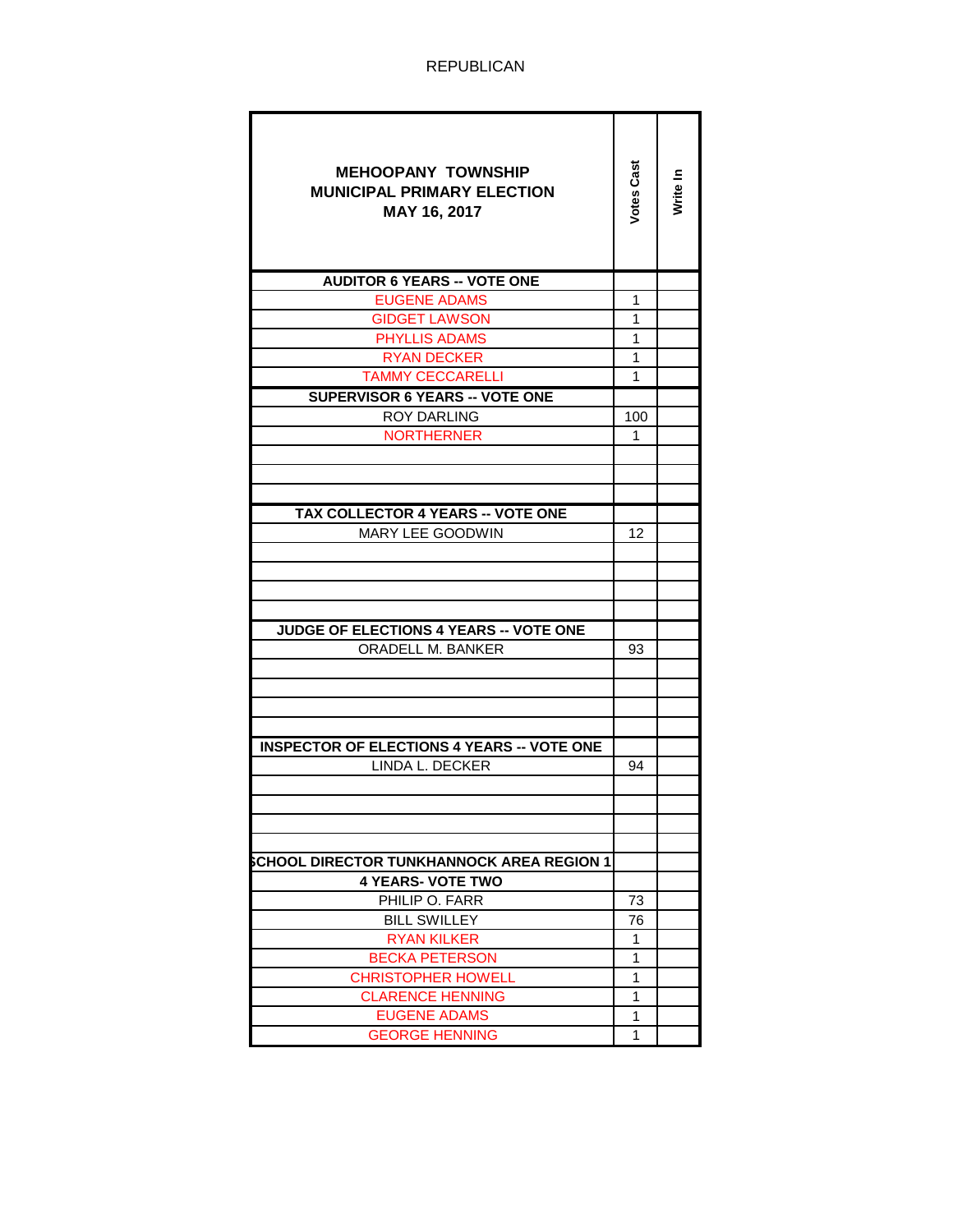| <b>MESHOPPEN BOROUGH</b><br><b>MUNICIPAL PRIMARY ELECTION</b><br>MAY 16, 2017 | <b>Votes Cast</b> | Write In |
|-------------------------------------------------------------------------------|-------------------|----------|
| <b>COUNCILMEN 4 YEARS -- VOTE THREE</b>                                       |                   |          |
| <b>JACK VAOW</b>                                                              | 9                 |          |
| <b>JOHN BUNNELL</b>                                                           | $\overline{7}$    |          |
| <b>SASCHA WERLE</b>                                                           | 1                 |          |
|                                                                               |                   |          |
|                                                                               |                   |          |
|                                                                               |                   |          |
| TAX COLLECTOR 4 YEARS -- VOTE ONE                                             |                   |          |
|                                                                               |                   |          |
|                                                                               |                   |          |
|                                                                               |                   |          |
|                                                                               |                   |          |
|                                                                               |                   |          |
|                                                                               |                   |          |
| JUDGE OF ELECTIONS 4 YEARS -- VOTE ONE                                        |                   |          |
| <b>JANE KINTNER</b>                                                           | 9                 |          |
| <b>MARIE MCMICKEN</b>                                                         | 1                 |          |
|                                                                               |                   |          |
|                                                                               |                   |          |
|                                                                               |                   |          |
|                                                                               |                   |          |
| <b>INSPECTOR OF ELECTIONS 4 YEARS -- VOTE ONE</b>                             |                   |          |
| <b>MARIE MCMICKEN</b>                                                         | 2                 |          |
|                                                                               |                   |          |
|                                                                               |                   |          |
|                                                                               |                   |          |
|                                                                               |                   |          |
|                                                                               |                   |          |
|                                                                               |                   |          |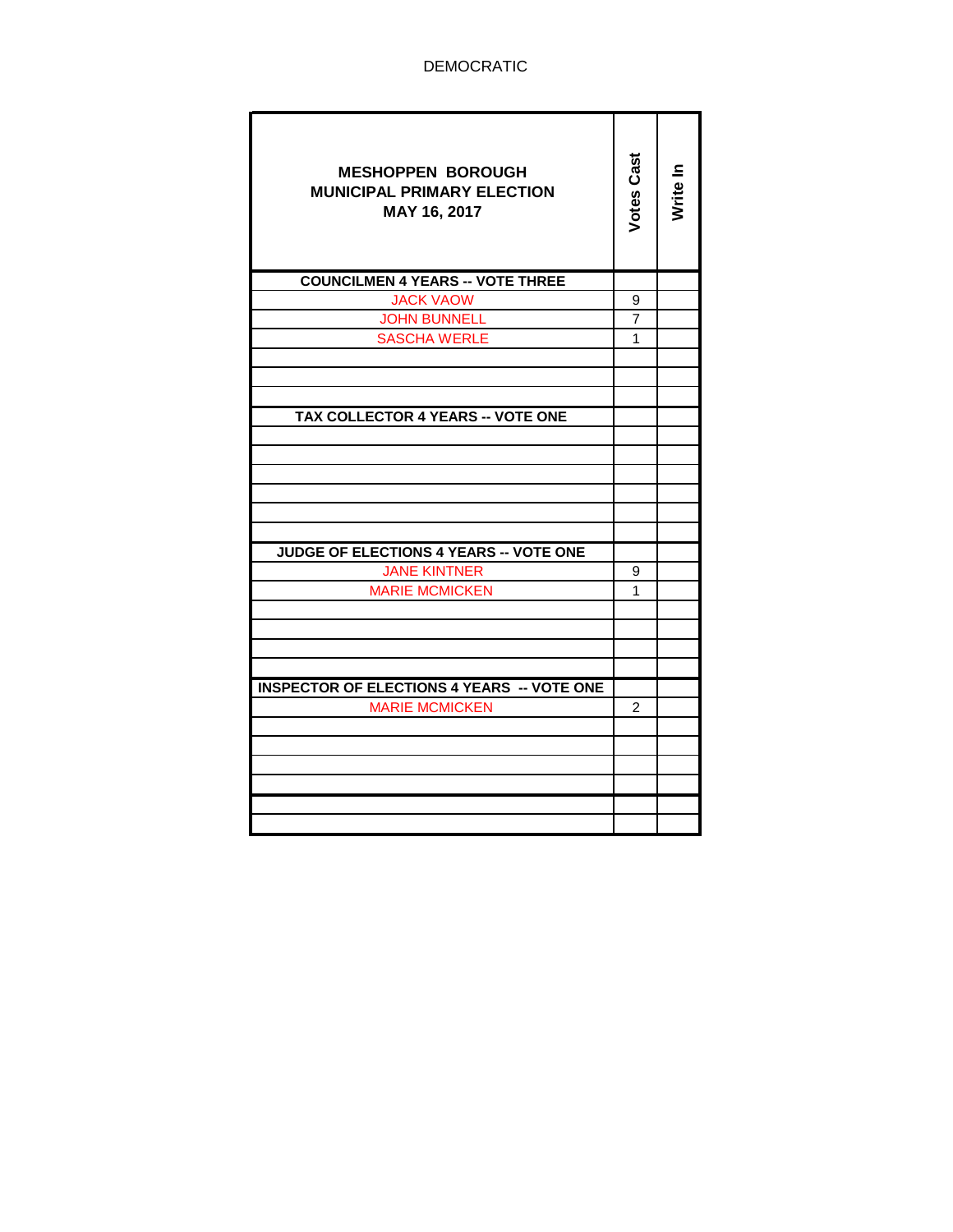| <b>MESHOPPEN BOROUGH</b><br><b>MUNICIPAL PRIMARY ELECTION</b><br>MAY 16, 2017 | Votes Cast | Write In |
|-------------------------------------------------------------------------------|------------|----------|
| <b>COUNCILMEN 4 YEARS -- VOTE THREE</b>                                       |            |          |
| <b>JACK VAOW</b>                                                              | 4          |          |
| <b>JOHN BUNNELL</b>                                                           | 4          |          |
| <b>SASCHA WERLE</b>                                                           | 3          |          |
|                                                                               |            |          |
|                                                                               |            |          |
|                                                                               |            |          |
| TAX COLLECTOR 4 YEARS -- VOTE ONE                                             |            |          |
|                                                                               |            |          |
|                                                                               |            |          |
|                                                                               |            |          |
|                                                                               |            |          |
|                                                                               |            |          |
| <b>JUDGE OF ELECTIONS 4 YEARS -- VOTE ONE</b>                                 |            |          |
| <b>JANE KINTNER</b>                                                           | 2          |          |
|                                                                               |            |          |
|                                                                               |            |          |
|                                                                               |            |          |
|                                                                               |            |          |
|                                                                               |            |          |
| <b>INSPECTOR OF ELECTIONS 4 YEARS -- VOTE ONE</b>                             |            |          |
| <b>MARIE MCMICKEN</b>                                                         | 9          |          |
| <b>JANE KINTNER</b>                                                           | 1          |          |
|                                                                               |            |          |
|                                                                               |            |          |
|                                                                               |            |          |
|                                                                               |            |          |
|                                                                               |            |          |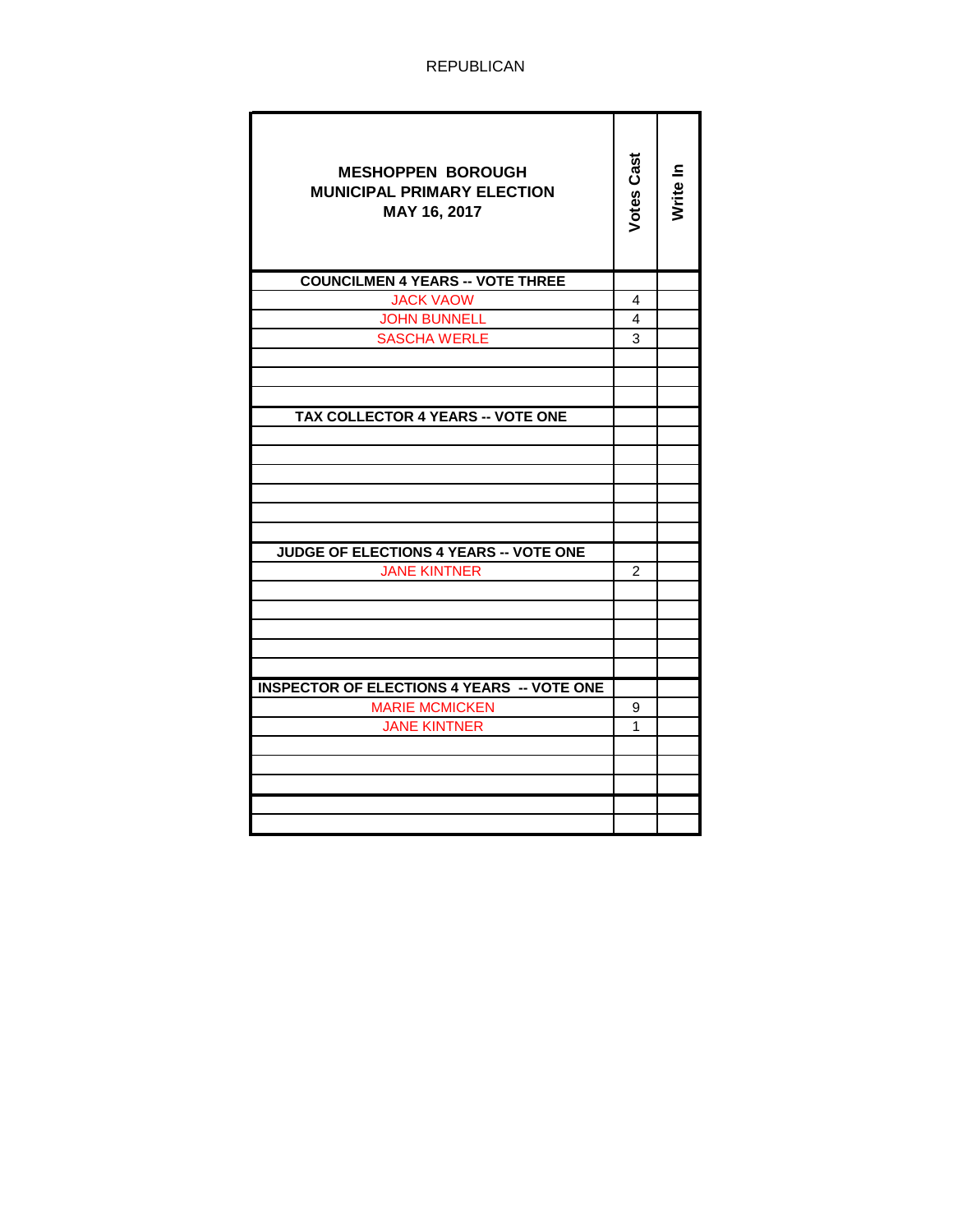ż

| <b>MESHOPPEN TOWNSHIP</b><br><b>MUNICIPAL PRIMARY ELECTION</b><br>MAY 16, 2017 | Votes Cast | Write In |
|--------------------------------------------------------------------------------|------------|----------|
| <b>AUDITOR 6 YEARS -- VOTE ONE</b>                                             |            |          |
| <b>PAULA C FOUX</b>                                                            | 1          |          |
|                                                                                |            |          |
|                                                                                |            |          |
|                                                                                |            |          |
|                                                                                |            |          |
|                                                                                |            |          |
| <b>AUDITOR 4 YEAR -- VOTE ONE</b>                                              |            |          |
|                                                                                |            |          |
|                                                                                |            |          |
|                                                                                |            |          |
|                                                                                |            |          |
|                                                                                |            |          |
|                                                                                |            |          |
| <b>SUPERVISOR 6 YEARS -- VOTE ONE</b>                                          |            |          |
| <b>BOUWE AUKEMA</b>                                                            | 3          |          |
|                                                                                |            |          |
|                                                                                |            |          |
|                                                                                |            |          |
|                                                                                |            |          |
| <b>TAX COLLECTOR 4 YEARS -- VOTE ONE</b>                                       |            |          |
| <b>BOYCE WHITE</b>                                                             | 2          |          |
|                                                                                |            |          |
|                                                                                |            |          |
|                                                                                |            |          |
|                                                                                |            |          |
|                                                                                |            |          |
| <b>JUDGE OF ELECTION 4 YEAR -- VOTE ONE</b>                                    |            |          |
| <b>CONNIE TEEL</b>                                                             | 5          |          |
|                                                                                |            |          |
|                                                                                |            |          |
|                                                                                |            |          |
|                                                                                |            |          |
|                                                                                |            |          |
| <b>INSPECTOR OF ELECTIONS 4 YEARS -- VOTE ONE</b>                              |            |          |
|                                                                                |            |          |
|                                                                                |            |          |
|                                                                                |            |          |
|                                                                                |            |          |
|                                                                                |            |          |
| <b>SCHOOL DIRECTOR ELK LAKE REGION 5</b>                                       |            |          |
| <b>FOUR YEARS VOTE FOR ONE</b>                                                 |            |          |
| <b>ARDEN TEWKSBURY</b>                                                         |            |          |
|                                                                                | 23         |          |
|                                                                                |            |          |
|                                                                                |            |          |
|                                                                                |            |          |
|                                                                                |            |          |
|                                                                                |            |          |
|                                                                                |            |          |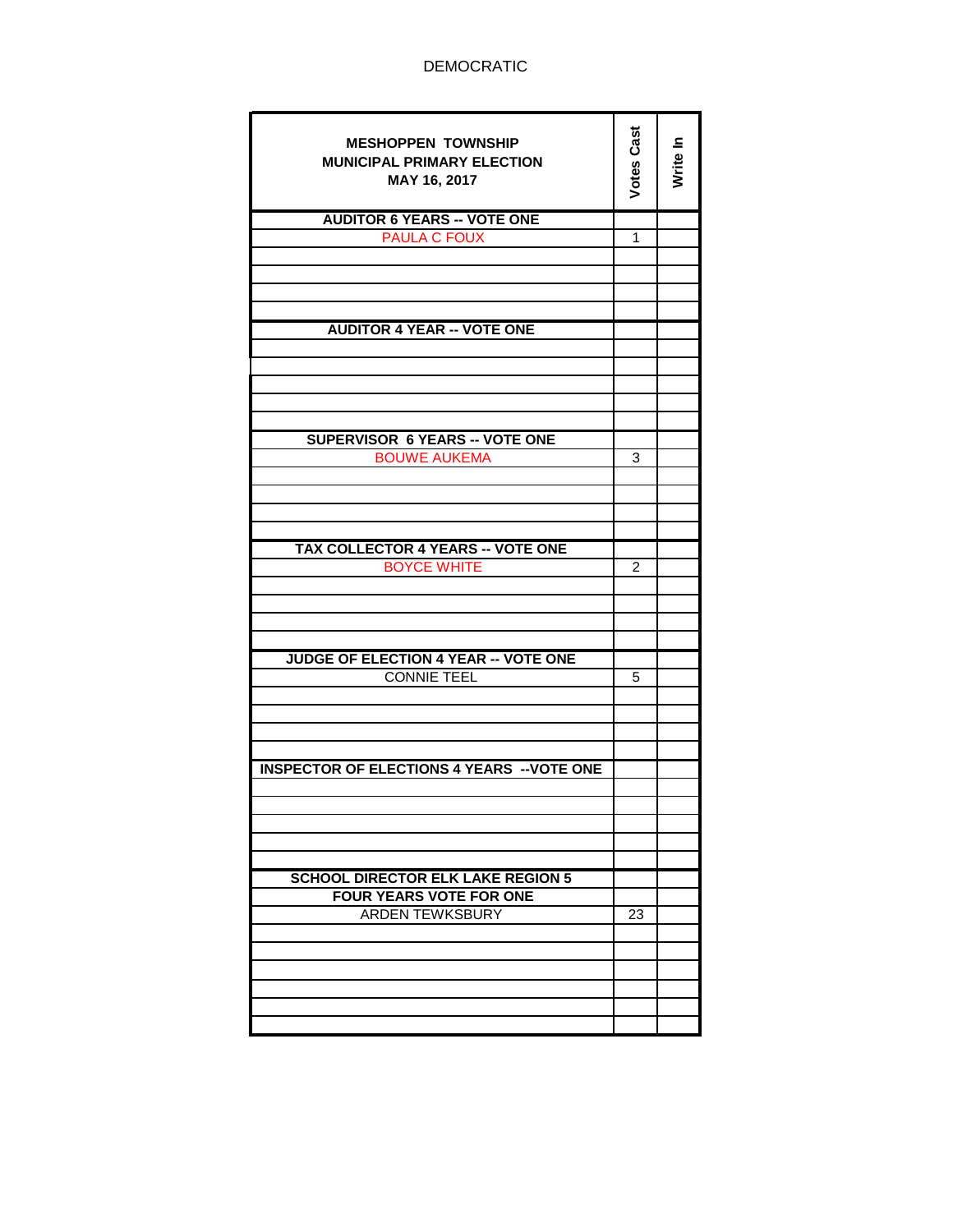| <b>MESHOPPEN TOWNSHIP</b><br><b>MUNICIPAL PRIMARY ELECTION</b><br>MAY 16, 2017 | Votes Cast | Write In |
|--------------------------------------------------------------------------------|------------|----------|
| <b>AUDITOR 6 YEARS -- VOTE ONE</b>                                             |            |          |
| PAULA C. FOUX                                                                  | 72         |          |
| <b>CONNIE TEEL</b>                                                             | 1          |          |
| <b>LEONARD GRUVER</b>                                                          | 1          |          |
|                                                                                |            |          |
|                                                                                |            |          |
| <b>AUDITOR 4 YEAR -- VOTE ONE</b>                                              |            |          |
|                                                                                |            |          |
|                                                                                |            |          |
|                                                                                |            |          |
|                                                                                |            |          |
|                                                                                |            |          |
| <b>SUPERVISOR 6 YEARS -- VOTE ONE</b>                                          |            |          |
| <b>BOUWE AUKEMA</b>                                                            | 73         |          |
| <b>GERALD GACHA</b>                                                            | 1          |          |
| <b>WAYNE SHERWOOD</b>                                                          | 1          |          |
|                                                                                |            |          |
|                                                                                |            |          |
| TAX COLLECTOR 4 YEARS -- VOTE ONE                                              |            |          |
| <b>BOYCE WHITE</b>                                                             | 78         |          |
| <b>RONALD DOBRANSKI</b>                                                        | 2          |          |
|                                                                                |            |          |
|                                                                                |            |          |
|                                                                                |            |          |
| <b>JUDGE OF ELECTION 4 YEAR -- VOTE ONE</b>                                    |            |          |
| <b>CONNIE MARIE TEEL</b>                                                       | 4          |          |
| <b>DAVID PLUMMER</b>                                                           | 1          |          |
| <b>JANICE SUTTON</b>                                                           | 1          |          |
|                                                                                |            |          |
|                                                                                |            |          |
| <b>INSPECTOR OF ELECTIONS 4 YEARS -- VOTE ONE</b>                              |            |          |
| <b>TONI RUARK</b>                                                              | 1          |          |
|                                                                                |            |          |
|                                                                                |            |          |
|                                                                                |            |          |
|                                                                                |            |          |
| <b>SCHOOL DIRECTOR ELK LAKE REGION 5</b>                                       |            |          |
| <b>FOUR YEARS VOTE FOR ONE</b>                                                 |            |          |
| <b>ARDEN TEWKSBURY</b>                                                         | 66         |          |
| <b>ROGER SHERWOOD</b>                                                          | 1          |          |
|                                                                                |            |          |
|                                                                                |            |          |
|                                                                                |            |          |
|                                                                                |            |          |
|                                                                                |            |          |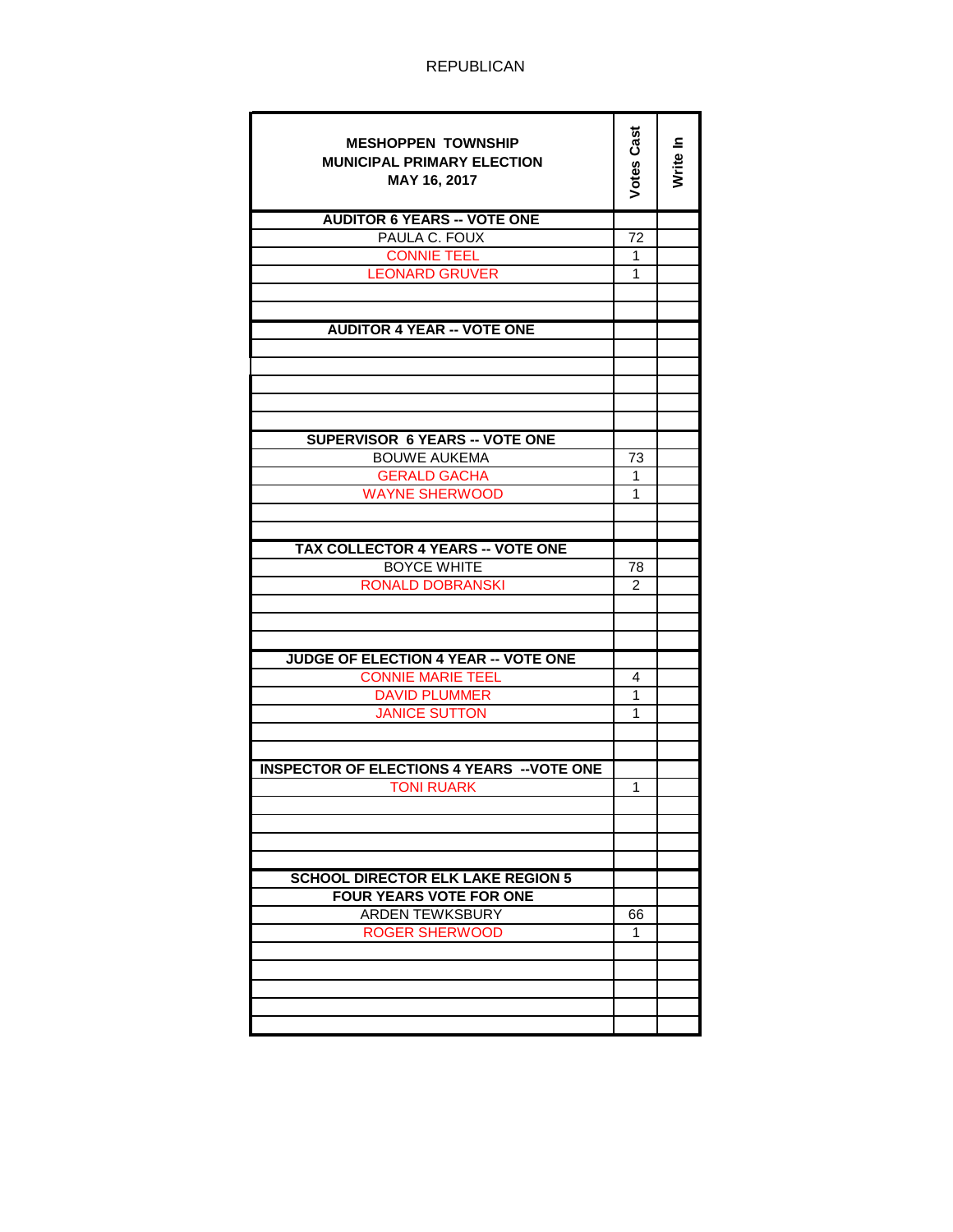| <b>MONROE TOWNSHIP</b><br><b>MUNICIPAL PRIMARY ELECTION</b><br>MAY 16, 2017 | Votes Cast | Write In |
|-----------------------------------------------------------------------------|------------|----------|
| <b>AUDITOR 6 YEARS-- VOTE ONE</b>                                           |            |          |
| <b>LEON SIDOREK</b>                                                         | 1          |          |
|                                                                             |            |          |
|                                                                             |            |          |
|                                                                             |            |          |
|                                                                             |            |          |
|                                                                             |            |          |
| <b>SUPERVISOR 6 YEARS -- VOTE ONE</b>                                       |            |          |
| <b>BILL PATTON</b>                                                          | 23         |          |
| <b>JODI PATTON</b>                                                          | 1          |          |
| <b>RICHARD D'AMATO</b>                                                      | 1          |          |
| <b>WALTER DERHAMMER</b>                                                     | 1          |          |
|                                                                             |            |          |
| TAX COLLECTOR 4 YEARS -- VOTE ONE                                           |            |          |
| <b>EDWARD FREEMAN</b>                                                       | 1          |          |
| <b>JODI PATTON</b>                                                          | 19         |          |
| <b>LINDA SEARFOSS</b>                                                       | 2          |          |
| <b>RENEE D'AMATO</b>                                                        | 1          |          |
|                                                                             |            |          |
|                                                                             |            |          |
| JUDGE OF ELECTIONS 4 YEARS -- VOTE ONE                                      |            |          |
| ROBERTA DANIELS                                                             | 63         |          |
|                                                                             |            |          |
|                                                                             |            |          |
|                                                                             |            |          |
|                                                                             |            |          |
|                                                                             |            |          |
| <b>INSPECTOR OF ELECTIONS 4 YEARS -- VOTE ONE</b>                           |            |          |
| MARGARET P. WEISS                                                           | 66         |          |
|                                                                             |            |          |
|                                                                             |            |          |
|                                                                             |            |          |
|                                                                             |            |          |
|                                                                             |            |          |
| <b>SCHOOL DIRECTOR TUNKHANNOCK AREA REGION 2</b><br><b>4 YEARS VOTE ONE</b> |            |          |
| RANDY GREENIP JR.                                                           | 18         |          |
| <b>SHANA GREGORY</b>                                                        | 41         |          |
|                                                                             |            |          |
|                                                                             |            |          |
|                                                                             |            |          |
|                                                                             |            |          |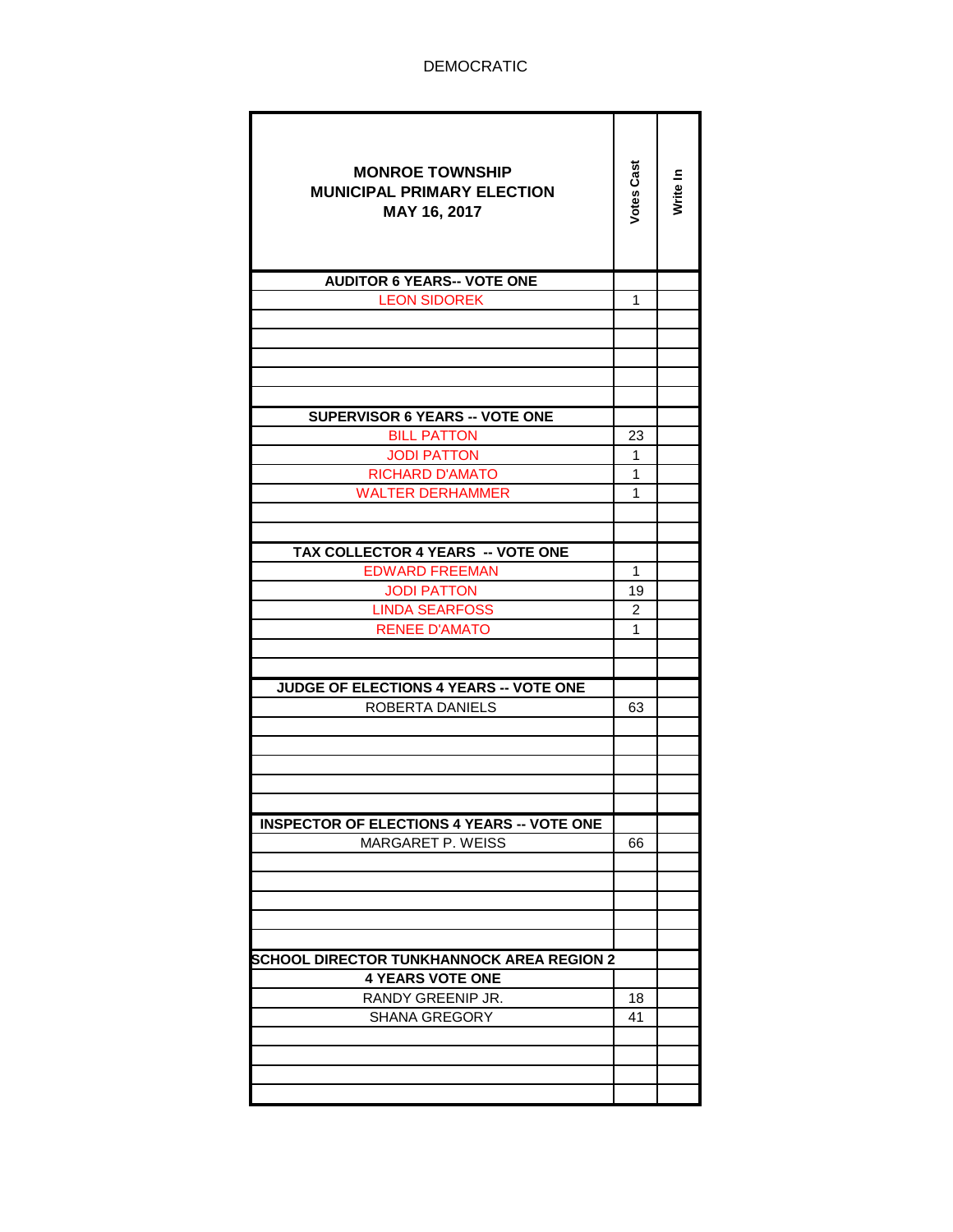| <b>MONROE TOWNSHIP</b><br><b>MUNICIPAL PRIMARY ELECTION</b><br>MAY 16, 2017 | Votes Cast   | Write In |  |
|-----------------------------------------------------------------------------|--------------|----------|--|
| <b>AUDITOR 6 YEARS-- VOTE ONE</b>                                           |              |          |  |
| LEON C. SIDOREK                                                             | 133          |          |  |
| <b>ANYONE ELSE</b>                                                          | 1            |          |  |
| <b>GORDON COOK</b>                                                          | 1            |          |  |
| <b>JOE BLOW</b>                                                             | $\mathbf{1}$ |          |  |
| <b>LAURA HADSALL</b>                                                        | 1            |          |  |
|                                                                             |              |          |  |
| <b>SUPERVISOR 6 YEARS -- VOTE ONE</b>                                       |              |          |  |
| <b>WILLIAM PATTON</b><br><b>FRED CLARK</b>                                  | 141<br>1     |          |  |
|                                                                             |              |          |  |
| <b>JERRY DYMOND</b>                                                         | 1            |          |  |
| TAX COLLECTOR 4 YEARS -- VOTE ONE                                           |              |          |  |
| LINDA SEARFOSS                                                              | 105          |          |  |
| <b>JODI PATTON</b>                                                          | 48           |          |  |
| <b>LAURA HADSALL</b>                                                        | 1            |          |  |
|                                                                             |              |          |  |
| JUDGE OF ELECTIONS 4 YEARS -- VOTE ONE                                      |              |          |  |
| <b>ERICA MODLESKY</b>                                                       | 1            |          |  |
| <b>JODI PATTON</b>                                                          | 1            |          |  |
| <b>LAURA HADSALL</b>                                                        | 6            |          |  |
| <b>PHILIP REID</b>                                                          | 1            |          |  |
|                                                                             |              |          |  |
|                                                                             |              |          |  |
| <b>INSPECTOR OF ELECTIONS 4 YEARS -- VOTE ONE</b>                           |              |          |  |
| <b>ERICA MODLESKY</b>                                                       | 1            |          |  |
| <b>ERICA TRAVER</b>                                                         | 1            |          |  |
| <b>LAURA HADSALL</b>                                                        | 12           |          |  |
| <b>MICKEY MOUSE</b>                                                         | 1            |          |  |
|                                                                             |              |          |  |
| <b>SCHOOL DIRECTOR TUNKHANNOCK AREA REGION 2</b>                            |              |          |  |
| <b>4 YEARS VOTE ONE</b>                                                     |              |          |  |
| SHANA GREGORY                                                               | 87           |          |  |
| RANDY GREENIP JR.                                                           | 52           |          |  |
| <b>CHRISTOPHER DAVIS</b>                                                    | 1            |          |  |
|                                                                             |              |          |  |
|                                                                             |              |          |  |
|                                                                             |              |          |  |
|                                                                             |              |          |  |
|                                                                             |              |          |  |
|                                                                             |              |          |  |
|                                                                             |              |          |  |
|                                                                             |              |          |  |
|                                                                             |              |          |  |
|                                                                             |              |          |  |
|                                                                             |              |          |  |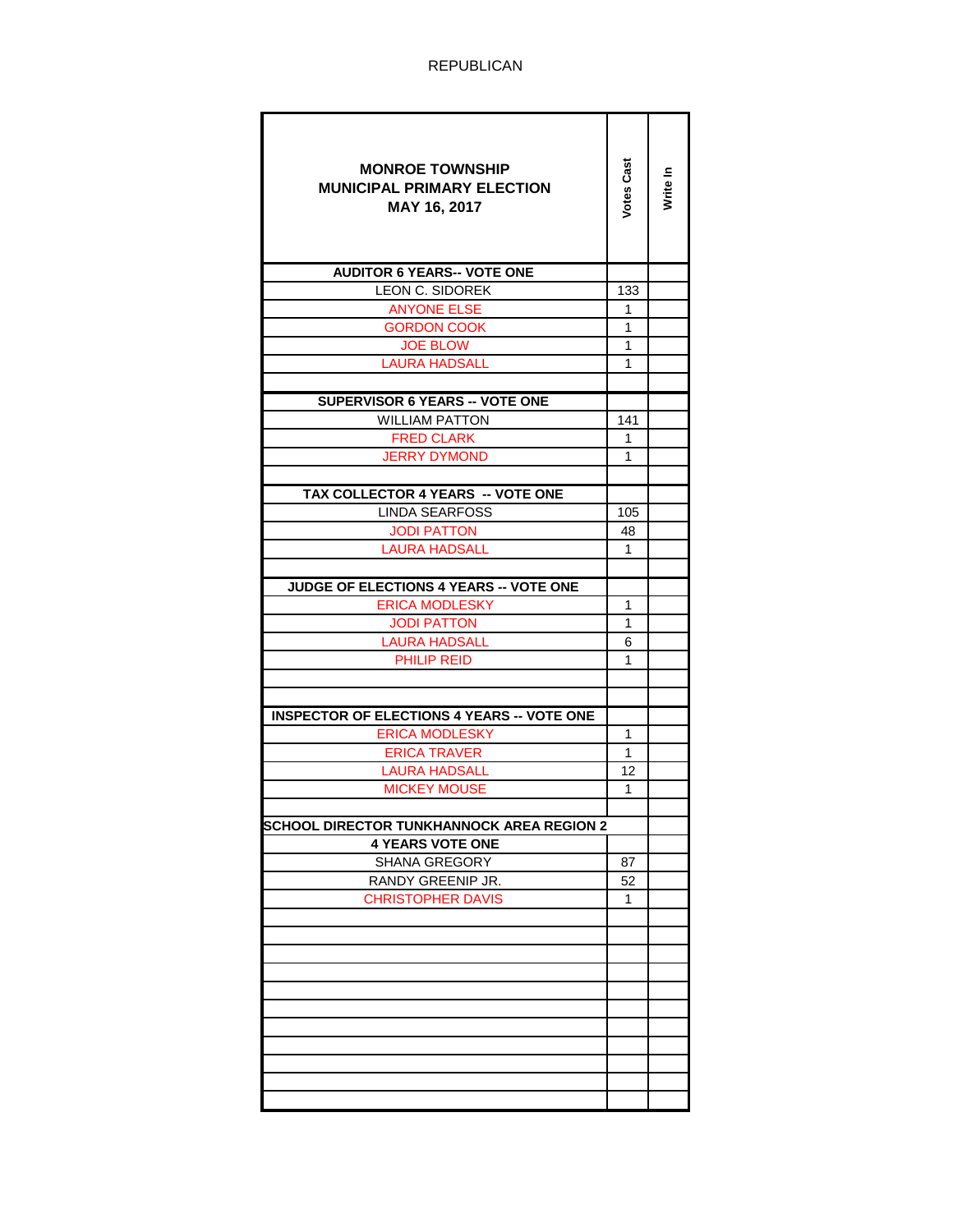| <b>NICHOLSON BOROUGH WARD 1</b><br><b>MUNICIPAL PRIMARY ELECTION</b><br>MAY 16, 2017 | <b>Votes Cast</b> | Write In |
|--------------------------------------------------------------------------------------|-------------------|----------|
| <b>COUNCILMEN 4 YEARS -- VOTE FOUR</b>                                               |                   |          |
| <b>MARY M. SCOTT</b>                                                                 | 46                |          |
| <b>DAWN BELL</b>                                                                     | 2                 |          |
| <b>JOAN JENKINS</b>                                                                  | 3                 |          |
| <b>JOHN DECKER</b>                                                                   | $\overline{2}$    |          |
| <b>JOHN KIRYLUK</b>                                                                  | 5                 |          |
| <b>CHRIS JONES</b>                                                                   | 1                 |          |
|                                                                                      |                   |          |
|                                                                                      |                   |          |
| <b>COUNCILMEN 2 YEARS -- VOTE ONE</b>                                                |                   |          |
| <b>CHRIS JONES</b>                                                                   | 1                 |          |
| <b>JOHN KIRYLUK</b>                                                                  | 1                 |          |
| <b>JULIA FENTON</b>                                                                  | 1                 |          |
| <b>MICHAEL DUTKIEWICZ</b>                                                            | 1<br>1            |          |
| <b>WILLIAM S HILL</b>                                                                |                   |          |
|                                                                                      |                   |          |
| <b>MAYOR 4 YEAR -- VOTE ONE</b>                                                      |                   |          |
| <b>ALBERT WILLIAM OLIVE</b>                                                          | 9                 |          |
| <b>CHARLES LITWIN</b>                                                                | 24                |          |
| <b>PAUL LITWIN</b>                                                                   | 1                 |          |
|                                                                                      |                   |          |
|                                                                                      |                   |          |
| <b>TAX COLLECTOR 4 YEARS -- VOTE ONE</b>                                             |                   |          |
| <b>BARBARA J NICHOLS</b>                                                             | 3                 |          |
|                                                                                      |                   |          |
|                                                                                      |                   |          |
|                                                                                      |                   |          |
|                                                                                      |                   |          |
| <b>JUDGE OF ELECTIONS 4 YEARS -- VOTE ONE</b>                                        |                   |          |
| <b>ANNA ATEN</b>                                                                     | 6                 |          |
| <b>MARCY FREETHY</b>                                                                 | 1                 |          |
|                                                                                      |                   |          |
|                                                                                      |                   |          |
| <b>INSPECTOR OF ELECTIONS 4 YEARS -- VOTE ONE</b>                                    |                   |          |
| <b>BERTHA ZONA</b>                                                                   | 1                 |          |
| CAROL BRECHT                                                                         | 1                 |          |
| <b>MARCY FREETHY</b>                                                                 | 5                 |          |
|                                                                                      |                   |          |
|                                                                                      |                   |          |
| SCHOOL DIRECTOR LACKAWANNA TRAIL REGION 1                                            |                   |          |
| <b>4 YEARS VOTE ONE</b>                                                              |                   |          |
| <b>KEVIN J. MULHERN</b>                                                              | 45                |          |
| <b>DEBBIE SWEPP</b>                                                                  | 1                 |          |
| <b>JACLYN LITWIN</b>                                                                 | 1                 |          |
| <b>TONY VANKO</b>                                                                    | 2                 |          |
|                                                                                      |                   |          |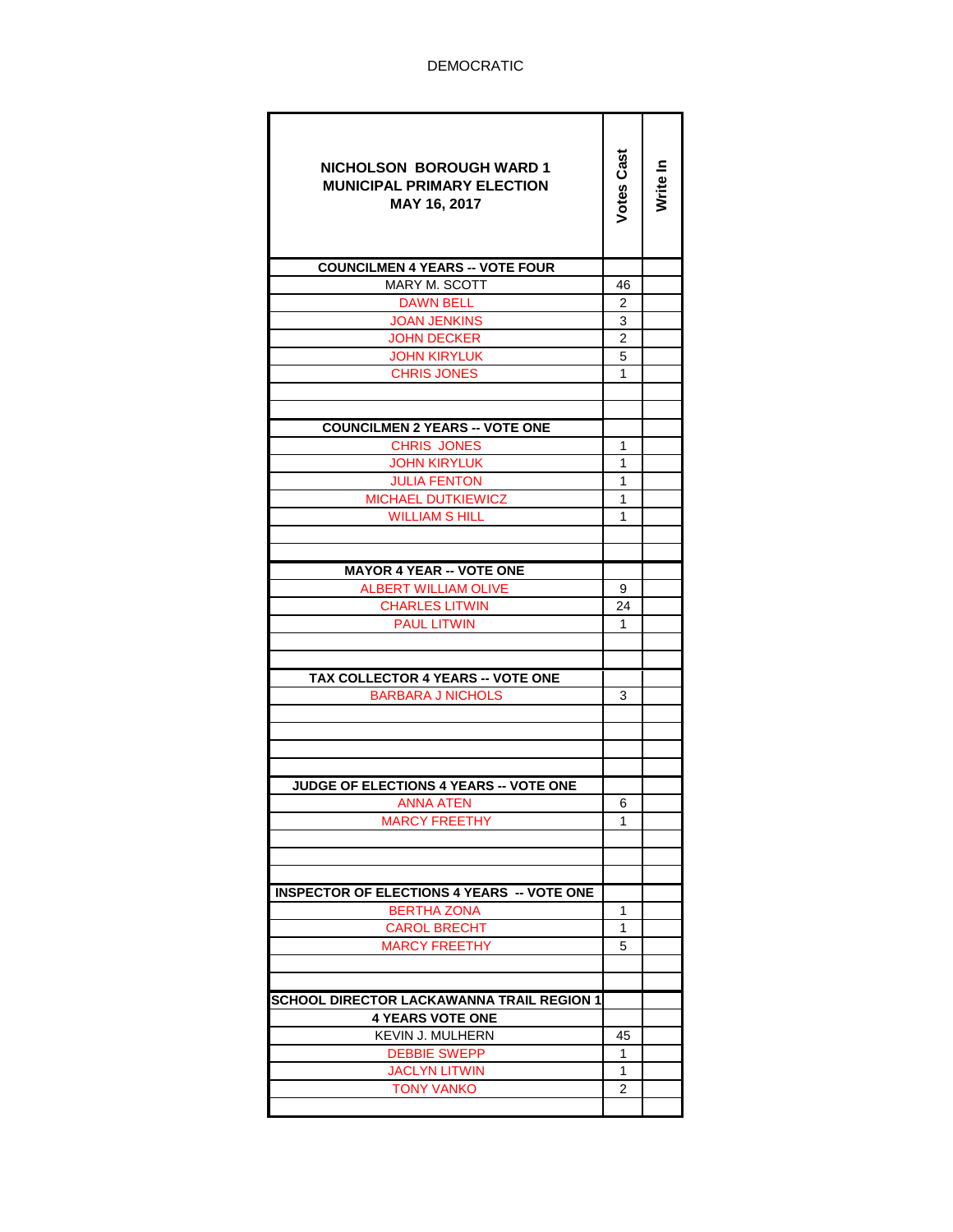| <b>NICHOLSON BOROUGH WARD 1</b><br><b>MUNICIPAL PRIMARY ELECTION</b><br>MAY 16, 2017 | <b>Votes Cast</b> | Nrite In |
|--------------------------------------------------------------------------------------|-------------------|----------|
| <b>COUNCILMEN 4 YEARS -- VOTE FOUR</b>                                               |                   |          |
| JOHN R. DECKER                                                                       | 76                |          |
| DAWM BELL                                                                            | 78                |          |
| <b>JOAN IRION JENKINS</b>                                                            | 71                |          |
| <b>CHARLES LITWIN JR.</b>                                                            | $\mathbf{1}$      |          |
| <b>MARCY FREATHY</b>                                                                 | 1                 |          |
| <b>ALBERT WILLIAM OLIVE</b>                                                          | 1                 |          |
| <b>DAVID NOAKES</b>                                                                  | $\mathbf{1}$      |          |
| <b>JOHN KIRYLUK</b>                                                                  | 10                |          |
| MARY SCOTT                                                                           | 2                 |          |
| <b>ERIC AYLESWORTH</b>                                                               | 1                 |          |
| <b>LOUISE WILLIAMS</b>                                                               | 1                 |          |
| <b>MARCIE KIRYLUK</b>                                                                | 1                 |          |
|                                                                                      |                   |          |
| <b>COUNCILMEN 2 YEARS -- VOTE ONE</b>                                                |                   |          |
| <b>JOHN KIRYLUK</b>                                                                  | 1                 |          |
| <b>CHARLES LITWIN JR</b>                                                             | 1                 |          |
|                                                                                      |                   |          |
|                                                                                      |                   |          |
|                                                                                      |                   |          |
| <b>MAYOR 4 YEAR -- VOTE ONE</b>                                                      |                   |          |
| CHARLES H. LITWIN JR.                                                                | 82                |          |
| ALBERT WILLIAM OLIVE                                                                 | 20                |          |
|                                                                                      |                   |          |
|                                                                                      |                   |          |
|                                                                                      |                   |          |
| <b>TAX COLLECTOR 4 YEARS -- VOTE ONE</b>                                             |                   |          |
| <b>BARBARA J. NICHOLS</b>                                                            | 100               |          |
|                                                                                      |                   |          |
|                                                                                      |                   |          |
|                                                                                      |                   |          |
|                                                                                      |                   |          |
| <b>JUDGE OF ELECTIONS 4 YEARS -- VOTE ONE</b><br>ANNA ATEN                           | 97                |          |
|                                                                                      |                   |          |
|                                                                                      |                   |          |
|                                                                                      |                   |          |
|                                                                                      |                   |          |
| <b>INSPECTOR OF ELECTIONS 4 YEARS -- VOTE ONE</b>                                    |                   |          |
| <b>CAROL BRECHT</b>                                                                  | 88                |          |
| CAROL J. RUBLE                                                                       | 9                 |          |
|                                                                                      |                   |          |
|                                                                                      |                   |          |
|                                                                                      |                   |          |
| <b>SCHOOL DIRECTOR LACKAWANNA TRAIL REGION 1</b>                                     |                   |          |
| <b>4 YEARS VOTE ONE</b>                                                              |                   |          |
| <b>KEVIN J. MULHERN</b>                                                              | 88                |          |
| ALBERT OLIVE                                                                         | 1                 |          |
| <b>MARK JANE</b>                                                                     | $\mathbf{1}$      |          |
| <b>RICHARD LOCHEN JR</b>                                                             | 2                 |          |
|                                                                                      |                   |          |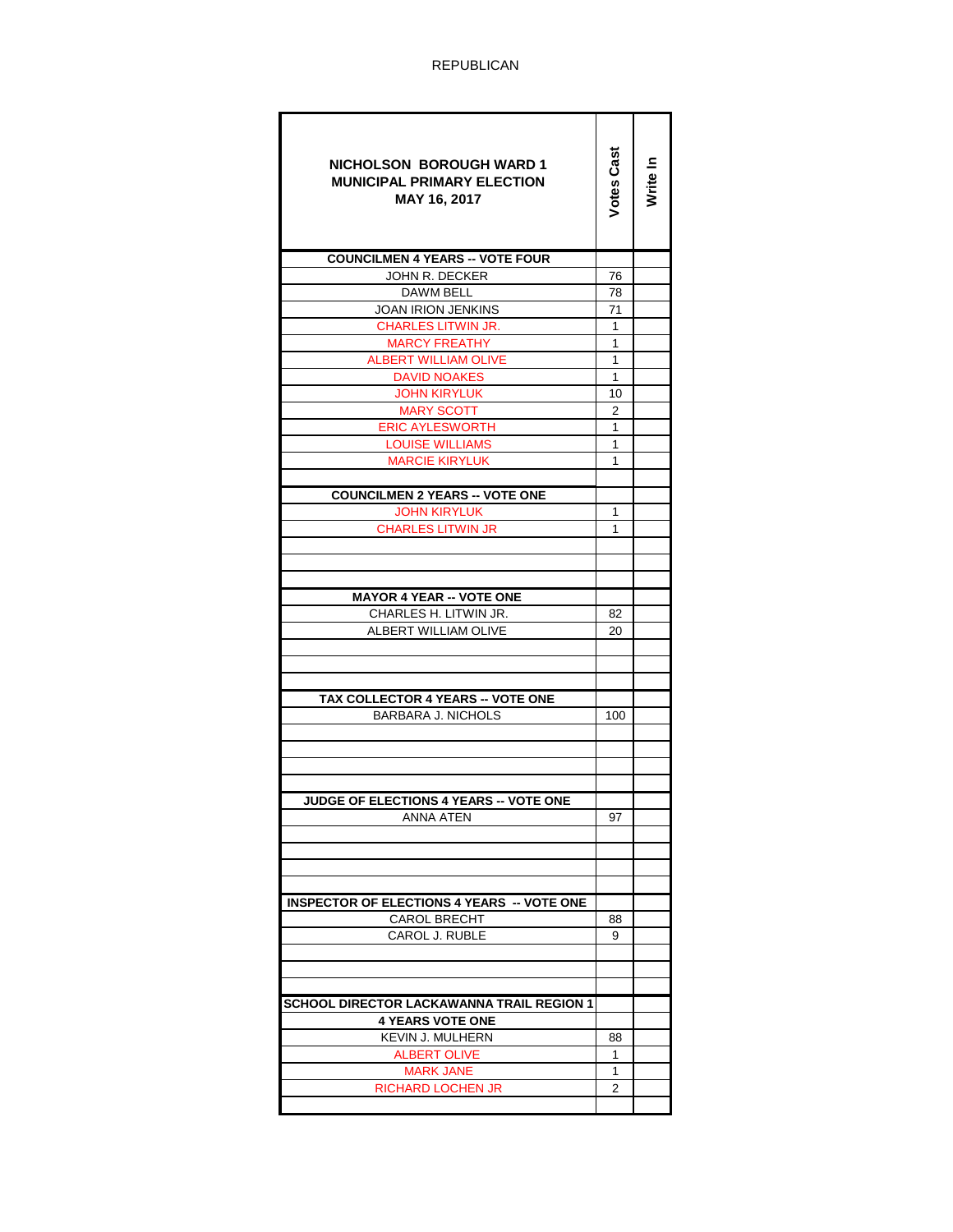| <b>NICHOLSON TOWNSHIP</b><br><b>MUNICIPAL PRIMARY ELECTION</b><br>MAY 16, 2017 | Votes Cast  | Write In |
|--------------------------------------------------------------------------------|-------------|----------|
| <b>AUDITOR 6 YEARS-- VOTE ONE</b>                                              |             |          |
| <b>CODY CROASDALE</b>                                                          | 12          |          |
|                                                                                |             |          |
|                                                                                |             |          |
|                                                                                |             |          |
| <b>AUDITOR 4 YEARS-- VOTE ONE</b>                                              |             |          |
| <b>BILL LACOE</b>                                                              | 6           |          |
| <b>DONNA LANE</b>                                                              | 1           |          |
|                                                                                |             |          |
|                                                                                |             |          |
|                                                                                |             |          |
| <b>SUPERVISOR 6 YEARS -- VOTE ONE</b>                                          |             |          |
| <b>VIC CHOPLOSKY</b>                                                           | 3<br>1      |          |
| <b>WILLIAM SMITH</b><br>ROBERT SMITH                                           | 1           |          |
| <b>RICHARD SMITH</b>                                                           | 1           |          |
|                                                                                |             |          |
|                                                                                |             |          |
| TAX COLLECTOR 4 YEARS -- VOTE ONE                                              |             |          |
| <b>AUDREY SMARKUSKY</b>                                                        | 2           |          |
| <b>BARBARA SWINGLE</b>                                                         | 1           |          |
|                                                                                |             |          |
|                                                                                |             |          |
|                                                                                |             |          |
| <b>JUDGE OF ELECTIONS 4 YEARS -- VOTE ONE</b>                                  |             |          |
| <b>CINDY MECCA</b>                                                             | 1           |          |
|                                                                                |             |          |
|                                                                                |             |          |
|                                                                                |             |          |
|                                                                                |             |          |
| <b>INSPECTOR OF ELECTIONS 4 YEARS -- VOTE ONE</b>                              |             |          |
| <b>DONNA LANE</b>                                                              | 5           |          |
| <b>JEAN SEAMANS</b>                                                            | 1           |          |
|                                                                                |             |          |
|                                                                                |             |          |
|                                                                                |             |          |
|                                                                                |             |          |
| SCHOOL DIRECTOR LACKAWANNA TRAIL REGION 1                                      |             |          |
| <b>4 YEARS VOTE ONE</b><br><b>KEVIN J. MULHERN</b>                             | 45          |          |
| <b>BARBARA SWINGLE</b>                                                         | $\mathbf 1$ |          |
| <b>JACLYN LITWIN</b>                                                           | 1           |          |
| <b>MICKEY MOUSE</b>                                                            | 1           |          |
| <b>ADRIAN BIANCHI</b>                                                          | 1           |          |
|                                                                                |             |          |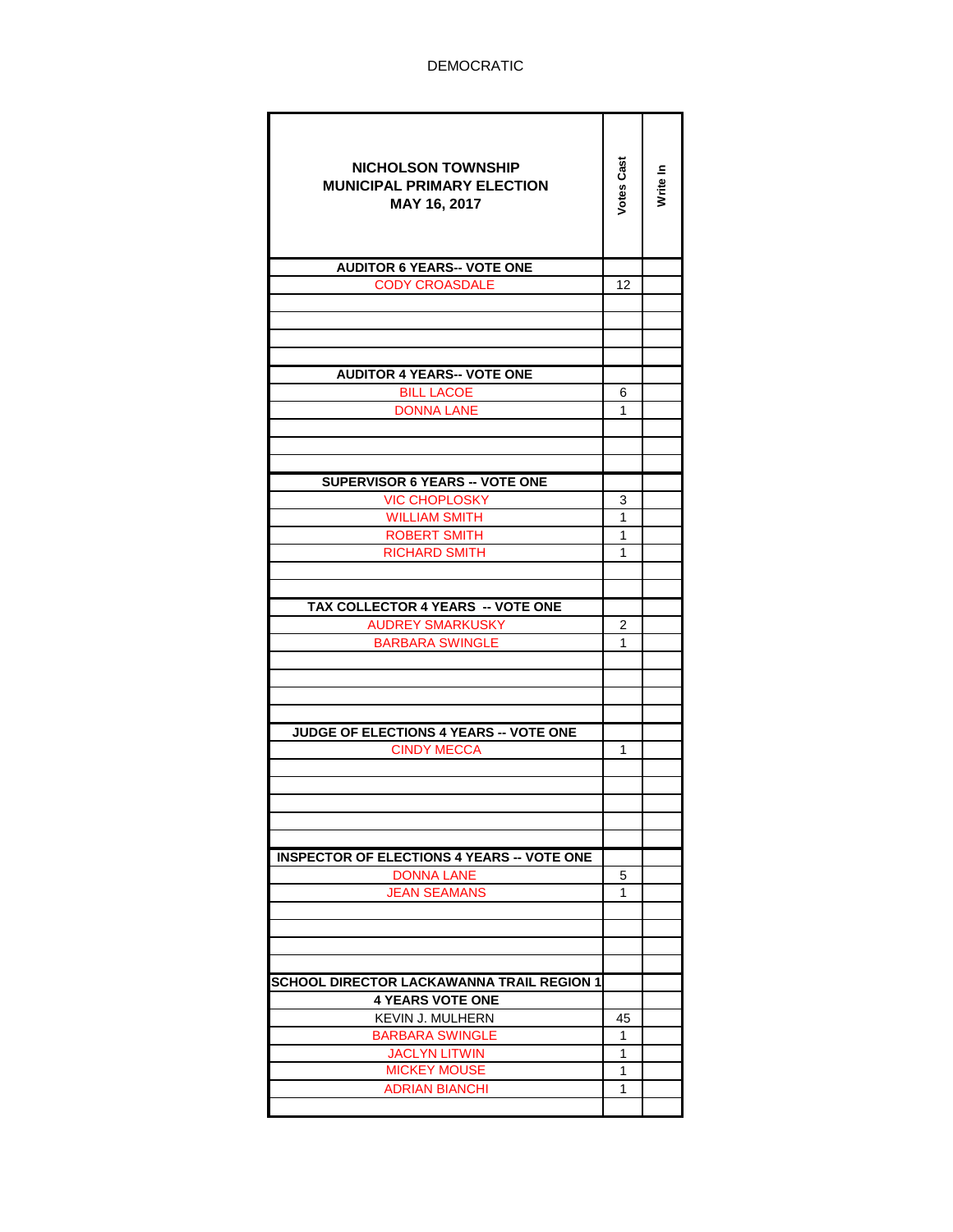| <b>NICHOLSON TOWNSHIP</b><br><b>MUNICIPAL PRIMARY ELECTION</b><br>MAY 16, 2017 | Votes Cas | Write In |
|--------------------------------------------------------------------------------|-----------|----------|
| <b>AUDITOR 6 YEARS-- VOTE ONE</b>                                              |           |          |
| <b>BILL LACOE</b>                                                              | 4         |          |
| <b>CODY CROASDALE</b>                                                          | 50        |          |
| <b>HANNAH WHITNEY</b>                                                          | 1         |          |
| <b>KATHY SCHADT</b>                                                            | 1         |          |
| <b>RICHARD E SMITH</b>                                                         | 1         |          |
| <b>AUDITOR 4 YEARS-- VOTE ONE</b>                                              |           |          |
| <b>BILL LACOE</b>                                                              | 31        |          |
| <b>CODY CROASDALE</b>                                                          | 7         |          |
| <b>IRENE DAMIANO</b>                                                           | 1         |          |
| KATHLEEN SCHADT                                                                | 1         |          |
| <b>RICHARD E SMITH</b>                                                         | 1         |          |
| <b>TOM CAWLEY</b>                                                              | 1         |          |
| <b>DONNA LANE</b>                                                              | 1         |          |
| <b>SUPERVISOR 6 YEARS -- VOTE ONE</b>                                          |           |          |
| VICTOR CHOPLOSKY                                                               | 132       |          |
| <b>TYLER COBB</b>                                                              | 5         |          |
| <b>ROBERT SMITH</b>                                                            | 1         |          |
|                                                                                |           |          |
|                                                                                |           |          |
|                                                                                |           |          |
| TAX COLLECTOR 4 YEARS -- VOTE ONE                                              |           |          |
| AUDREY SMARKUSKY                                                               | 143       |          |
| <b>LISA DITCHEY</b>                                                            | 1         |          |
|                                                                                |           |          |
|                                                                                |           |          |
|                                                                                |           |          |
| <b>JUDGE OF ELECTIONS 4 YEARS -- VOTE ONE</b>                                  |           |          |
| <b>CINDY MECCA</b>                                                             | 142       |          |
|                                                                                |           |          |
|                                                                                |           |          |
|                                                                                |           |          |
|                                                                                |           |          |
|                                                                                |           |          |
| <b>INSPECTOR OF ELECTIONS 4 YEARS -- VOTE ONE</b>                              |           |          |
| JEAN SEAMANS                                                                   | 142       |          |
| <b>DONNA LANE</b>                                                              | 1         |          |
| <b>SCHOOL DIRECTOR LACKAWANNA TRAIL REGION 1</b>                               |           |          |
| <b>4 YEARS VOTE ONE</b>                                                        |           |          |
| <b>KEVIN J. MULHERN</b>                                                        | 112       |          |
| <b>CODY CROASDALE</b>                                                          | 1         |          |
| <b>HANNAH WHITNEY</b>                                                          | 1         |          |
| <b>MARSHALL DECKER</b>                                                         | 3         |          |
| <b>MICKEY MOUSE</b>                                                            | 1         |          |
| <b>NO ONE</b>                                                                  | 1         |          |
| <b>ADRIAN BIANCHI</b>                                                          | 1         |          |
| <b>RICH CROASDALE</b>                                                          | 1         |          |
| TONY VANKO SR                                                                  | 1         |          |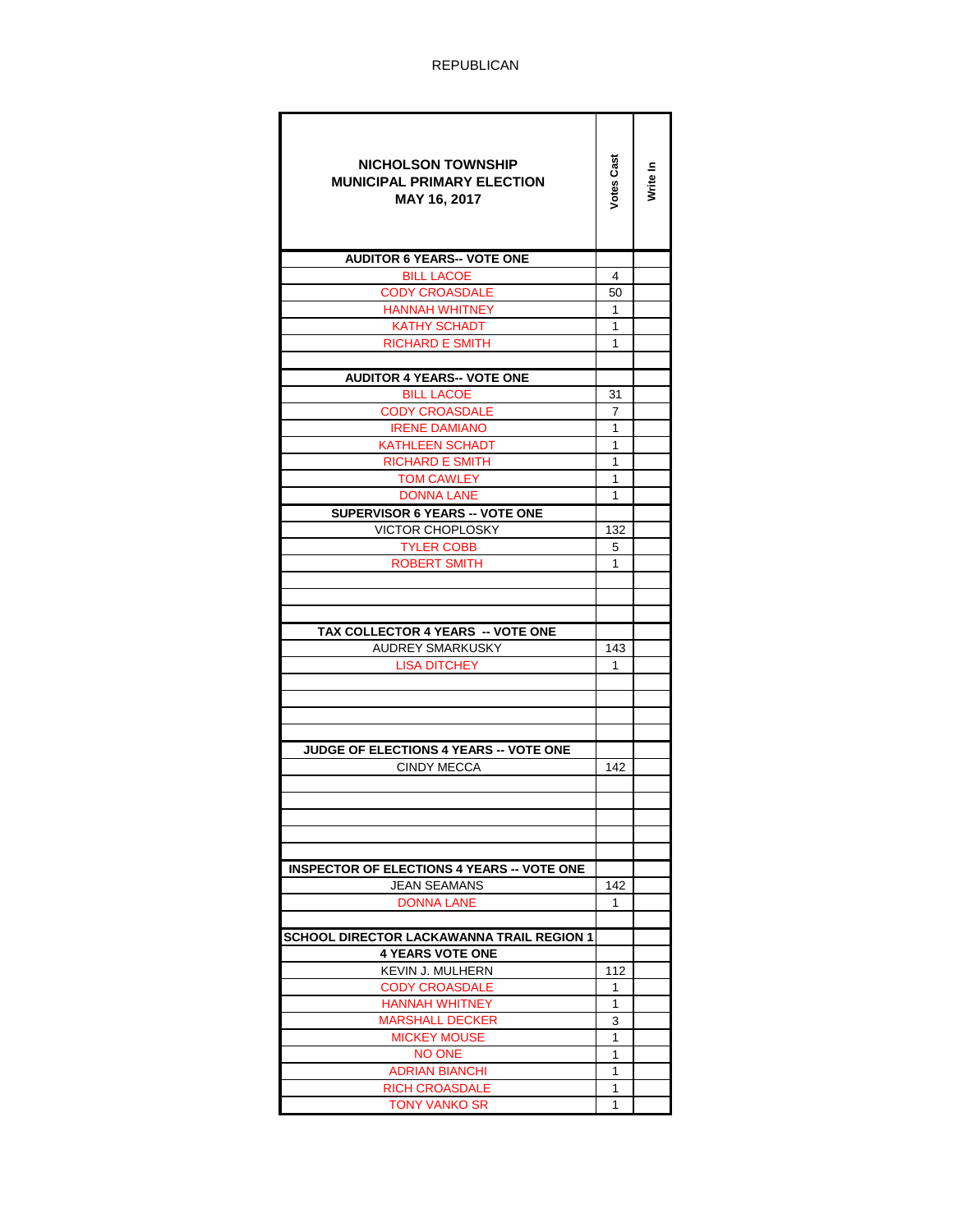| <b>NORTH BRANCH TOWNSHIP</b><br><b>MUNICIPAL PRIMARY ELECTION</b><br>MAY 16, 2017 | Votes Cast | Write In |
|-----------------------------------------------------------------------------------|------------|----------|
| <b>AUDITOR 6 YEARS-- VOTE ONE</b>                                                 |            |          |
| <b>ANNIE SHAFFER</b>                                                              | 4          |          |
|                                                                                   |            |          |
|                                                                                   |            |          |
|                                                                                   |            |          |
|                                                                                   |            |          |
| <b>AUDITOR 4 YEARS-- VOTE ONE</b>                                                 |            |          |
| <b>ANNIE SHAFFER</b>                                                              | 1          |          |
| <b>STEPHANIE MCKASKLE</b>                                                         | 2          |          |
|                                                                                   |            |          |
|                                                                                   |            |          |
| <b>CONSTABLE 6 YEARS-- VOTE ONE</b>                                               |            |          |
| <b>DARRELL L SANDS</b>                                                            | 1          |          |
|                                                                                   |            |          |
|                                                                                   |            |          |
|                                                                                   |            |          |
| <b>SUPERVISOR 6 YEARS -- VOTE ONE</b>                                             |            |          |
| <b>DARRELL ANDRAS</b>                                                             | 7          |          |
| <b>THOMAS MYERS</b>                                                               | 1          |          |
|                                                                                   |            |          |
|                                                                                   |            |          |
|                                                                                   |            |          |
|                                                                                   |            |          |
| TAX COLLECTOR 4 YEARS -- VOTE ONE<br>PATRICIA HOLZSCHUH                           | 4          |          |
| <b>THOMAS MYERS</b>                                                               | 1          |          |
|                                                                                   |            |          |
|                                                                                   |            |          |
|                                                                                   |            |          |
|                                                                                   |            |          |
| JUDGE OF ELECTIONS 4 YEARS -- VOTE ONE                                            |            |          |
| MARILYN L. STARK                                                                  | 13         |          |
|                                                                                   |            |          |
|                                                                                   |            |          |
|                                                                                   |            |          |
|                                                                                   |            |          |
| <b>INSPECTOR OF ELECTIONS 4 YEARS -- VOTE ONE</b>                                 |            |          |
| <b>DONNA LUTZ</b><br><b>THOMAS MYERS</b>                                          | 6<br>1     |          |
|                                                                                   |            |          |
|                                                                                   |            |          |
|                                                                                   |            |          |
|                                                                                   |            |          |
| SCHOOL DIRECTOR TUNKHANNOCK AREA REGION 1                                         |            |          |
| <b>4 YEARS VOTE TWO</b><br>PHILIP O. FARR                                         | 9          |          |
| <b>ANNIE SHAFFER</b>                                                              | 1          |          |
| <b>THOMAS MYERS</b>                                                               | 2          |          |
| <b>BILL SWILLEY</b>                                                               | 1          |          |
| <b>BRUCE STANKUS</b>                                                              | 1          |          |
| <b>REBECCA OETERSON</b>                                                           | 1          |          |
|                                                                                   |            |          |
|                                                                                   |            |          |
|                                                                                   |            |          |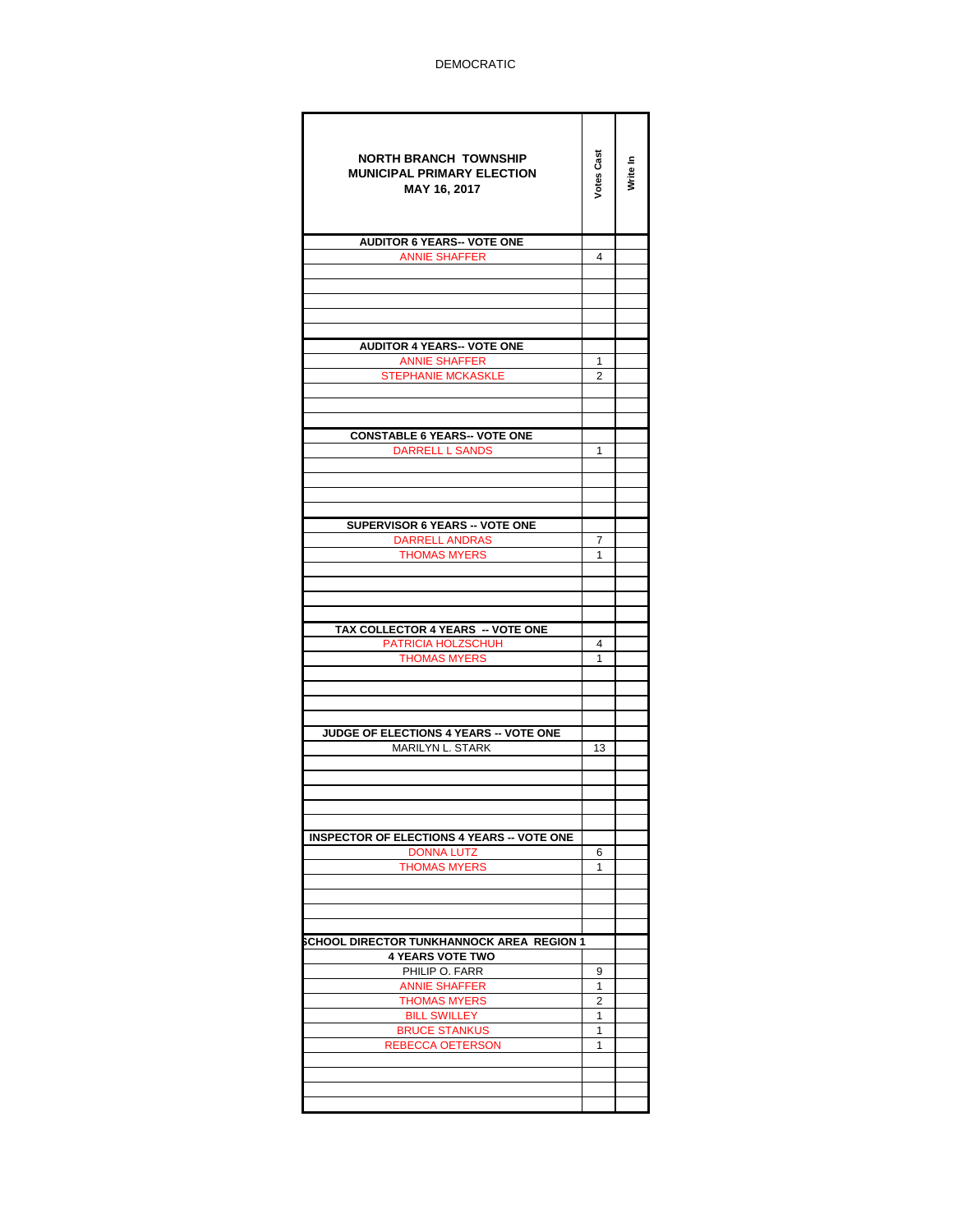| <b>NORTH BRANCH TOWNSHIP</b><br><b>MUNICIPAL PRIMARY ELECTION</b><br>MAY 16, 2017 | <b>Votes Cast</b> | Write In |                       |
|-----------------------------------------------------------------------------------|-------------------|----------|-----------------------|
| <b>AUDITOR 6 YEARS-- VOTE ONE</b>                                                 |                   |          |                       |
| <b>ANNIE SHAFFER</b>                                                              | 1                 |          |                       |
| <b>CONNIE WINTERS</b>                                                             | 1                 |          |                       |
|                                                                                   |                   |          |                       |
|                                                                                   |                   |          |                       |
|                                                                                   |                   |          |                       |
|                                                                                   |                   |          |                       |
| <b>AUDITOR 4 YEARS-- VOTE ONE</b><br>STEPHANIE L. MCKASKLE                        | 27                |          |                       |
| <b>ANNIE SHAFFER</b>                                                              | 1                 |          |                       |
|                                                                                   |                   |          |                       |
|                                                                                   |                   |          |                       |
|                                                                                   |                   |          |                       |
| <b>CONSTABLE 6 YEARS-- VOTE ONE</b>                                               |                   |          |                       |
| DARRELL L. SANDS                                                                  | 25                |          | moved out of district |
| <b>JOE STARK</b>                                                                  | $\mathbf{1}$      |          |                       |
|                                                                                   |                   |          |                       |
|                                                                                   |                   |          |                       |
| SUPERVISOR 6 YEARS -- VOTE ONE                                                    |                   |          |                       |
| DARRELL R. ANDRAS                                                                 | 20                |          |                       |
| JOSEPH R. SOLANICK                                                                | 13                |          |                       |
|                                                                                   |                   |          |                       |
|                                                                                   |                   |          |                       |
|                                                                                   |                   |          |                       |
|                                                                                   |                   |          |                       |
| TAX COLLECTOR 4 YEARS -- VOTE ONE                                                 |                   |          |                       |
| PATRICIA P. HOLZSCHUH                                                             | 32                |          |                       |
|                                                                                   |                   |          |                       |
|                                                                                   |                   |          |                       |
|                                                                                   |                   |          |                       |
|                                                                                   |                   |          |                       |
| JUDGE OF ELECTIONS 4 YEARS -- VOTE ONE                                            |                   |          |                       |
| <b>MARYLIN STARK</b>                                                              | $\mathbf{1}$      |          |                       |
|                                                                                   |                   |          |                       |
|                                                                                   |                   |          |                       |
|                                                                                   |                   |          |                       |
|                                                                                   |                   |          |                       |
| <b>INSPECTOR OF ELECTIONS 4 YEARS -- VOTE ONE</b>                                 |                   |          |                       |
| DONNA B. LUTZ                                                                     | 13                |          |                       |
| NANCY L. TRAVER                                                                   | 17                |          |                       |
|                                                                                   |                   |          |                       |
|                                                                                   |                   |          |                       |
|                                                                                   |                   |          |                       |
| <b>SCHOOL DIRECTOR TUNKHANNOCK AREA REGION 1</b>                                  |                   |          |                       |
| <b>4 YEARS VOTE TWO</b>                                                           |                   |          |                       |
| PHILIP O. FARR                                                                    | 20                |          |                       |
| <b>BILL SWILLEY</b>                                                               | 16                |          |                       |
|                                                                                   |                   |          |                       |
|                                                                                   |                   |          |                       |
|                                                                                   |                   |          |                       |
|                                                                                   |                   |          |                       |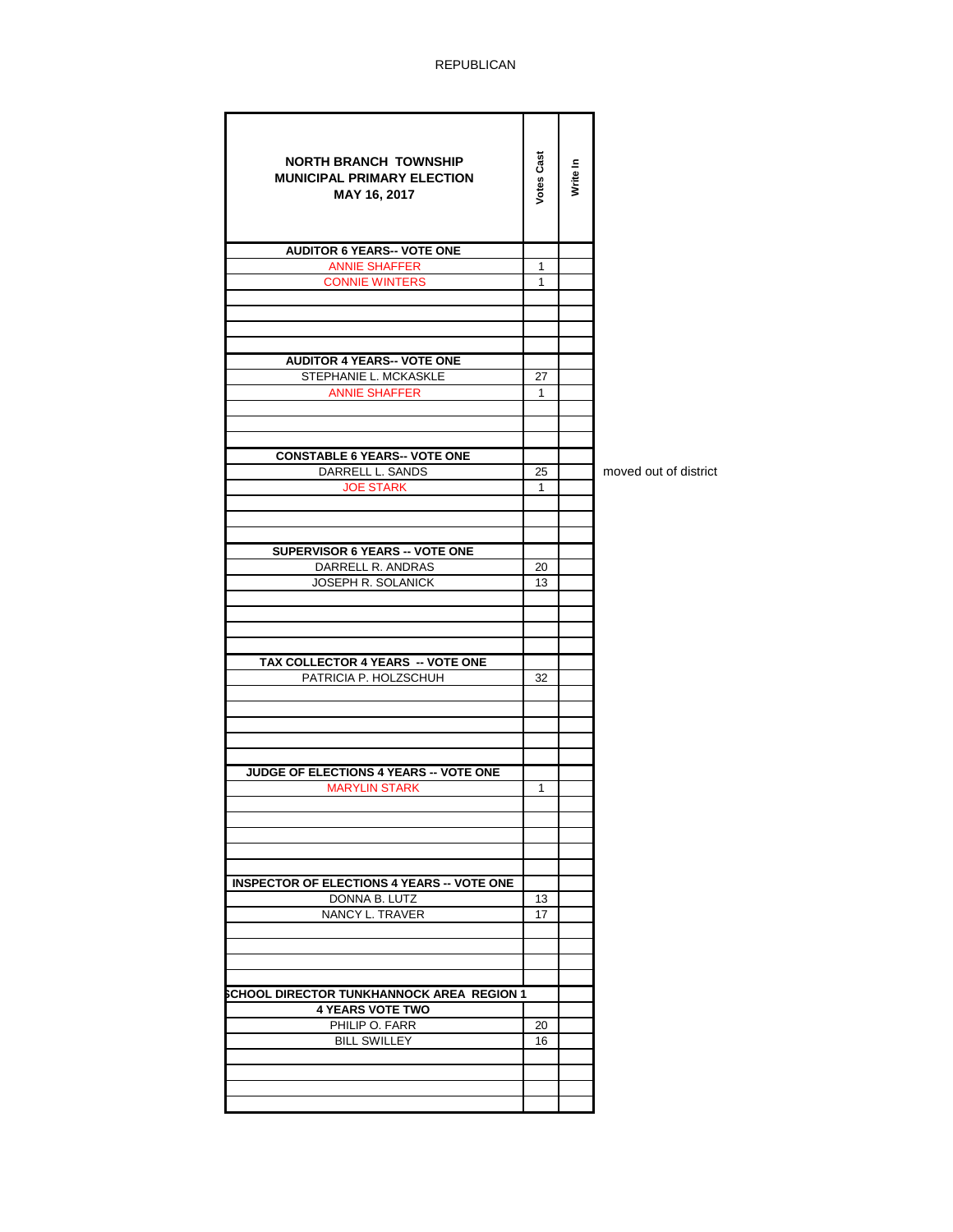| <b>NORTHMORELAND TOWNSHIP</b><br><b>MUNICIPAL PRIMARY ELECTION</b><br>MAY 16, 2017 | Votes Cast     | Write In |
|------------------------------------------------------------------------------------|----------------|----------|
| <b>AUDITOR 6 YEARS-- VOTE ONE</b>                                                  |                |          |
|                                                                                    |                |          |
|                                                                                    |                |          |
|                                                                                    |                |          |
|                                                                                    |                |          |
| <b>AUDITOR 2 YEARS -- VOTE ONE</b>                                                 |                |          |
| HELEN QUAGLIARIELLO<br>MARGARET JOLLIMORE                                          | 1<br>1         |          |
|                                                                                    |                |          |
|                                                                                    |                |          |
|                                                                                    |                |          |
| SUPERVISOR 6 YEARS -- VOTE ONE                                                     |                |          |
| <b>HELEN QUAGLIARIELLO</b>                                                         | $\mathbf{1}$   |          |
| <b>JOHN SANDS</b>                                                                  | 27             |          |
| <b>JOHN STEVENS</b>                                                                | 1              |          |
| <b>PAUL GATES</b>                                                                  | 22             |          |
| <b>RICHARD MILLER</b>                                                              | $\mathbf{1}$   |          |
| <b>CONSTABLE 6 YEAR VOTE ONE</b>                                                   |                |          |
| <b>GEORGE YATSKO</b>                                                               | 1              |          |
| <b>HELEN QUAGLIARIELLO</b>                                                         | $\mathbf{1}$   |          |
| <b>JACK STEPHENSON</b>                                                             | 1<br>1         |          |
| <b>SANDS</b>                                                                       |                |          |
| TAX COLLECTOR 4 YEARS -- VOTE ONE                                                  |                |          |
| BRENDA WAUGH HAMPTON                                                               | 34             |          |
| <b>BARBARA STEPHENSON</b>                                                          | 31             |          |
| <b>B RICHARD MILLER</b>                                                            | 1              |          |
|                                                                                    |                |          |
|                                                                                    |                |          |
|                                                                                    |                |          |
| JUDGE OF ELECTIONS 4 YEARS -- VOTE ONE<br><b>HELEN QUAGLIARIELLO</b>               | 1              |          |
| <b>MEG VENN</b>                                                                    | $\overline{c}$ |          |
| <b>CATHY GATES</b>                                                                 | 1              |          |
| <b>GAIL QUICK</b>                                                                  | 5              |          |
|                                                                                    |                |          |
| <b>INSPECTOR OF ELECTIONS 4 YEARS -- VOTE ONE</b>                                  |                |          |
| <b>CATHY GATES</b>                                                                 | 62             |          |
| <b>HELEN QUAGLIARIELLO</b>                                                         | 1              |          |
| <b>MEG VENN</b>                                                                    | 2              |          |
| <b>SANDY REESE</b>                                                                 | 4              |          |
|                                                                                    |                |          |
|                                                                                    |                |          |
|                                                                                    |                |          |
| SCHOOL DIRECTOR TUNKHANNOCK AREA REGION 2                                          |                |          |
| <b>4 YEARS VOTE ONE</b>                                                            |                |          |
| RANDY GREENIP JR.                                                                  | 18             |          |
| SHANA GREGORY                                                                      | 46             |          |
|                                                                                    |                |          |
|                                                                                    |                |          |
|                                                                                    |                |          |
|                                                                                    |                |          |
|                                                                                    |                |          |
|                                                                                    |                |          |
|                                                                                    |                |          |
|                                                                                    |                |          |
|                                                                                    |                |          |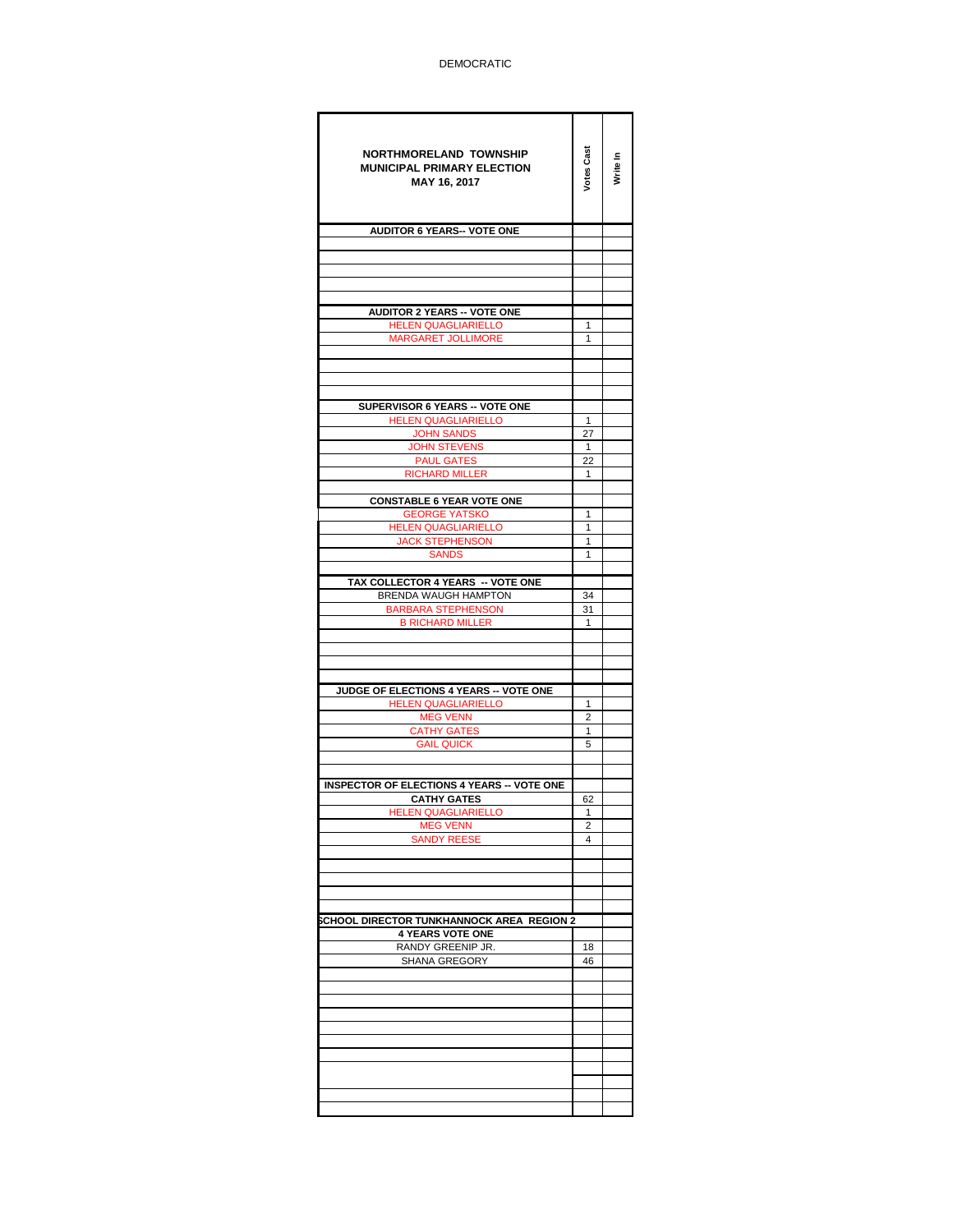| <b>NORTHMORELAND TOWNSHIP</b><br><b>MUNICIPAL PRIMARY ELECTION</b><br>MAY 16, 2017 | Votes Cast        | Write In |
|------------------------------------------------------------------------------------|-------------------|----------|
| <b>AUDITOR 6 YEARS-- VOTE ONE</b>                                                  |                   |          |
| <b>CATHY GATES</b>                                                                 | 1                 |          |
| <b>CLAUDIA MALAK</b>                                                               | 1                 |          |
| <b>COURTNEY AUSTIN</b>                                                             | 1                 |          |
| <b>DIANE ROWLANDS</b><br><b>IDK</b>                                                | 6<br>1            |          |
| <b>MARGARET JOLLIMORE</b>                                                          | 1                 |          |
| <b>AUDITOR 2 YEARS -- VOTE ONE</b>                                                 |                   |          |
| <b>CLAUDIA MALAK</b>                                                               | 1                 |          |
| <b>IDK</b>                                                                         | 1                 |          |
| <b>PAUL GATES</b>                                                                  | 1                 |          |
| <b>ROXANE DARBY</b>                                                                | 1                 |          |
| <b>MARGARET VENN</b>                                                               | 1                 |          |
|                                                                                    |                   |          |
| SUPERVISOR 6 YEARS -- VOTE ONE<br>PAUL GATES                                       | 95                |          |
| <b>JOHN SANDS</b>                                                                  | 141               |          |
| <b>JEFF WAGNER</b>                                                                 | $\mathbf{1}$      |          |
|                                                                                    |                   |          |
| <b>CONSTABLE 6 YEAR VOTE ONE</b>                                                   |                   |          |
| <b>GEORGE YATSKO</b>                                                               | 14                |          |
| <b>HAROLD FLACK</b>                                                                | $\mathbf{1}$      |          |
| <b>IDK</b>                                                                         | $\mathbf{1}$      |          |
| <b>JOHN HIGGINS</b>                                                                | $\mathbf{1}$<br>1 |          |
| <b>KENNETH YOUNG</b><br>TAX COLLECTOR 4 YEARS -- VOTE ONE                          |                   |          |
| BARBARA STEPHENSON                                                                 | 200               |          |
| <b>BONNIE HAMPTON</b>                                                              | $\mathbf{1}$      |          |
| <b>BRENDA HAMPTON</b>                                                              | 8                 |          |
| <b>BRENDA WAUGH</b>                                                                | $\mathbf{1}$      |          |
| <b>BRENDA WAUGH HAMPTON</b>                                                        | 3                 |          |
| <b>DEBRA HAMPTON</b>                                                               | $\mathbf{1}$      |          |
| <b>THERESA STORY</b>                                                               | 1                 |          |
| JUDGE OF ELECTIONS 4 YEARS -- VOTE ONE                                             |                   |          |
| <b>GAIL QUICK</b>                                                                  | 202               |          |
| <b>CATHY GATES</b>                                                                 | 3                 |          |
| <b>CLAUDIA MALAK</b>                                                               | $\mathbf{1}$      |          |
|                                                                                    |                   |          |
| <b>INSPECTOR OF ELECTIONS 4 YEARS -- VOTE ONE</b>                                  |                   |          |
| <b>MARGARET MEG VENN</b>                                                           | 99                |          |
| KELLIE A. RUSINKO                                                                  | 101               |          |
| <b>CATHY GATES</b>                                                                 | 27                |          |
|                                                                                    |                   |          |
|                                                                                    |                   |          |
|                                                                                    |                   |          |
|                                                                                    |                   |          |
| SCHOOL DIRECTOR TUNKHANNOCK AREA REGION 2                                          |                   |          |
| <b>4 YEARS VOTE ONE</b>                                                            |                   |          |
| SHANA GREGORY<br>RANDY GREENIP JR.                                                 | 151<br>60         |          |
|                                                                                    |                   |          |
|                                                                                    |                   |          |
|                                                                                    |                   |          |
|                                                                                    |                   |          |
|                                                                                    |                   |          |
|                                                                                    |                   |          |
|                                                                                    |                   |          |
|                                                                                    |                   |          |
|                                                                                    |                   |          |
|                                                                                    |                   |          |
|                                                                                    |                   |          |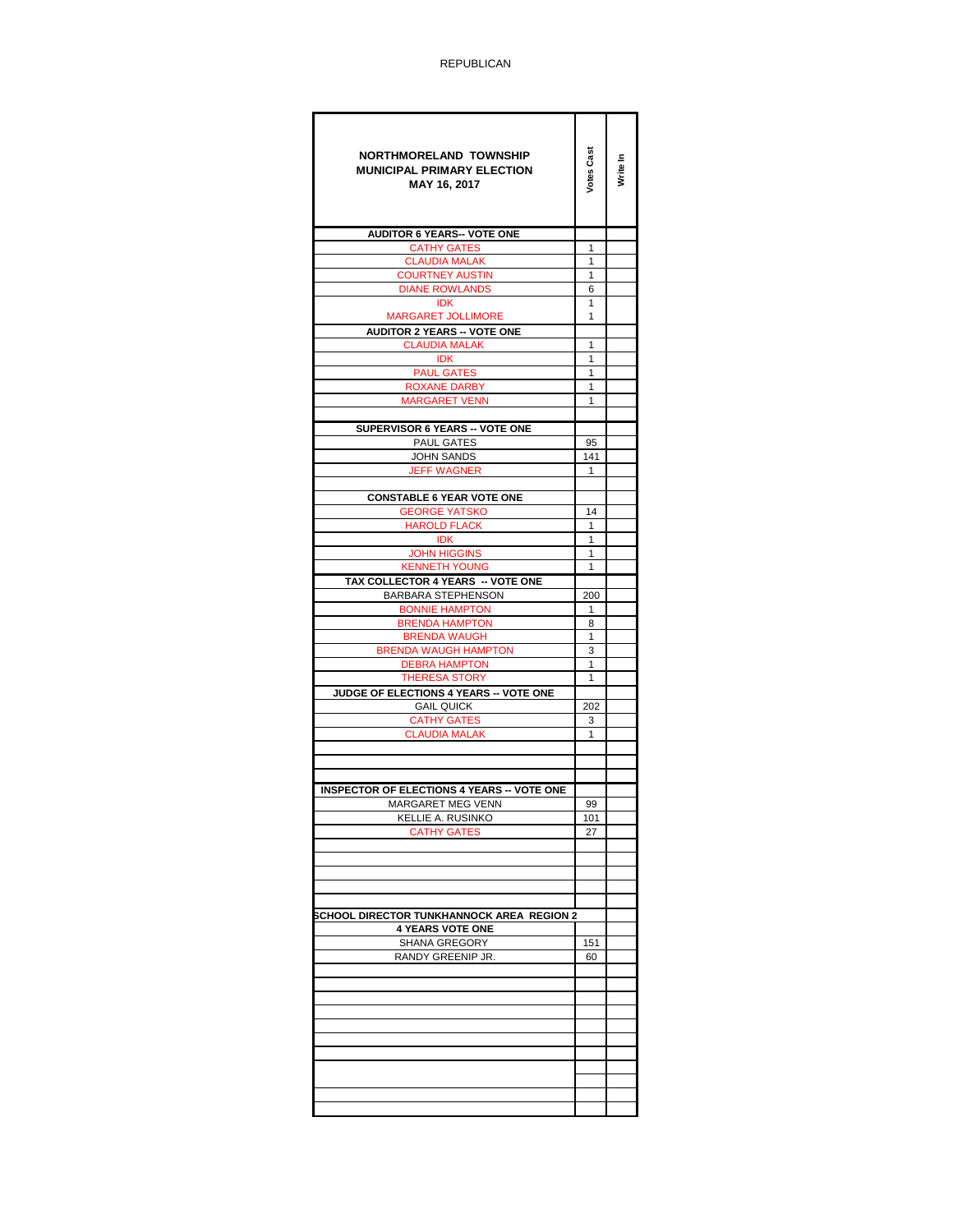| <b>NOXEN TOWNSHIP</b><br><b>MUNICIPAL PRIMARY ELECTION</b><br>MAY 16, 2017 | Votes Cast | Write In |
|----------------------------------------------------------------------------|------------|----------|
| <b>AUDITOR 6 YEARS -- VOTE ONE</b>                                         |            |          |
| <b>JOEL FIELD</b>                                                          | 6          |          |
|                                                                            |            |          |
|                                                                            |            |          |
|                                                                            |            |          |
| <b>SUPERVISOR 6 YEARS -- VOTE ONE</b>                                      |            |          |
| <b>CATHY PAULEY</b>                                                        | 4          |          |
| <b>JACQUELINE KLIAMOVICH</b>                                               | 1          |          |
| <b>LARRY P DENMON</b>                                                      | 1          |          |
|                                                                            |            |          |
|                                                                            |            |          |
| TAX COLLECTOR 4 YEARS -- VOTE ONE                                          |            |          |
| <b>WENDY B. HETTES</b>                                                     | 30         |          |
| <b>CATHY PAULEY</b>                                                        | 1          |          |
|                                                                            |            |          |
|                                                                            |            |          |
|                                                                            |            |          |
| <b>JUDGE OF ELECTION 4 YEAR -- VOTE ONE</b>                                |            |          |
| <b>REBECCA KEEFE</b>                                                       | 1          |          |
|                                                                            |            |          |
|                                                                            |            |          |
|                                                                            |            |          |
|                                                                            |            |          |
| <b>INSPECTOR OF ELECTIONS 4 YEARS -- VOTE ONE</b>                          |            |          |
| <b>SARAH LONGMORE</b>                                                      | 30         |          |
|                                                                            |            |          |
|                                                                            |            |          |
|                                                                            |            |          |
| <b>SCHOOL DIRECTOR LAKE LEHMAN REGION 1</b>                                |            |          |
| <b>FOUR YEARS VOTE FOR ONE</b>                                             |            |          |
| <b>KEVIN J. CAREY</b>                                                      | 28         |          |
|                                                                            |            |          |
|                                                                            |            |          |
|                                                                            |            |          |
|                                                                            |            |          |
|                                                                            |            |          |
|                                                                            |            |          |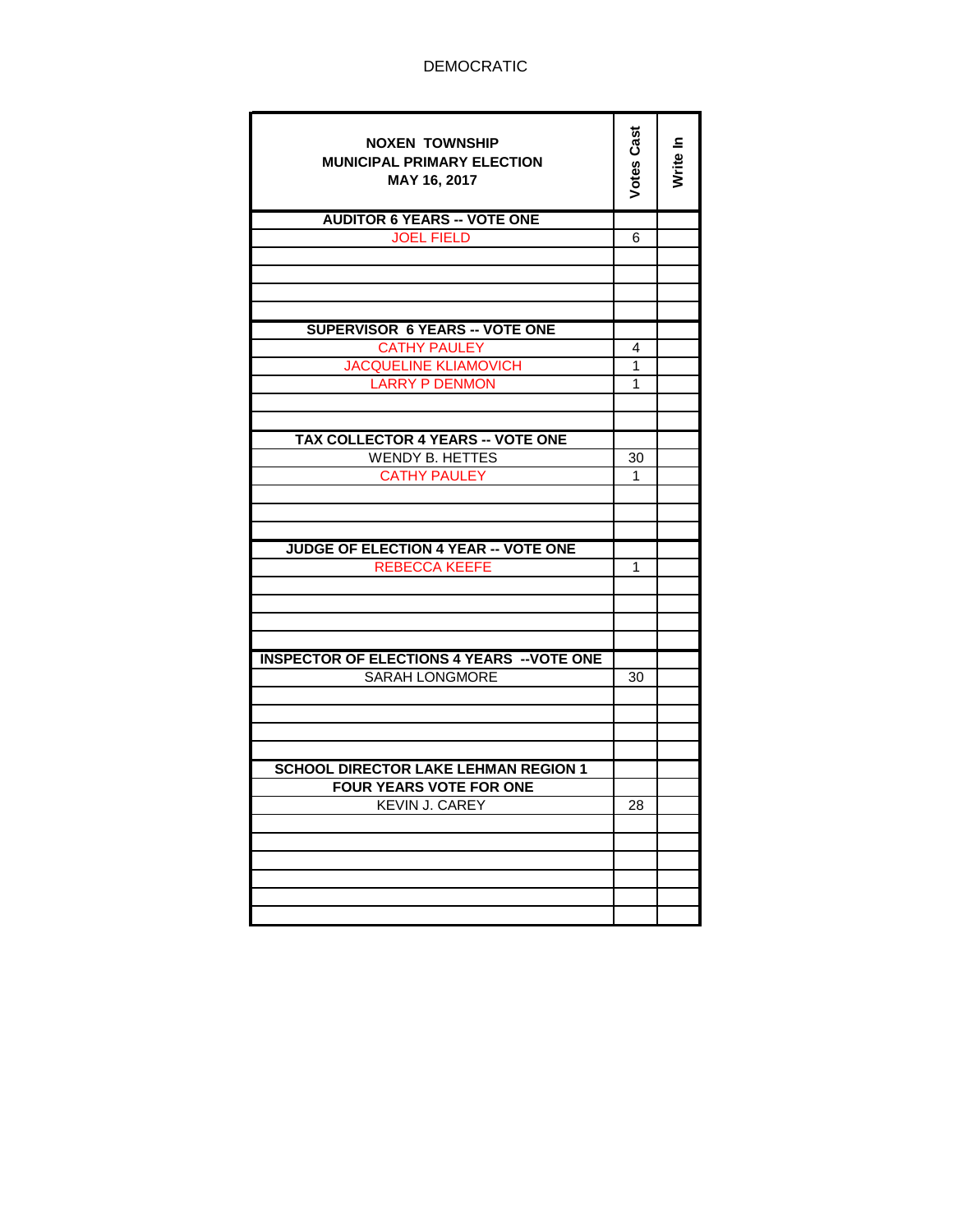| <b>NOXEN TOWNSHIP</b><br><b>MUNICIPAL PRIMARY ELECTION</b><br>MAY 16, 2017 | <b>Votes Cast</b> | Write In |
|----------------------------------------------------------------------------|-------------------|----------|
| <b>AUDITOR 6 YEARS -- VOTE ONE</b>                                         |                   |          |
| <b>JOEL FIELD</b>                                                          | 19                |          |
| <b>CORA KEEFE</b>                                                          | 1                 |          |
|                                                                            |                   |          |
|                                                                            |                   |          |
|                                                                            |                   |          |
| <b>SUPERVISOR 6 YEARS -- VOTE ONE</b>                                      |                   |          |
| <b>CATHIE PAULEY</b>                                                       | 54                |          |
| <b>KEVIN T MAY</b>                                                         | 1                 |          |
| <b>RICHARD KERN</b>                                                        | 1                 |          |
|                                                                            |                   |          |
|                                                                            |                   |          |
| TAX COLLECTOR 4 YEARS -- VOTE ONE<br><b>KEVIN T MAY</b>                    | 1                 |          |
|                                                                            |                   |          |
| <b>WENDY HETTES</b>                                                        | 13                |          |
|                                                                            |                   |          |
|                                                                            |                   |          |
| <b>JUDGE OF ELECTION 4 YEAR -- VOTE ONE</b>                                |                   |          |
| REBECCA J. KEEFE                                                           | 63                |          |
|                                                                            |                   |          |
|                                                                            |                   |          |
|                                                                            |                   |          |
|                                                                            |                   |          |
| <b>INSPECTOR OF ELECTIONS 4 YEARS -- VOTE ONE</b>                          |                   |          |
| <b>LENNETTE ZIPAY</b>                                                      | 61                |          |
| <b>SARAH LONGMORE</b>                                                      | 1                 |          |
|                                                                            |                   |          |
|                                                                            |                   |          |
|                                                                            |                   |          |
| <b>SCHOOL DIRECTOR LAKE LEHMAN REGION 1</b>                                |                   |          |
| <b>FOUR YEARS VOTE FOR ONE</b>                                             |                   |          |
| <b>KEVIN J. CAREY</b>                                                      | 60                |          |
|                                                                            |                   |          |
|                                                                            |                   |          |
|                                                                            |                   |          |
|                                                                            |                   |          |
|                                                                            |                   |          |
|                                                                            |                   |          |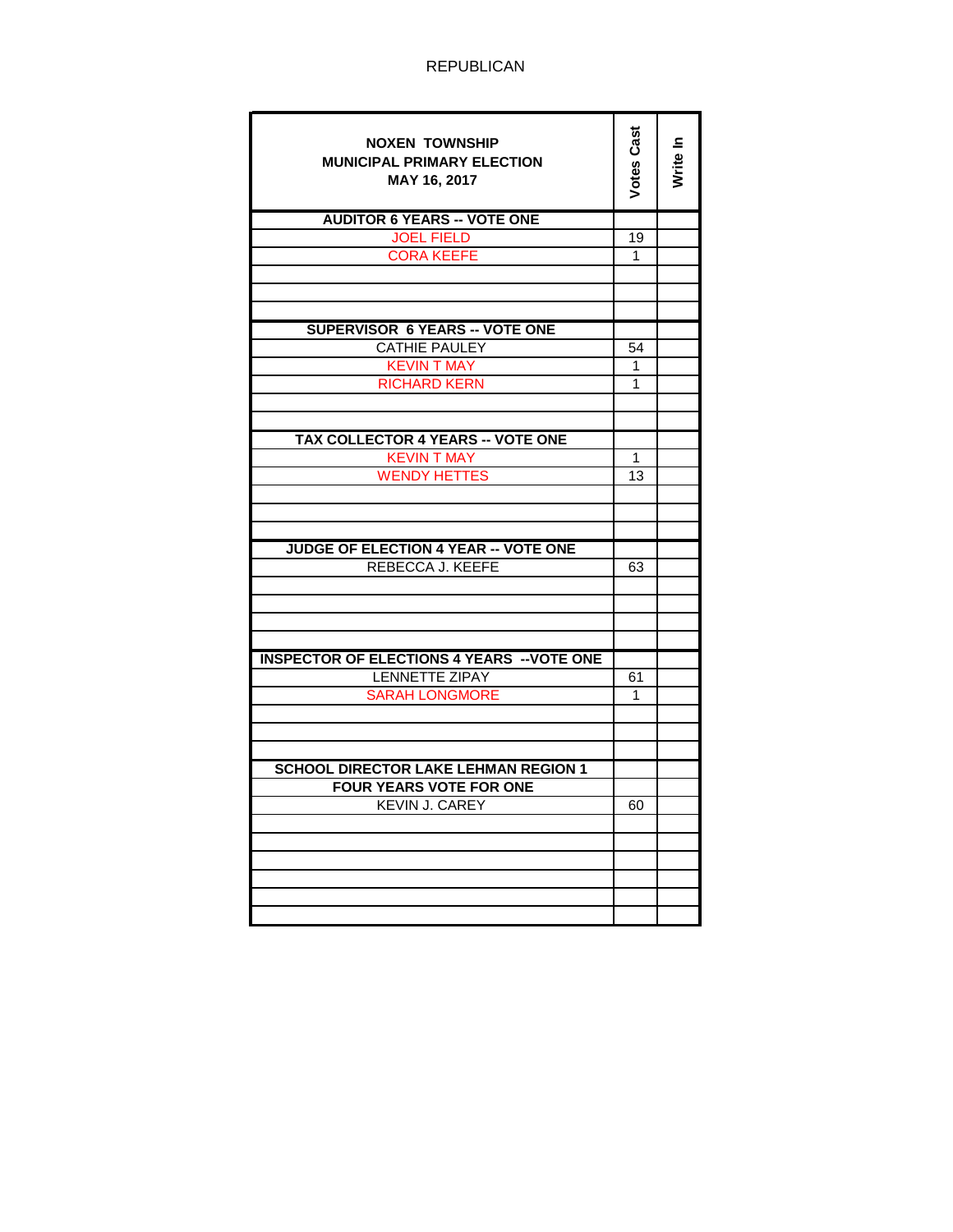| <b>OVERFIELD TOWNSHIP</b><br><b>MUNICIPAL PRIMARY ELECTION</b><br>MAY 16, 2017 | <b>Votes Cast</b> | Write In |
|--------------------------------------------------------------------------------|-------------------|----------|
| <b>AUDITOR 6 YEARS -- VOTE ONE</b>                                             |                   |          |
| <b>ALICE MADDEN</b>                                                            | 1                 |          |
| <b>DALE KITCHNEFSKY</b>                                                        | 1                 |          |
| PHILIP SHEBBY                                                                  | 1                 |          |
|                                                                                |                   |          |
|                                                                                |                   |          |
| <b>AUDITOR 4 YEARS -- VOTE ONE</b>                                             |                   |          |
| <b>DARLEEN GILPIN</b>                                                          | 1                 |          |
|                                                                                |                   |          |
|                                                                                |                   |          |
|                                                                                |                   |          |
|                                                                                |                   |          |
| SUPERVISOR 6 YEARS -- VOTE ONE                                                 |                   |          |
| <b>JOHN MANGLAVITI</b>                                                         | 123               |          |
| <b>COLIN LUNGER</b>                                                            | 1                 |          |
| <b>ED HAWK</b>                                                                 | $\mathbf{1}$      |          |
| <b>PEGGY LEONHART</b>                                                          | 12                |          |
|                                                                                |                   |          |
|                                                                                |                   |          |
| TAX COLLECTOR 4 YEARS -- VOTE ONE<br>ROBERT H. HUG                             | 146               |          |
|                                                                                |                   |          |
|                                                                                |                   |          |
|                                                                                |                   |          |
|                                                                                |                   |          |
| <b>JUDGE OF ELECTION 4 YEAR -- VOTE ONE</b>                                    |                   |          |
| <b>BRIAN PETULA</b>                                                            | 1                 |          |
| <b>PAT WALL</b>                                                                | 1                 |          |
| PHILIP SHEBBY                                                                  | 1                 |          |
|                                                                                |                   |          |
|                                                                                |                   |          |
| <b>INSPECTOR OF ELECTIONS 4 YEARS -- VOTE ONE</b>                              |                   |          |
| <b>CANNELA</b>                                                                 | 1                 |          |
|                                                                                |                   |          |
|                                                                                |                   |          |
|                                                                                |                   |          |
|                                                                                |                   |          |
|                                                                                |                   |          |
| SCHOOL DIRECTOR TUNKHANNOCK AREA REGION 2                                      |                   |          |
| <b>FOUR YEARS VOTE FOR ONE</b>                                                 |                   |          |
| RANDY GREENIP JR.                                                              | 42                |          |
| <b>SHANA GREGORY</b>                                                           | 95                |          |
|                                                                                |                   |          |
|                                                                                |                   |          |
|                                                                                |                   |          |
|                                                                                |                   |          |
|                                                                                |                   |          |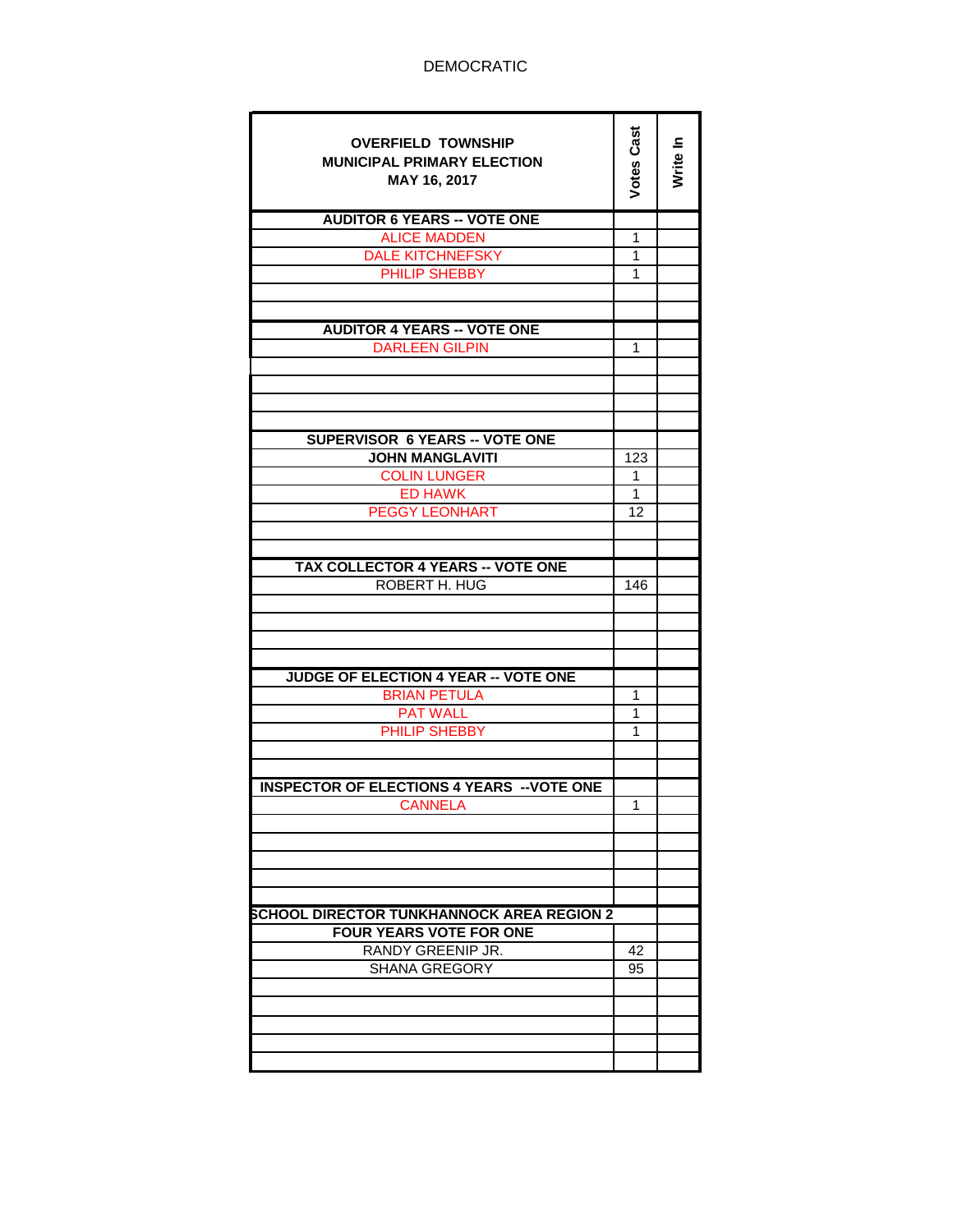| <b>OVERFIELD TOWNSHIP</b><br><b>MUNICIPAL PRIMARY ELECTION</b><br>MAY 16, 2017 | <b>Votes Cast</b> | Write In |
|--------------------------------------------------------------------------------|-------------------|----------|
| <b>AUDITOR 6 YEARS -- VOTE ONE</b>                                             |                   |          |
| <b>THOMAS MAY JR</b>                                                           | 1                 |          |
|                                                                                |                   |          |
|                                                                                |                   |          |
|                                                                                |                   |          |
|                                                                                |                   |          |
| <b>AUDITOR 4 YEARS -- VOTE ONE</b>                                             |                   |          |
| <b>THOMAS MAY JR</b>                                                           | 1                 |          |
|                                                                                |                   |          |
|                                                                                |                   |          |
|                                                                                |                   |          |
|                                                                                |                   |          |
| <b>SUPERVISOR 6 YEARS -- VOTE ONE</b>                                          |                   |          |
| PEGGY L. LEONHART                                                              | 140               |          |
| <b>JOHN MANGLIVETTE</b>                                                        | 8                 |          |
|                                                                                |                   |          |
|                                                                                |                   |          |
|                                                                                |                   |          |
|                                                                                |                   |          |
| <b>TAX COLLECTOR 4 YEARS -- VOTE ONE</b>                                       |                   |          |
| <b>BOB HUGG</b>                                                                | 5                 |          |
| THOMAS MAY JR.                                                                 | 1                 |          |
|                                                                                |                   |          |
|                                                                                |                   |          |
|                                                                                |                   |          |
| JUDGE OF ELECTION 4 YEAR -- VOTE ONE                                           |                   |          |
| <b>MIKE MAY</b>                                                                | 1                 |          |
|                                                                                |                   |          |
|                                                                                |                   |          |
|                                                                                |                   |          |
|                                                                                |                   |          |
| <b>INSPECTOR OF ELECTIONS 4 YEARS -- VOTE ONE</b>                              |                   |          |
| <b>PAT WALL</b>                                                                | 5                 |          |
|                                                                                |                   |          |
|                                                                                |                   |          |
|                                                                                |                   |          |
|                                                                                |                   |          |
|                                                                                |                   |          |
| SCHOOL DIRECTOR TUNKHANNOCK AREA REGION 2                                      |                   |          |
| <b>FOUR YEARS VOTE FOR ONE</b>                                                 |                   |          |
| SHANA GREGORY                                                                  | 108               |          |
| RANDY GREENIP JR.                                                              | 56                |          |
|                                                                                |                   |          |
|                                                                                |                   |          |
|                                                                                |                   |          |
|                                                                                |                   |          |
|                                                                                |                   |          |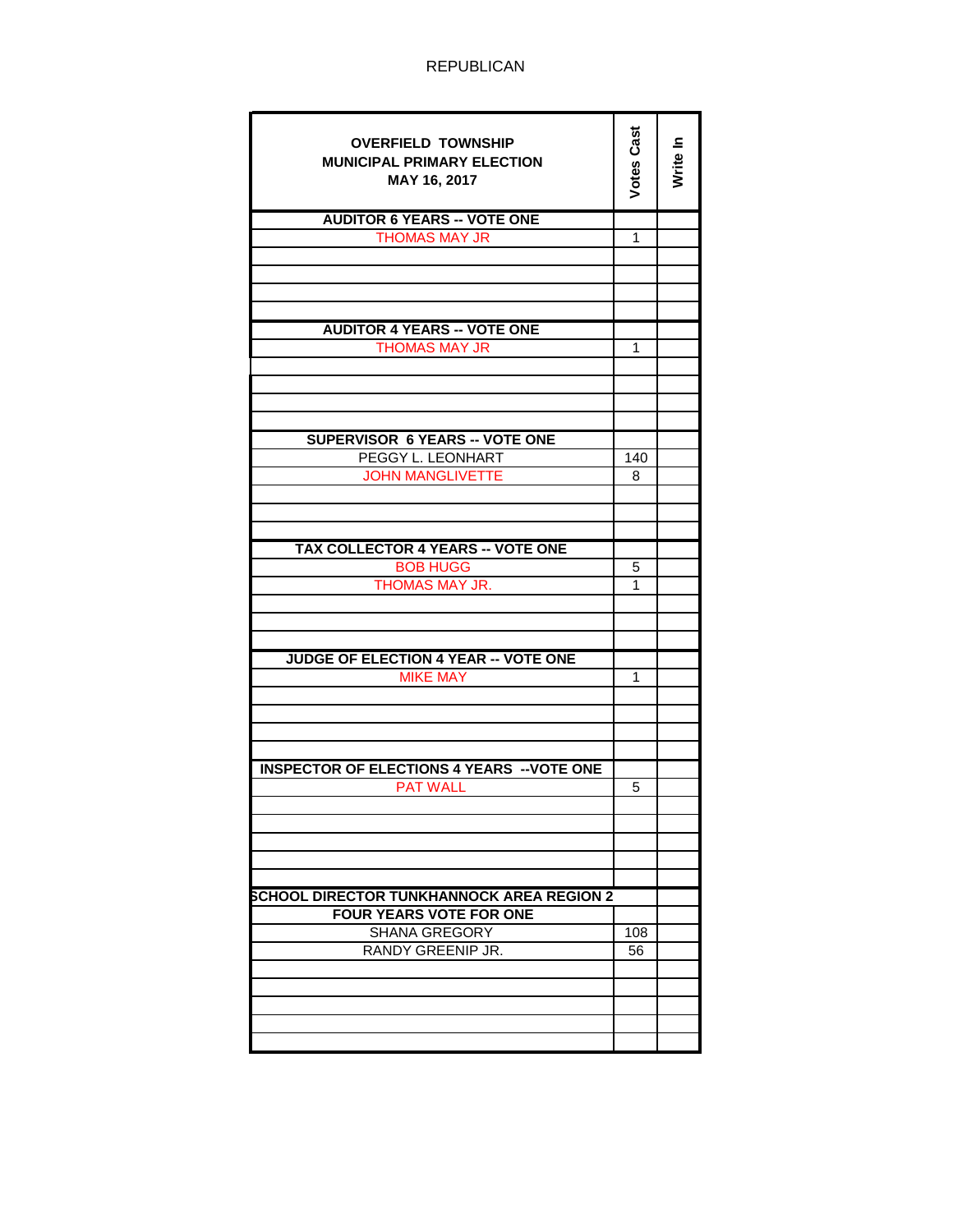| <b>TUNKHANNOCK BOROUGH WARD 1</b><br><b>MUNICIPAL PRIMARY ELECTION</b><br>MAY 16, 2017 | <b>Votes Cast</b> | Write In |
|----------------------------------------------------------------------------------------|-------------------|----------|
| <b>CONSTABLE 6 YEARS -- VOTE ONE</b>                                                   |                   |          |
|                                                                                        |                   |          |
|                                                                                        |                   |          |
|                                                                                        |                   |          |
|                                                                                        |                   |          |
| <b>COUNCILMEN 4 YEARS -- VOTE ONE</b>                                                  |                   |          |
|                                                                                        |                   |          |
|                                                                                        |                   |          |
|                                                                                        |                   |          |
|                                                                                        |                   |          |
| <b>MAYOR 4 YEARS -- VOTE ONE</b>                                                       |                   |          |
| NORMAN R. BALL                                                                         | 8                 |          |
| <b>DAVID KUFFA</b>                                                                     | 1                 |          |
|                                                                                        |                   |          |
|                                                                                        |                   |          |
|                                                                                        |                   |          |
| TAX COLLECTOR 4 YEARS -- VOTE ONE                                                      |                   |          |
| <b>KENNI PARR</b>                                                                      | $\overline{2}$    |          |
|                                                                                        |                   |          |
|                                                                                        |                   |          |
|                                                                                        |                   |          |
| JUDGE OF ELECTIONS 4 YEARS -- VOTE ONE                                                 |                   |          |
|                                                                                        |                   |          |
|                                                                                        |                   |          |
|                                                                                        |                   |          |
|                                                                                        |                   |          |
| <b>INSPECTOR OF ELECTIONS 4 YEARS</b><br>- VOTE ONE                                    |                   |          |
|                                                                                        |                   |          |
|                                                                                        |                   |          |
|                                                                                        |                   |          |
|                                                                                        |                   |          |
| <b>SCHOOL DIRECTOR TUNKHANNOCK AREA REGION 3</b>                                       |                   |          |
| <b>4 YEARS -- VOTE TWO</b>                                                             |                   |          |
|                                                                                        |                   |          |
|                                                                                        |                   |          |
|                                                                                        |                   |          |
|                                                                                        |                   |          |
|                                                                                        |                   |          |
|                                                                                        |                   |          |
|                                                                                        |                   |          |
|                                                                                        |                   |          |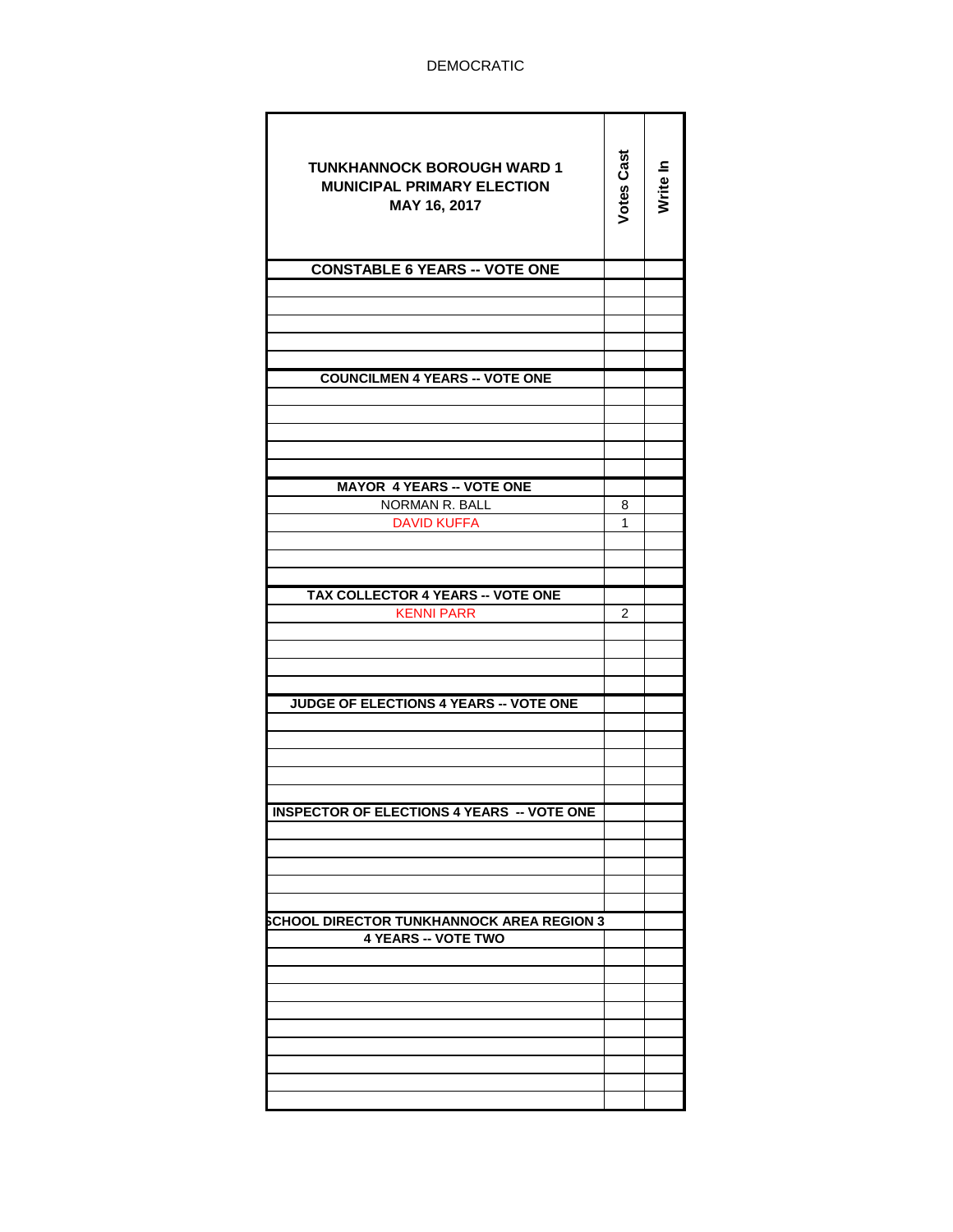| <b>TUNKHANNOCK BOROUGH WARD 1</b><br><b>MUNICIPAL PRIMARY ELECTION</b><br>MAY 16, 2017 | Votes Cast     | Write In |
|----------------------------------------------------------------------------------------|----------------|----------|
| <b>CONSTABLE 6 YEARS -- VOTE ONE</b>                                                   |                |          |
| <b>CHARLES SANDS</b>                                                                   | 1              |          |
| <b>MARK FETZKO</b>                                                                     | 1              |          |
|                                                                                        |                |          |
|                                                                                        |                |          |
| <b>COUNCILMEN 4 YEARS -- VOTE ONE</b>                                                  |                |          |
| ROBERT K. ROBINSON                                                                     | 27             |          |
| DANIEL GAY                                                                             | 1              |          |
|                                                                                        |                |          |
|                                                                                        |                |          |
|                                                                                        |                |          |
| <b>MAYOR 4 YEARS -- VOTE ONE</b>                                                       |                |          |
| <b>DAVID KUFFA</b>                                                                     | 7              |          |
| <b>JOSEPH SICK</b>                                                                     | 1              |          |
| <b>MARK MONSEY</b>                                                                     | 1              |          |
| <b>NORM BALL</b>                                                                       | $\overline{2}$ |          |
| <b>SANDY RITZ</b>                                                                      | 1              |          |
|                                                                                        |                |          |
|                                                                                        |                |          |
| TAX COLLECTOR 4 YEARS -- VOTE ONE                                                      |                |          |
| KENNI R. PARR                                                                          | 33             |          |
| <b>DANIEL GAY</b>                                                                      | 1              |          |
|                                                                                        |                |          |
|                                                                                        |                |          |
| JUDGE OF ELECTIONS 4 YEARS -- VOTE ONE                                                 |                |          |
| <b>EVA DIEFFENBACH</b>                                                                 | 31             |          |
|                                                                                        |                |          |
|                                                                                        |                |          |
|                                                                                        |                |          |
|                                                                                        |                |          |
| <b>INSPECTOR OF ELECTIONS 4 YEARS -- VOTE ONE</b>                                      |                |          |
| <b>STEVEN STONE</b>                                                                    | 28             |          |
|                                                                                        |                |          |
|                                                                                        |                |          |
|                                                                                        |                |          |
|                                                                                        |                |          |
| SCHOOL DIRECTOR TUNKHANNOCK AREA REGION 3                                              |                |          |
| <b>4 YEARS -- VOTE TWO</b>                                                             |                |          |
| <b>ROB PARRY</b>                                                                       | 22             |          |
| <b>HOLLY ARNOLD</b>                                                                    | 20             |          |
| <b>DANIEL GAY</b>                                                                      | 1              |          |
| МE                                                                                     | 1              |          |
|                                                                                        |                |          |
|                                                                                        |                |          |
|                                                                                        |                |          |
|                                                                                        |                |          |
|                                                                                        |                |          |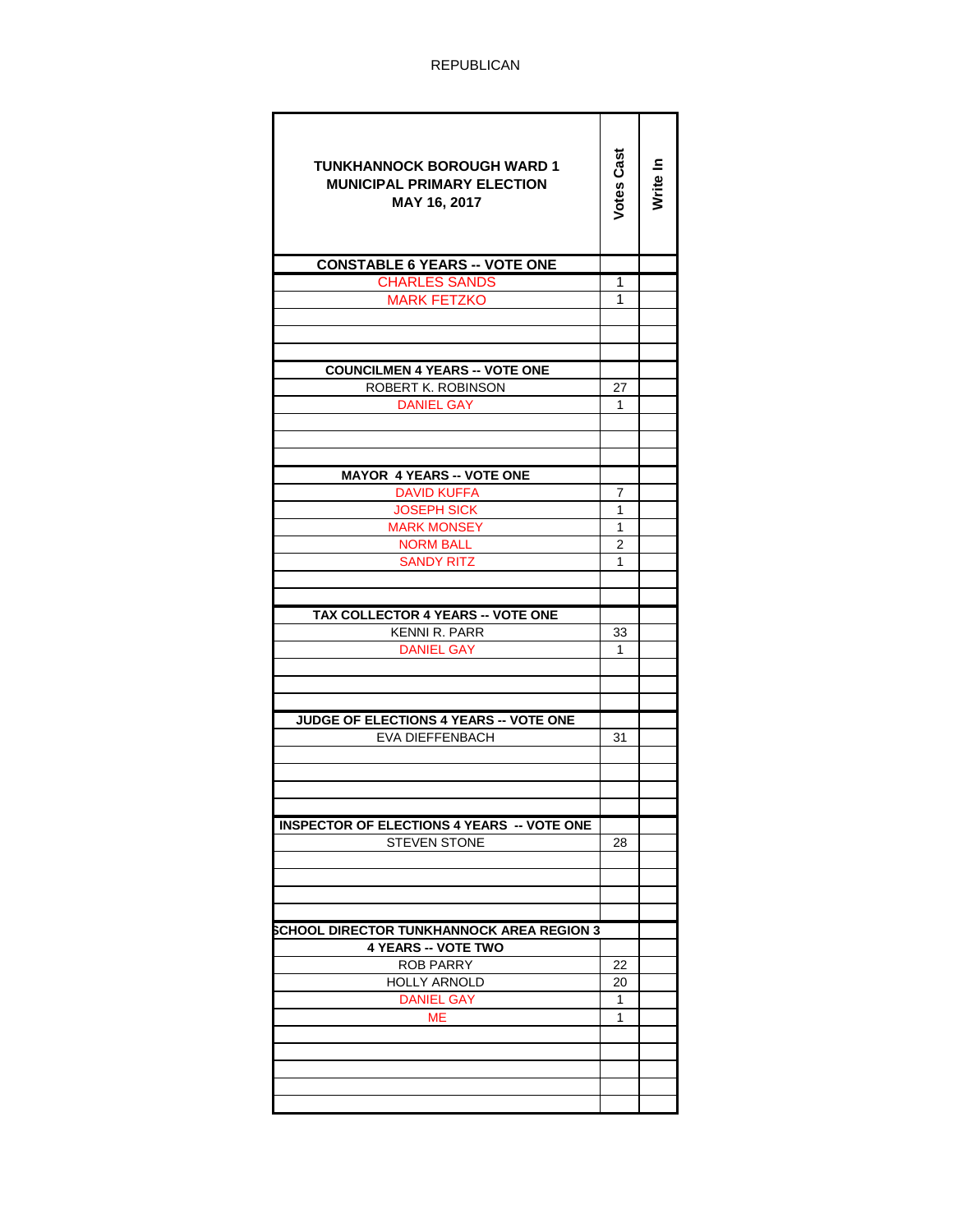| <b>TUNKHANNOCK BOROUGH WARD 2</b><br><b>MUNICIPAL PRIMARY ELECTION</b><br>MAY 16, 2017 | <b>Votes Cast</b> | Write In |
|----------------------------------------------------------------------------------------|-------------------|----------|
| <b>COUNCILMEN 4 YEARS -- VOTE ONE</b>                                                  |                   |          |
| <b>JOHN LEE</b>                                                                        | 1                 |          |
|                                                                                        |                   |          |
|                                                                                        |                   |          |
|                                                                                        |                   |          |
|                                                                                        |                   |          |
| <b>MAYOR 4 YEARS -- VOTE ONE</b><br>NORMAN R. BALL                                     |                   |          |
|                                                                                        | 25                |          |
| <b>DAVID KUFFA</b>                                                                     | 7                 |          |
|                                                                                        |                   |          |
|                                                                                        |                   |          |
| TAX COLLECTOR 4 YEARS -- VOTE ONE                                                      |                   |          |
| <b>KENNI PARR</b>                                                                      | 3                 |          |
|                                                                                        |                   |          |
|                                                                                        |                   |          |
|                                                                                        |                   |          |
|                                                                                        |                   |          |
| <b>JUDGE OF ELECTIONS 4 YEARS -- VOTE ONE</b>                                          |                   |          |
| <b>BARBARA GRIMAUD</b>                                                                 | 1                 |          |
| <b>KAREN BROTZMAN</b>                                                                  | 4                 |          |
|                                                                                        |                   |          |
|                                                                                        |                   |          |
| <b>INSPECTOR OF ELECTIONS 4 YEARS -- VOTE ONE</b>                                      |                   |          |
| <b>MARGARET BALL</b>                                                                   | 1                 |          |
|                                                                                        |                   |          |
|                                                                                        |                   |          |
|                                                                                        |                   |          |
|                                                                                        |                   |          |
| <b>SCHOOL DIRECTOR TUNKHANNOCK AREA REGION 3</b>                                       |                   |          |
| <b>4 YEARS -- VOTE TWO</b>                                                             |                   |          |
| <b>JOHN BURKE</b>                                                                      | 1                 |          |
| <b>SHANA GREGORY</b>                                                                   | 1                 |          |
|                                                                                        |                   |          |
|                                                                                        |                   |          |
|                                                                                        |                   |          |
|                                                                                        |                   |          |
|                                                                                        |                   |          |
|                                                                                        |                   |          |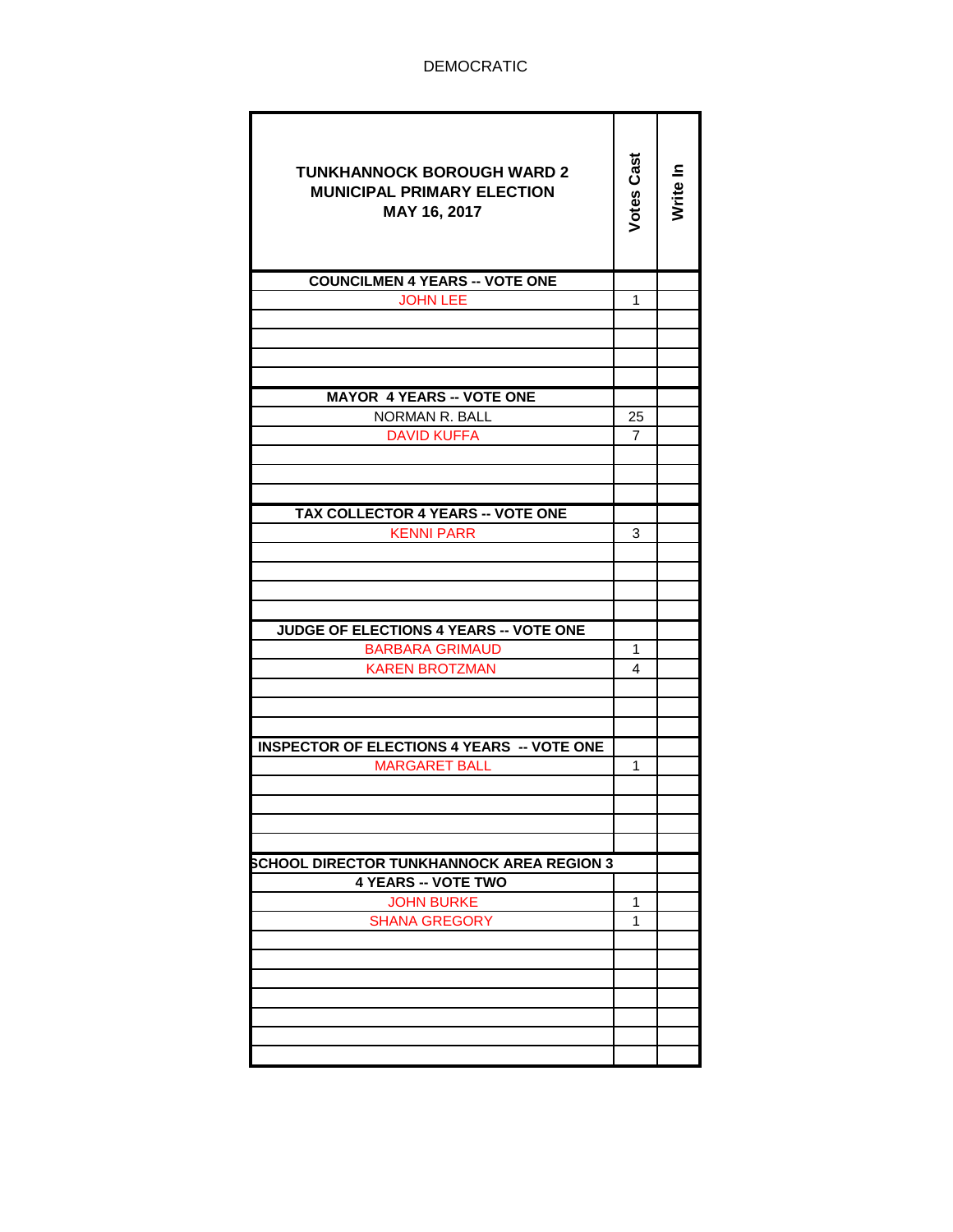| <b>TUNKHANNOCK BOROUGH WARD 2</b><br><b>MUNICIPAL PRIMARY ELECTION</b><br>MAY 16, 2017 | Votes Cast | Write In |
|----------------------------------------------------------------------------------------|------------|----------|
| <b>COUNCILMEN 4 YEARS -- VOTE ONE</b>                                                  |            |          |
| LISA A. TESLUK                                                                         | 71         |          |
|                                                                                        |            |          |
|                                                                                        |            |          |
|                                                                                        |            |          |
|                                                                                        |            |          |
| <b>MAYOR 4 YEARS -- VOTE ONE</b>                                                       |            |          |
| <b>NORMAN BALL</b>                                                                     | 13         |          |
| <b>DAVID KUFFA</b>                                                                     | 14         |          |
| <b>JOHN BELCHER</b>                                                                    | 4          |          |
| <b>TRAVIS L HALDEMAN</b>                                                               | 1          |          |
| TAX COLLECTOR 4 YEARS -- VOTE ONE                                                      |            |          |
| <b>KENNI R. PARR</b>                                                                   | 78         |          |
|                                                                                        |            |          |
|                                                                                        |            |          |
|                                                                                        |            |          |
|                                                                                        |            |          |
| JUDGE OF ELECTIONS 4 YEARS -- VOTE ONE                                                 |            |          |
| <b>KAREN BROTZMAN</b>                                                                  | 8          |          |
|                                                                                        |            |          |
|                                                                                        |            |          |
|                                                                                        |            |          |
|                                                                                        |            |          |
| <b>INSPECTOR OF ELECTIONS 4 YEARS -- VOTE ONE</b>                                      |            |          |
| <b>BLANK</b>                                                                           | 1          |          |
| <b>KAREN BROTZMAN</b>                                                                  | 1          |          |
| <b>DEMOCRATIC CANDIDATE</b>                                                            | 1          |          |
|                                                                                        |            |          |
|                                                                                        |            |          |
| SCHOOL DIRECTOR TUNKHANNOCK AREA REGION 3<br><b>4 YEARS -- VOTE TWO</b>                |            |          |
|                                                                                        |            |          |
| <b>ROB PARRY</b><br><b>HOLLY ARNOLD</b>                                                | 49<br>54   |          |
| <b>WILLIAM PREBOLA</b>                                                                 | 1          |          |
|                                                                                        |            |          |
|                                                                                        |            |          |
|                                                                                        |            |          |
|                                                                                        |            |          |
|                                                                                        |            |          |
|                                                                                        |            |          |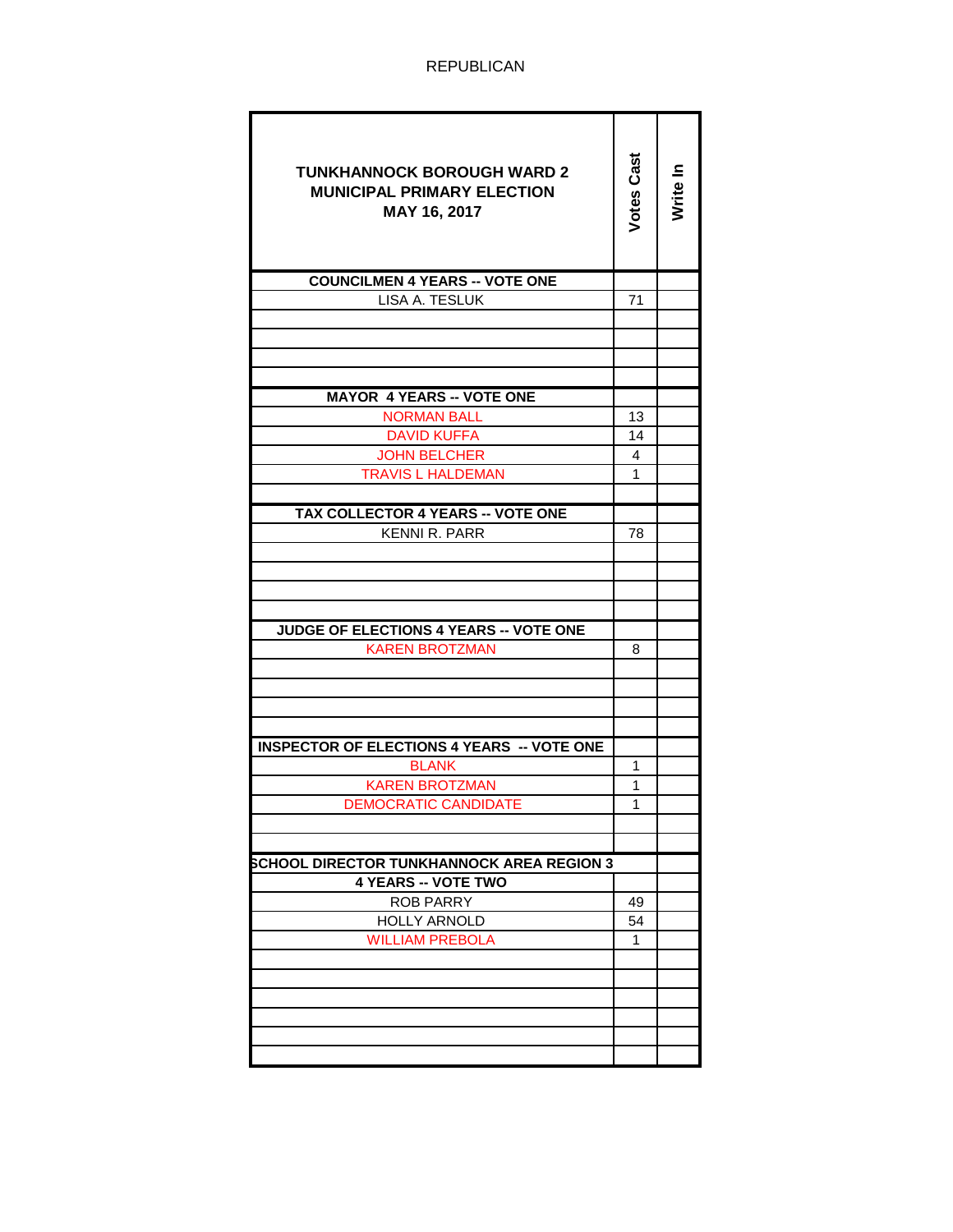| <b>TUNKHANNOCK BOROUGH WARD 3</b><br><b>MUNICIPAL PRIMARY ELECTION</b><br>MAY 16, 2017 | <b>Votes Cast</b> | Write In |
|----------------------------------------------------------------------------------------|-------------------|----------|
| <b>CONSTABLE 6 YEARS -- VOTE ONE</b>                                                   |                   |          |
| <b>MARK FETZKO</b>                                                                     | 1                 |          |
|                                                                                        |                   |          |
|                                                                                        |                   |          |
|                                                                                        |                   |          |
|                                                                                        |                   |          |
| <b>COUNCILMEN 4 YEARS -- VOTE ONE</b><br><b>JOSEPH MYERS</b>                           | 1                 |          |
|                                                                                        |                   |          |
|                                                                                        |                   |          |
|                                                                                        |                   |          |
|                                                                                        |                   |          |
| <b>MAYOR 4 YEARS -- VOTE ONE</b>                                                       |                   |          |
| NORMAN R. BALL                                                                         | 10                |          |
| <b>DAVID KUFFA</b>                                                                     | 3                 |          |
|                                                                                        |                   |          |
|                                                                                        |                   |          |
| TAX COLLECTOR 4 YEARS -- VOTE ONE                                                      |                   |          |
| <b>KENNI PARR</b>                                                                      | 1                 |          |
|                                                                                        |                   |          |
|                                                                                        |                   |          |
|                                                                                        |                   |          |
|                                                                                        |                   |          |
| <b>JUDGE OF ELECTIONS 4 YEARS -- VOTE ONE</b>                                          |                   |          |
| <b>JENNIFER HARVEY</b>                                                                 | 1                 |          |
|                                                                                        |                   |          |
|                                                                                        |                   |          |
|                                                                                        |                   |          |
| <b>INSPECTOR OF ELECTIONS 4 YEARS -- VOTE ONE</b>                                      |                   |          |
|                                                                                        |                   |          |
|                                                                                        |                   |          |
|                                                                                        |                   |          |
|                                                                                        |                   |          |
|                                                                                        |                   |          |
| <b>SCHOOL DIRECTOR TUNKHANNOCK AREA REGION 3</b><br><b>4 YEARS -- VOTE TWO</b>         |                   |          |
| <b>BARBARA ZECK</b>                                                                    | 1                 |          |
| <b>HOLLY ARNOLD</b>                                                                    | 1                 |          |
| ROBERT PARRY                                                                           | 1                 |          |
|                                                                                        |                   |          |
|                                                                                        |                   |          |
|                                                                                        |                   |          |
|                                                                                        |                   |          |
|                                                                                        |                   |          |
|                                                                                        |                   |          |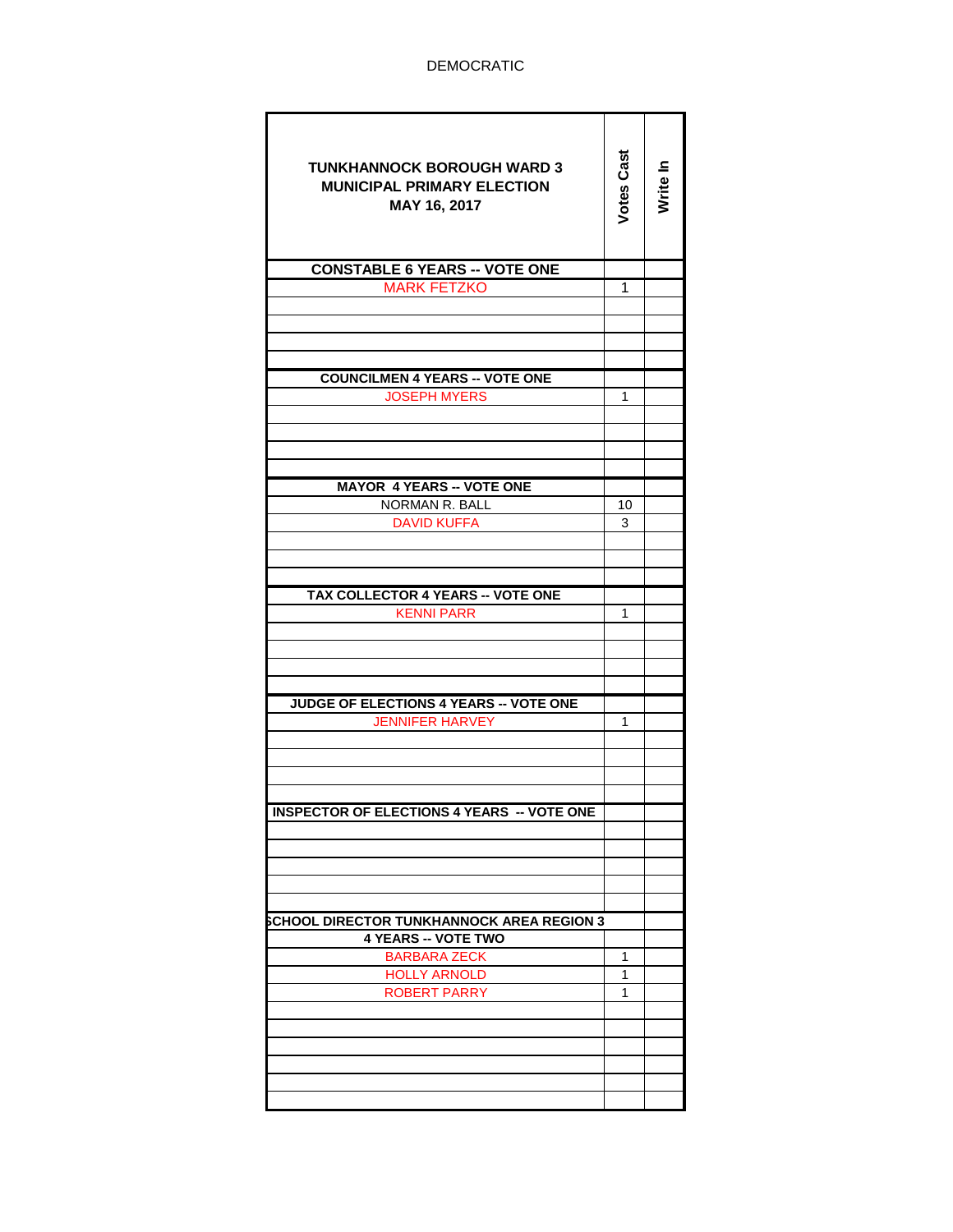REPUBLICAN

| <b>TUNKHANNOCK BOROUGH WARD 3</b><br><b>MUNICIPAL PRIMARY ELECTION</b><br>MAY 16, 2017 | Votes Cast | Write In |
|----------------------------------------------------------------------------------------|------------|----------|
| <b>CONSTABLE 6 YEARS -- VOTE ONE</b>                                                   |            |          |
| <b>MARK E. FETZKO</b>                                                                  | 51         |          |
| <b>STEVE REDDING</b>                                                                   | 1          |          |
|                                                                                        |            |          |
|                                                                                        |            |          |
|                                                                                        |            |          |
| <b>COUNCILMEN 4 YEARS -- VOTE ONE</b>                                                  |            |          |
| JOSEPH C. MYERS                                                                        | 46         |          |
| <b>DAVID WIGGINS</b>                                                                   | 1          |          |
|                                                                                        |            |          |
|                                                                                        |            |          |
| <b>MAYOR 4 YEARS -- VOTE ONE</b>                                                       |            |          |
| <b>DAVID KUFFA</b>                                                                     | 9          |          |
| <b>NORMAN BALL</b>                                                                     | 8          |          |
|                                                                                        |            |          |
|                                                                                        |            |          |
|                                                                                        |            |          |
| <b>TAX COLLECTOR 4 YEARS -- VOTE ONE</b>                                               |            |          |
| KENNI R. PARR                                                                          | 54         |          |
| <b>NORM BALL</b>                                                                       | 1          |          |
| <b>ROBYN WIGGINS</b><br><b>RONALD REGAN</b>                                            | 1<br>1     |          |
|                                                                                        |            |          |
| JUDGE OF ELECTIONS 4 YEARS -- VOTE ONE                                                 |            |          |
| <b>JENNIFER HARVEY</b>                                                                 | 2          |          |
| <b>KAREN BROTZMAN</b>                                                                  | 1          |          |
|                                                                                        |            |          |
|                                                                                        |            |          |
|                                                                                        |            |          |
| <b>INSPECTOR OF ELECTIONS 4 YEARS -- VOTE ONE</b>                                      |            |          |
|                                                                                        |            |          |
|                                                                                        |            |          |
|                                                                                        |            |          |
|                                                                                        |            |          |
| SCHOOL DIRECTOR TUNKHANNOCK AREA REGION 3                                              |            |          |
| <b>4 YEARS -- VOTE TWO</b>                                                             |            |          |
| <b>ROB PARRY</b>                                                                       | 33         |          |
| <b>HOLLY ARNOLD</b>                                                                    | 42         |          |
|                                                                                        |            |          |
|                                                                                        |            |          |
|                                                                                        |            |          |
|                                                                                        |            |          |
|                                                                                        |            |          |
|                                                                                        |            |          |
|                                                                                        |            |          |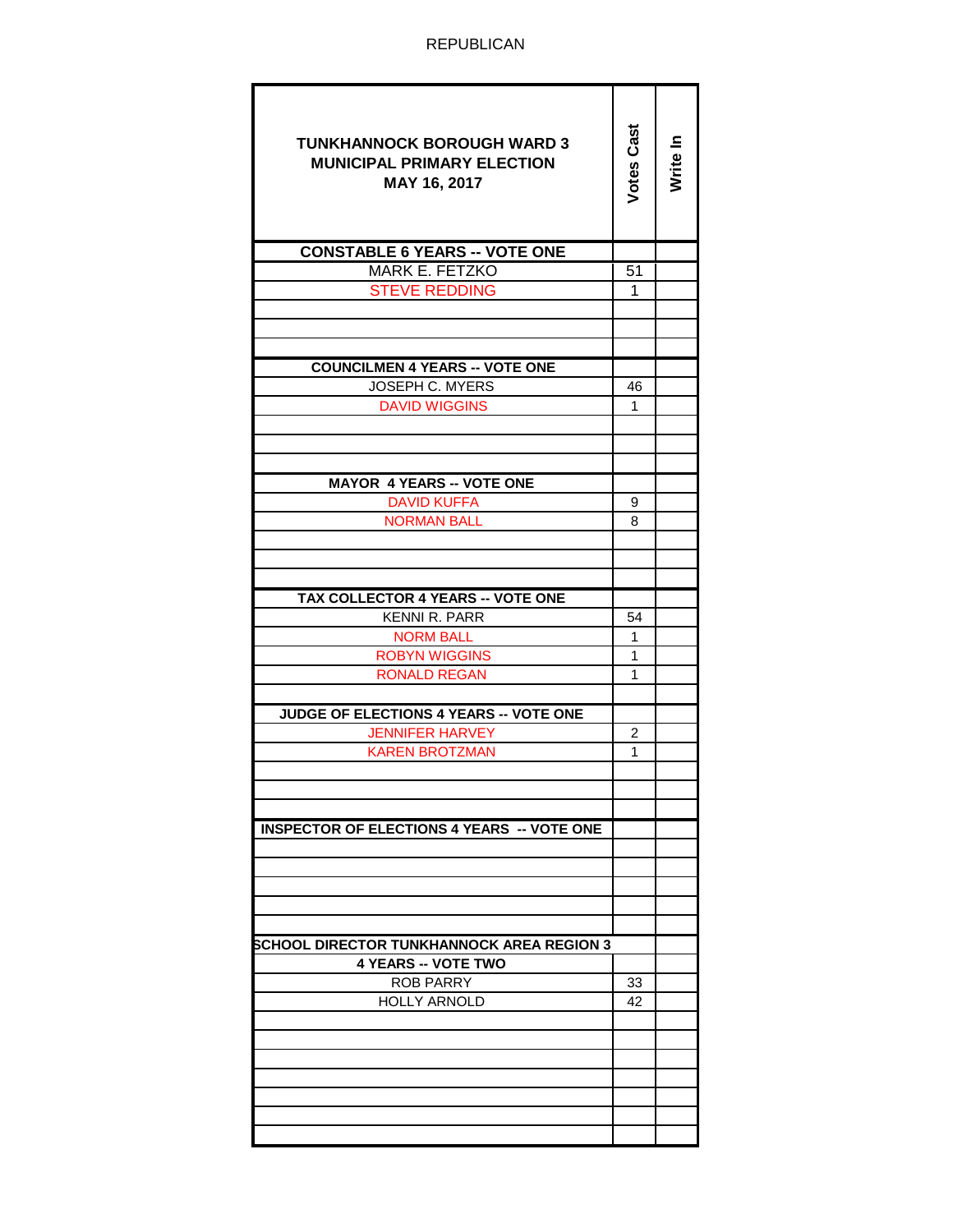| <b>TUNKHANNOCK BOROUGH WARD 4</b><br><b>MUNICIPAL PRIMARY ELECTION</b><br>MAY 16, 2017 | Votes Cast | Write In |
|----------------------------------------------------------------------------------------|------------|----------|
| <b>COUNCILMEN 4 YEARS -- VOTE ONE</b>                                                  |            |          |
| <b>CAROLTON WILLIAMS</b>                                                               | 1          |          |
| <b>MICHAEL J. RUDOLF</b>                                                               | 1          |          |
|                                                                                        |            |          |
|                                                                                        |            |          |
|                                                                                        |            |          |
| <b>MAYOR 4 YEARS -- VOTE ONE</b>                                                       |            |          |
| <b>NORMAN R. BALL</b>                                                                  | 17         |          |
| <b>DAVID KUFFA</b>                                                                     | 6          |          |
| <b>MARSHALL DAVIS</b>                                                                  | 1          |          |
|                                                                                        |            |          |
|                                                                                        |            |          |
| <b>TAX COLLECTOR 4 YEARS -- VOTE ONE</b>                                               |            |          |
| <b>KENNI PARR</b>                                                                      | 1          |          |
|                                                                                        |            |          |
|                                                                                        |            |          |
|                                                                                        |            |          |
| <b>JUDGE OF ELECTIONS 4 YEARS -- VOTE ONE</b>                                          |            |          |
| <b>PEG BALL</b>                                                                        | 1          |          |
|                                                                                        |            |          |
|                                                                                        |            |          |
|                                                                                        |            |          |
|                                                                                        |            |          |
| <b>INSPECTOR OF ELECTIONS 4 YEARS -- VOTE ONE</b>                                      |            |          |
|                                                                                        |            |          |
|                                                                                        |            |          |
|                                                                                        |            |          |
|                                                                                        |            |          |
|                                                                                        |            |          |
| <b>SCHOOL DIRECTOR TUNKHANNOCK AREA REGION 3</b>                                       |            |          |
| <b>4 YEARS -- VOTE TWO</b>                                                             |            |          |
| EILEEN BARZILOSKI                                                                      | 1          |          |
| <b>CARLTON WILLIAMS JR</b>                                                             | 1          |          |
| <b>ESTHER HARMATZ</b>                                                                  | 1          |          |
| <b>HOLLY ARNOLD</b>                                                                    | 1<br>3     |          |
| <b>RANDY GREENIP</b>                                                                   |            |          |
|                                                                                        |            |          |
|                                                                                        |            |          |
|                                                                                        |            |          |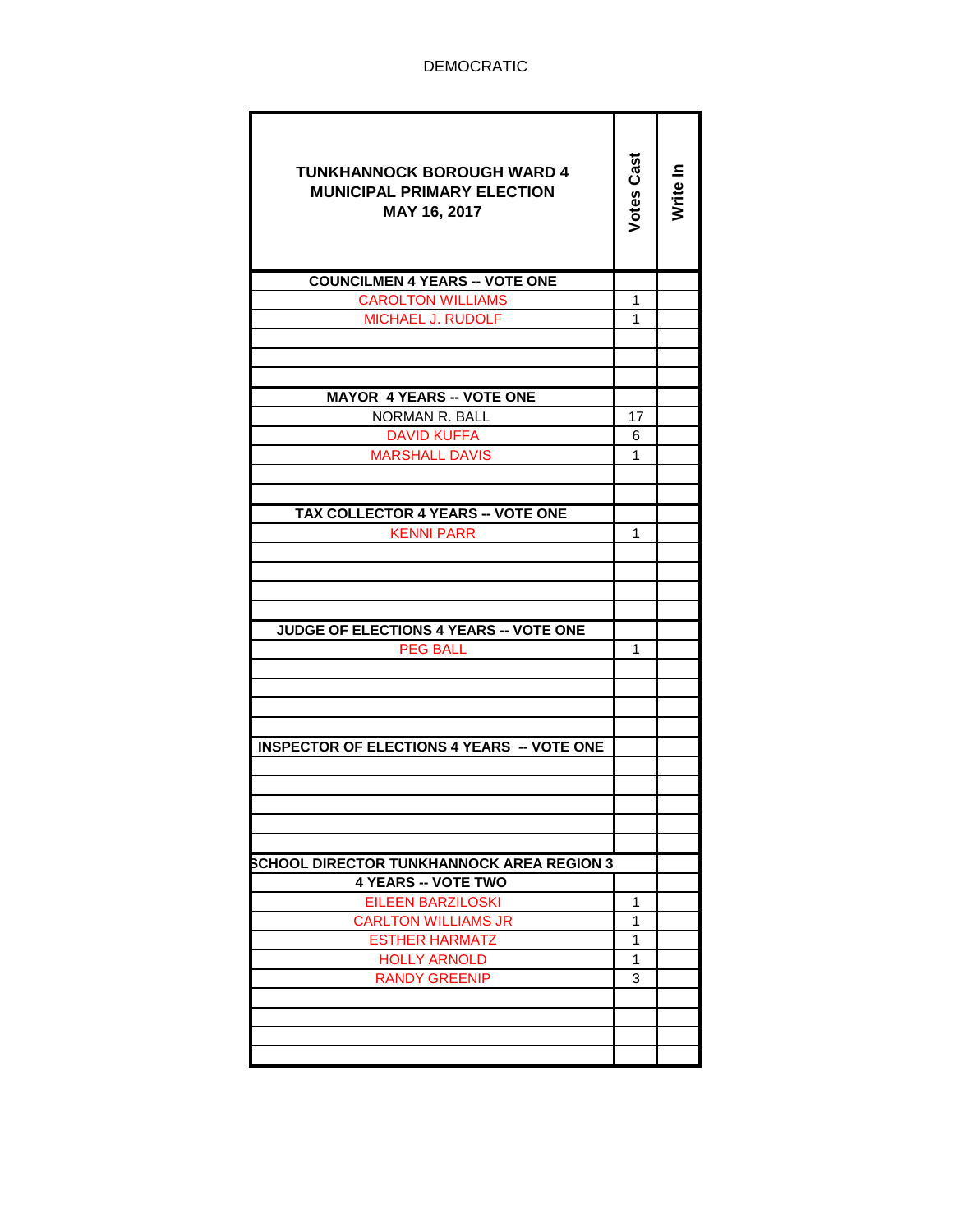| <b>TUNKHANNOCK BOROUGH WARD 4</b><br><b>MUNICIPAL PRIMARY ELECTION</b><br>MAY 16, 2017 | <b>Votes Cast</b> | Nrite In |
|----------------------------------------------------------------------------------------|-------------------|----------|
| <b>COUNCILMEN 4 YEARS -- VOTE ONE</b>                                                  |                   |          |
| <b>SCOTT DOUTHETT</b>                                                                  | 42                |          |
| <b>DAVID KUFFA</b>                                                                     | 1                 |          |
| <b>ROBERT JONES</b>                                                                    | 1                 |          |
|                                                                                        |                   |          |
|                                                                                        |                   |          |
| <b>MAYOR 4 YEARS -- VOTE ONE</b>                                                       |                   |          |
| <b>DAVID KUFFA</b>                                                                     | 19                |          |
| <b>JOSEPH B SICK</b>                                                                   | 1                 |          |
| <b>NORMAN BALL</b>                                                                     | 3                 |          |
|                                                                                        |                   |          |
| <b>TAX COLLECTOR 4 YEARS -- VOTE ONE</b>                                               |                   |          |
| <b>KENNI R. PARR</b>                                                                   | 57                |          |
|                                                                                        |                   |          |
|                                                                                        |                   |          |
|                                                                                        |                   |          |
|                                                                                        |                   |          |
| <b>JUDGE OF ELECTIONS 4 YEARS -- VOTE ONE</b>                                          |                   |          |
| <b>BARBARA GRUMIAN</b>                                                                 | 1                 |          |
| <b>JOHN JONES</b>                                                                      | 1                 |          |
|                                                                                        |                   |          |
|                                                                                        |                   |          |
|                                                                                        |                   |          |
| <b>INSPECTOR OF ELECTIONS 4 YEARS -- VOTE ONE</b>                                      |                   |          |
| <b>JOE JOE</b>                                                                         | 1                 |          |
|                                                                                        |                   |          |
|                                                                                        |                   |          |
|                                                                                        |                   |          |
| SCHOOL DIRECTOR TUNKHANNOCK AREA REGION 3                                              |                   |          |
| <b>4 YEARS -- VOTE TWO</b>                                                             |                   |          |
| <b>ROB PARRY</b>                                                                       | 36                |          |
| <b>HOLLY ARNOLD</b>                                                                    | 43                |          |
| <b>DANIEL GAY</b>                                                                      | 1                 |          |
| <b>UNCLE SAM</b>                                                                       | 1                 |          |
|                                                                                        |                   |          |
|                                                                                        |                   |          |
|                                                                                        |                   |          |
|                                                                                        |                   |          |
|                                                                                        |                   |          |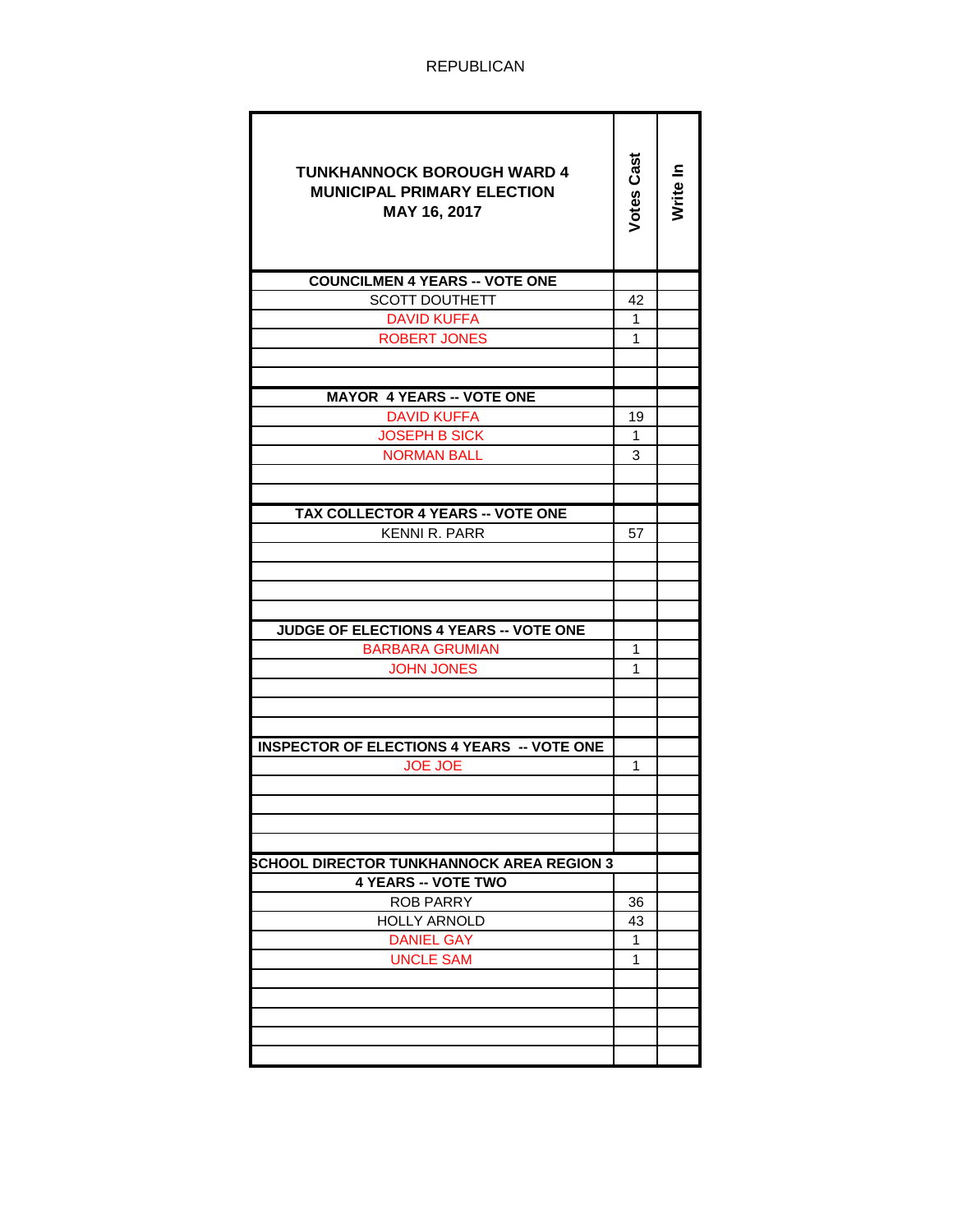## DEMOCRATIC

| <b>TUNKHANNOCK TOWNSHIP 1</b><br><b>MUNICIPAL PRIMARY ELECTION</b><br>MAY 16, 2017 | Votes Cast     | Write In |
|------------------------------------------------------------------------------------|----------------|----------|
| <b>AUDITOR 6 YEARS-- VOTE ONE</b>                                                  |                |          |
| <b>ALISON KUKUCHKA</b>                                                             | 1              |          |
| <b>JUSTIN YADLOSKY</b>                                                             | 1              |          |
| NIDEA                                                                              | 1              |          |
| <b>SHARON DICKSON</b>                                                              | 1              |          |
|                                                                                    |                |          |
| <b>CONSTABLE 6 YEARS - VOTE ONE</b>                                                |                |          |
| PAUL J. O'HEARN                                                                    | 112            |          |
| <b>SHERMAN</b>                                                                     | 1              |          |
|                                                                                    |                |          |
| <b>SUPERVISOR 6 YEARS -- VOTE ONE</b>                                              |                |          |
| TAMMY L. BALEWSKI                                                                  | 121            |          |
| <b>HOYT KEISER</b>                                                                 | 5              |          |
| <b>RANDY WHITE</b>                                                                 | 7              |          |
|                                                                                    |                |          |
| <b>SUPERVISOR 4 YEARS -- VOTE ONE</b>                                              |                |          |
| <b>TAMMY L. BALEWSKI</b>                                                           | 120            |          |
| <b>HOYT KEISER</b>                                                                 | 7              |          |
| <b>RANDY WHITE</b>                                                                 | 3              |          |
|                                                                                    |                |          |
| TAX COLLECTOR 4 YEARS -- VOTE ONE                                                  |                |          |
| <b>CATHERINE GUNDLING</b>                                                          | 1              |          |
| <b>ROBERT CYLIANA</b>                                                              | 1              |          |
| <b>RON WHIPPLE</b>                                                                 | 5              |          |
|                                                                                    |                |          |
| JUDGE OF ELECTIONS 4 YEARS -- VOTE ONE                                             |                |          |
| <b>JAMES HOPKINS</b>                                                               | 1              |          |
| <b>LAURA ANDERSON</b>                                                              | $\mathfrak{p}$ |          |
| <b>NO IDEA</b>                                                                     | 1              |          |
| <b>PEGGY LANE</b>                                                                  | $\overline{2}$ |          |
| <b>SHARON DICKSON</b>                                                              | 1              |          |
| <b>INSPECTOR OF ELECTIONS 4 YEARS -- VOTE ONE</b>                                  |                |          |
| <b>LAURA ANDERSON</b>                                                              | 136            |          |
|                                                                                    |                |          |
| SCHOOL DIRECTOR TUNKHANNOCK AREA REGION 3                                          |                |          |
| <b>4 YEARS VOTE TWO</b>                                                            |                |          |
| <b>HOLLY ARNOLD</b>                                                                | 6              |          |
| <b>JOHN BURKE</b>                                                                  | 1              |          |
| <b>NO IDEA</b>                                                                     | 2              |          |
| <b>ROB PARRY</b>                                                                   | 4              |          |
| <b>ABE KUKUCHKA</b><br><b>GERALD C GRIMAUD</b>                                     | 1<br>1         |          |
|                                                                                    | 1              |          |
| <b>SHARON DICKSON</b><br><b>SHANA GREGORY</b>                                      | 2              |          |
|                                                                                    |                |          |

Withdrew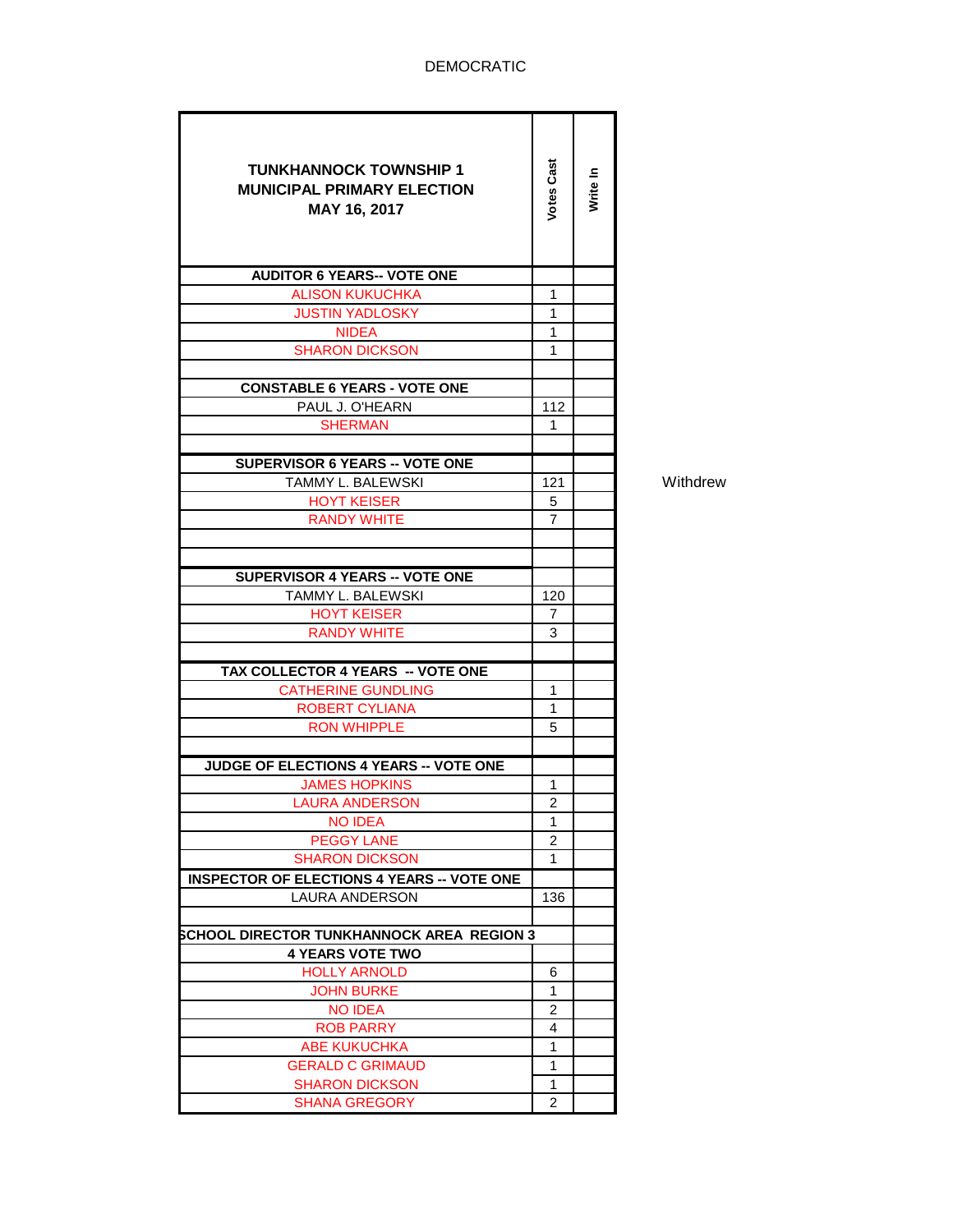ī

T

| <b>TUNKHANNOCK TOWNSHIP 1</b><br><b>MUNICIPAL PRIMARY ELECTION</b><br>MAY 16, 2017 | Votes Cas | Write In |
|------------------------------------------------------------------------------------|-----------|----------|
| <b>AUDITOR 6 YEARS-- VOTE ONE</b>                                                  |           |          |
| <b>ASHLEY DARBY</b>                                                                | 1         |          |
| <b>BENJAMIN CORBY</b>                                                              | 4         |          |
| <b>DALE LANE</b>                                                                   | 1<br>1    |          |
| <b>LAURA GINGHER</b><br><b>MAUREEN WHIPPLE</b>                                     | 1         |          |
| <b>SHANNON DICKSON</b>                                                             | 2         |          |
| <b>TESSA MITCHELL</b>                                                              | 1         |          |
| <b>CONSTABLE 6 YEARS - VOTE ONE</b>                                                |           |          |
| <b>JEFF PLATA</b>                                                                  | 1         |          |
| <b>JOHN DONNELLY</b>                                                               | 1         |          |
| <b>KAITLYN MITCHELL</b>                                                            | 1         |          |
| <b>PAUL OHEARN</b>                                                                 | 3         |          |
|                                                                                    |           |          |
| <b>SUPERVISOR 6 YEARS -- VOTE ONE</b>                                              |           |          |
| RANDY L. WHITE                                                                     | 289       |          |
| JEFF PLATA                                                                         | 1         |          |
| <b>JOSEPH MITCHELL</b>                                                             | 1<br>11   |          |
| <b>TAMMY BALEWSKI</b>                                                              |           |          |
| <b>SUPERVISOR 4 YEARS -- VOTE ONE</b>                                              |           |          |
| <b>HOYT KEISER</b>                                                                 | 249       |          |
| <b>BILL H WILLIAMS</b>                                                             | 1         |          |
| <b>JOE MITCHELL</b>                                                                | 2         |          |
| <b>RYAN WERKHEISER</b>                                                             | 2         |          |
| <b>TAMMY BALEWSKI</b>                                                              | 37        |          |
|                                                                                    |           |          |
| TAX COLLECTOR 4 YEARS -- VOTE ONE                                                  |           |          |
| <b>RON WHIPPLE</b>                                                                 | 302       |          |
| <b>ADONIA BARZILOSKI</b>                                                           | 1.        |          |
| <b>FLO BALL</b>                                                                    | 1         |          |
| <b>FRANK WADAS</b><br><b>JOSEPH MITCHELL</b>                                       | 1<br>1    |          |
| JUDGE OF ELECTIONS 4 YEARS -- VOTE ONE                                             |           |          |
| PEGGY LANE                                                                         | 296       |          |
| <b>FRANK WADAS</b>                                                                 | 1         |          |
|                                                                                    |           |          |
| <b>INSPECTOR OF ELECTIONS 4 YEARS .</b><br>. VOTF ONF                              |           |          |
| ROSANNE E. WOMER                                                                   | 277       |          |
| <b>FRANK WADAS</b>                                                                 | 1         |          |
| <b>LAURA ANDERSON</b>                                                              | 1         |          |
|                                                                                    |           |          |
|                                                                                    |           |          |
| SCHOOL DIRECTOR TUNKHANNOCK AREA  REGION 3                                         |           |          |
| <b>4 YEARS VOTE TWO</b><br><b>ROB PARRY</b>                                        | 230       |          |
| <b>HOLLY ARNOLD</b>                                                                | 224       |          |
| <b>MIKE BARZILOSKI</b>                                                             | 1         |          |
| <b>RICH CORDES</b>                                                                 | 1         |          |
| <b>BILL COLBENSON</b>                                                              | 1         |          |
| <b>BILL H WILLIAMS</b>                                                             | 1         |          |
| <b>JOSEPH MITCHELL</b>                                                             | 2         |          |
| <b>MICKEY MOUSE</b>                                                                | 1         |          |
| <b>MIKE BACH</b>                                                                   | 1         |          |
| <b>RYAN WERKHEISER</b>                                                             | 2         |          |
| <b>TAMMY BALEWSKI</b>                                                              | 2         |          |
|                                                                                    |           |          |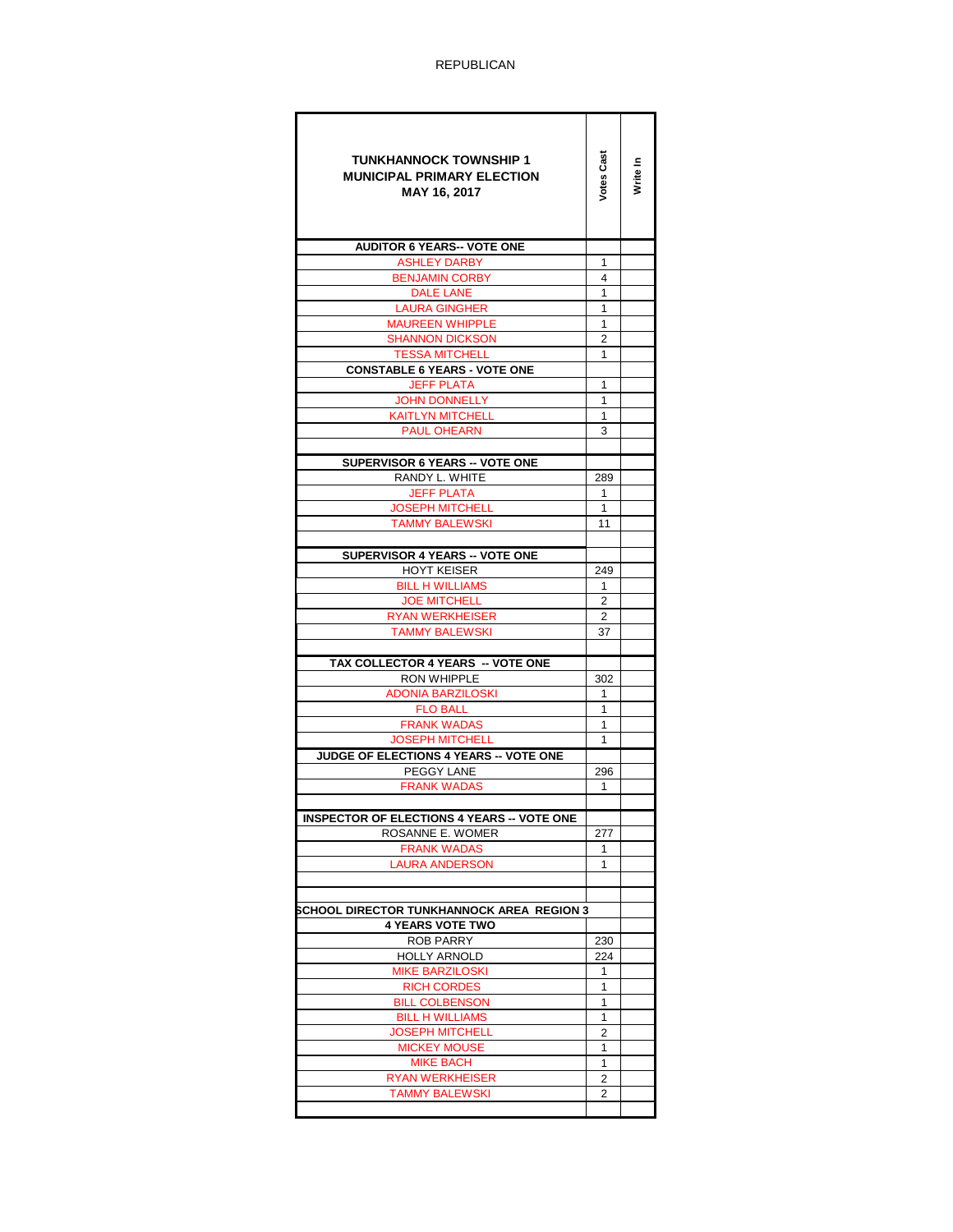| <b>TUNKHANNOCK TOWNSHIP 2</b><br><b>MUNICIPAL PRIMARY ELECTION</b><br>MAY 16, 2017 | <b>Votes Cast</b> | Write In |
|------------------------------------------------------------------------------------|-------------------|----------|
| <b>AUDITOR 6 YEARS-- VOTE ONE</b>                                                  |                   |          |
| <b>DANIEL AUSTIN</b>                                                               | 1                 |          |
| <b>JUDY GINGHER</b>                                                                | 1                 |          |
|                                                                                    |                   |          |
|                                                                                    |                   |          |
|                                                                                    |                   |          |
| <b>CONSTABLE 6 YEARS - VOTE ONE</b>                                                |                   |          |
| <b>MARK FETZKO</b>                                                                 | 1                 |          |
|                                                                                    |                   |          |
|                                                                                    |                   |          |
|                                                                                    |                   |          |
| <b>SUPERVISOR 6 YEARS -- VOTE ONE</b>                                              |                   |          |
| TAMMY L. BALEWSKI                                                                  | 57                |          |
| <b>HOYT KEISER</b>                                                                 | 2                 |          |
| <b>RANDY WHITE</b>                                                                 | 1                 |          |
|                                                                                    |                   |          |
|                                                                                    |                   |          |
| SUPERVISOR 4 YEARS -- VOTE ONE                                                     |                   |          |
| TAMMY L. BALEWSKI                                                                  | 59                |          |
| <b>HOYT KEISER</b>                                                                 | 1                 |          |
|                                                                                    |                   |          |
|                                                                                    |                   |          |
|                                                                                    |                   |          |
| TAX COLLECTOR 4 YEARS -- VOTE ONE                                                  |                   |          |
| <b>KATHLEEN GILHOOLEY</b>                                                          | 1                 |          |
| <b>MARGARET HARBAUGH</b>                                                           | 2                 |          |
| <b>RON WHIPPLE</b>                                                                 | 2                 |          |
| <b>UNCLE SAM</b>                                                                   | 1                 |          |
|                                                                                    |                   |          |
| JUDGE OF ELECTIONS 4 YEARS -- VOTE ONE                                             |                   |          |
| <b>ALISHA NUDO</b>                                                                 | 2                 |          |
| tammy nudo                                                                         | 1                 |          |
|                                                                                    |                   |          |
|                                                                                    |                   |          |
| <b>INSPECTOR OF ELECTIONS 4 YEARS -- VOTE ONE</b>                                  |                   |          |
| <b>JESSICA SIRKO</b>                                                               | 1                 |          |
| <b>MARSHA FREDERICK</b>                                                            | 1                 |          |
|                                                                                    |                   |          |
|                                                                                    |                   |          |
|                                                                                    |                   |          |
| SCHOOL DIRECTOR TUNKHANNOCK AREA  REGION 3                                         |                   |          |
| <b>4 YEARS VOTE TWO</b>                                                            |                   |          |
| <b>ROB PARRY</b>                                                                   | 1                 |          |
| <b>HOLLY ARNOLD</b>                                                                | 3                 |          |
|                                                                                    |                   |          |
|                                                                                    |                   |          |
|                                                                                    |                   |          |
|                                                                                    |                   |          |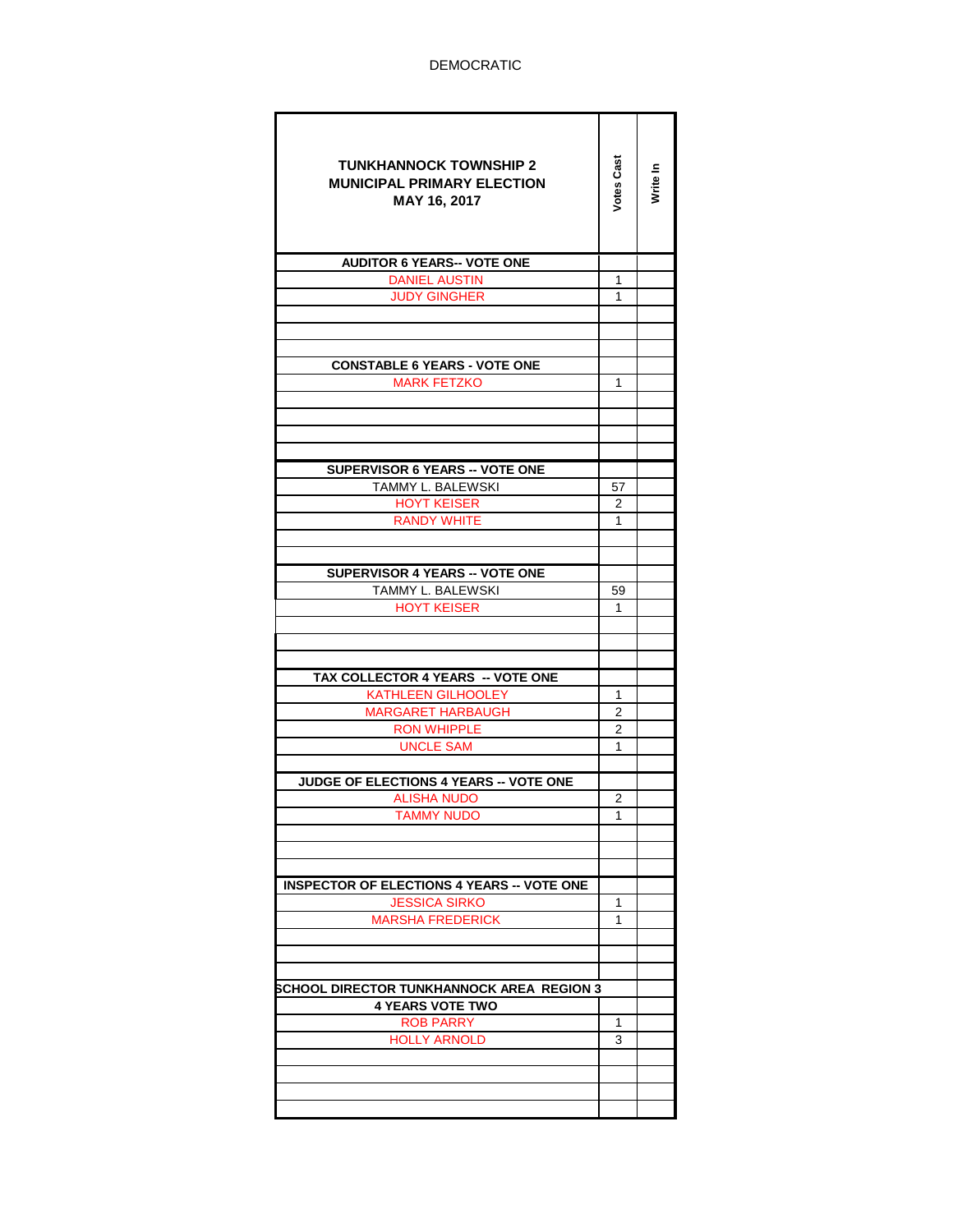| <b>TUNKHANNOCK TOWNSHIP 2</b><br><b>MUNICIPAL PRIMARY ELECTION</b><br>MAY 16, 2017 | Votes Cas    | Write In |
|------------------------------------------------------------------------------------|--------------|----------|
| <b>AUDITOR 6 YEARS-- VOTE ONE</b>                                                  |              |          |
| <b>KEVIN ROBINSON</b>                                                              | 1            |          |
|                                                                                    |              |          |
|                                                                                    |              |          |
|                                                                                    |              |          |
| <b>CONSTABLE 6 YEARS - VOTE ONE</b>                                                |              |          |
| <b>MARK BERNOSKY</b>                                                               | 1            |          |
| <b>PAUL KINTNER</b>                                                                | 1            |          |
|                                                                                    |              |          |
|                                                                                    |              |          |
|                                                                                    |              |          |
| <b>SUPERVISOR 6 YEARS -- VOTE ONE</b>                                              |              |          |
| RANDY L. WHITE                                                                     | 187          |          |
|                                                                                    |              |          |
|                                                                                    |              |          |
|                                                                                    |              |          |
|                                                                                    |              |          |
| <b>SUPERVISOR 4 YEARS -- VOTE ONE</b>                                              |              |          |
| <b>HOYT KEISER</b>                                                                 | 180          |          |
| <b>BILL GIBBONS</b>                                                                | 1            |          |
| <b>RANDY WHITE</b>                                                                 | $\mathbf{1}$ |          |
| <b>TAMMY BALEWSKI</b>                                                              | 26           |          |
| <b>VETO BARZILOSKI</b>                                                             | 1            |          |
| TAX COLLECTOR 4 YEARS -- VOTE ONE                                                  |              |          |
| <b>RON WHIPPLE</b>                                                                 | 212          |          |
|                                                                                    |              |          |
|                                                                                    |              |          |
|                                                                                    |              |          |
|                                                                                    |              |          |
| JUDGE OF ELECTIONS 4 YEARS -- VOTE ONE                                             |              |          |
| ALISHA NUDO                                                                        | 1            |          |
| <b>BARB GAY</b>                                                                    | 1            |          |
| <b>PAUL KINTNER</b>                                                                | 1            |          |
| RUSSELL SHURTLEFF                                                                  | 1            |          |
|                                                                                    |              |          |
| <b>INSPECTOR OF ELECTIONS 4 YEARS -- VOTE ONE</b><br>MARSHA FREDERICK              | 182          |          |
| KEVIN ROBINSON                                                                     | 1            |          |
| <b>MARGE KRAUSE</b>                                                                | 1            |          |
|                                                                                    |              |          |
|                                                                                    |              |          |
| SCHOOL DIRECTOR TUNKHANNOCK AREA  REGION 3                                         |              |          |
| <b>4 YEARS VOTE TWO</b>                                                            |              |          |
| <b>ROB PARRY</b>                                                                   | 150          |          |
| <b>HOLLY ARNOLD</b>                                                                | 155          |          |
| <b>KEVIN ROBINSON</b>                                                              | 1            |          |
| <b>ROB MCCAULEY</b>                                                                | 1            |          |
| <b>SUSAN GIBBONS</b>                                                               | 1            |          |
|                                                                                    |              |          |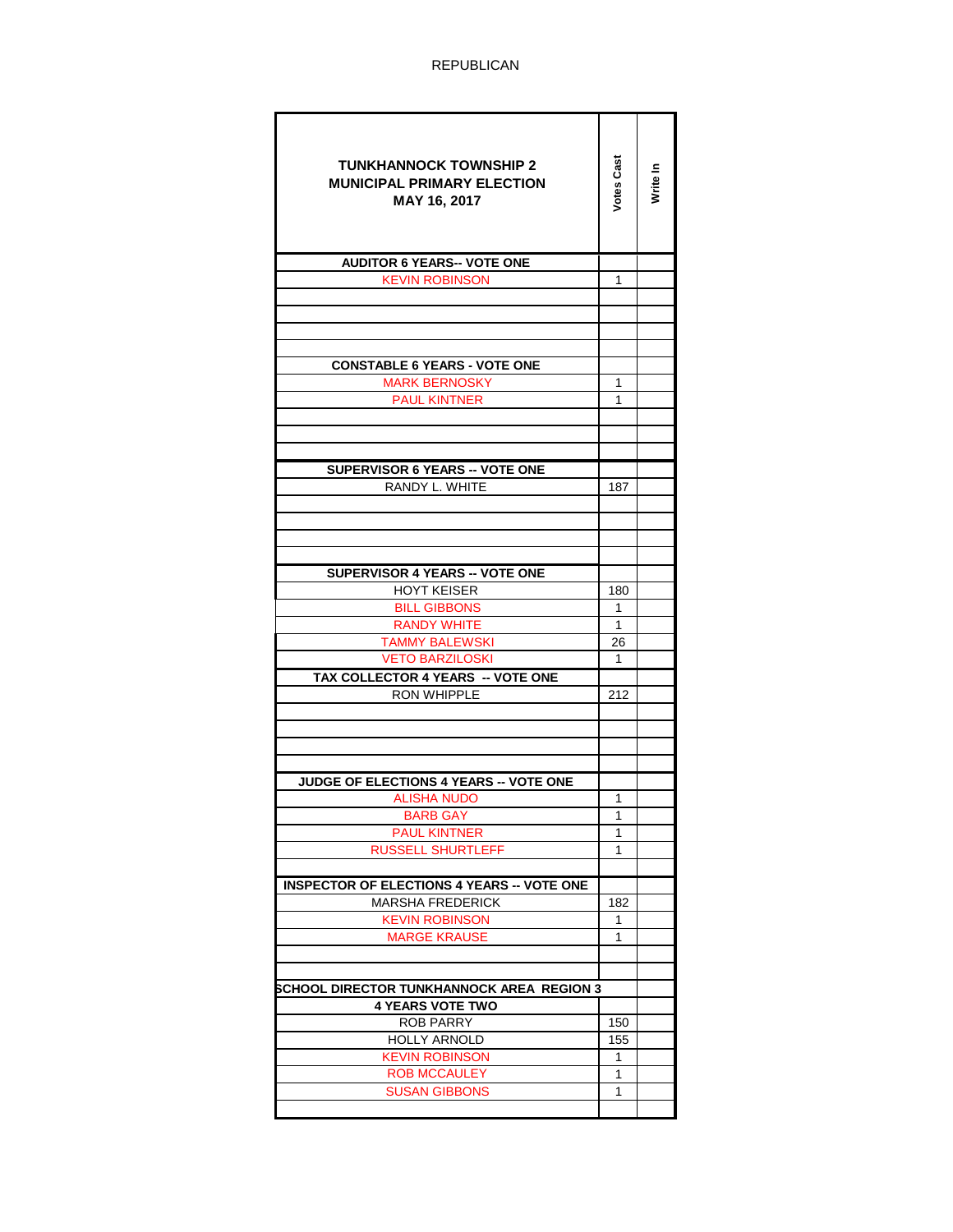| <b>WASHINGTON TOWNSHIP</b><br><b>MUNICIPAL PRIMARY ELECTION</b><br>MAY 16, 2017 | <b>Votes Cast</b> | Write In |
|---------------------------------------------------------------------------------|-------------------|----------|
| <b>AUDITOR 6 YEARS -- VOTE ONE</b>                                              |                   |          |
| <b>RANDI NICHOLS</b>                                                            | $\overline{2}$    |          |
|                                                                                 |                   |          |
|                                                                                 |                   |          |
|                                                                                 |                   |          |
| <b>AUDITOR 4 YEARS - VOTE ONE</b>                                               |                   |          |
| <b>RANDI NICHOLS</b>                                                            | 1                 |          |
|                                                                                 |                   |          |
|                                                                                 |                   |          |
|                                                                                 |                   |          |
|                                                                                 |                   |          |
| <b>SUPERVISOR 6 YEARS -- VOTE ONE</b>                                           |                   |          |
| TERRY E. PUTERBAUGH                                                             | 35                |          |
| <b>BILL BALL</b>                                                                | 5                 |          |
|                                                                                 |                   |          |
|                                                                                 |                   |          |
| <b>TAX COLLECTOR 4 YEARS -- VOTE ONE</b>                                        |                   |          |
| <b>KATELYNN CHAMBERS</b>                                                        | $\overline{c}$    |          |
|                                                                                 |                   |          |
|                                                                                 |                   |          |
|                                                                                 |                   |          |
|                                                                                 |                   |          |
| JUDGE OF ELECTION 4 YEAR -- VOTE ONE                                            |                   |          |
| <b>DAVE HOLDREDGE</b>                                                           | 1                 |          |
|                                                                                 |                   |          |
|                                                                                 |                   |          |
|                                                                                 |                   |          |
| <b>INSPECTOR OF ELECTIONS 4 YEARS -- VOTE ONE</b>                               |                   |          |
| <b>IRENE A. SHEMANSKI</b>                                                       | 43                |          |
|                                                                                 |                   |          |
|                                                                                 |                   |          |
|                                                                                 |                   |          |
|                                                                                 |                   |          |
| <b>SCHOOL DIRECTOR TUNKHANNOCK AREA REGION 1</b>                                |                   |          |
| <b>FOUR YEARS VOTE FOR TWO</b><br>PHILIP O. FARR                                | 47                |          |
| <b>DAVE HOLDREDGE</b>                                                           | 1                 |          |
| <b>JOSEPH PUCHALSKI</b>                                                         | 1                 |          |
|                                                                                 |                   |          |
|                                                                                 |                   |          |
|                                                                                 |                   |          |
|                                                                                 |                   |          |
|                                                                                 |                   |          |
|                                                                                 |                   |          |
|                                                                                 |                   |          |
|                                                                                 |                   |          |
|                                                                                 |                   |          |
|                                                                                 |                   |          |
|                                                                                 |                   |          |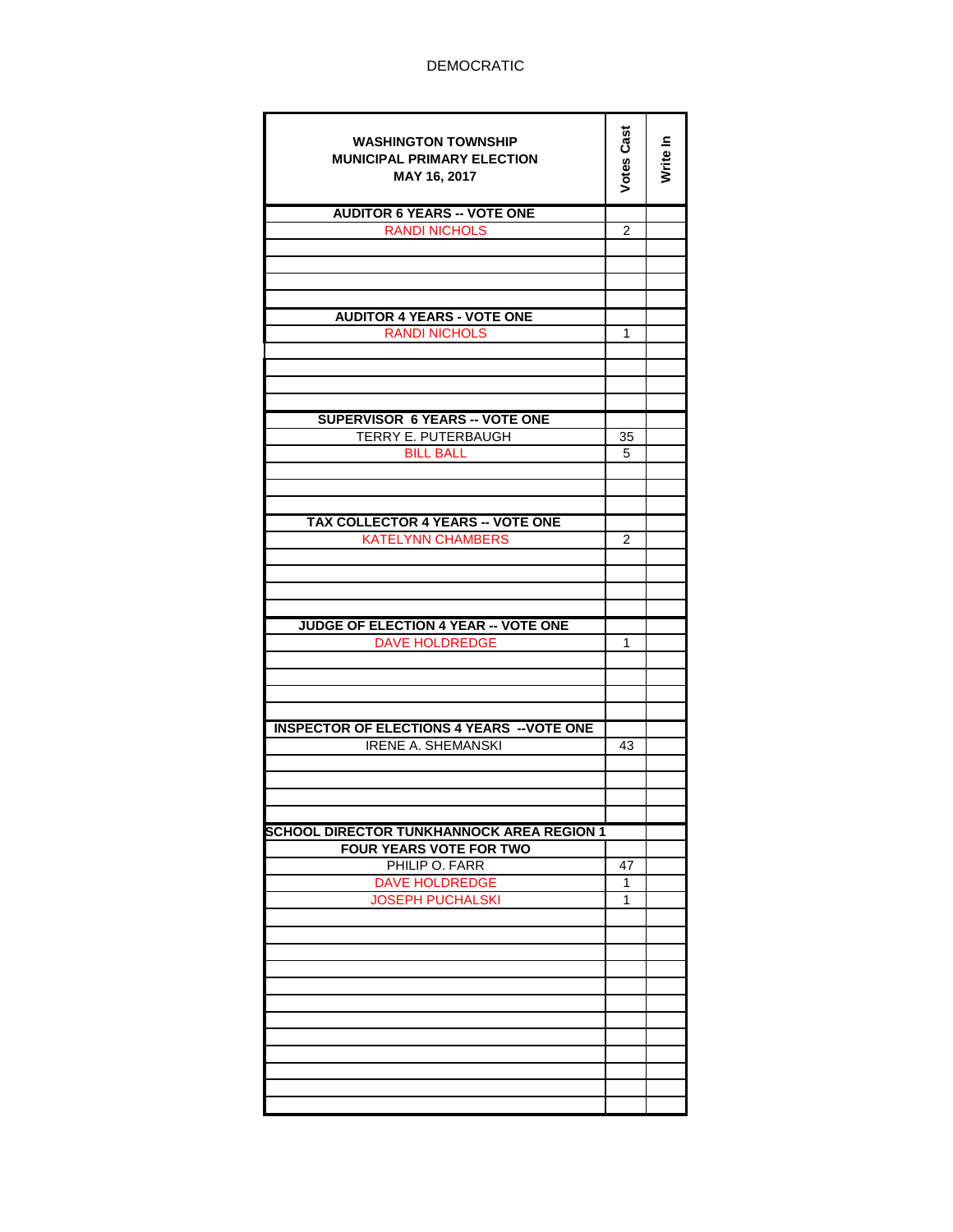| <b>WASHINGTON TOWNSHIP</b>                        | <b>Votes Cast</b> |          |
|---------------------------------------------------|-------------------|----------|
| <b>MUNICIPAL PRIMARY ELECTION</b>                 |                   | Write In |
| MAY 16, 2017                                      |                   |          |
|                                                   |                   |          |
| <b>AUDITOR 6 YEARS -- VOTE ONE</b>                |                   |          |
| <b>DAWN FRANKO</b>                                | 1                 |          |
| <b>TRACI STEIDINGER</b>                           | 1                 |          |
|                                                   |                   |          |
|                                                   |                   |          |
|                                                   |                   |          |
| <b>AUDITOR 4 YEARS - VOTE ONE</b>                 |                   |          |
| <b>JENNIFER CHESNER</b>                           | 1                 |          |
| KATELYN CHAMBERS                                  | 1                 |          |
|                                                   |                   |          |
|                                                   |                   |          |
|                                                   |                   |          |
| <b>SUPERVISOR 6 YEARS -- VOTE ONE</b>             |                   |          |
| ROBERT FRANKO JR                                  | 77                |          |
| <b>BILL BALL</b>                                  | 110               |          |
| <b>JAMES JENKINS</b>                              | 1                 |          |
| <b>TERRY E PUTERBAUGH</b>                         | 3                 |          |
|                                                   |                   |          |
| TAX COLLECTOR 4 YEARS -- VOTE ONE                 |                   |          |
| <b>MARJORIE WINKLER</b>                           | 186               |          |
|                                                   |                   |          |
|                                                   |                   |          |
|                                                   |                   |          |
| JUDGE OF ELECTION 4 YEAR -- VOTE ONE              |                   |          |
| <b>MARY SAYRE</b>                                 | 16                |          |
| <b>EVA WILLIAMS</b>                               | 1                 |          |
|                                                   |                   |          |
|                                                   |                   |          |
|                                                   |                   |          |
| <b>INSPECTOR OF ELECTIONS 4 YEARS -- VOTE ONE</b> |                   |          |
| <b>EVA WILLIAMS</b>                               | 15                |          |
| <b>IRENE SHEMANSKI</b>                            | 1                 |          |
| <b>MARY SAYRE</b>                                 | 3                 |          |
|                                                   |                   |          |
|                                                   |                   |          |
| <b>SCHOOL DIRECTOR TUNKHANNOCK AREA REGION 1</b>  |                   |          |
| <b>FOUR YEARS VOTE FOR TWO</b>                    |                   |          |
| PHILIP O. FARR                                    | 165               |          |
| <b>BILL SWILLEY</b>                               | 98                |          |
|                                                   |                   |          |
|                                                   |                   |          |
|                                                   |                   |          |
|                                                   |                   |          |
|                                                   |                   |          |
|                                                   |                   |          |
|                                                   |                   |          |
|                                                   |                   |          |
|                                                   |                   |          |
|                                                   |                   |          |
|                                                   |                   |          |
|                                                   |                   |          |
|                                                   |                   |          |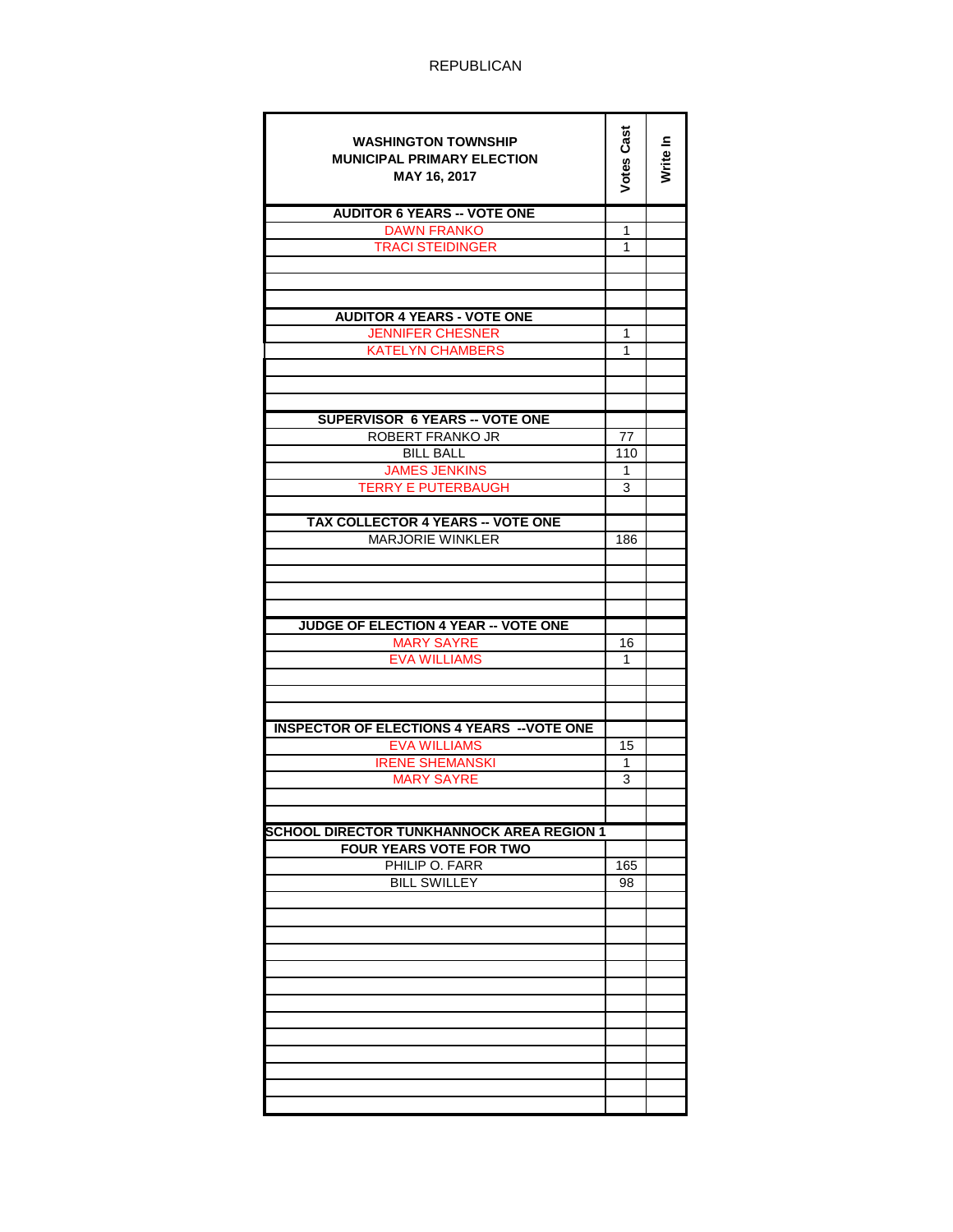| <b>WINDHAM TOWNSHIP</b><br><b>MUNICIPAL PRIMARY ELECTION</b><br>MAY 16, 2017 | Votes Cast      | Write In |
|------------------------------------------------------------------------------|-----------------|----------|
| <b>AUDITOR 6 YEARS -- VOTE ONE</b>                                           |                 |          |
| <b>MARGI WOOD</b>                                                            | 1               |          |
|                                                                              |                 |          |
|                                                                              |                 |          |
|                                                                              |                 |          |
| <b>AUDITOR 4 YEARS - VOTE ONE</b><br><b>SUSAN WALTER</b>                     | 1               |          |
|                                                                              |                 |          |
|                                                                              |                 |          |
|                                                                              |                 |          |
| <b>SUPERVISOR 6 YEARS -- VOTE ONE</b>                                        |                 |          |
| <b>JASON VANDEMARK</b>                                                       | 1               |          |
|                                                                              |                 |          |
|                                                                              |                 |          |
|                                                                              |                 |          |
| <b>TAX COLLECTOR 4 YEARS -- VOTE ONE</b>                                     |                 |          |
| <b>CAROLE DAVIS</b>                                                          | 1               |          |
| <b>JOSEPH WALTER</b>                                                         | 1               |          |
|                                                                              |                 |          |
|                                                                              |                 |          |
| <b>JUDGE OF ELECTION 4 YEAR -- VOTE ONE</b>                                  |                 |          |
| <b>KLIFFORD WEIGHKNECKER</b><br><b>PAT CANFIELD</b>                          | 1<br>1          |          |
|                                                                              |                 |          |
|                                                                              |                 |          |
|                                                                              |                 |          |
| <b>INSPECTOR OF ELECTIONS 4 YEARS -- VOTE ONE</b><br><b>SUSAN D. FENTON</b>  | 2               |          |
|                                                                              |                 |          |
|                                                                              |                 |          |
|                                                                              |                 |          |
| <b>SCHOOL DIRECTOR TUNKHANNOCK AREA REGION 1</b>                             |                 |          |
| <b>FOUR YEARS VOTE FOR TWO</b>                                               |                 |          |
| PHILIP O. FARR                                                               | $\overline{12}$ |          |
| <b>STEPHEN GROW</b>                                                          | 1               |          |
|                                                                              |                 |          |
|                                                                              |                 |          |
| <b>SCHOOL DIRECTOR WYALUSING AREA REGION 3</b>                               |                 |          |
| <b>4 YEARS VOTE ONE</b>                                                      |                 |          |
| <b>MATTRHEW MUENCH</b>                                                       | 1               |          |
|                                                                              |                 |          |
|                                                                              |                 |          |
|                                                                              |                 |          |
|                                                                              |                 |          |